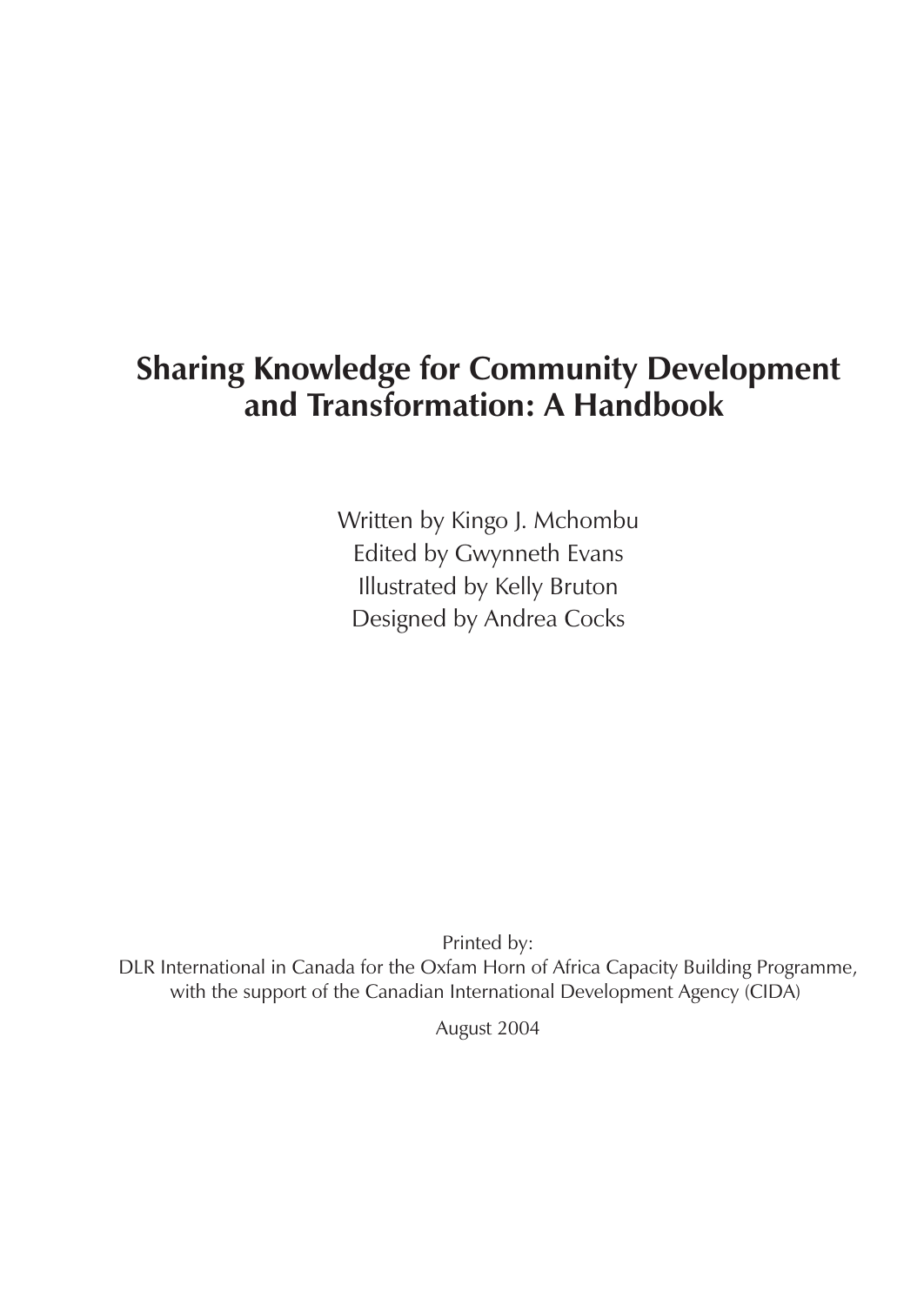Oxfam Canada is a non-profit, international development organization that works with community groups to help people attain better health and nutrition, more secure incomes and a stronger say in their future as well as responding in emergency situations. Oxfam Canada works in over 20 countries in Central and South America, the Caribbean, and Africa. In Canada, Oxfam educates people on issues of global poverty and advocates for positive changes in policies that directly affect the worlds poor (www.oxfam.ca). Oxfam Canada is one of the 12 Oxfam organizations around the world that form Oxfam International.

The Horn of Africa Capacity Building Programme (HOACBP) is a bilateral programme entirely funded by the Canadian International Development Agency (CIDA) and managed by Oxfam Canada and Oxfam Québec, from 1997 to 2002. HOACBP supports groups and organizations that are grounded at the local level, engaged in non-formal education, information and communications, gender equality and justice. It promotes the principles of equity and participatory development throughout the Horn of Africa and supports organizations that espouse and reinforce these principles.

Copyright permission to translate and/or reproduce this text in whole or in part is granted by Oxfam Canada, as long as the text is kept in its integrity and the author, Kingo J. Mchombu, and the publisher, Oxfam Canada, are acknowledged.

Second edition published in 2004 by Oxfam Canada.

ISBN 0-9694699-2-6

Printed and bound in Canada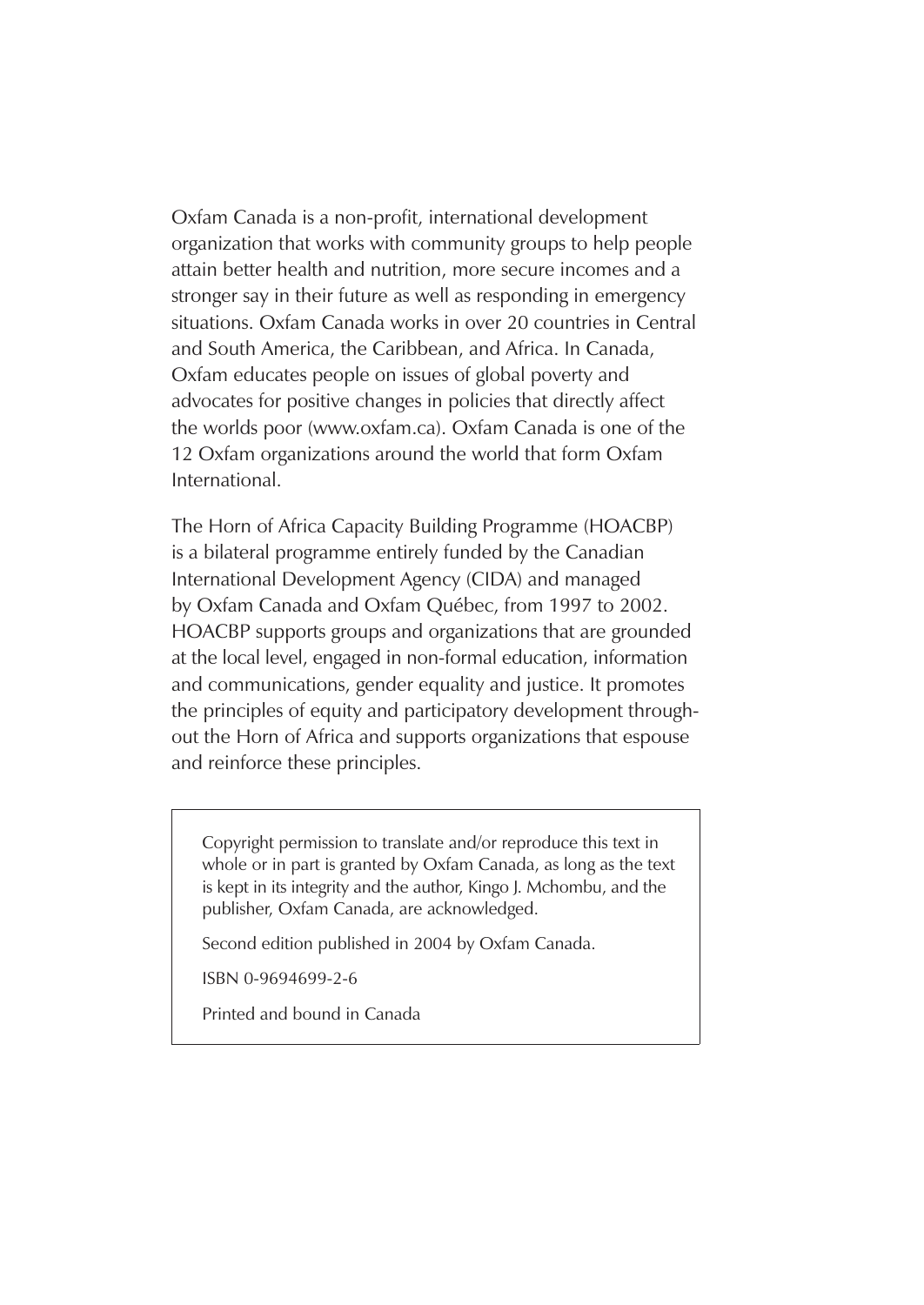# **FOREWORD**

*Sharing Knowledge* is about freedom. It is concerned, more specifically, with the five freedoms identified by economist Amartya Sen in *Development as Freedom*, as key for human and social development: *political freedoms; social opportunities* such as education; *transparency guarantees* as a right of every citizen; *protective security* against risks, such as ill health; and *economic facilities* leading to greater autonomy. This handbook is for women and men making use of information and knowledge for the realization of their freedoms and those of their communities.

*Sharing Knowledge* is essentially a process with deep roots in the experiences of rural people, striving to retain dignity, self-confidence and influence over their future. The concept draws from the work of the Cajamarca Rural Library Network in northern Peru and, in particular, from the production of a rural encyclopedia written by and for rural people of that area. The Cajamarca Network became a mentor for me and for Gwynneth Evans from the National Library of Canada. Its innovative work as a social movement inspired the Canadian NGO, CODE, in its support to post-literacy programs in countries, such as Mozambique, Tanzania and Ethiopia. In this work, our steps crossed with those of Dr. Kingo Mchombu, the author of *Sharing Knowledge*. Dr. Mchombu's research work on information and rural development in Africa echoed the concerns and the values of the Cajamarca Network.

Oxfam Canada—with CIDA's financial support—is collaborating with community-based organizations, in various parts of Ethiopia, engaged in providing information services to their fellow citizens. Dr. Mchombu travelled to Ethiopia several times to learn from their efforts and to share his ideas with groups active in Sidama, Illubabor and Dire Dawa.

This handbook is the result of the coming together of those communitybased organizations and an academic with a passion for their work. The first edition of *Sharing Knowledge* was published in 2002 and translated in Amharic and Somali. A year later, UNESCO-Rabat translated it in Arabic and French for distribution in North Africa. *Sharing Knowledge* is one of the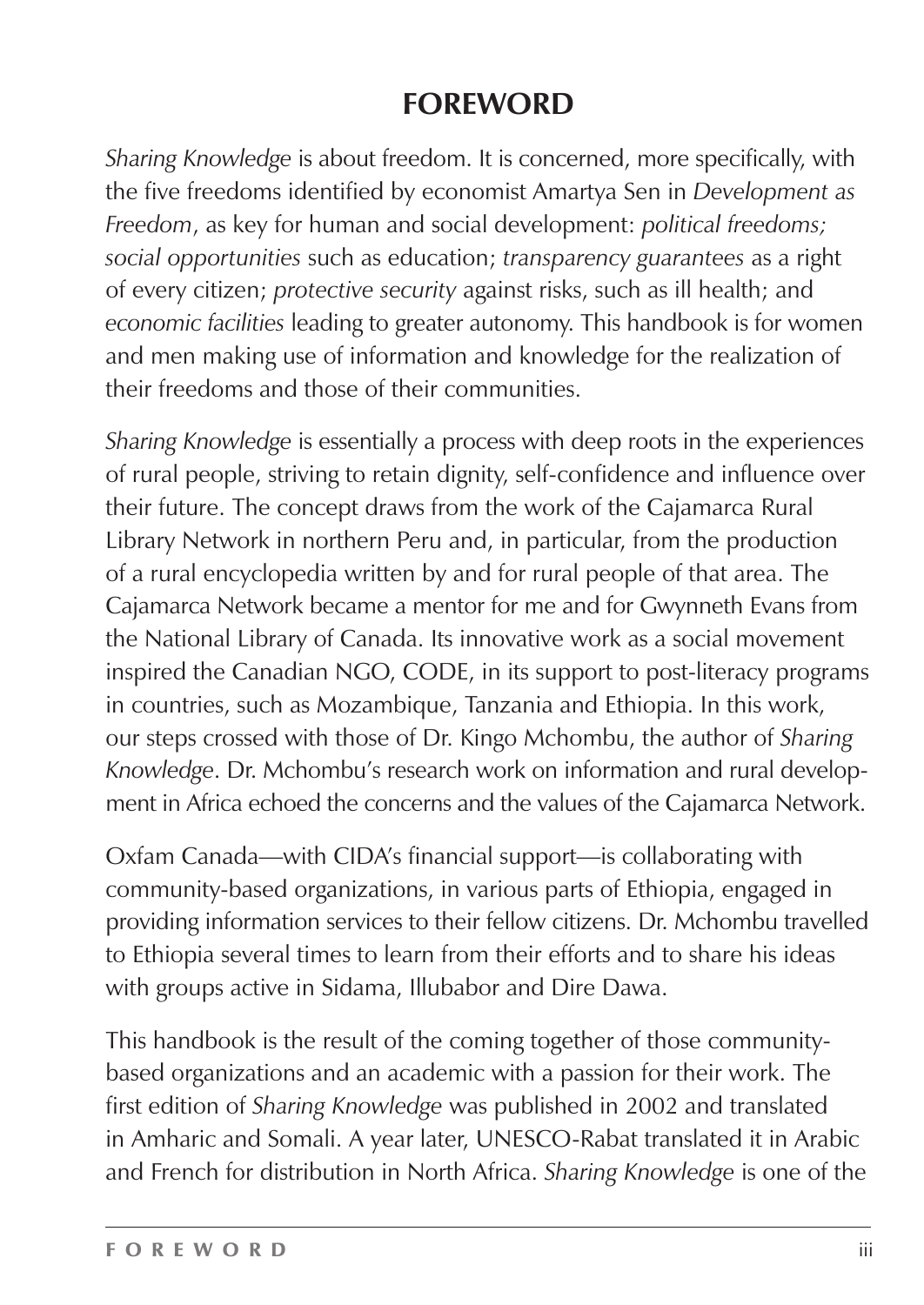most visited sites (http://www.oxfam.ca/publications/SharingKnowledge.htm) on Oxfam Canada's website. It is also attracting the interest of researchers, community librarians, and extension workers from different parts of Africa and Asia.

Dr. Mchombu and six groups from the Horn of Africa met in Addis Ababa in December 2003 to prepare the second edition of the handbook. The Illubabor Community Resource Centre Network, the Dire Dawa Community-based Organization Association, GAVO, HAVOYOCO, Sudan Development Association and Sudan Environmental Conservation Society shared their experience in applying *Sharing Knowledge* to their work and recommended a number of changes and additions. These have been incorporated in this second edition. The Canadian Embassy in Ethiopia provided financial support for the publication of the revised edition, its translation into Amharic and its dissemination in all regions of the country.

*Raymond Genesse Oxfam Canada*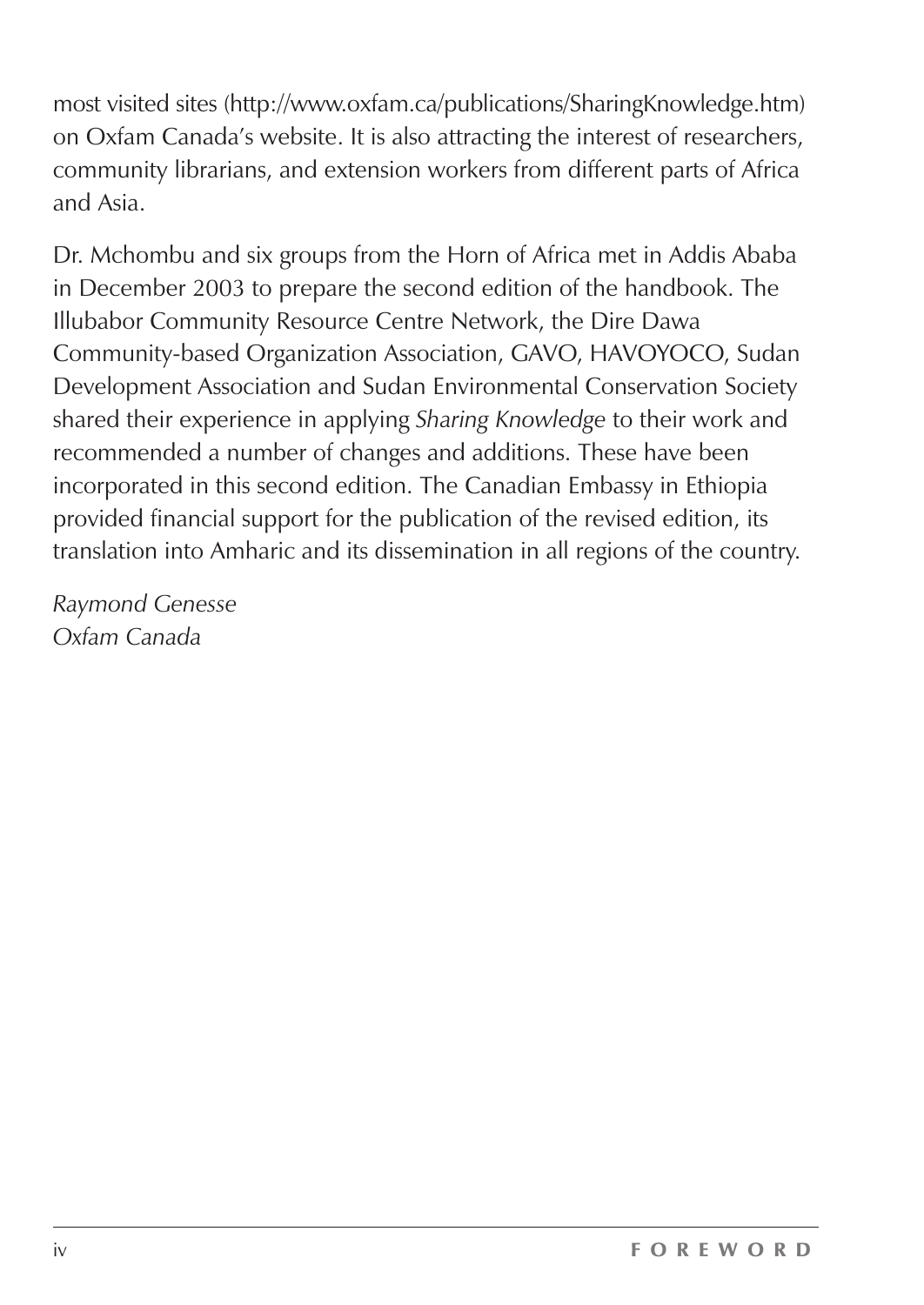# **TABLE OF CONTENTS**

| What is the Origin of this Handbook? 10<br>Who are the Intended Users of this Handbook? 10                                                                                                                                         |
|------------------------------------------------------------------------------------------------------------------------------------------------------------------------------------------------------------------------------------|
| CHAPTER 2: Information and Human Development 13<br>What is the Meaning of Information and Knowledge                                                                                                                                |
| Development as Economic Growth and Modernization 15<br>Development as Human Development and Transformation 18<br>Development in Africa in the 1990s and 2000s 20<br>The Flow of Development Information at the Grassroots Level 23 |
| <b>CHAPTER 3: The Content of Information and Knowledge</b><br>in Community Information Resource Centres. 29<br>Community Participation in Defining the                                                                             |
| Integrating Information Needs into the<br>Local Content: Internal Information and Knowledge Sources 34<br>Traditional Objects and Items like Photos 38<br>External Information and Knowledge Content 40                            |
| <b>CHAPTER 4: Information Sharing and Processing</b><br>in the Community $\dots \dots \dots \dots \dots \dots \dots \dots \dots \dots \dots \dots \dots 47$<br>Community Information Seeking Patterns and Use 48                   |
| Semi-literate and New Literate Community Members 48                                                                                                                                                                                |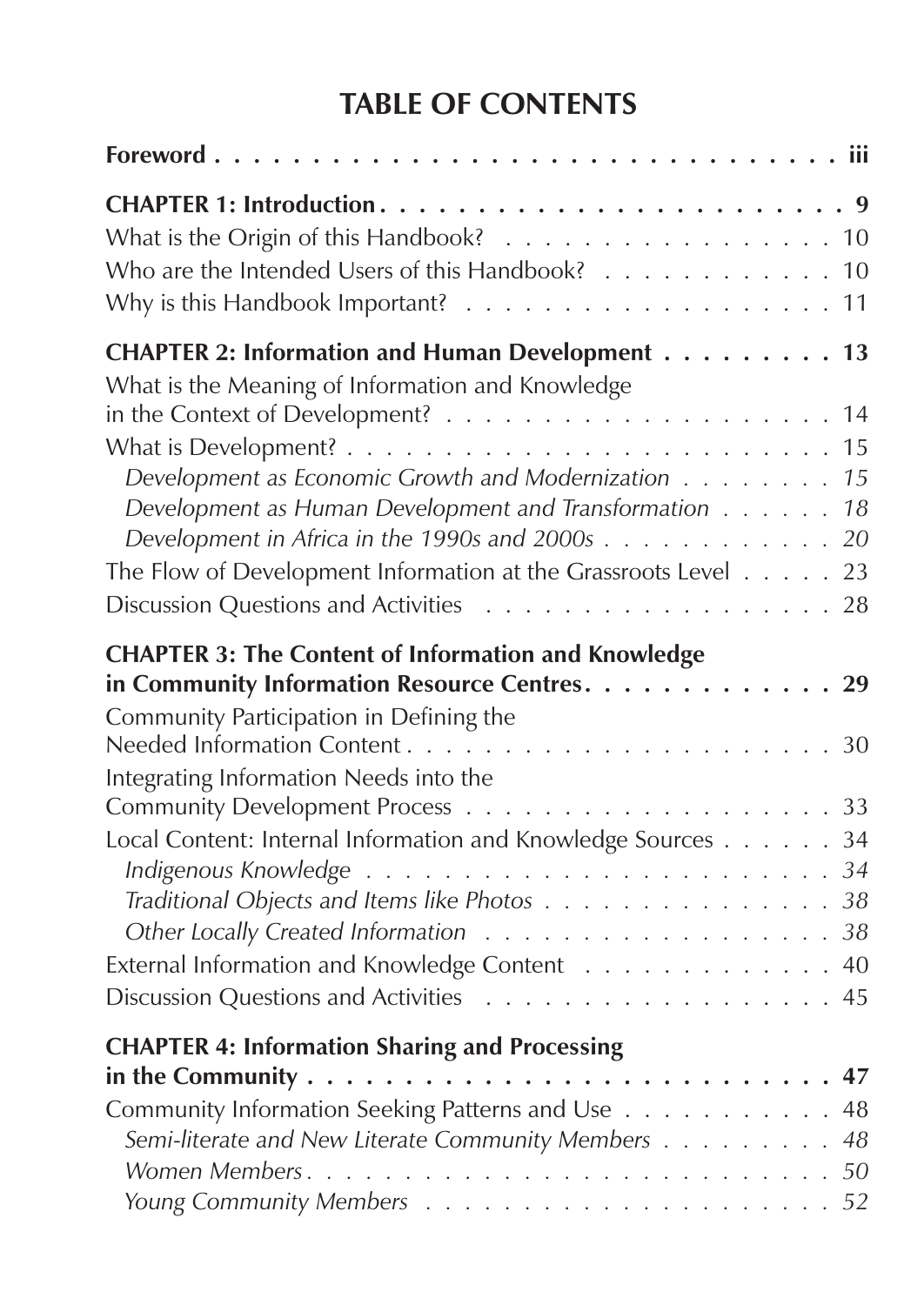|                                                             | 54 |
|-------------------------------------------------------------|----|
|                                                             | 55 |
|                                                             | 55 |
| Choosing the Most Important Information for Distribution    | 58 |
|                                                             | 58 |
| Reading and Borrowing: Using the Resource Centre Materials. | 58 |
|                                                             | 59 |
|                                                             | 59 |
|                                                             | 59 |
| Knowledge Production and Evaluation                         | 59 |
|                                                             | 60 |
|                                                             | 62 |
|                                                             | 65 |
| <b>CHAPTER 5: Keeping the Community Information</b>         |    |
|                                                             | 67 |
|                                                             |    |
|                                                             | 68 |
| Accountability and Reporting Back to the Community          | 70 |
|                                                             | 70 |
|                                                             | 71 |
|                                                             | 72 |
| Impact of the CIRC in the Development of the Community      | 72 |
|                                                             | 74 |
| Raising Funds from Donors and Funding Agencies              | 74 |
| Payment for the Information Facilitator.                    | 75 |
|                                                             | 76 |
|                                                             | 78 |
|                                                             | 80 |
| Communication                                               | 81 |
|                                                             | 82 |
|                                                             | 82 |
|                                                             | 84 |
|                                                             | 87 |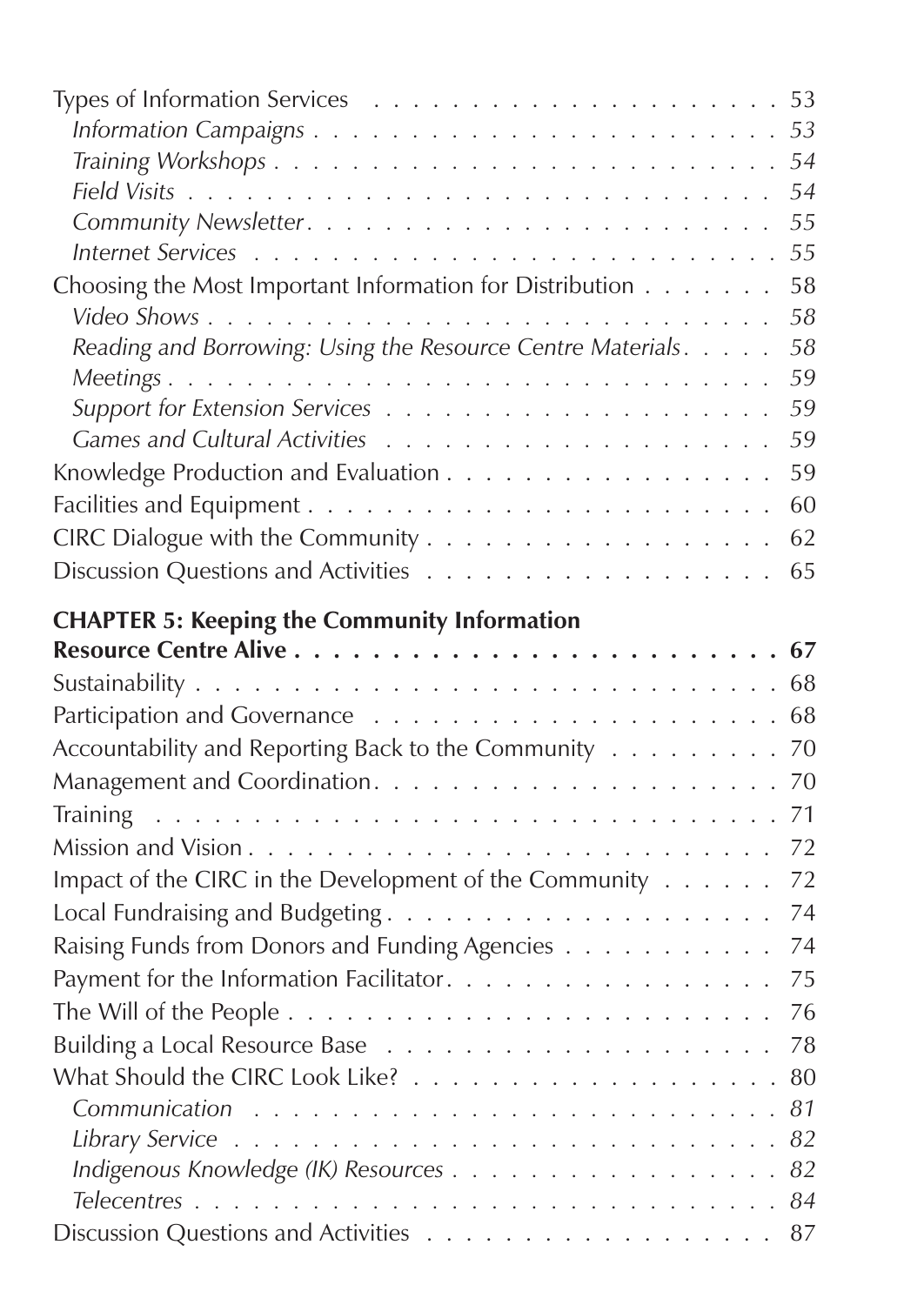| CHAPTER 6: Why Do We Need HIV/AIDS Resource Centres? 89                                                     |
|-------------------------------------------------------------------------------------------------------------|
| 90                                                                                                          |
| What is the Main Cause of HIV/AIDS in Africa?<br>90                                                         |
| What Kind of Information is Needed and Available? 90                                                        |
| Setting up an HIV and AIDS Information Resource Centre:                                                     |
| 93                                                                                                          |
| Four Key Functions of the Resource Centre<br>93                                                             |
| Location and Administration of the Resource Centre<br>99                                                    |
| HIV/AIDS Resource Centres in CIRCs or Libraries 99                                                          |
| HIV/AIDS Resource Centre in a Church, School or Mosque 99                                                   |
| The HIV/AIDS Resource Centre in an Organization<br>100                                                      |
| A Stand-alone HIV/AIDS Resource Centre<br>100                                                               |
| 102                                                                                                         |
| <b>CHAPTER 7: Case Studies and Lessons Learned:</b><br><b>Experiences from the Grassroots on Setting up</b> |
| Community Information Resource Centres (CIRCs)<br>105                                                       |
| Introduction<br>106                                                                                         |
| Case Study: Illubabor Community Libraries and Information Centres<br>106                                    |
| 106                                                                                                         |
| 108                                                                                                         |
| Skills Development and Networking<br>109                                                                    |
| 113<br>The Step-by-Step Introduction of New Technology<br>115                                               |
| Case Study: Bure Library and Information Centre<br>117                                                      |
| 117                                                                                                         |
| Management of the Library and Information Centre<br>117                                                     |
| 118                                                                                                         |
| 119                                                                                                         |
| 119                                                                                                         |
| 120                                                                                                         |
| Success Indicators on Stimulating Community Development<br>120                                              |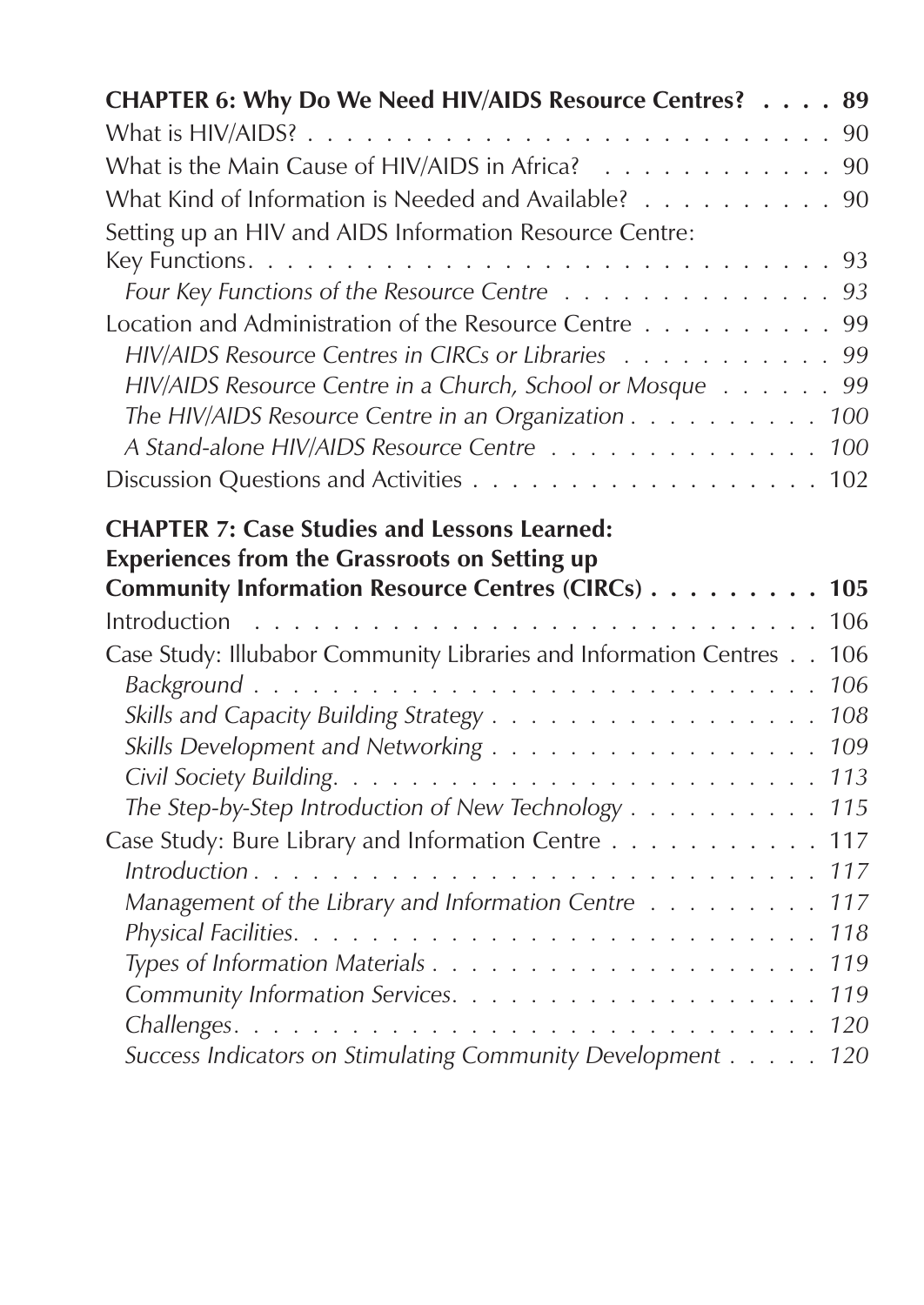| Case Study: Dire Dawa Community-Based Organizations &             |  |
|-------------------------------------------------------------------|--|
| Associations (CBOA) Community Information Resource Centres<br>121 |  |
| 121                                                               |  |
| Managing the Information Resource Centres<br>121                  |  |
| 122                                                               |  |
| 122                                                               |  |
| 123                                                               |  |
| 125                                                               |  |
| 126                                                               |  |
| 126                                                               |  |
| Case Study: Sidama Community Information Resource Centres<br>127  |  |
| 127                                                               |  |
| 127                                                               |  |
| 128                                                               |  |
| 128                                                               |  |
| 129                                                               |  |
| 129                                                               |  |
|                                                                   |  |
| 130                                                               |  |
| Glossary of Terms in the Handbook.<br>135                         |  |
| 149                                                               |  |
|                                                                   |  |
| APPENDIX 1: Library Unit Operations in the CIRC<br>153            |  |
| 154                                                               |  |
| 155                                                               |  |
| 155                                                               |  |
| 156                                                               |  |
| 158                                                               |  |
| 159                                                               |  |
| 160                                                               |  |
| 160                                                               |  |
| 160                                                               |  |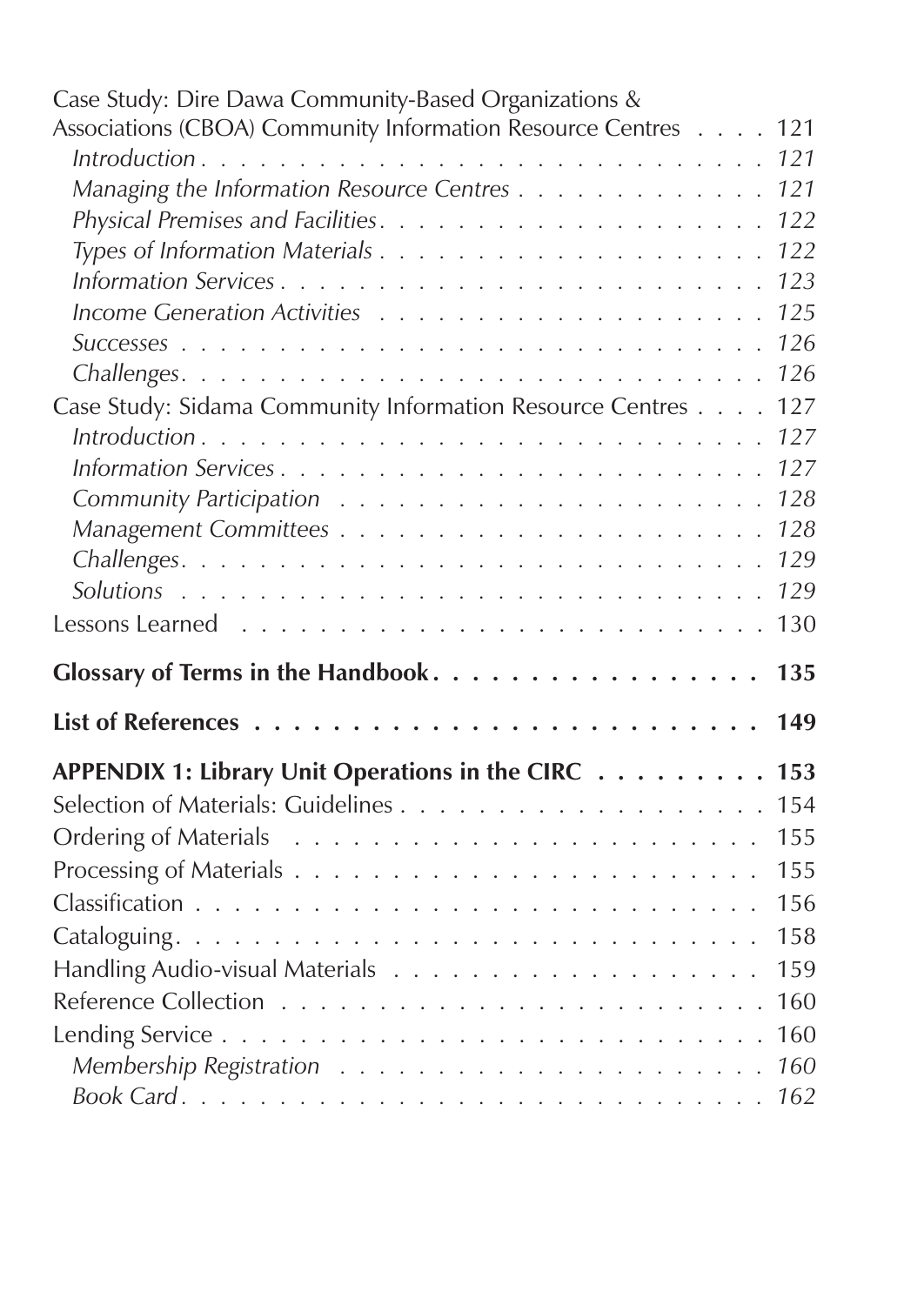#### CHAPTER 1

# **Introduction**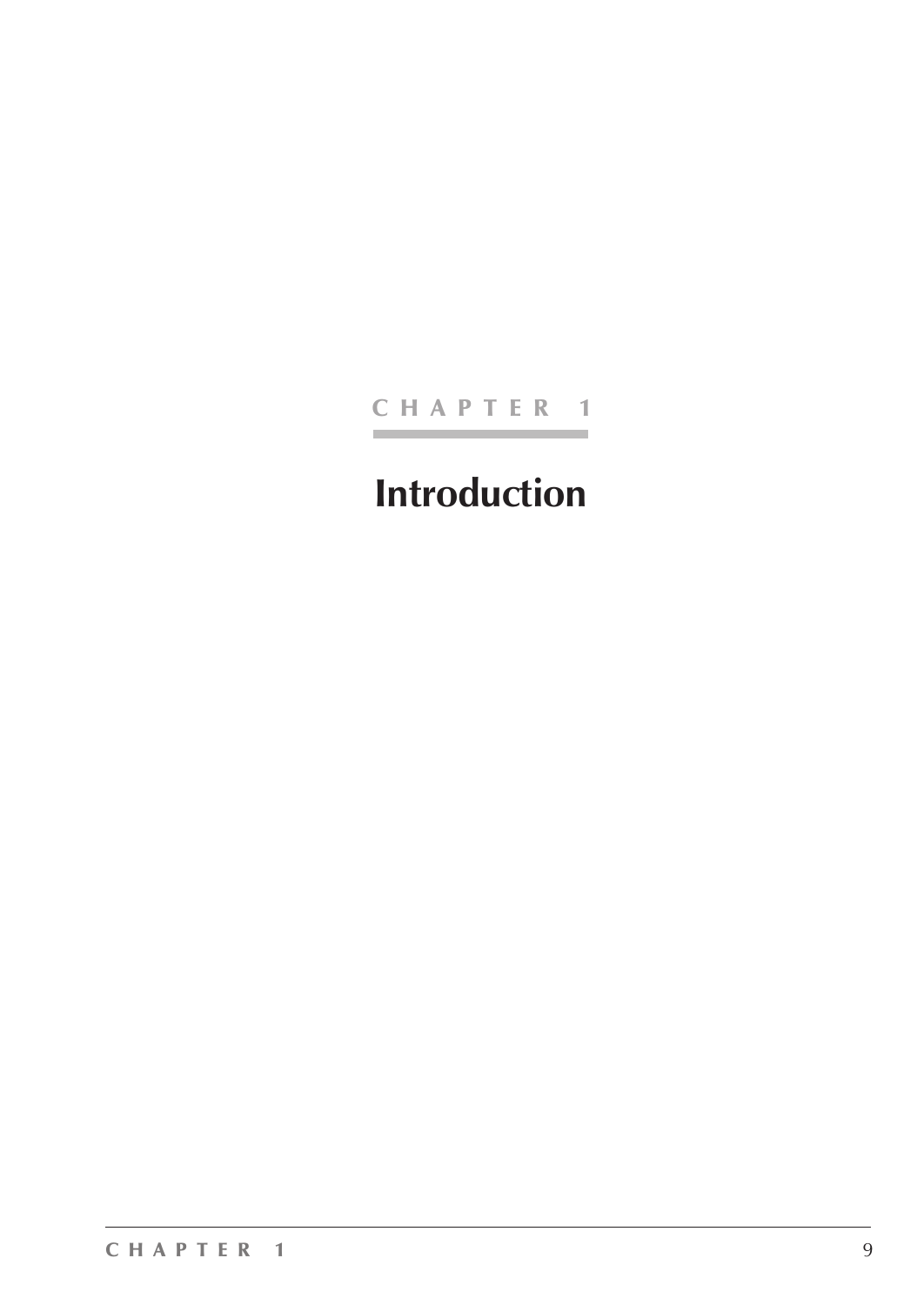# **What is the Origin of this Handbook?**

The handbook comes from hours of discussion and exchange during workshops and symposia on information, knowledge and community development in the Horn of Africa. Kingo Mchombu led these discussions. He introduced the Community Information Resource Centre (CIRC) as the tool that serves the purpose of development. Men and women responded to the training sessions and asked the Horn of Africa Capacity Building Programme (HOACBP) to provide a handbook that the partners could use in their local situations.

The second edition of the Handbook is the result of an evaluation of the first edition by HOACBP partners who had used it in their communities. Some minor editorial changes have been made to the original text. At their request, a few new sections and two chapters have been added. They expand the work to include the current state of development in Africa, the importance of HIV/AIDS information resource centres (chapter 6) and an assessment of the developments in Ethiopia (chapter 7). These additions bring the text up-to-date and increase its value as a community development tool.

# **Who are the Intended Users of this Handbook?**

We have prepared the handbook for men and women working in villages, towns, rural and disadvantaged urban areas to increase the speed and impact of community development. It is written for those who wish to transform their communities through knowledge sharing. It is aimed at those who want to start a Community Information Resource Centre (CIRC) to support the development process, and who would like to know how to go about this important task.

The handbook is not designed for librarians and those with information management skills. Rather, it is a tool for those at the grassroots. They will learn about information, knowledge and development. They will also learn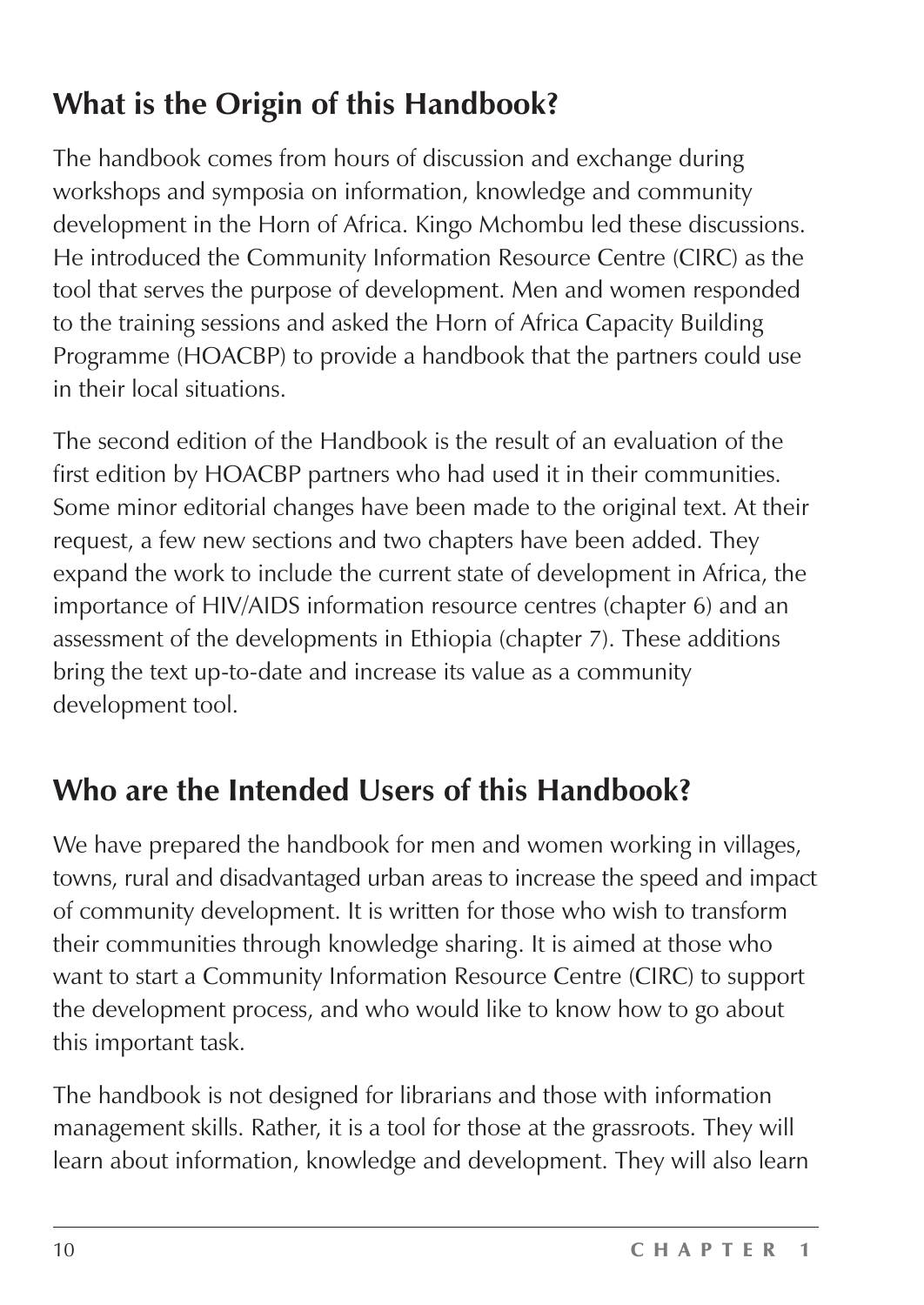how to identify, collect and provide access to the information that assists and supports community transformation.

The handbook arises from shared experience in the Horn of Africa. We believe that it could also be useful to all those who would start a Community Information Resource Centre (CIRC), as a means of transforming their community.

# **Why is this Handbook Important?**

The handbook is based in experience. It is the product of training and discussion, of questions and answers, and of an evaluation of the first edition by those working in development. It is also something more. It is a statement of confidence in and support for rural people and the urban poor.

The handbook addresses a belief shared by the author and the Horn of Africa Capacity Building Programme staff. We believe that people everywhere are highly intelligent. We recognize the ability and the capacity of rural and urban people in different situations to find solutions to the struggle of everyday life. We have seen many examples that illustrate how people have found solutions to problems that face them at the community level.

We also believe that the intelligence of ordinary citizens is often underestimated and underfed. Limited access to information and knowledge prevents them from using their intelligence and potential for growth. The needed structures (systems and services) to support the information flow to rural areas and deprived urban areas are not usually in place. Those responsible for putting resources toward such structures have not considered it important to invest in and to set up information and knowledge systems and services.

We believe that the decision to involve local people in identifying their information needs for community development is worthwhile.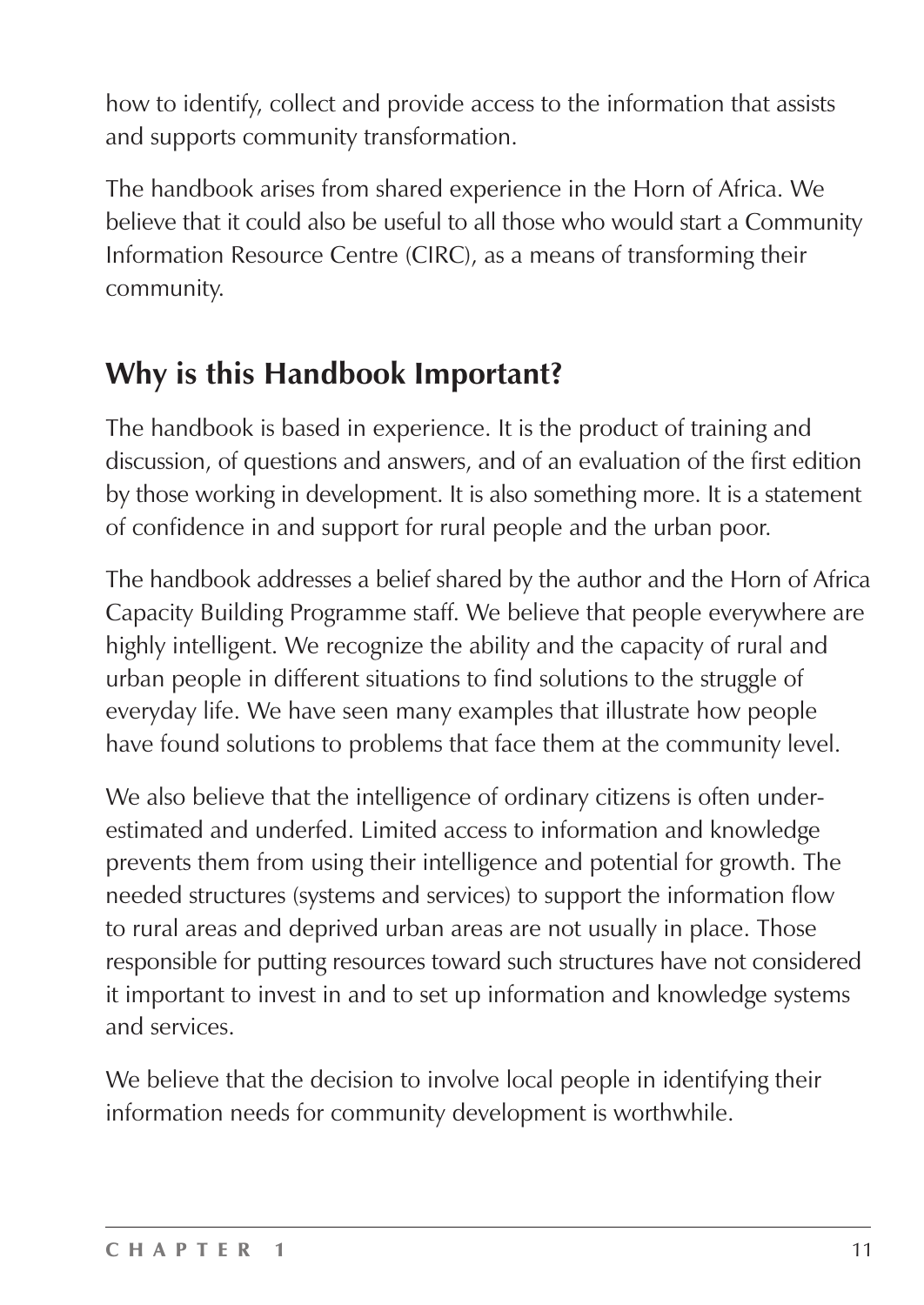#### **BOX 1.1: Unsatisfied information needs of rural people**

We can sum up the reality today by saying that there are no information services which really satisfy the information needs of rural people: the peasants, the plantations workers, the squatters, as well as the workers in rural industries and students. Although there are token services, these do not provide relevant information. To do so, they need to undertake investigations to decide on the form and content of information needed by rural people.

*Shiraz Durrani. "Rural Information in Kenya: Rural Information and Advice Services; and Information Services in the Eastern Pilbara" in Information Development, v. 1, no 3. July 1985, p. 155.*

This handbook is different from many that are already available. We have consulted the people about their information needs and developed a tool that reflects their needs and their use of the community information resource centre (CIRC). We also try to demonstrate that information is an important resource for human development. The handbook not only provides some ideas about development and how to create and maintain a community information resource centre. It first discusses some theories and ideas about development in a language aimed at ordinary people. To ensure that *Sharing Knowledge* has met these goals, the text has been revised in consultation with our partners in the Horn of Africa Capacity Building Programme. Chapter seven (7) reflects their case studies and the lessons we have learned.

We consider that those who work to increase the impact of information and knowledge on community development will want to link up with local people to form a grassroots social movement. This movement will take responsibility for the creation and ongoing support (sustainability) of CIRCs in the thousands and thousands of communities and urban neighbourhoods of Africa and the Developing World.

On the recommendation of the Advisory Reference Group, the handbook has been produced as a learning tool. At the end of each chapter, the users will find discussion questions and activities.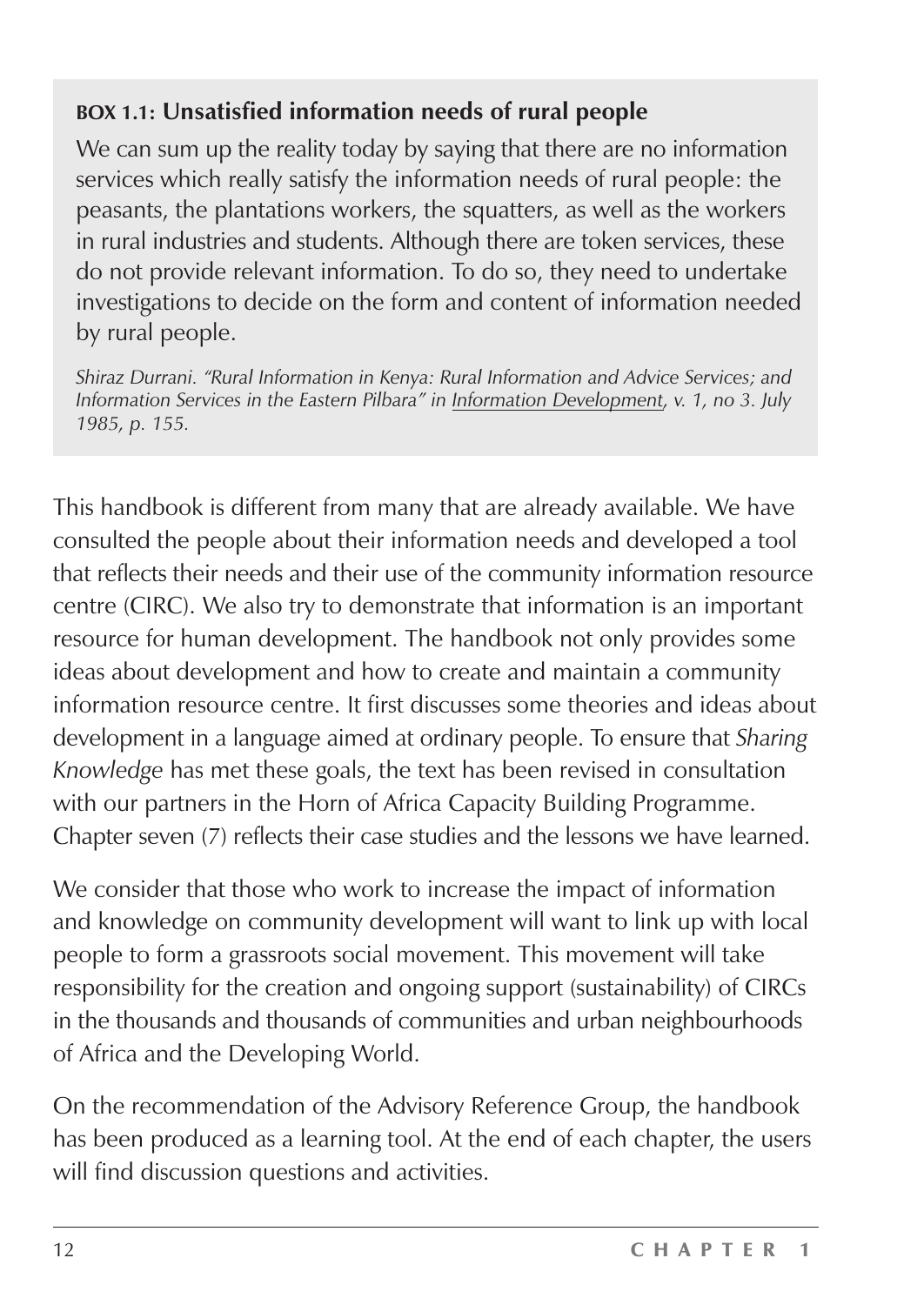#### CHAPTER 2

# **Information and Human Development**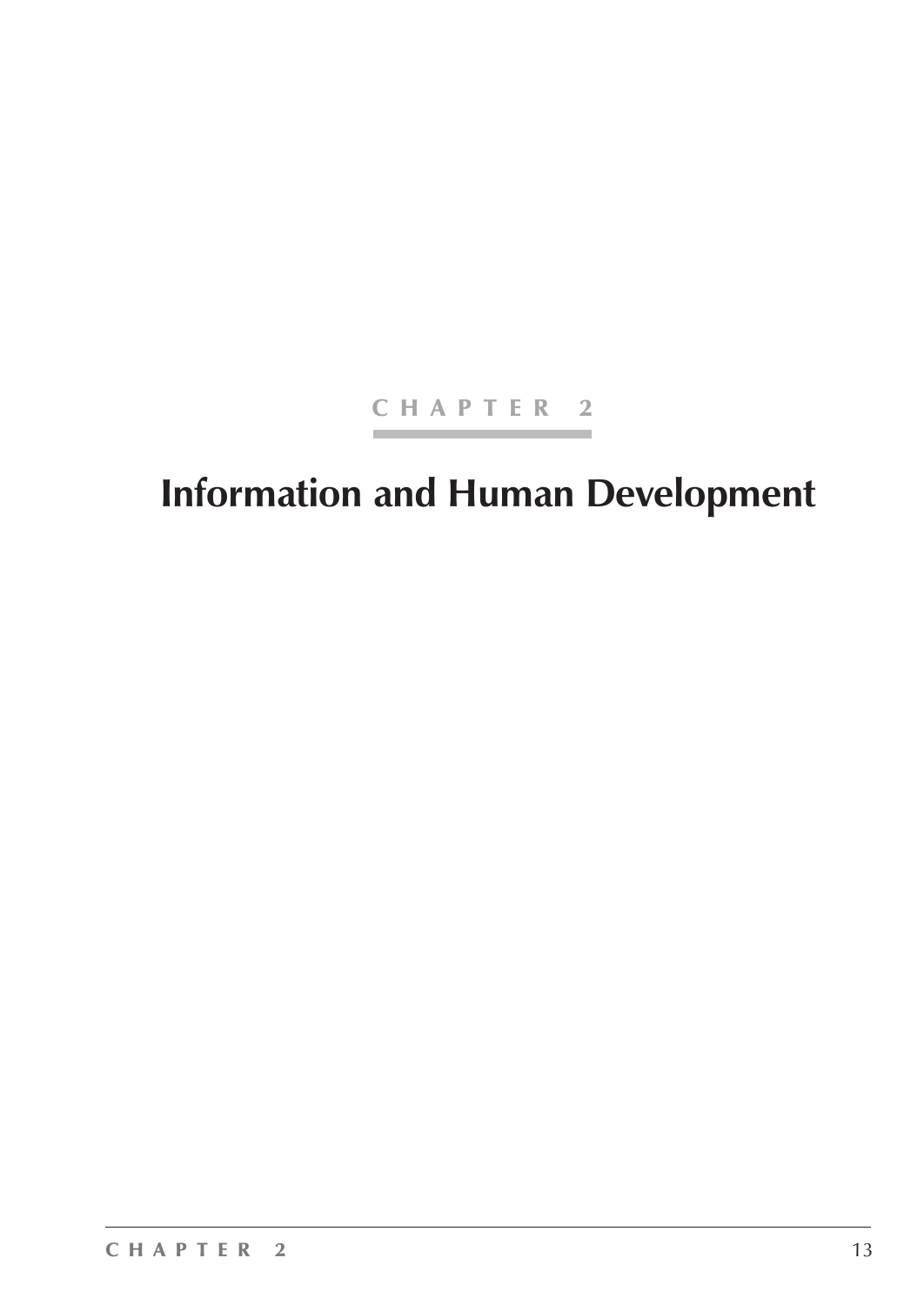# **What is the Meaning of Information and Knowledge in the Context of Development?**

Scholars define information as a set of data, facts, and figures that have been processed in such a way that they become meaningful. They make sense. When information is applied to doing something and is globally applicable, it is said to have become knowledge. These definitions serve a useful purpose, when we consider information and knowledge from the point of view of formal education. Teachers ask school children to master a fixed body of knowledge, in order to pass examinations.

Such definitions, however, have one major weakness. They indicate the self-evident nature of information and knowledge, based on an expert source. This process does not allow the community to tell its own stories and to arrive at its own sense of what is meant by a set of figures, facts and data.

In discussing information and knowledge, it is useful to start by observing that both are human creations (or social constructs). They are designed to explain and meet some of the challenges that individuals or groups face at a particular time and place. No one fully can understand the meaning of knowledge and information without recognizing that they can be a doubleedged sword. They can be used to empower the individual or the group. They can also be used to continue relations of power and control. When a ruling group uses information and knowledge to dominate or control people, those people are led to despair, powerlessness, and unsustainable lifestyles.

As human creations, people naturally use information and knowledge to organize their view of history and culture. These elements are grounded in their world view. When Community Information Resource Centres (CIRCs) become a tool for human development, community users of information are urged to cultivate and adopt a critical attitude towards the information. By questioning the information source they may evaluate, analyse and adapt information and knowledge to their own material, political and social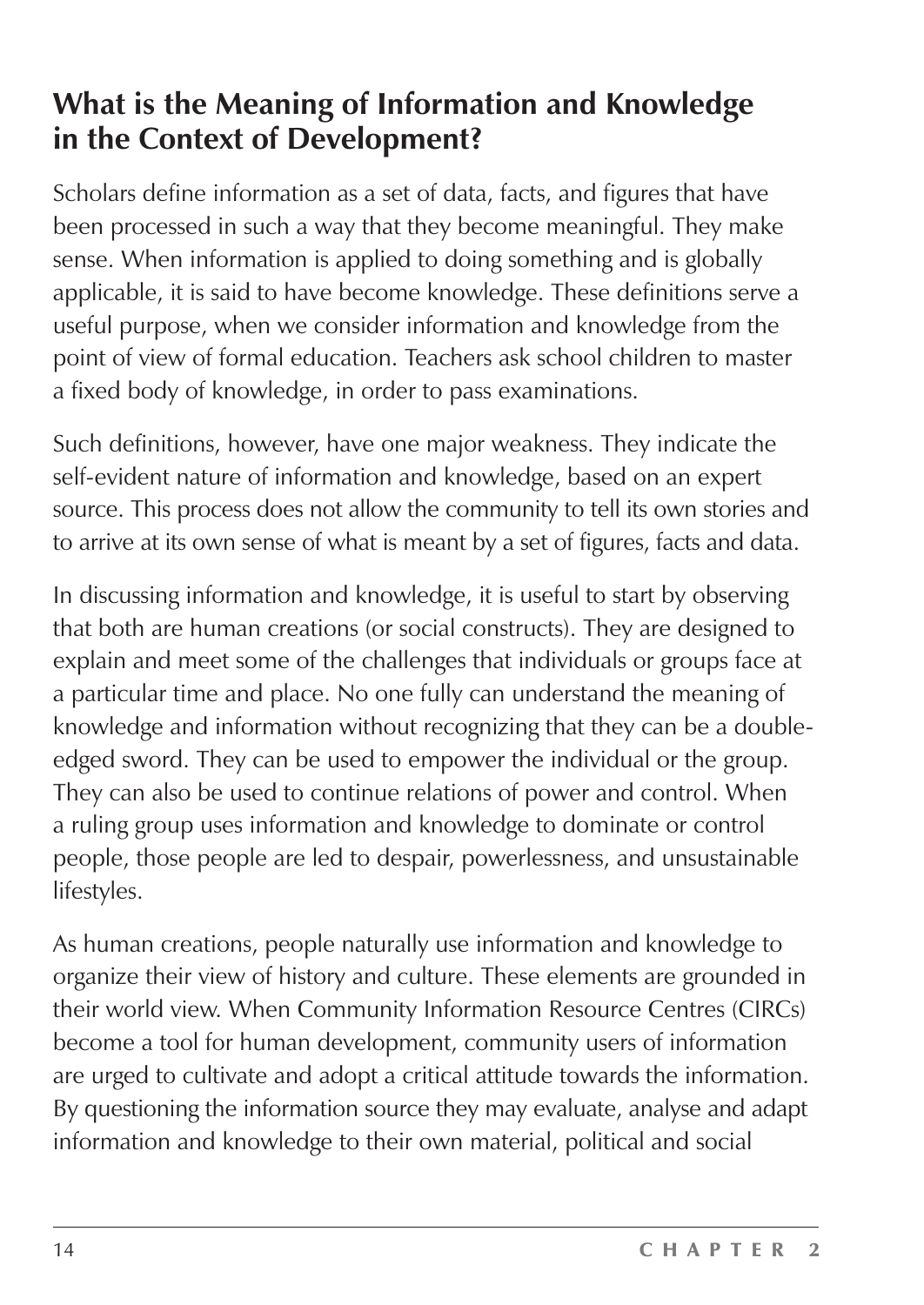conditions. This regular process of questioning forms the basis for changing and transforming the community.

In other words, the development of knowledge becomes a process. In this case, the definition of knowledge as a process of questioning and reflection is different from knowledge as the finished product, ready to be taught, used and applied globally or in any situation.

To become critical users of information and knowledge, community members will want to analyse critically both the knowledge that comes from outside the community, and their own inherited knowledge. The community will want to study, for example, how cultural and elitist definitions of gender, race, tribe, class, and poverty are developed as both historical and social constructs. In most cases, these definitions should be questioned and evaluated, so that citizens can add value to achieve more transformative knowledge and information for the community.

To understand the role that information plays in human development, we need to understand the concept of development. In the next section, we shall consider the various meanings of development.

# **What is Development?**

The concept of development has several different and opposing definitions. These definitions are based on the interests of different groups in the world. Each group defines development in a way that benefits its own interests.

### **Development as Economic Growth and Modernization**

The thinkers of the 1960s defined development as modernization. A country could achieve higher economic growth through industrialization, urbanization and increased use of technology and machinery.

These same thinkers thought that "underdeveloped countries" must transform their weak and culturally backward societies to become "developed", like Western capitalist societies. It was believed that the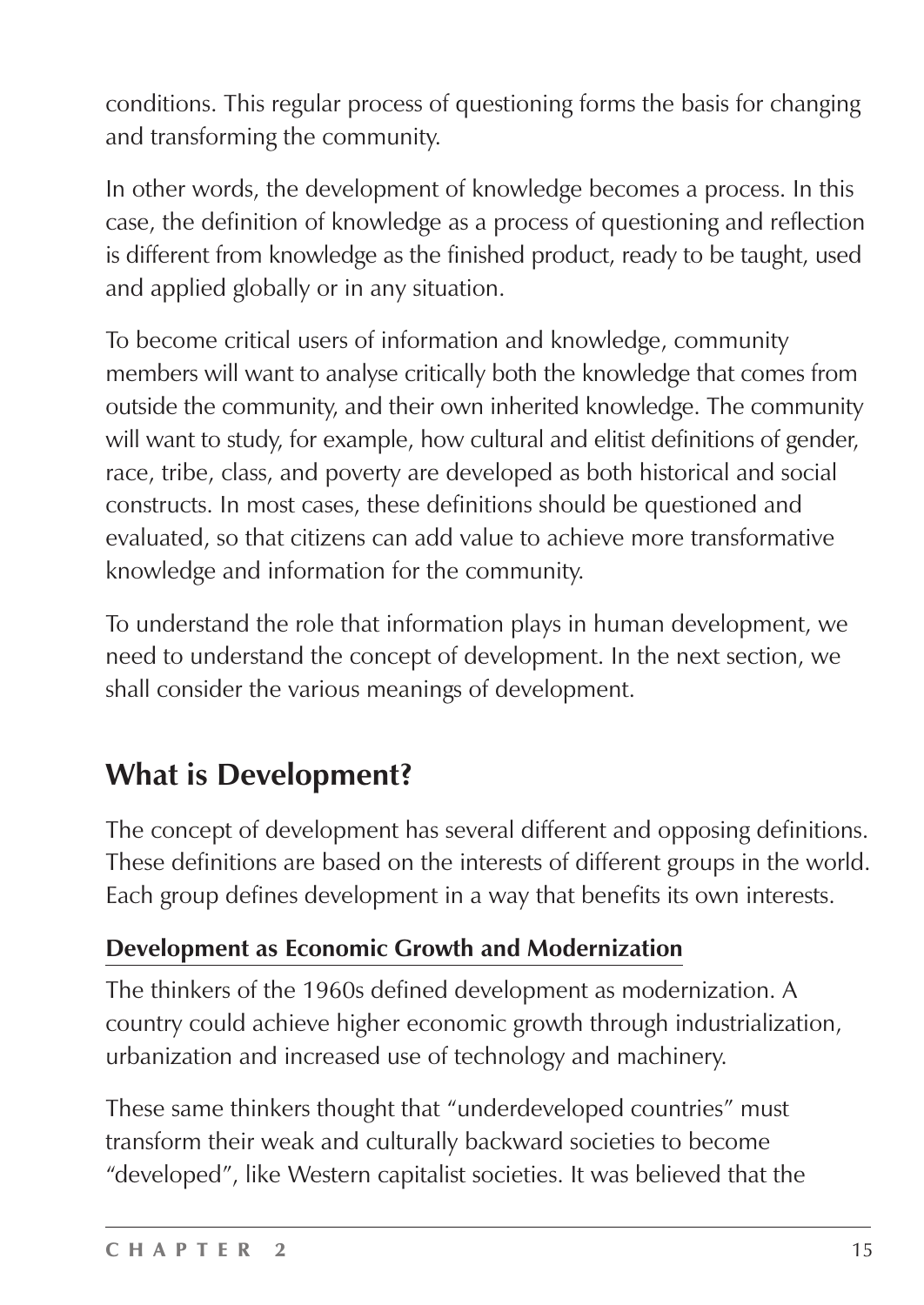main cause of underdevelopment lay in the backward culture of societies in developing countries. The solution to underdevelopment, therefore, was to change the attitudes of people in underdeveloped countries. People should be forced to cast off their culture, which was believed to be fatalistic.

To produce the change from underdevelopment to development, information needed to be communicated to peasants and small farmers



radio, newspapers, television and books would change their culture, attitudes, and the traditional way of life. The result would be a new type of people who would be interested in accepting modern Western ideas of development. They would let go of their own culture.

All traditional forms of information and communication (music, dance, poetry, theatre and indigenous knowledge) were condemned because they sustained cultural forms of social structure and authority. These traditions were considered to be a barrier or obstacle to modernization and development.

Modernization-driven information services provide direct access to information only to powerful groups in society. The information is then expected to trickle down to the majority at a later stage. Frequently, research centres, for example, do not establish direct contact with all the farmers. They talk only to a small group of farmers to whom they offer information. They expect other community members to learn from this chosen group *(see box 2.1)*.

#### **BOX 2.1: Trickle down information system**

In Malawi, extension information is usually carried to selected farmers, called pupil farmers. The farmers do not have the opportunity to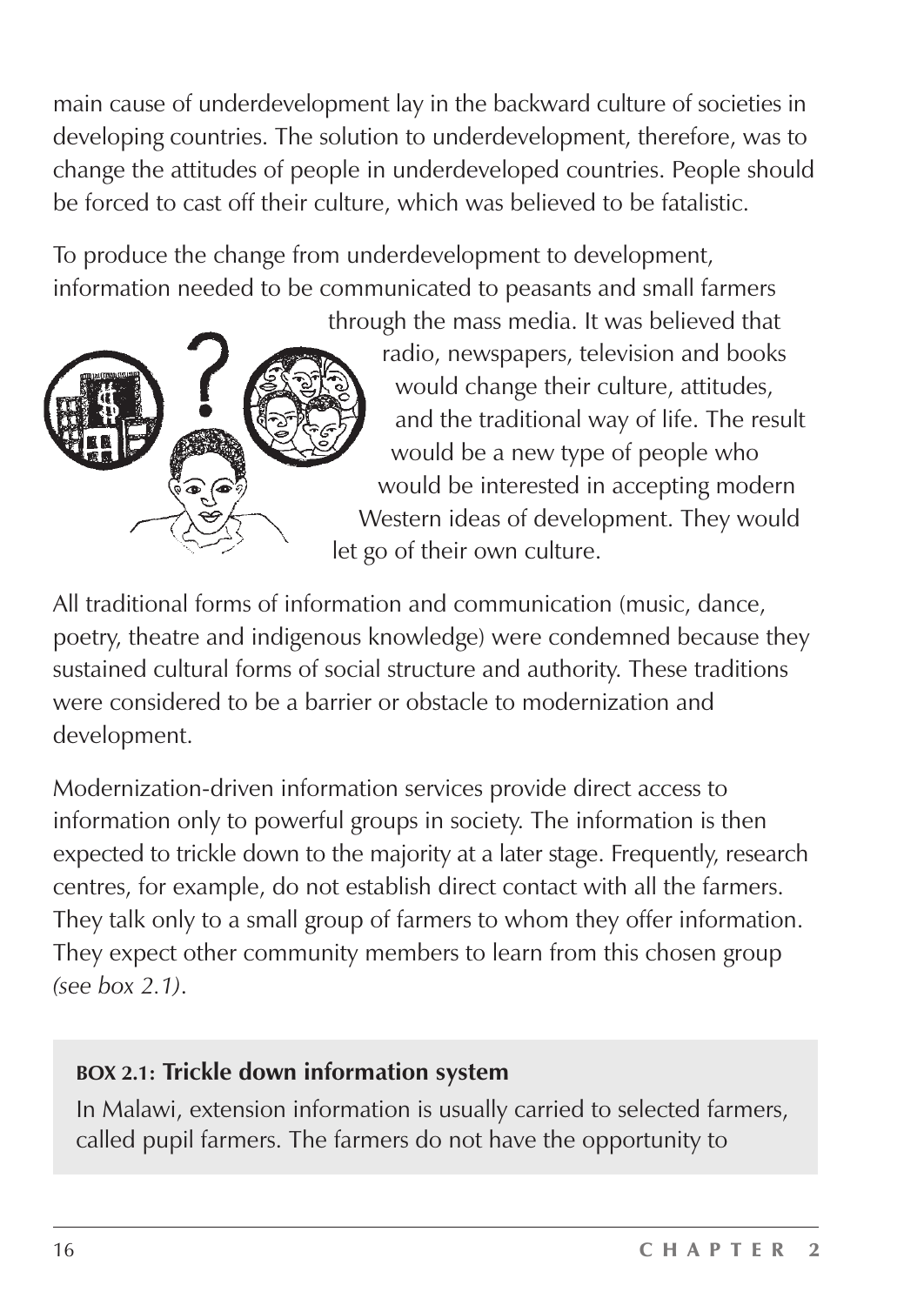communicate their own needs to the extension system. One group of farmers living near a Rice Research Centre was interested in improving its rice growing techniques, but did not know how to approach the Centre for help. Another group of fishermen was disturbed by low fish catches from Lake Malawi. They believed that there were supernatural forces that had to be appeased. The sacrifice was a young bull, taken to the middle of the Lake. A nearby government unit had studied fish migration patterns. It knew why there were few fish. It did not, however, know that fishermen were concerned and did not therefore share its knowledge.

*Kingo J. Mchombu. Information Needs and Information Seeking Patterns for Rural People's Development in Africa. 1993.*

In this top-down model of development, information on development issues does not flow directly to everyone in the community. The information flow is a two-step process. It flows first from the media and extension workers to opinion leaders or influential individuals. From this small group, it flows to all the peasants and small farmers. During this process, it may be that essential information gets changed and distorted. It may also never reach the masses at all, because the information is kept by the powerful groups.

Although the modernization model of development has been rejected, it is still being used in some countries. The power of this model is sometimes even greater for information and mass media organizations than for opinion leaders. It is still common to hear radio announcers, journalists and politicians blaming the state of underdevelopment of their country on the traditional culture of their people.

Despite its overall lack of success, the modernization top-down development model has had some benefits in society. Advanced technology, such as use of the machinery for transport and agriculture, and modern farming techniques are now common in every country. In treating disease, we can see the effects of modern medicine, including big hospitals in cities. At the social level, the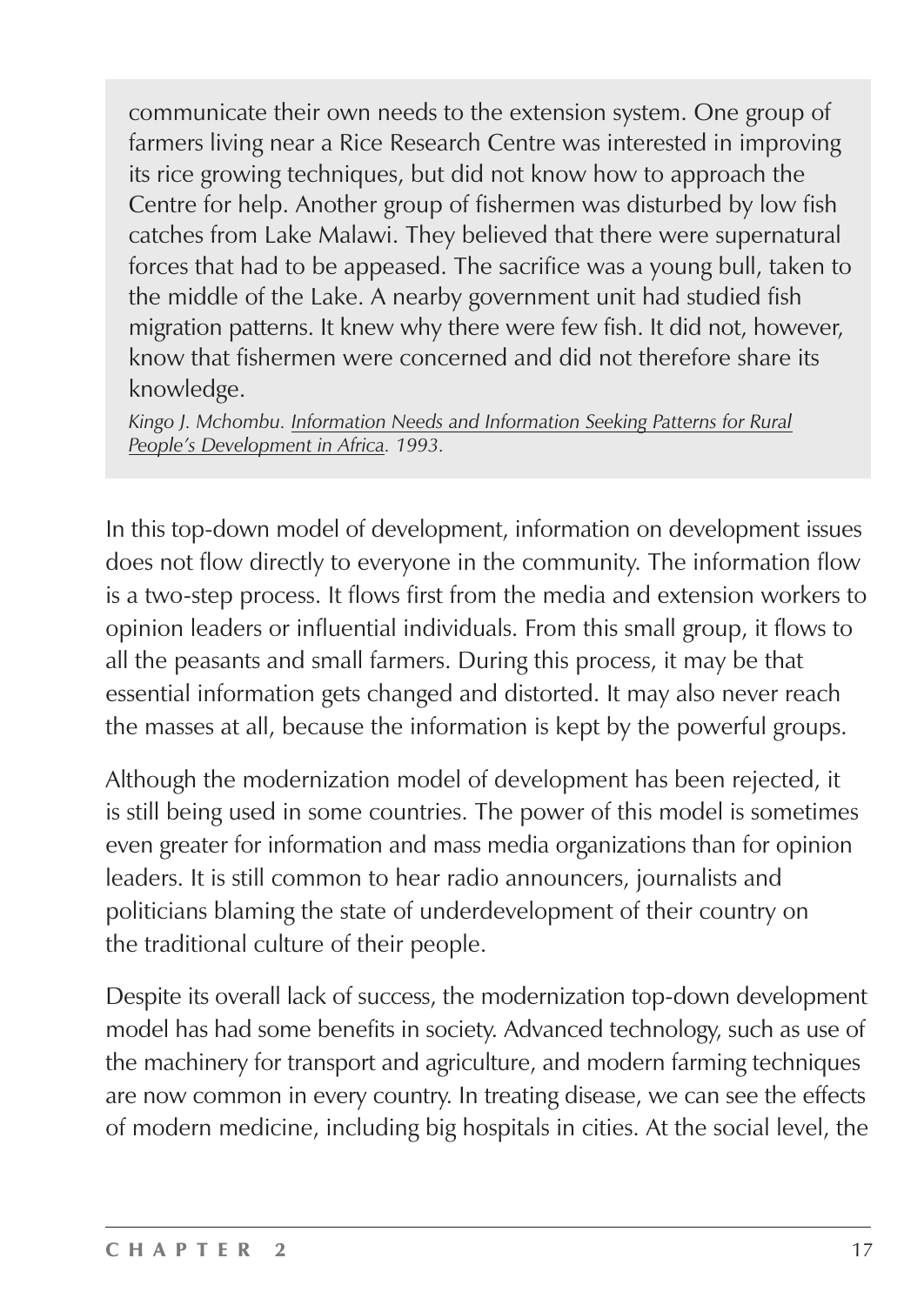introduction of democracy, civil society structures, and the expansion of the mass media are all elements of the modernization development model.

By the mid-1970s, it became clear that the economic growth and modernization model had failed to help underdeveloped countries achieve development. The majority of their people was still living in poverty and illiteracy. Many suffered from common and preventable diseases.

Since the 1980s, alternative approaches to development have been proposed. These approaches put the human being at the centre of the development process. The next section is devoted to describing the concept of human development.

#### **Development as Human Development and Transformation**

By the 1980s, several United Nations departments had come to recognize that there was something terribly wrong with development models that looked only at economic growth. The primary indicator for this type of growth was the average national income of a country. Some thinkers pointed out that the growth of the national income alone was not an accurate way of indicating development. Quite often income did not reflect the well being of the majority of the people in a country. For example, in some countries rapid economic growth had been achieved. The growth had benefitted only a small percentage of the population, who normally lived in urban areas. The majority of the people had actually become poorer.

Economic growth is a poor indicator of development because it does not show the distribution of wealth. It also fails to identify the impact of this development on other social issues, such as health, education, and the quality of life.

An alternative development approach began to be used. This approach recognizes the importance of the well being of all the people. The name for this approach is human development or **people-centred development**.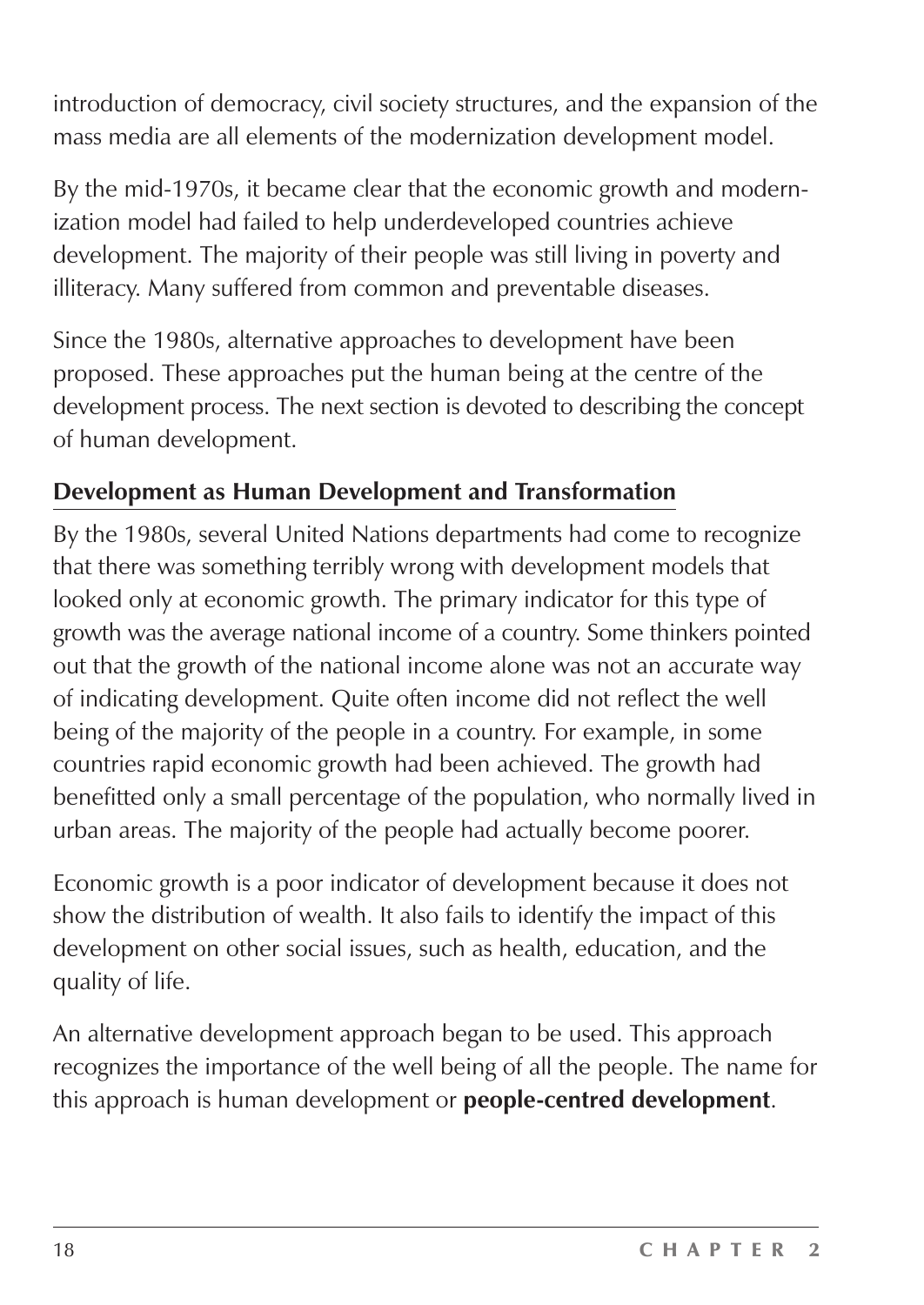In addition to economic growth and national income, the human development approach or people-centred approach takes into account the following factors:

- a) Life expectancy and the health situation of the population;
- b) Access to education and rates of literacy of the population;
- c) Gender equality and the opportunity to participate in government structures.

The role of information services in the people-centred or human development approach is very different from the role of information in the modernization or economic growth model of development. Some of the major differences are:

- a) Access to information is for all groups in the population (including women, youth, and rural and urban poor people);
- b) Information is a tool and access to information is a process for building self-reliance, empowerment, civil society, participation and gender equality;
- c) Indigenous or traditional knowledge and locally-generated information are given high status;
- d) Traditional channels of communication are respected and not regarded as a barrier to development.

A comparison of the two approaches shows that modernization was narrower than human development. It puts responsibility in the hands of a small elite in the country. This group often achieved its development at the expense of everyone else in society. On the other hand, human development is broader people because it puts heavy responsibilities in the hands of people.

To be effective, people-centred development needs large amounts of useful information from the various sectors to reach the grassroots level. For the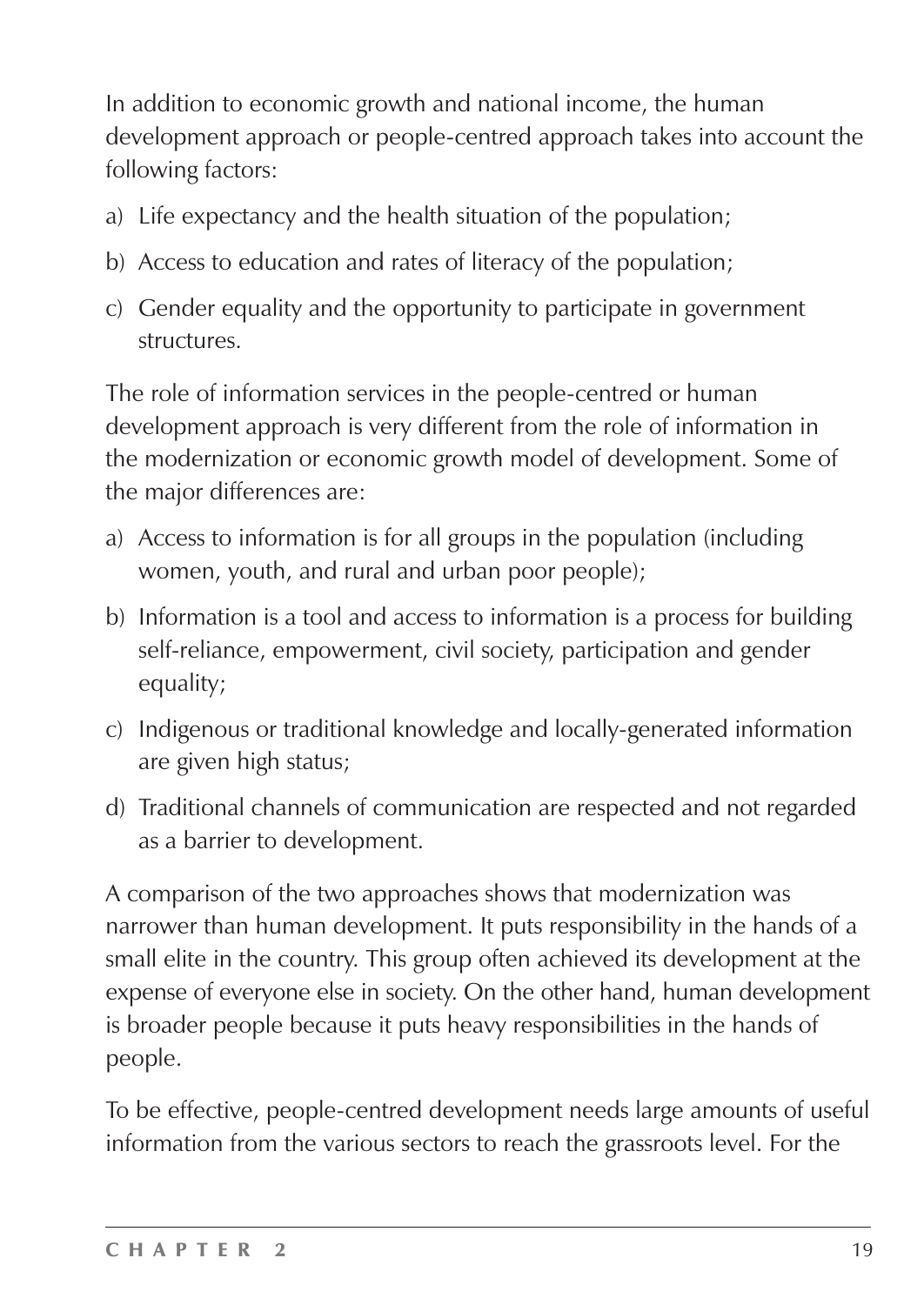community to take responsibility for the development process, it needs information on:

- a) Agriculture and live-stock raising;
- b) Primary health care;
- c) Education and literacy;
- d) Appropriate technology;
- e) Information and Communications Technologies (ICTs) to help access and manage the vast quantities of human knowledge;
- f) Democracy, gender, social and cultural organization and human rights *(see box 2.2 on page 27)*.

#### **Development in Africa in the 1990s and 2000s**

*In this section, I acknowledge Mkandwire Thandika and Joseph Stiglitz, whose works are cited in the list of references.*

In the late 1980s, the economies of many countries in the Developing World faced a crisis. The Gross Domestic Product (GDP) declined and the inflation rate rose from a single digit figure (less than 10%) to double digit figures. The crisis was caused by several factors: the stagnation of agricultural production, the falling prices of cash crops on the world market, frequent droughts, the deterioration of trade conditions, and poor financial policies. Many governments were forced to address the crisis by borrowing heavily from the International Monetary Fund (IMF). IMF approval was also required, if a country wished to borrow from the developed countries of the North. The IMF had strict rules for the countries which wanted access to its financial resources, including: the devaluation of the currency, the removal of subsidies and increased prices for farmers, the imposition of a wage freeze in the public sector, the abolition of price controls for essential commodities, the removal of import controls, and restrictions on government expenditure on health, education, social welfare, and other social sectors. Part of the policy was aimed at weakening and downsizing the State so that it would not play a dominant role in national economic and social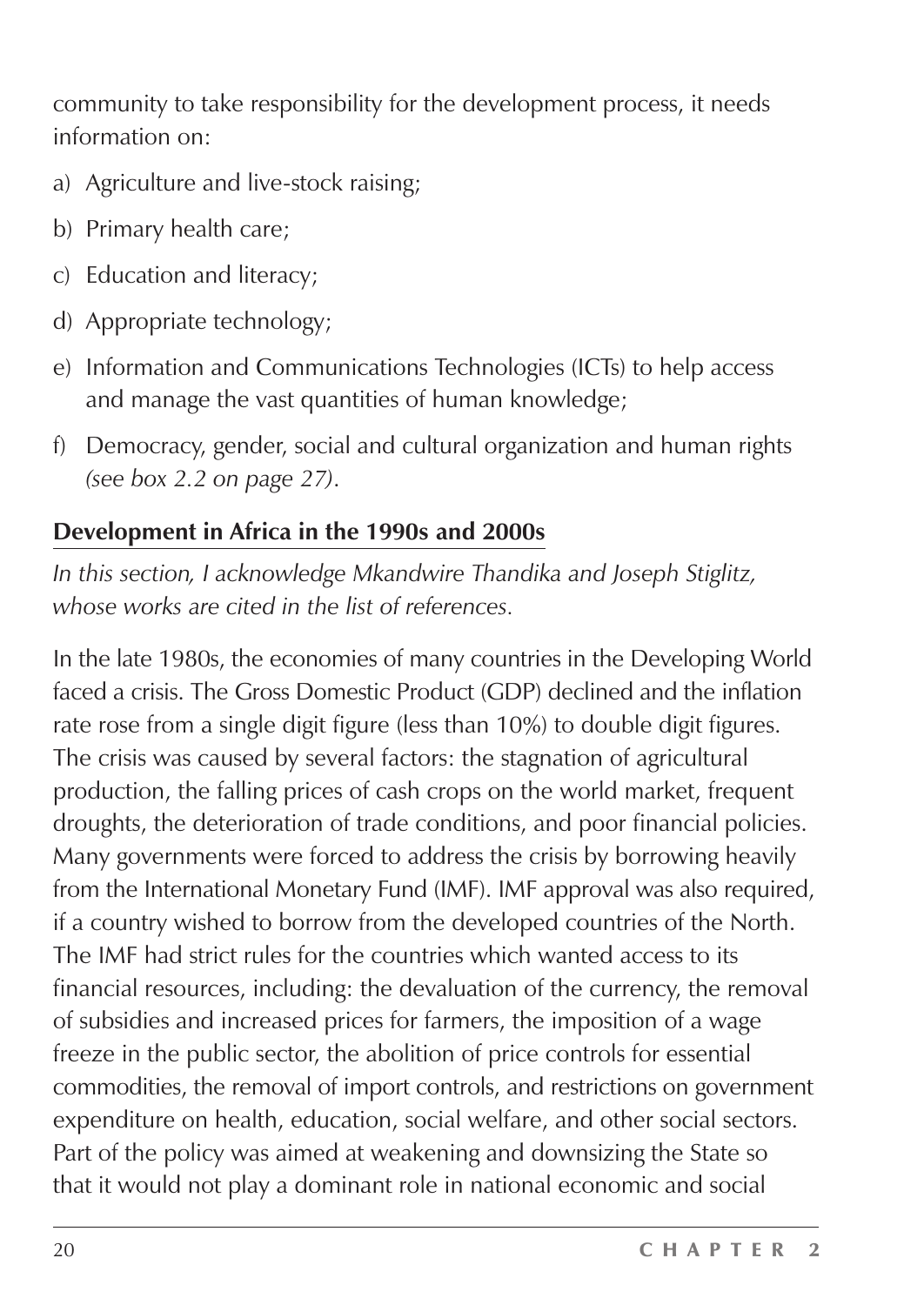development. The IMF programme, known as the Structural Adjustment Programme, had many negative effects on countries in the Developing World. Generally, it did not improve economic development, particularly rural development.

The financial crises in Asia and Latin America in the mid 1990s clearly showed that the IMF policies, based on prescriptive financial policies and a dominant role for the private sector, could not be effected in developing countries, without reforming their major institutions. In fact, poverty and inequality increased throughout the Third World (Developing World) as a result of the IMF policies.

Since 2000, the world has seen some re-assessment of the roles of private capital and of the State, and the IMF approach to development for Third World countries. There is greater sensitivity towards the role of government and its social policies. The belief that non-governmental organizations (NGOs) alone could deliver social services has proved wrong. There have been many instances of fragmented and unsustainable development. However, recognition of the role of the NGO movement has led to a strengthening of civil society. There is also new thinking on human rights and rights-based development, that respects human rights, the rule of law and citizens' ability to strengthen their claim on the state. Concepts of accountability, transparency, and democratization have become popular.

Globalization is a concept which has gained ground during the same period. It is based on free trade, non-interference in market forces, the free flow of capital, and the movement of people with skills. Globalization has worked for those who have products, skills and resources to sell to the world market. It has not been successful in reducing poverty and supporting sustainable development. Integration with the world economy has not benefitted rural communities in Africa, because their primary agricultural products (coffee, cotton, for example) face continually falling prices on the world market. With the removal of government agricultural subsidies and the rising prices of agricultural inputs, farmers cannot improve their capacity and increase production. Farmers also cannot sell most of their products to developed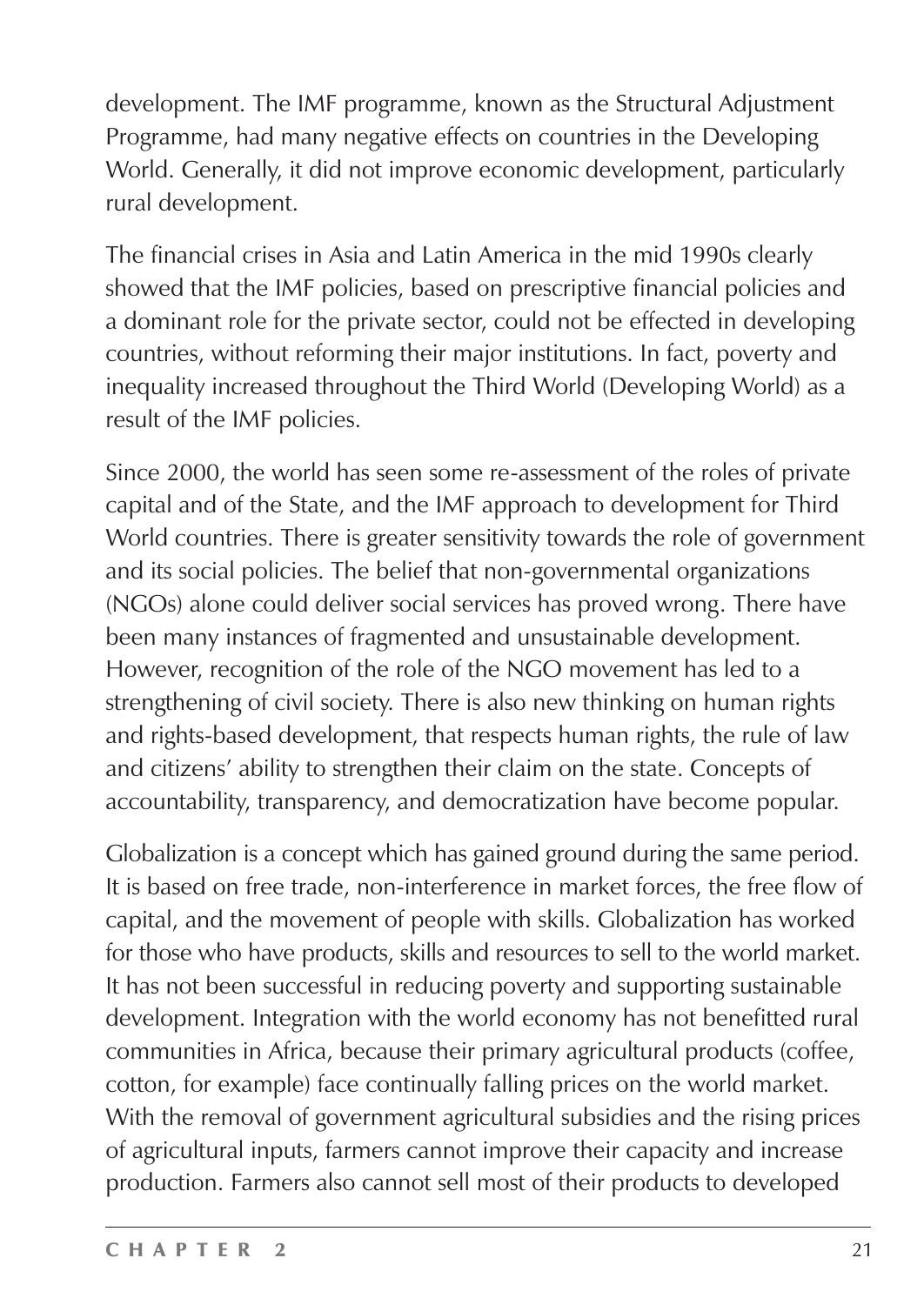countries, because Northern governments continue to give their own farmers generous subsidies, which Third World governments have been forbidden to grant as part of the IMF conditions. Levels of education, literacy and health have also been falling because of the reduced ability of national governments to support the education and health sectors. The solution to all these issues (both positive and negative) is for African countries to negotiate better terms with the international financial institutions that take account of their individual situations.

From a knowledge sharing perspective, rural communities need to position themselves more strategically to benefit from whatever resources are available to them, both nationally and internationally. One possible strategy would be to constitute themselves into community-based NGOs so as to gain direct access to resources. They also need to speed up the acquisition of new skills and knowledge that will lead to better farming, management of the environment, and health practices to improve the quality of life. Such a plan calls for clear strategies to optimize use of all branches of the extension services in agriculture, health, small business development etc. Use of information and communication technologies, such as the Internet, community radio and video is vital to communicate both locally and with the global market. Communities may use these channels to announce the products and services, from coffee, honey, goat cheese, and spices, to community-based tourism and many others they can offer. Such access to communication may also enable rural communities to learn what new products they can grow that may find a market in both urban and international markets. In the global market-place, knowledge is one of the most important tools and factors of production. It can help rural communities fight for their own survival and sustainable development.

If everyone needs information in the people-centred development model, how does this information actually flow at the grassroots level to influence the development process? The next section of the handbook addresses this important issue. Since the late 1980s, those gains the rural sector has made can be attributed to a strong information base. Gains have been made, in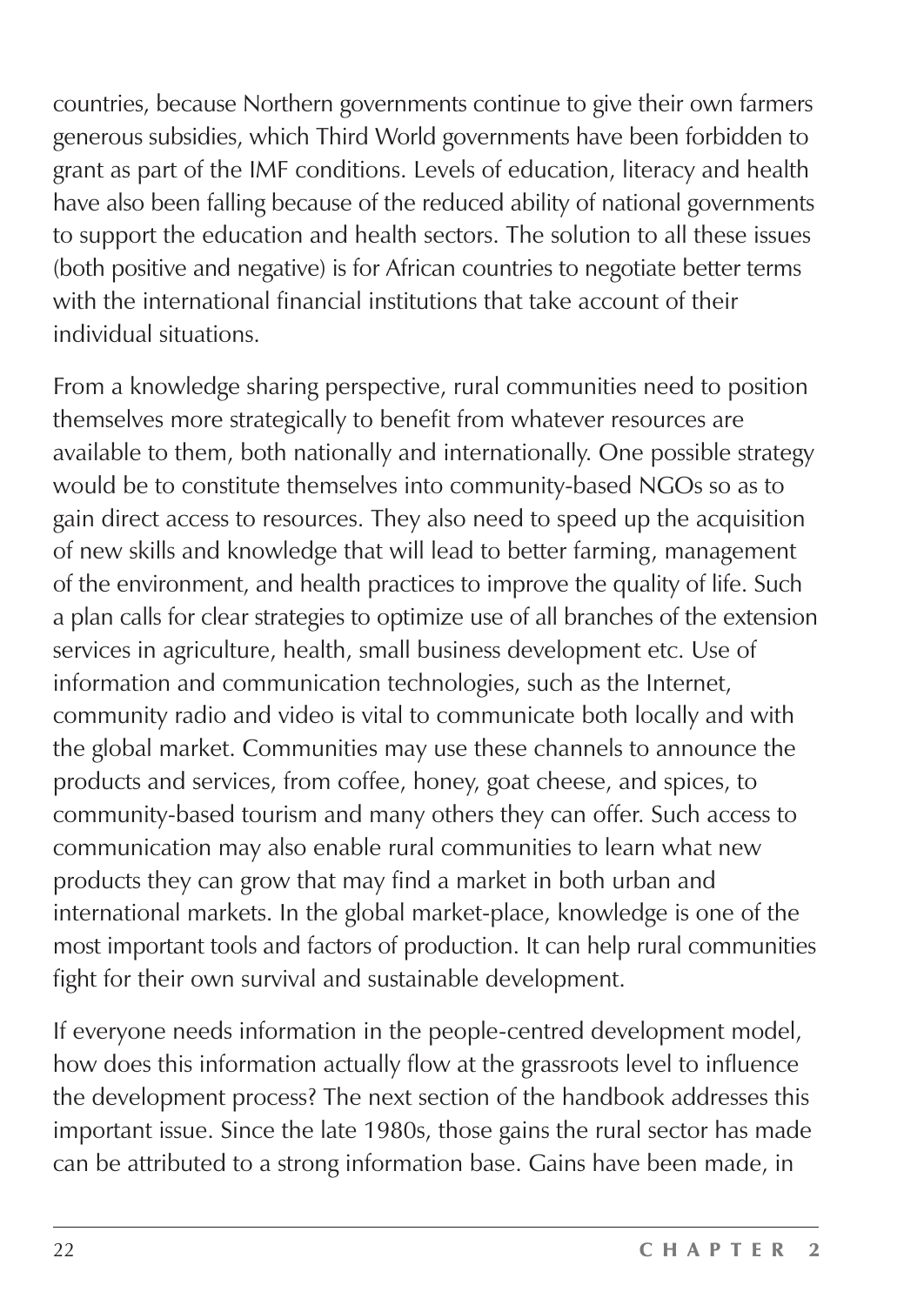certain communities, despite the general reversals (deterioration) in the economies of many African countries, explained in the last section.

# **The Flow of Development Information at the Grassroots Level**

Rapid human development depends on the creation of a strong civil society. Community members build their capacity for integrating information and knowledge into their various development activities. Such capacity empowers people to solve intelligently the problems that exist in their community.

The spread of new information (also called innovative ideas) in society follows a four-step process: the awareness stage; the interest stage; the examination and testing stage; and the adoption/rejection stage.



#### **STEP 1: Awareness stage**

In this first stage, individuals in the community get information on a new idea or useful practice. This new information creates an environment that allows people to start thinking about the new practice. Examples of such innovations may include, for example: a new hybrid seed, soil conservation, or use of condoms to combat HIV/AIDS. The first stage implies that the information is provided in such a way that people are able to understand the new idea/practice. They understand the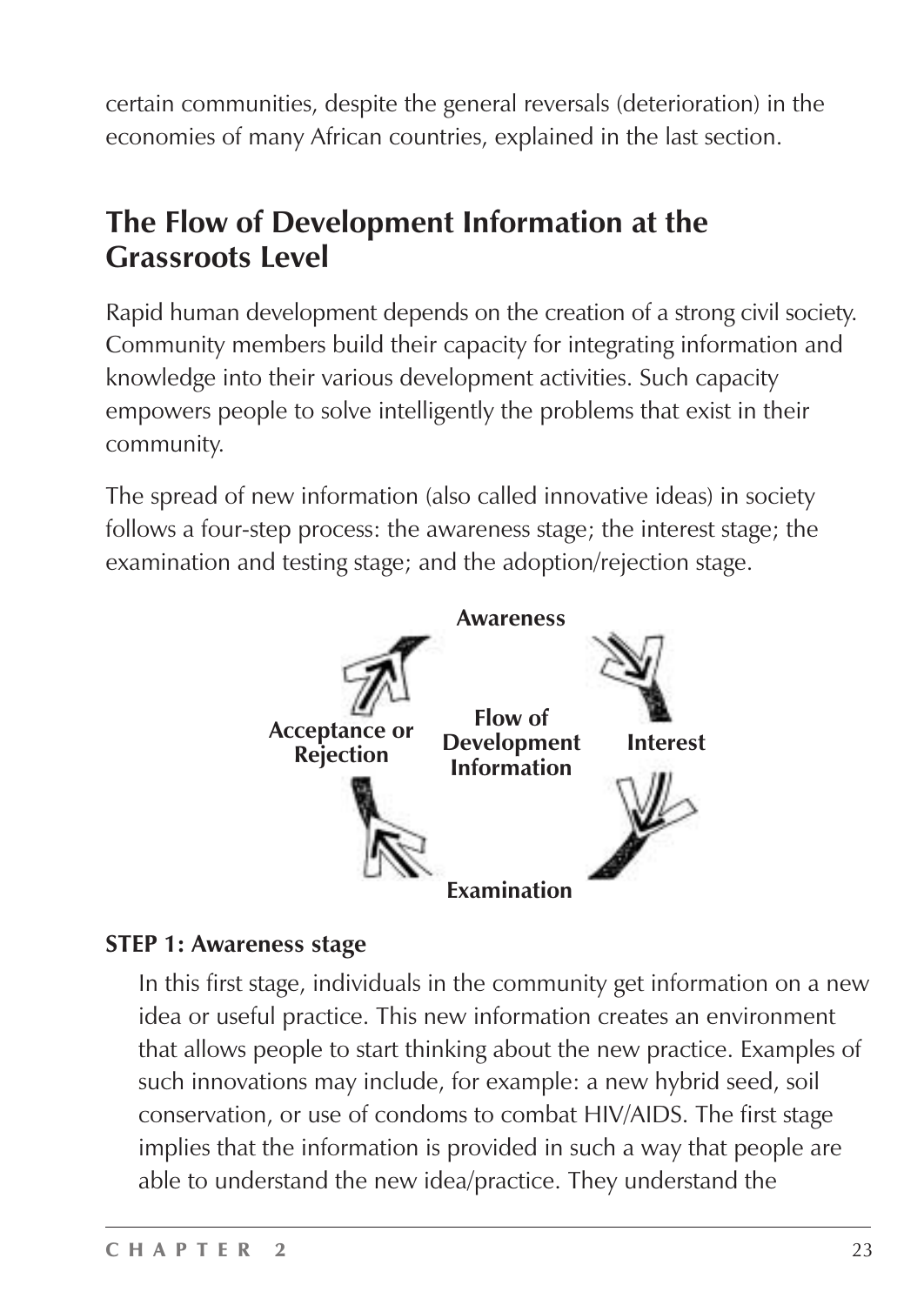language, format, and the steps in adopting the idea/practice. It is easier for members of the community to receive new ideas, if they have access to a variety of information sources, such as newspapers, radio, books, the Internet, and training workshops. It is more difficult to receive new ideas, if the community does not have access to such information sources.

#### **STEP 2: Interest stage**

Most information flow models show that a few individuals in every community are quick to take hold of new ideas. These people pass on these ideas to the rest of the community. These individuals are often called information gatekeepers or, sometimes, opinion leaders. They also act as role models by adopting new ideas quickly, so that other members of the community can imitate and learn from them. Many members of the community may be afraid to adopt new ideas/practices. They fear the risk involved. They may sense that they lack adequate information about the new idea/practice to feel confident about its value.

If the new practice is attractive because it addresses a need in the life of an individual or community, people may start to develop an interest in it. They will try to find out more about the idea/practice. This may lead to a search for more information. Those seeking more information become excited and interested. They stimulate the rest of the community. Conversation and discussion play an important role at this stage, especially communication from relatives, neighbours, extension agents, and social networks. Together these groups raise interest in the innovation. This communication shapes and influences opinions on development issues in the community.

#### **STEP 3: Examination and testing stage**

In this stage, the idea that passes the interest stage is tried out on a small scale. There is some evaluation and consultation to see whether the idea/ practice is worth trying out. For example, in the case of certain agricultural practices, people may be taken to see a new plant at a research station, or to see what happens on a farm plot where manure has been applied.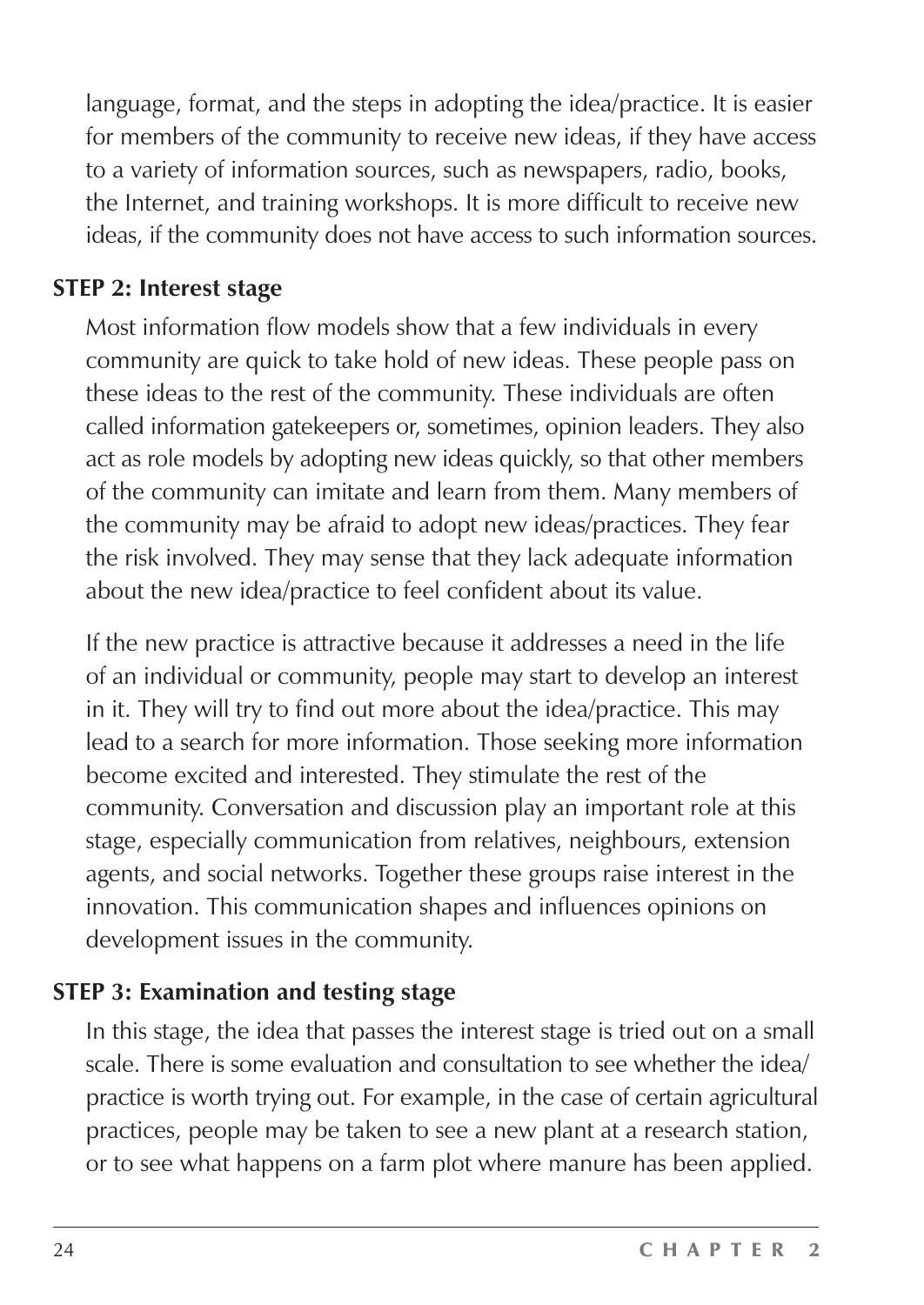They compare the state of the soil with a plot of land where manure has not been applied. This demonstration serves to answer worries about whether or not the idea works in practice.

#### **STEP 4: Adoption/rejection of the new practice**

After the three stages have been completed, a decision may be taken to adopt or reject the new idea/practice. Some of the factors to influence the decision are: income levels, risk and community priorities.

Self-confidence is important if individuals are to successfully adopt a new behaviour or implement a new practice. If self-confidence is lacking, it is hard to adopt a new idea/practice. Successful role models set a good example. People not only learn through their own experience, but also by imitating the behaviour of other individuals who have succeeded in doing something new. Good leaders, who encourage and reassure people about what they can achieve if they work together in the community, are extremely important in a community taking on challenging development tasks.

New ideas/practices are likely to be adopted if they have the following characteristics:

#### a) **Relative advantage**

This term is used to define the extent to which the new practice is seen as better than the one it is replacing. If the new idea is risky, harder to implement because it requires too much work, or expensive, it may not be acceptable for adoption by the community. Risks may be financial or may involve the lack of adequate information. The relative advantage of a new idea needs to be communicated within the community to create an environment that allows the rapid spread of new ideas.

### b) **Compatibility/suitability**

This term is used to define the extent to which the new practice is in harmony with the needs, values, cultural system, and power system of the members of the community. If there are too many changes required to be made by members of the community, in order to accept the new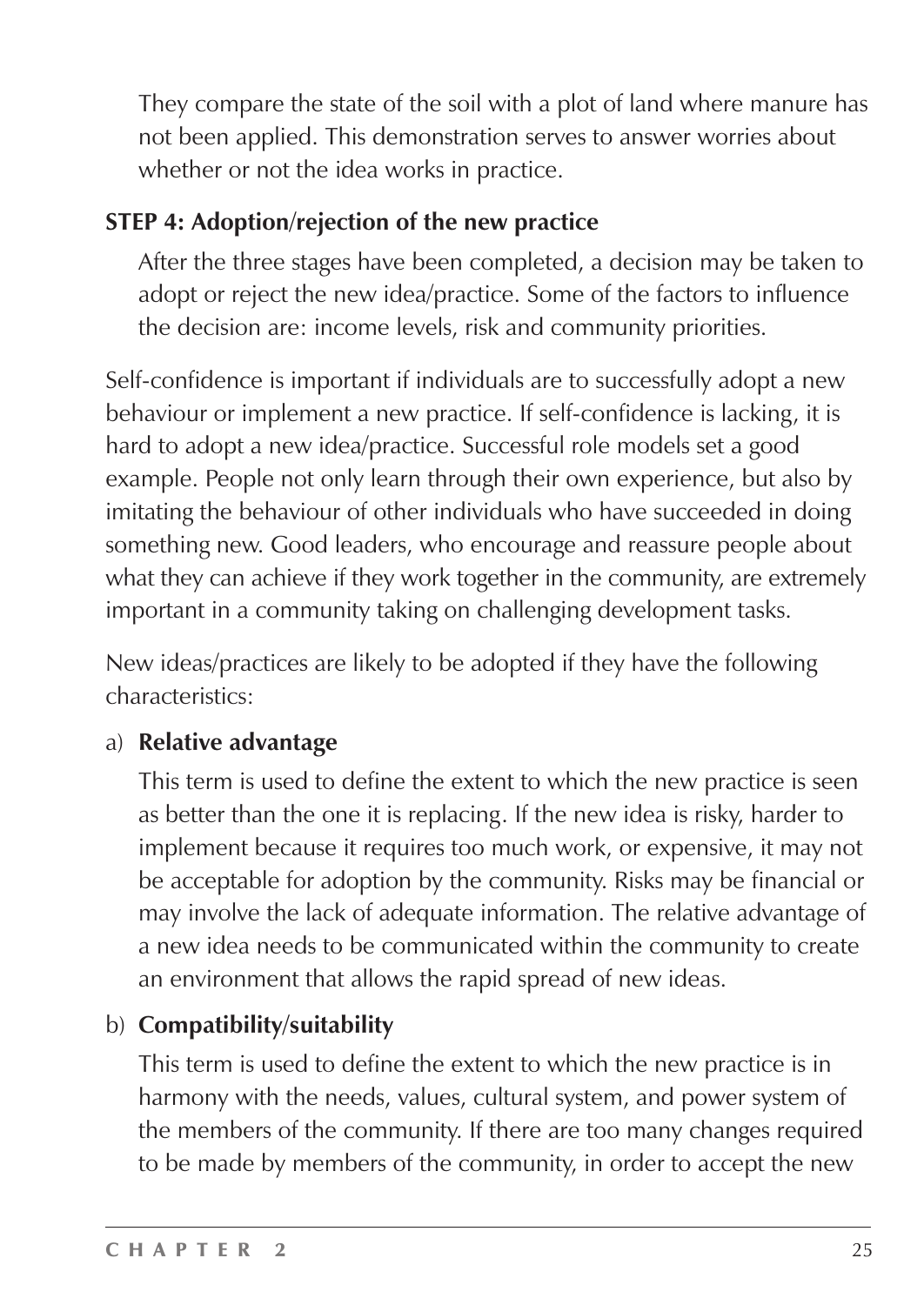practice and make it compatible with the existing cultural and value system, people may resist adopting the new idea/practice.

#### c) **Complexity**

This factor refers to how difficult it is for people to apply the new practice. If applying the new practice is found to be too hard for members of the community, individuals may find it impossible to follow it. If the new practice has too many steps to follow, this may also limit its popularity in the community and hence its application.

#### d) **Observability**

This factor refers to a possibility of testing out the new idea/practice on a small scale at first. If the results can be seen and be proven (demonstrated) to potential adopters in the community, they will want to adopt it.

The process of adopting new ideas can be speeded up through the participation of members of the community. They will then know what to adopt. It will be easier to decide. They will feel free to express their knowledge and information needs, and other needs they have, to build capacity to deal with the expected social changes. Wider participation by members of the community may also help in identifying other structural limits that prevent the adoption of new practices. Examples of limits, for example, are the shortage of: land, financial resources, transport, and marketing information. The community can then address these problems in order to support the adoption of new ideas and practices.

People need both technical knowledge and awareness-raising information. These types of information/knowledge are not separate from other areas of life. They are part of the development process. In the process, information and knowledge become a development resource. This information resource gives the community power over their environment and life in general.

In some cases, the development of rural people is not a priority for experts, top politicians and civil servants working from the capital cities of Africa. It is, therefore, important for rural communities to take up the responsibility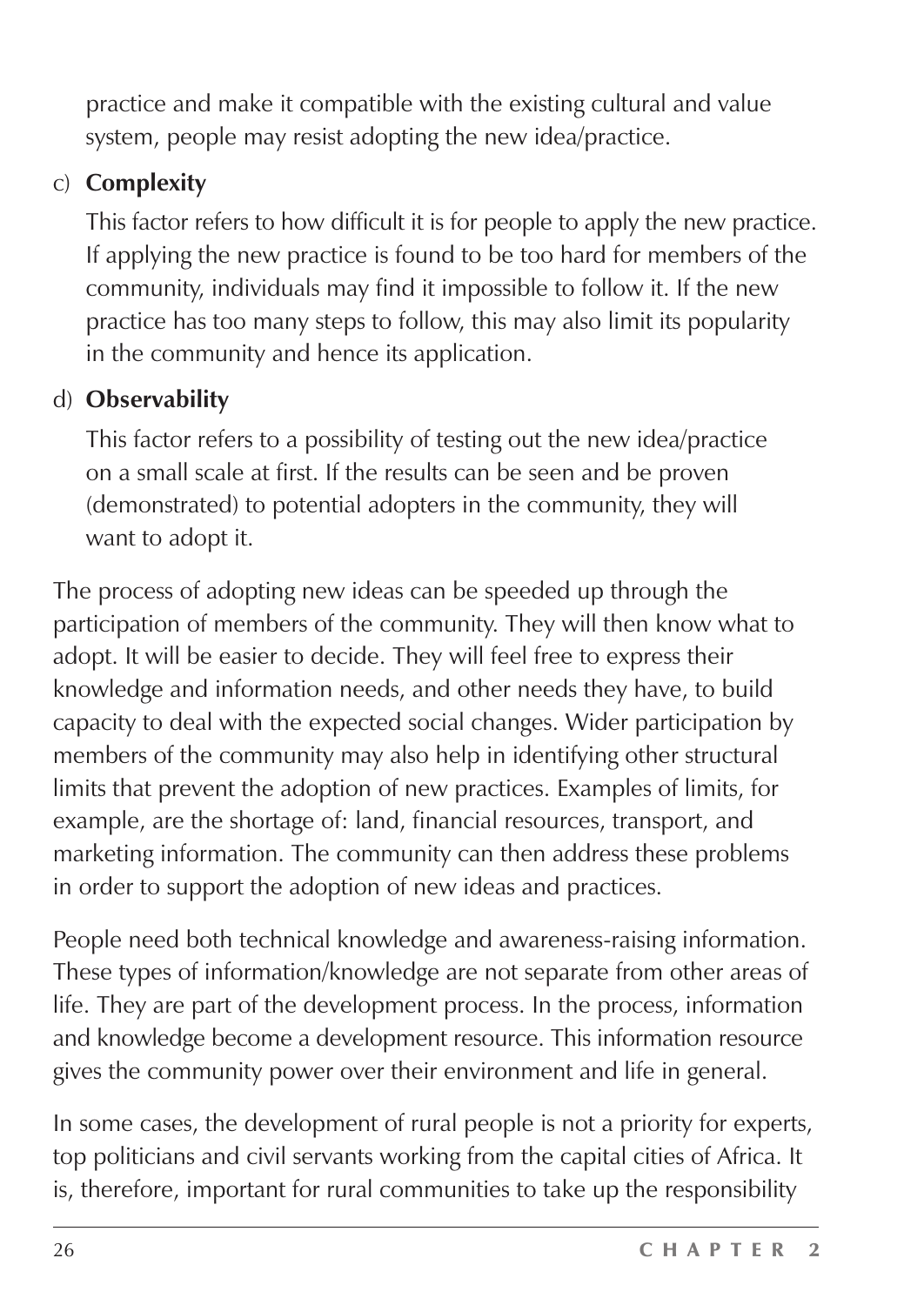of organizing themselves and ensuring that their community has access to adequate supplies of information and knowledge to support their development. In many cases in Africa, if rural people do not take up this challenge, there is no one else who will do it for them *(see text in box 2.2)*.

#### **BOX 2.2: Basic information needs**

When one looks at the average village of tropical Africa today, the lack of the most basic information in almost any area of development is astonishing.

Twenty years after independence, most villages of sub-Saharan Africa have neither latrines nor clean water. They ignore the most basic rules of hygiene, nutrition and child care; they do not know how to build a simple cart, a plough, or a simple millet grinder. If they are living in the Sahel, they waste more energy per inhabitant for their domestic needs (basically cooking) than the extraordinary profligate inhabitants of the West. On a typical open hearth, on which they cook their meals, 94–97% of the energy is wasted. Secondly, they ignore the most elementary facts concerning the functioning of their own bodies. Mothers of ten children have no information on the process of pregnancy or birth, or why, in the some cases, they lose half their children before the age of five.

In such a context, a non-negligible (major) improvement in the standard of living could be attained simply by disseminating basic knowledge in the field of hygiene, nutrition, health care, appropriate technology, work organization and a few other fields, and by encouraging small village investments financed by the villagers themselves.

*Pierre Pradervand. "Knowledge is Power" in International Development Review, v. 22, no. 1, 1980, p. 56.*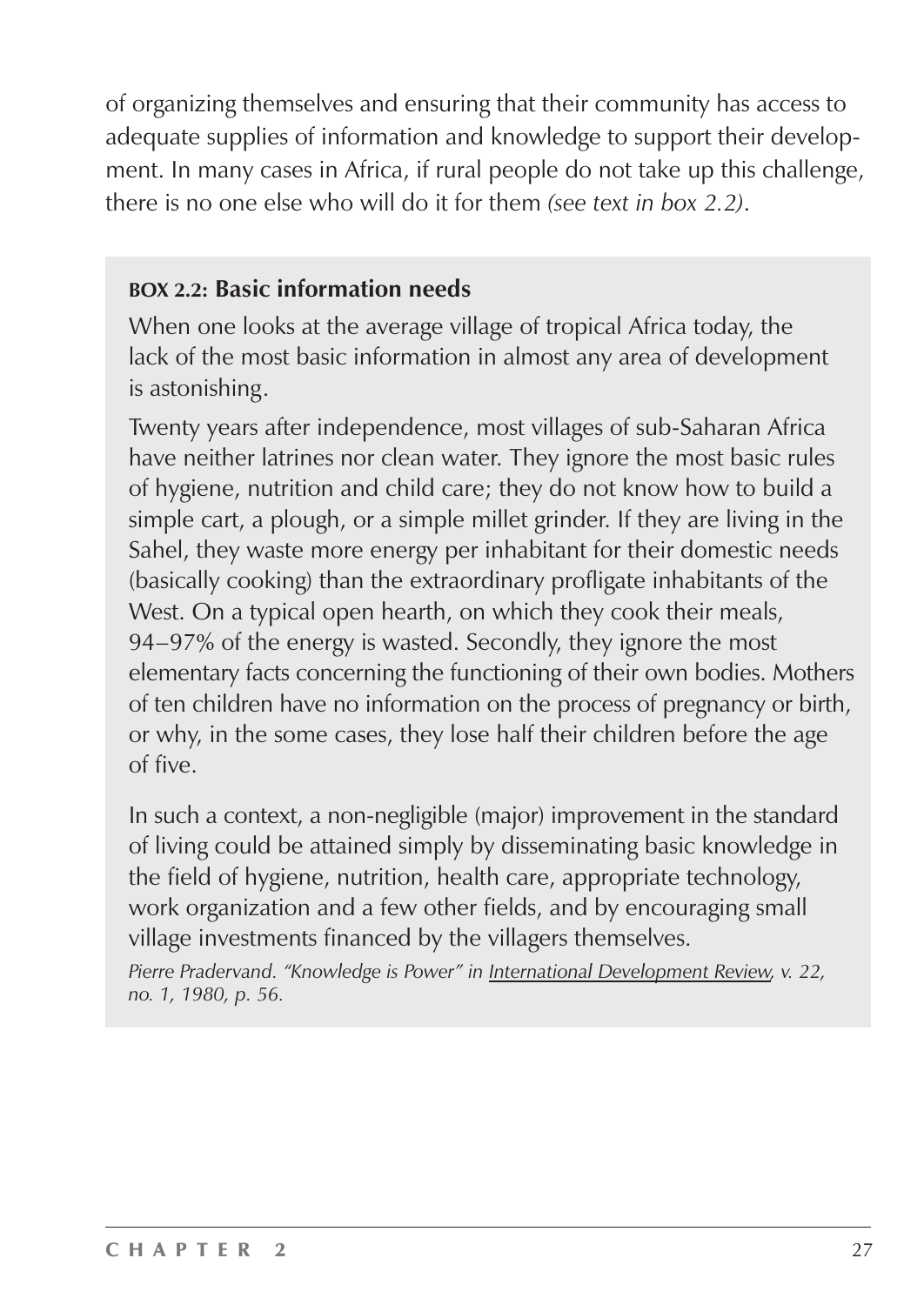

### **Discussion Questions and Activities**

- 1) Two newspaper articles indicate the following:
	- a) Poor people are poor because they are lazy.
	- b) Boys get better marks than girls because men are more intelligent than women.

Begin a discussion in the community to make people critical consumers of information/knowledge, based on these two beliefs. What reasons are there to explain these two situations?

- 2) The development model based on modernization has both bad and good outcomes for Africa. Which were the bad outcomes of the modernization model of development? Which were the good outcomes of the modernization model of development?
- 3) The development model based on people-centred development has greater requirements for information to reach the grassroots level. Can you explain why the need for information becomes greater at grassroots levels in people-centred development?
- 4) How has your community changed in the last fifteen years and what are the major issues that face it in the globalized economy?
- 5) How can your Community Information Resource Centre (CIRC) use the 4-step model of innovation adoption to provide information support that will speed up the adoption of new ideas or practices in your community? What issues in your community need new ideas or practices? How will you begin the process of studying how to identify new ideas/practices?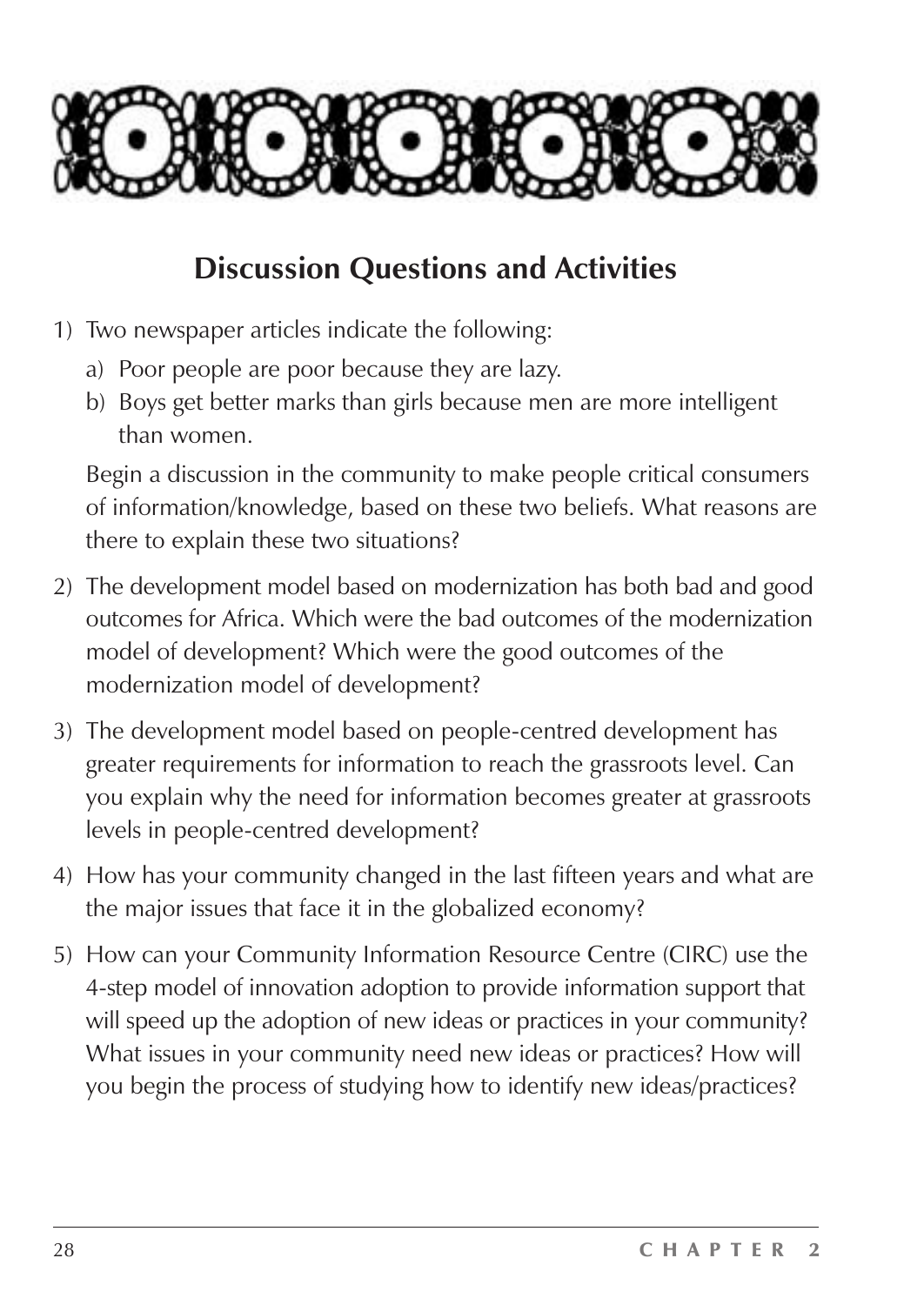#### CHAPTER 3

# **The Content of Information and Knowledge in Community Information Resource Centres**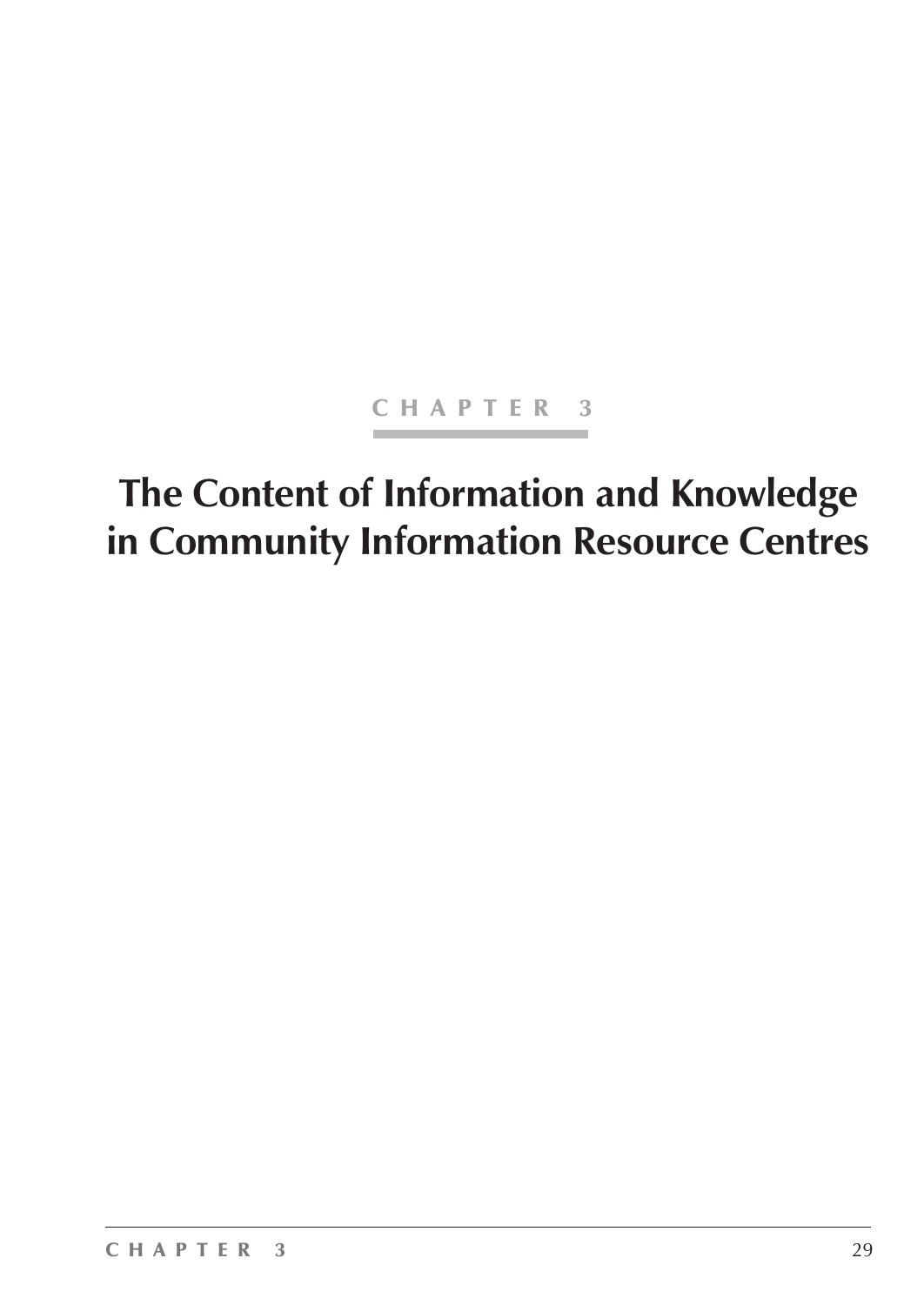The aim of this chapter is to discuss the information sources of a Community Information Resource Centre (CIRC). We shall discuss how the content is created or changed to build an appropriate knowledge base. An appropriate knowledge base empowers the community to come to terms with and to address its present and future development challenges.

To build the content of information resources, people will want to work systematically and to involve community members. They will assist in addressing all the issues of concern to the development of the community.

We have already seen in chapter 2 that people-centred development has many more elements than top-down development. The many different elements of people-centred development require the exchange of a lot of information at the grassroots level. As rural development is not a priority at the national level for most countries, few resources are available to carry out this task. This limitation means that people must build their knowledge base carefully. They should not spend money that the community does not have. They should not collect unhelpful or misleading information materials, for the sake of filling up empty shelf space.

## **Community Participation in Defining the Needed Information Content**

It is important to involve as many community members as possible in the systematic identification of needed development information content. Such participation not only identifies people's information needs, but also serves to create awareness. Information gaps about their social problems and development issues may also be identified. Ideally, the consultations should allow members to discuss both the development problems facing their community and the information needed to support action to solve the problems.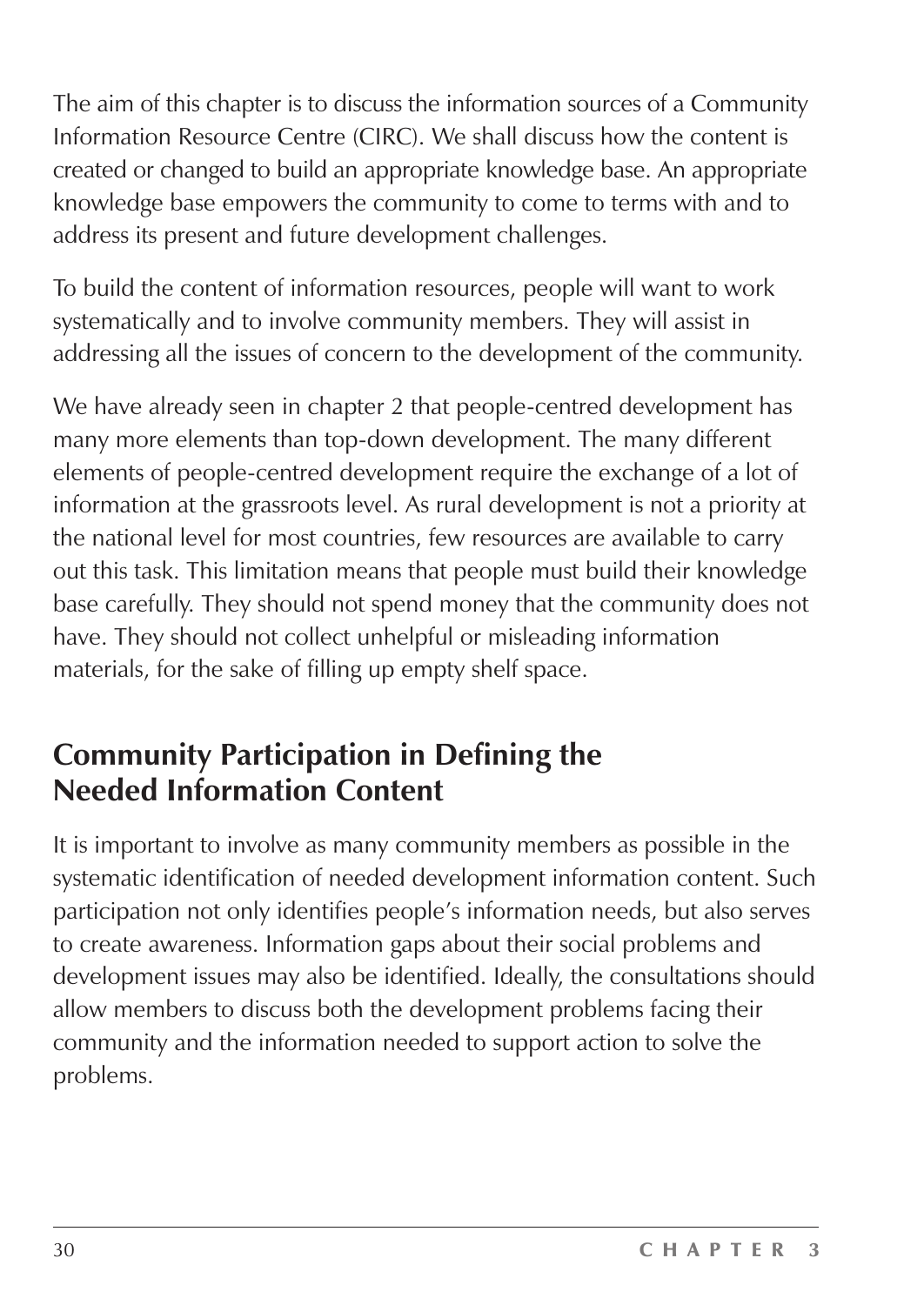To involve the community we suggest the following actions:

- a) **Public meetings/consultations** in which a facilitator helps community members to conduct discussions on the development priorities of the community and on the appropriate (suited to the needs of the people) information content to match the priorities.
- b) **Focus group meetings**, in which specific groups meet to discuss their own information needs. For example, women, young people, semiliterates, farmers, traders, and other groups may each be invited to a separate session. The groups meet to discuss their problems and the type of content that they believe would help them and members of the community to manage the issues. More importantly, they will discuss how the information should be formatted/presented so that it is easy to understand, suitable to the context, and applicable.
- c) **Participatory rapid appraisal methods**, in which the information facilitator uses dialogue (discussion rather than rigid interviews) to learn from and with the community about their life. Together they examine limitations and threats, as well as opportunities, to prepare for decisions about development projects. Through participation, ordinary people are enabled to conduct an analysis of their own reality. Through this process, the community learns about itself, sets priorities, and comes up with an action plan on how to meet its problems.

#### **BOX 3.1 Information is the most basic human need**

In the village of Diana, Senegal, where, in May 1979, I discussed, with the assembled villagers, their basic needs in information, a woman had just been buried with her half-born baby stuck between her legs because the villagers lacked the elementary information in the field of pregnancy care which would have made such death unnecessary. "Our most basic need is information, knowledge", the village head stated. And in a neighbouring village, a village elder said, "if you give me a choice between money and information, I will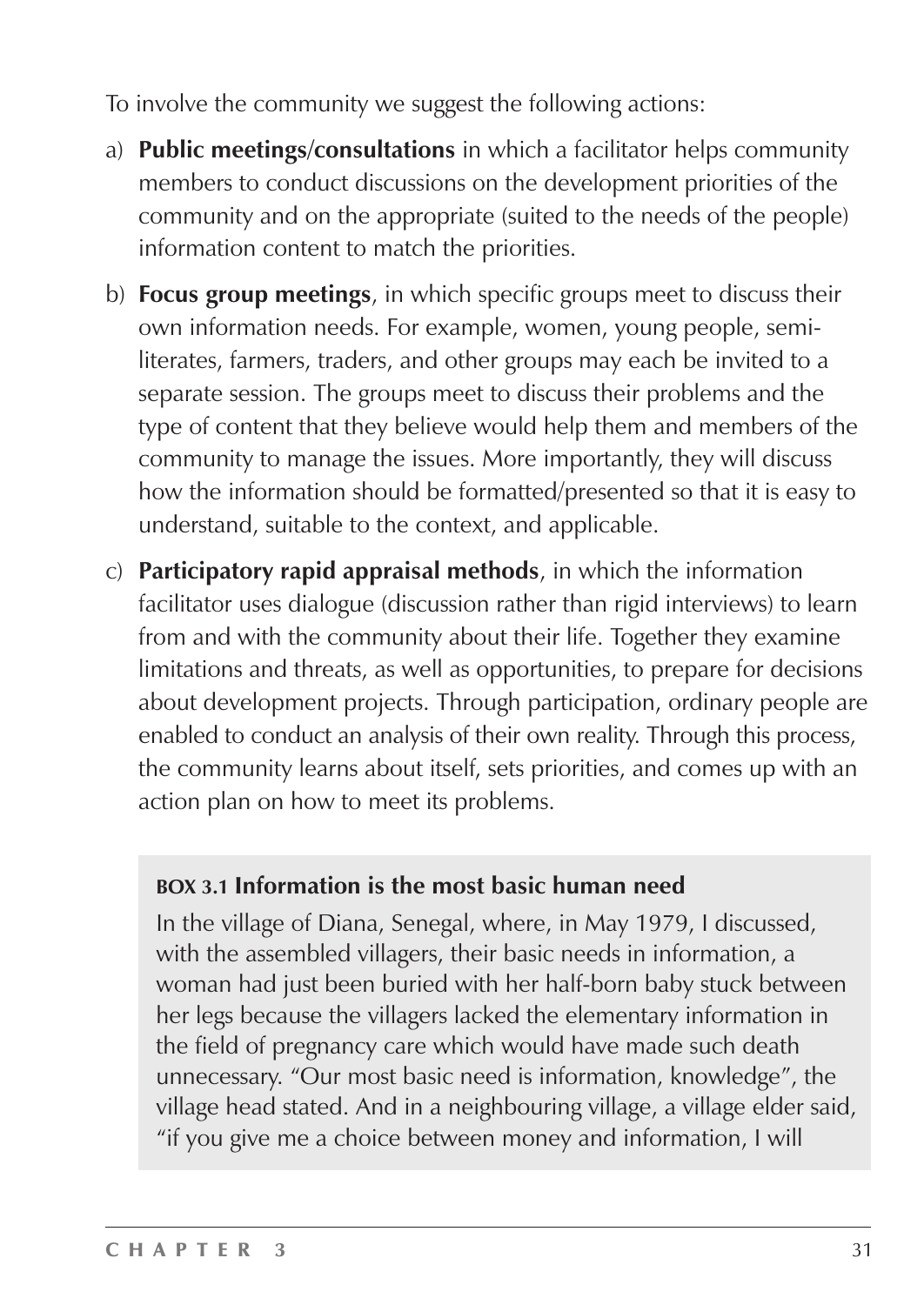choose information"…Of course, as with all basic development problems, the challenge is primarily political. First defining the concept of information: is it to be the harmless aseptic, sterilized type usually dispensed by aid agencies and government departments, or will it be integrated in a more global understanding of the development process, i.e consciousness raising information?

*Pierre Pradervand. "Knowledge is Power" in International Development Review, v. 22, no. 1, 1980, p. 57.*

At the end of discussions, and the fact-finding exercise, a person or a small group should prepare a short and simple report on the range of information needs and the priority development issues in the community. The report will create a record for future consultations and decisionmaking *(see text in box 3.1)*.

d) **Listening survey**. This type of survey differs from traditional research in which the researcher decides beforehand what he/she is going to find out. In this latter case, the researcher works from a questionnaire or interview plan to meet the goal. In a listening survey, a team of people (not a single person) pays attention to unstructured conversations, when people are relaxed and talk about things they are most concerned about. Not only does the survey team listen for facts, but they also listen for the feelings of people on daily issues, on emotional issues, as well as on basic physical needs, safety and security, love and belonging, self-respect and personal growth. This type of survey is open and is carried out in places where people meet to talk together. Community members should know the purpose of developing an information centre (CIRC) before the process begins. The listening survey aims to provide a full and rich insight (view) into the life of the community.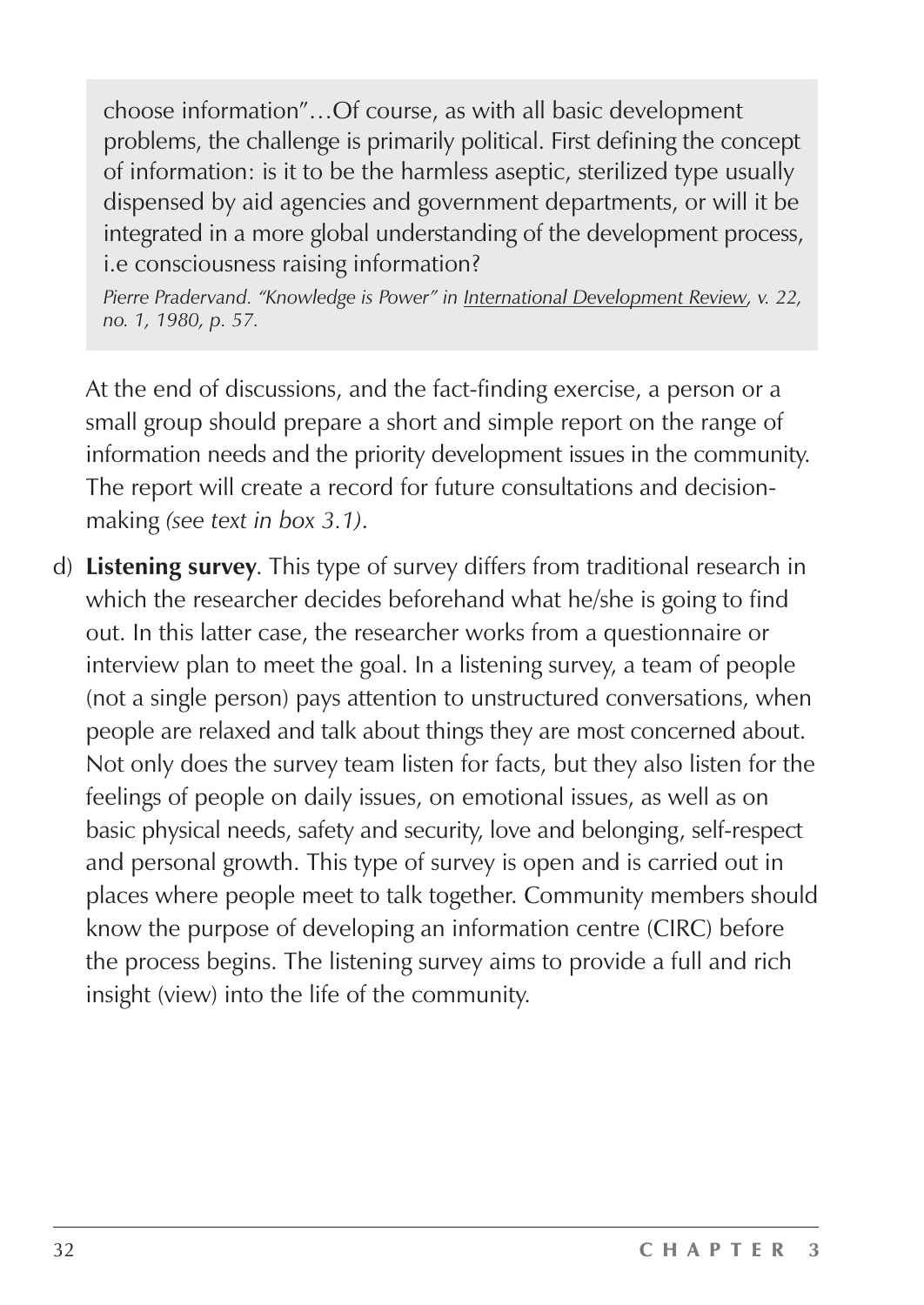# **Integrating Information Needs into the Community Development Process**

The Community Information Resource Centre (CIRC) is an integral part of the development struggle in the community. One of the challenges it faces is how to encourage and support the processing of knowledge by community members, so they may find solutions to the community's problems.

The community development process itself creates a large part of the information content needed by the community. Problem identification and learning (knowledge processing) are linked. Together they make up one process. This process is most effective, if it is a group effort rather than an individual undertaking. For example, some community members may discuss HIV/AIDS and how it is affecting everyone in their community. The discussion may raise the challenges of getting more accurate information about this disease and how it spreads, in order to counter rumours and superstitious explanations. After the information is gathered from different sources and shared by the group, the next step may include a programme of activities to fight against the spread of HIV/AIDS in the community. In the course of these activities, the community may learn more. For example, they may discover that the lack of financial security for young women leads them into sexually risky behaviour. This finding would lead to the need for further information gathering. In this case, the need for information on alternative economic activities for young women might lead to information seeking on micro-credit schemes, training opportunities, and empowerment programmes for women.

After this second round of action, people may identify the role of alcoholism in the community as the next line of attack. The community may see the need to be more informed on the harmful effects of alcohol and substance abuse on the human body. This will then be identified as the key information need, along with the role alcohol plays in the spread of the HIV/AIDS pandemic.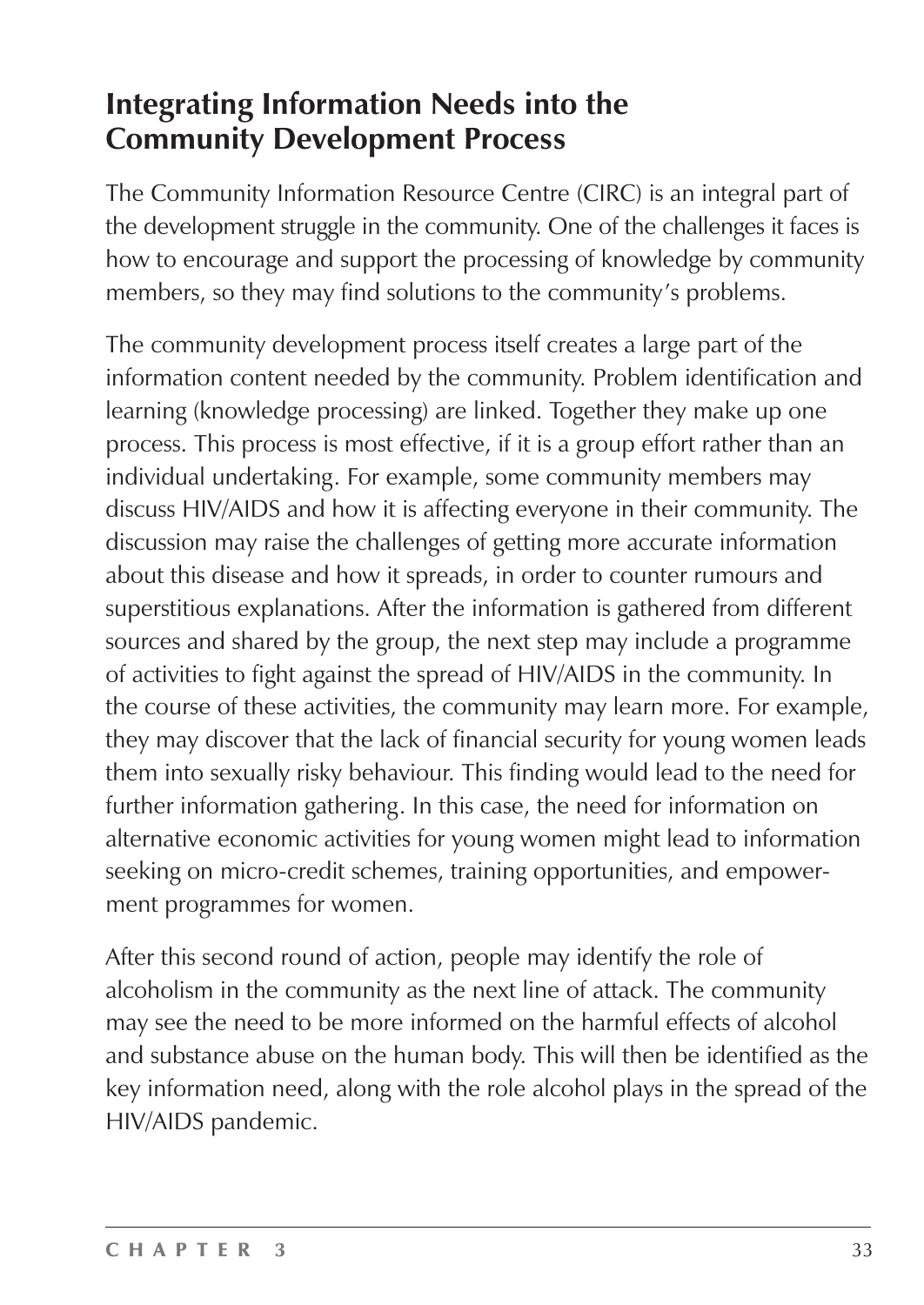The community must identify and discuss their development problems, so that they express the need for further information. Then the group sets up an action programme. This linking of information needs with development activities allows the community to process and add value to the information and knowledge collected from different sources.

The CIRC will be made up of information content coming from two sources: internal sources within the community and external sources, such as books, newspapers, audio-visual materials, the Internet, and the advice of health and extension workers. Below we first discuss the local information content.

### **Local Content: Internal Information and Knowledge Sources**

In building information content, it is important to start with the information and knowledge that exist in the community itself. The internal information and knowledge content comes from two sources: namely, indigenous knowledge, and locally created information.

#### **Indigenous Knowledge**

As we have already mentioned in chapter 2, knowledge is a product of human thought, action and experience. Each culture contains a knowledge base from which its members receive understanding and an interpretation of the world.

Indigenous knowledge is rich in cultural knowledge that provides identity to young people. It helps us answer the questions about who we are and what our history is, about appropriate technology, and useful medicinal plants for curing human and livestock diseases. It assists us with environmental and agricultural knowledge and knowledge of the human body, including sex education, and many other useful areas of knowledge *(see text in box 3.2)*.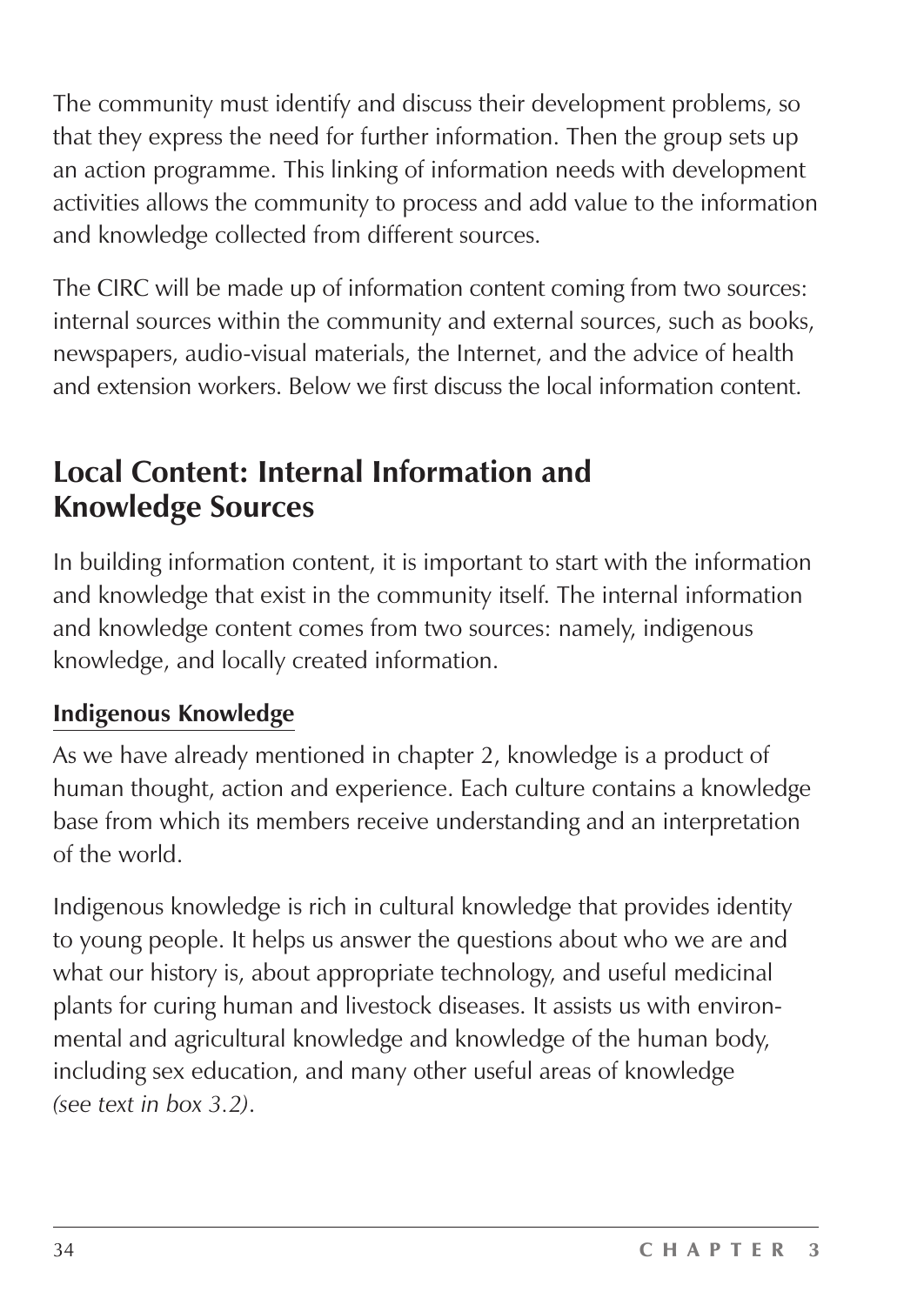#### **BOX 3.2: Indigenous knowledge**

One of the most interesting descriptions of indigenous knowledge was given in the American *Time Magazine* of September 23, 1991, in its cover story. The author, Eugene Linden, described how 1,600 years ago the wisdom of many centuries went up in flames when the great Alexandria library burned down. Today, with little notice, vast archives of knowledge and expertise are being lost, leaving humanity in danger of losing its past and perhaps endangering its future as well. He was referring to the knowledge stored in the memories of elders, healers, midwives, farmers, fishermen and hunters, throughout the world. This knowledge base is unrecorded, and includes: many technologies and arts, ways to farm deserts without irrigation, produce from the rain forests without destroying the delicate ecosystem, navigate seas using knowledge of currents and starts. These ancient cultures had explored the medical properties of plants and learned how to farm in mountainous regions without allowing the best soil to be washed away.

*Eugene Linden. "Lost Tribes, Lost Knowledge" in Time Magazine, September 23, 1991. p. 44–56.*

Indigenous knowledge forms part of the community's information and knowledge resources. In most communities, this knowledge has difficulty surviving. Difficulties arise because traditions and cultures are often the object of massive attacks and questions by the dominant culture. The group with power casts aside and disorganizes the knowledge and traditions that rural groups and groups without power use to define themselves and their view of the world. In decreasing the value of indigenous and local knowledge resources, the channels of traditional knowledge communication have been cut off. The younger generation has been de-linked from their own culture and traditions. This separation makes it difficult for the older generation to transfer this rich cultural heritage to the next generation. Young people, in turn, are estranged. They develop anti-social behaviours to attract attention and sympathy.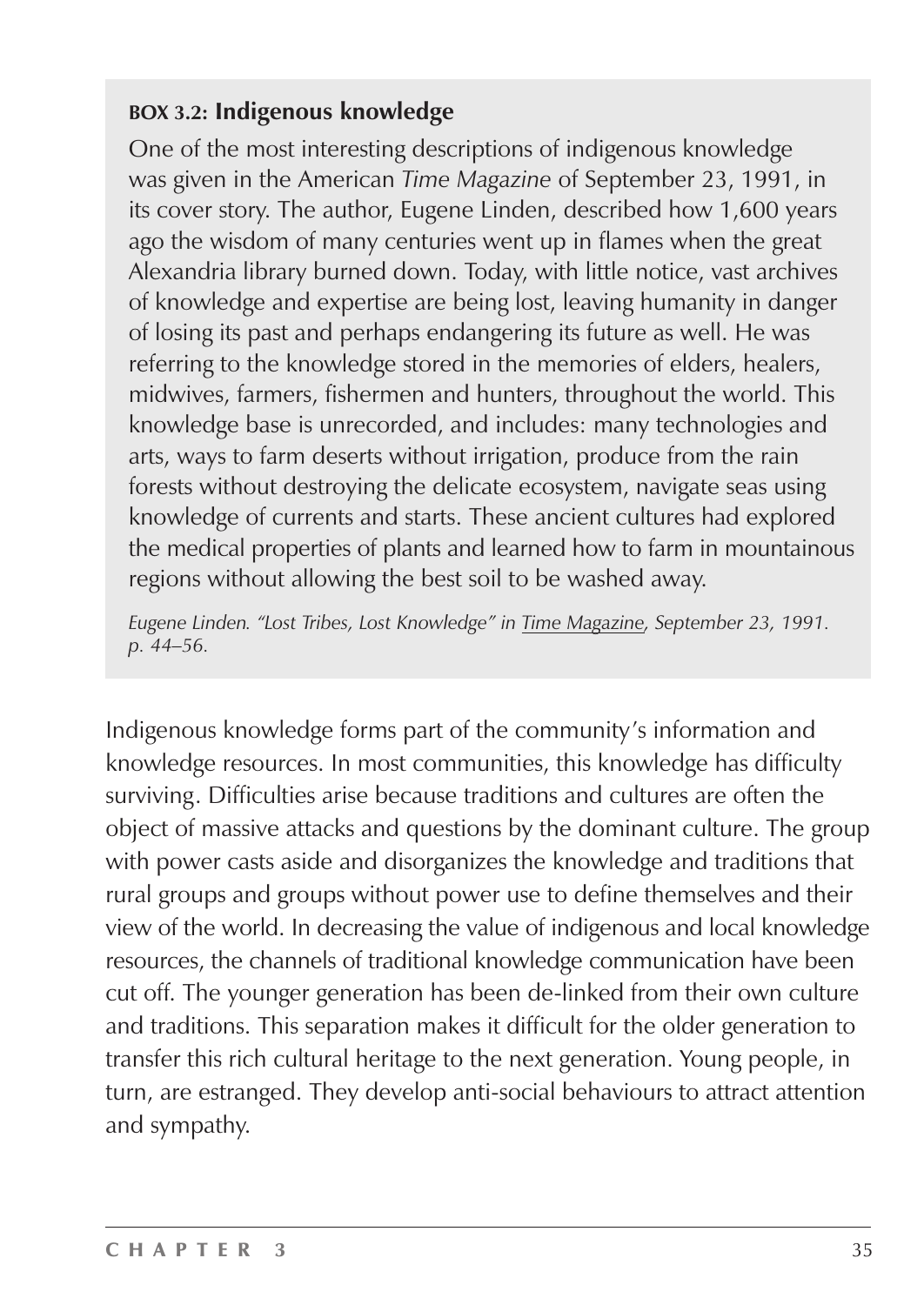In the past, Western knowledge, with its powerful tools, was thought to have all the answers to humanity's problems. However, it has become clear that the industrialized countries have, for example, mismanaged the physical environment. They have discovered technologies that are very destructive to human life. They have failed to discover cures to some of the worst diseases of our century. These failures have forced scientists to recognize the value of the knowledge that is part of indigenous and traditional cultures.

Some of the reasons for the destruction of the indigenous knowledge base include:

- a) Young people turning away from their elders and breaking an ancient chain of orally communicated knowledge;
- b) An education system which is de-linked from the indigenous knowledge base and aimed at proving that external information is better than indigenous knowledge;
- c) The destruction of the homes of indigenous populations by urbanization, farming and commercial activities, such as logging and mining;
- d) Propaganda from the "modernization-oriented" mass media and political elite that traditional ways of doing things are never as good as external ways of doing things and should be rejected.

The production of knowledge is a natural human process. Ongoing production of knowledge is a critical element in the use of information and knowledge. However, if there is an attempt to prevent or destroy the growth of new indigenous knowledge, some parts of the knowledge base may become outdated or may die through lack of fresh input.

#### **BOX 3.3: Mainstreaming indigenous knowledge in Peru**

The network of rural libraries in Cajamarca is concerned with the reinstatement, revitalization and reinforcement of the Andean indigenous knowledge base. When the available books were not found to be useful,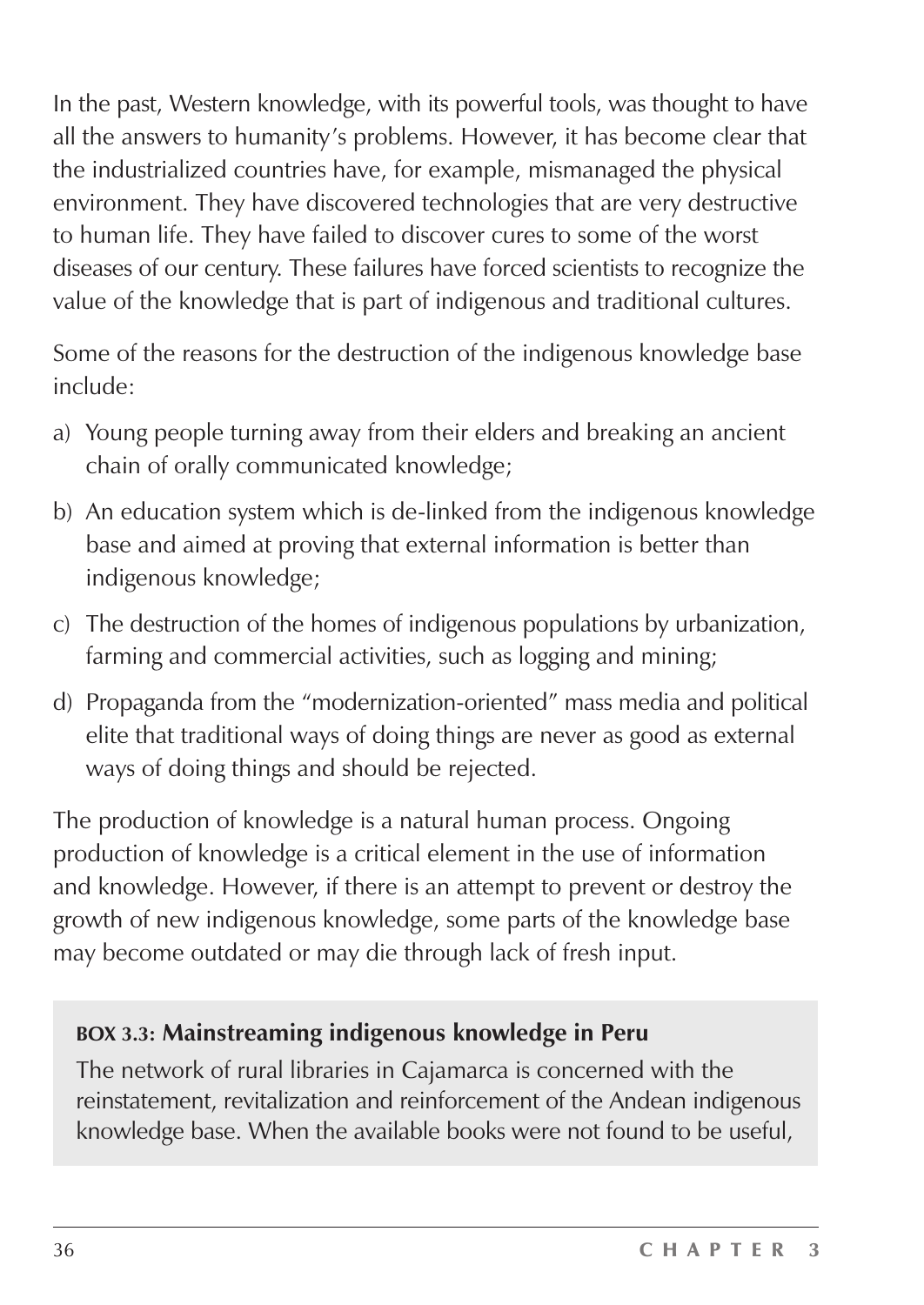a separate project was set up to produce published materials based on the local culture. *The Rural Encyclopedia* is a series of books written by the people themselves, in their style and based on their experiences. Topics for the books are those agreed by the local communities. Examples are 'The family in Cajamarca'; 'Supernatural phenomena'; 'Dyes and fabrics'; 'The people of this land'. Forty titles have been published. The books are an alternative to schools. They empower people and promote self-training.

*Cajamarca, Acku Quinde, 1996.*

One of the key roles of the CIRC is to gather, preserve, and make available indigenous knowledge. This knowledge should be evaluated in the same way as external knowledge coming into the community. At the local level, vast quantities of knowledge exist, locked away in the collective memory of people as inherited knowledge and personal experience. These stories should be evaluated carefully and recorded so that they can be put to use. They should not be allowed to die out, as the older members of the community pass away (*see text in box 3.3)*.

The task of reviving indigenous knowledge should go hand in hand with identifying negative traditional practices which make it difficult to achieve development for all groups in society. The negative traditional practices should be changed through public discussions and campaigns. Such practices may include, for example: Female Genital Mutilation (FGM), discrimination against women, abduction of women, discrimination or violence against other ethnic groups or tribes because of historical enmities, glorification of war with neighbouring tribes, violence against women, ill-treatment of people with disabilities. To address negative practices, the best approach is to create a committee which will list them and decide how to remove them from society.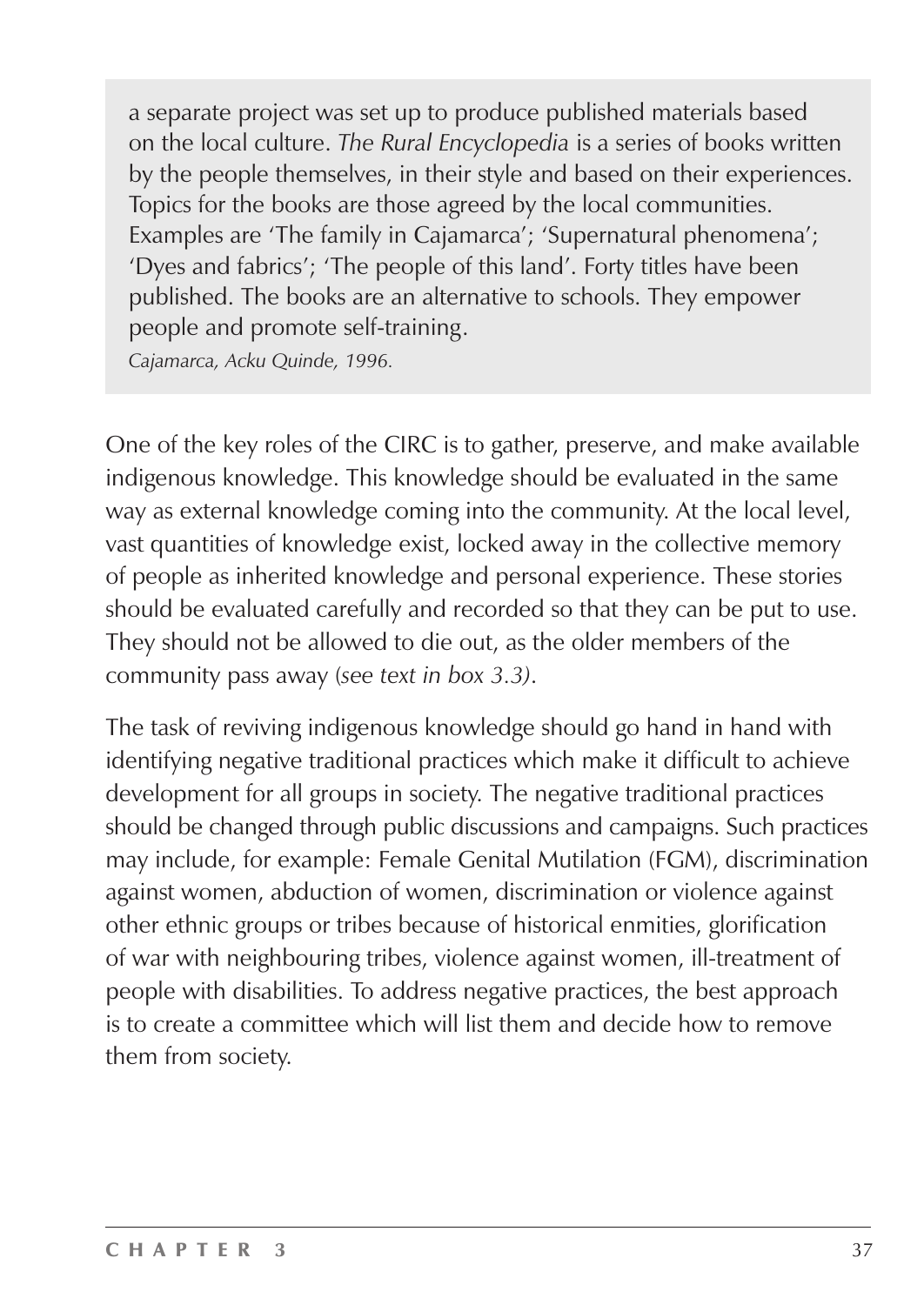## **Traditional Objects and Items like Photos**

The CIRC will want to organize a small collection of traditional objects and household items. This collection will consist of hand-made objects, depicting the history, culture and indigenous knowledge of the community and its traditional technologies.

**SATISFICATION IN THE REAL PROPERTY AND** What material objects do you find in your community that are still made by craftspeople? object used for? What technique was used to create this object? Who uses this object? What raw materials are used **MONDAY CONTRACTOR** How did the maker learn his/her craft? Connocation

In many cases, there are still a few old people in the community who

remember how to make traditional objects, such as woven mats, baskets, traditional carrier bags, pottery, kitchen utensils, bows and arrows, spears, farming tools, and clothing from animal skins. Such "traditional experts" should be used as resource persons in the community to train young people and to pass on these skills before they disappear completely. With experience, some of these objects can be sold as tourist articles in urban areas or as part of the tourism activities to make a contribution to the community economy.

### **Other Locally Created Information**

A second type of internal information and knowledge is made up of information created through various development activities in the community.

A lot of information comes from the community, but few of the community members know about it. Various development agencies collect information to send it to higher officials as monthly, quarterly, and annual reports. A good example is the information collected at health centres. The reports show what diseases were present in the community during a certain period of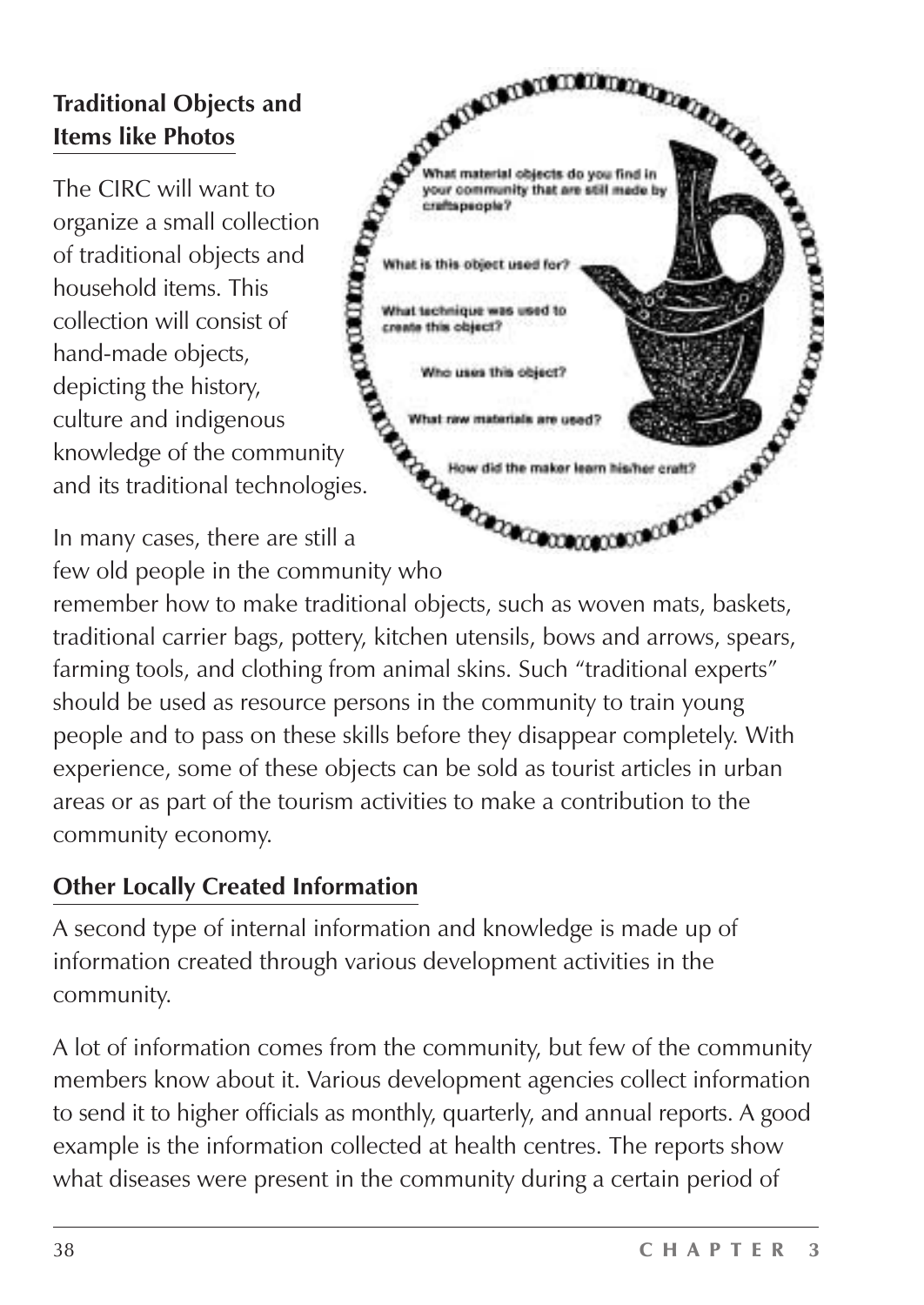time. From such reports, the community can work out how many people were affected by preventable diseases. Then they can plan actions to improve the situation. A similar situation exists with the reports of agricultural extension workers, cooperative officers, community development officers, NGOs, visiting researchers, and school teachers. They all collect information for reporting to others, but they seldom report to the community structures. Yet the information they gather is useful knowledge for collective development action.

All this local information content should form the basis of critical discussion to raise awareness about development issues in the community *(see text in box 3.4)*.

### **BOX 3.4: Grassroots information requirements**

Few, if any, of the Third World countries…seem to have realized that the process (of development) implies extraordinary multiplication of information/knowledge at the grassroots level. Let us take a few examples:

- a) The functioning of a modern state is to a great extent based on the existence of a well-informed citizenry. Even the freest election is a hoax (cheat) as long as that information is lacking.
- b) The very premise of whole areas of and new approaches to development, such as primary health care, appropriate technology, etc. is based on making certain forms of information/knowledge available.
- c) The almost total cultural breakdown associated with massive and rapid urbanization has created an immense thirst for and need for intelligent information in the most basic areas of human behaviour. The field of sex education is a prime example. As late as 15–20 years ago (still today in some shrinking areas of Africa) young men and girls usually received some form of sex education (e.g. during initiation or at marriage). Girls were married very early, anywhere between 11 and 15 years old—lived in culturally homogeneous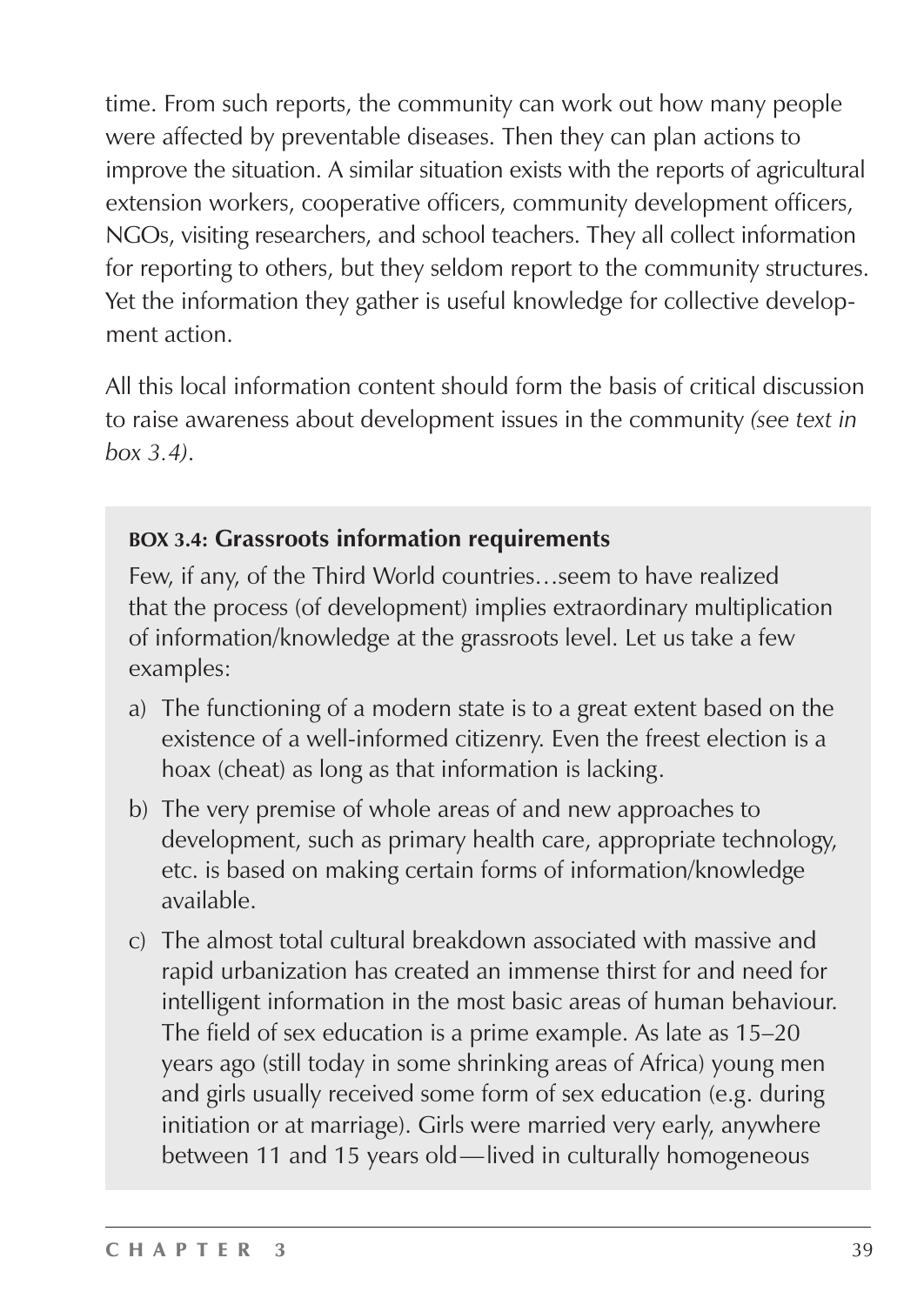societies, and were therefore only rarely exposed to premarital pregnancy. In only 15 years, the change has been phenomenal (great), due to the almost total disappearance of traditional forms of sex education, a steep rise in the average age of marriage of urban girls, tourism, the deleterious (harmful) impact of western movies… and the breakdown of communication between parents and their children. The results have been epidemic increases in sexually transmitted diseases, teenage abortions, and premarital pregnancy. In turn, these problems have economic, cultural and health problems one should not underestimate.

- d) Most African countries have adopted or are on the way to adopting new legislation in the field of family law. But these laws are rarely applied, not only due to cultural resistance, but due to a total ignorance of their rights by those concerned.
- e) All areas of technical innovation (e.g. agricultural methods) are largely dependent on massive and renewed inputs of information and education.

*Pierre Pradervand. "Knowledge is Power" in International Development Review, v. 22, no. 1, 1980, p. 56.*

## **External Information and Knowledge Content**

External information and knowledge sources are also vital because some human development problems are similar worldwide. By gaining access to information and knowledge sources that bring this experience to the community, members save valuable time and resources. They are able to learn and adapt good ideas from grassroots communities in other countries.

One barrier to accessing information from external sources is language. This barrier shows itself in various ways:

a) Many printed materials are written by the elite for other elites, and are often unreadable by an ordinary person.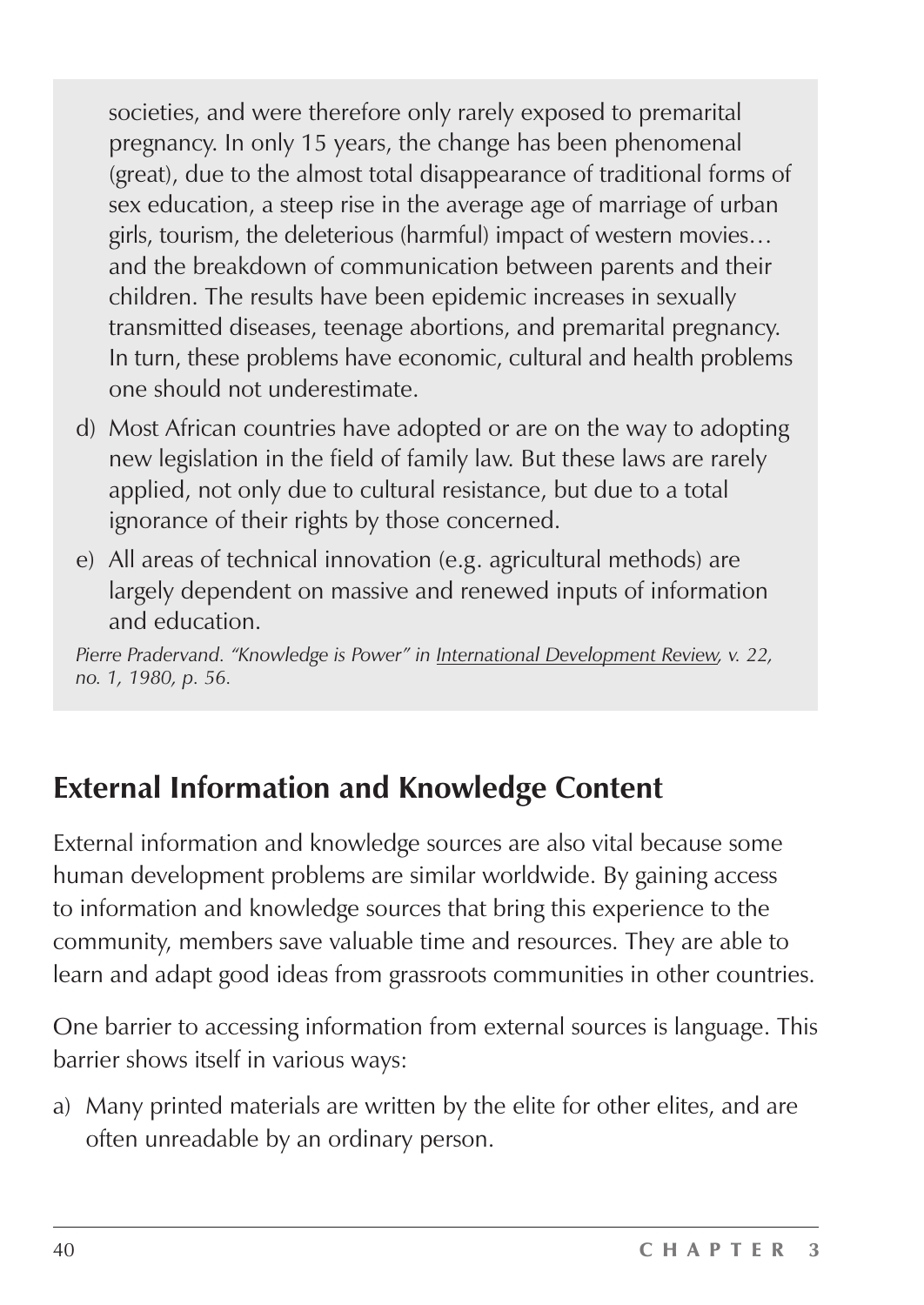- b) Sometimes the materials are written in difficult language. An ordinary person looking for practical information cannot understand how to apply the information. In such a case, the document is available, but inaccessible at the same time.
- c) Most local languages have few written materials. It is, therefore, recommended that the CIRC identify useful materials that outline the experiences of other grassroots communities in the world. These can be translated directly to the local language, in order to make their valuable experience accessible to the community.

Despite the problems noted above, information, in the form of publications, audio-visual materials and the Internet, may bring ideas from outside the community. Sources include materials from:

#### a) **Government agencies**

Information comes from ministries and different governmental agencies, working in areas, such as agriculture and livestock, health and social services, education and adult education, and science and technology. In many countries, ministries of agriculture and health produce magazines, pamphlets, and posters. They also often have well-developed collections of video materials to support extension services.

#### b) **Educational institutions**

Educational institutions include universities, adult education institutes, and research centres.

#### c) **Development organizations (both national and international)**

These include non-governmental organizations (NGOs) and voluntary agencies *(see box 3.5)*.

#### **BOX 3.5: Impact of information on development**

In the Sertao, a vast desert area in the north-east of Brazil, conditions of life are harsh. Some small holders have been advised by an NGO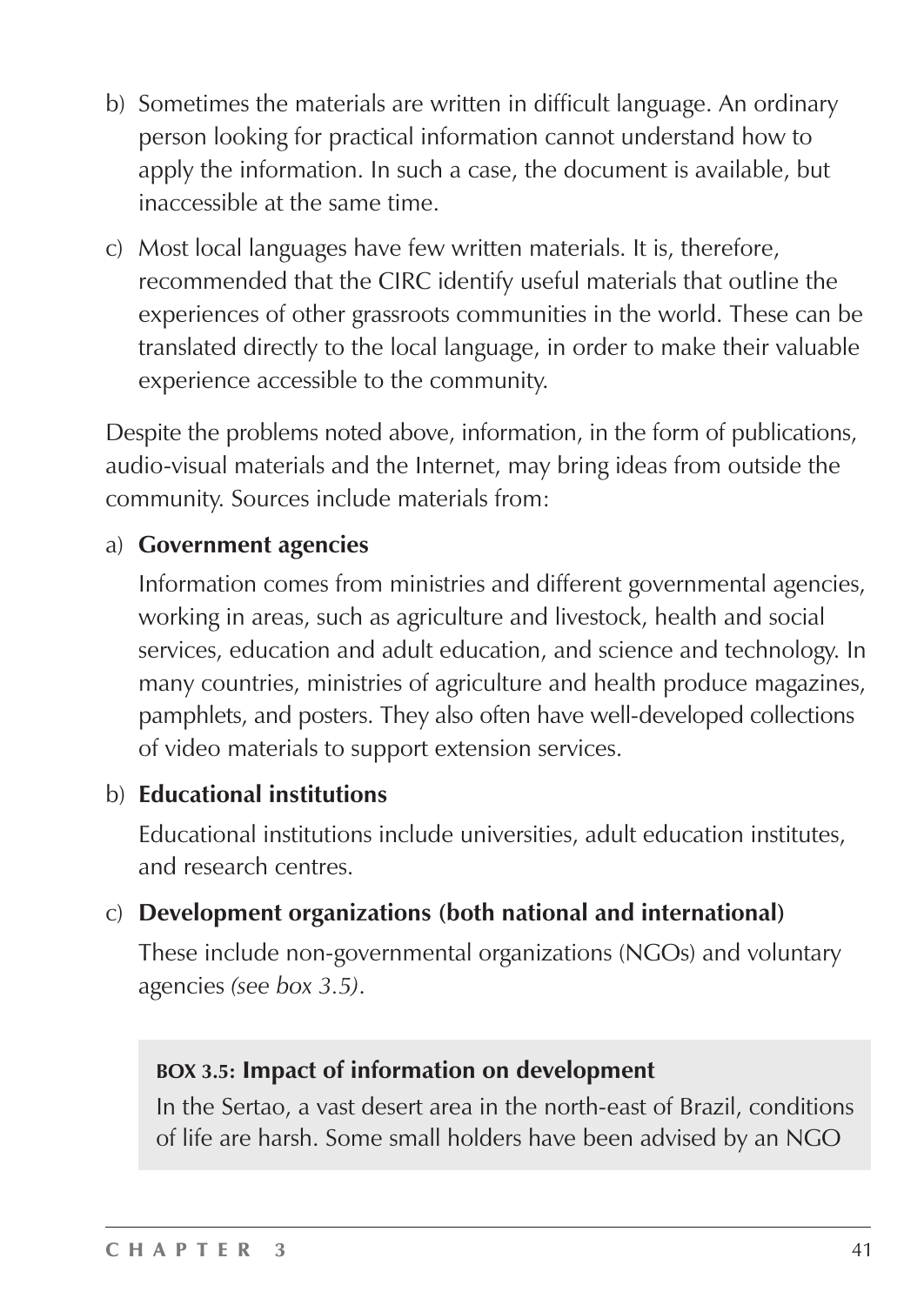called Caatinga. They have been given access to reliable information on how to store the small quantities of rainfall, basic irrigation, crops that flourish in desert conditions and economic foodstuffs for goats and chicken. Information on such low cost solutions has transformed their lives. For instance, a modest water storage tank on one small holding has saved the women of the family from walking five kilometers, several times a day, to fetch water from the nearest pump. *David Spiller. "Segregation by information" in Library Association Record, v. 99, no. 4, April 1997, p. 204–206.*

### d) **United Nations (UN) agencies**

These agencies, such as the Food and Agriculture Organization (FAO), the World Health Organization (WHO), the United Nations Development Programme (UNDP), the United Nations High Commissioner for Refugees (UNHCR) , and the United Nations Children's Fund (UNICEF) provide lots of development information in printed, electronic and audio-visual format.

#### e) **Donor communities**

These include the European Union (EU) and Embassy Development Agencies (Sweden, German, Canada, Finland, Norway, Denmark, The Netherlands, Japan and others).

#### f) **Networking**

In addition to getting information packages, some of the above organizations are also quite useful in suggesting and supporting partnerships and communication among persons and groups involved in similar projects throughout the world. Such information networks are important both as a source of information and also as a means of exchanging ideas and sharing experiences *(see text in box 3.6 for some examples)*.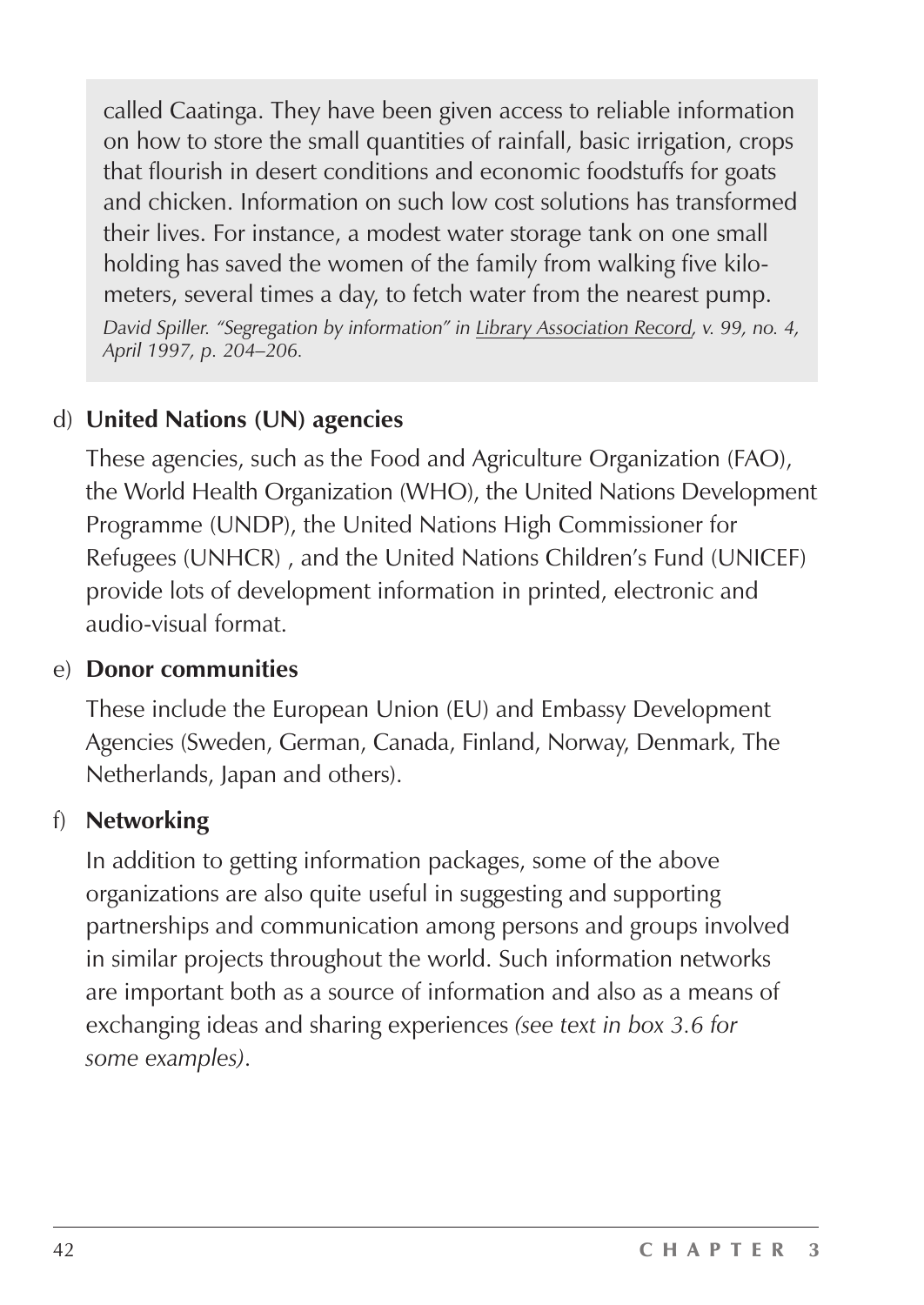### **BOX 3.6: Examples of materials produced by development organizations**

*CABI Crop Protection Compendium CD-ROM* is produced by the Commonwealth Agricultural Bureau International (CABI) and its international partners. The same information is also available from the Internet at the following address: www.cabi.org/compendia/cpc. The Compendium is a multi-media tool which provides comprehensive information on harmful insects, weeds, and crop diseases and how farmers can control these problems. The tool gives information on pesticides, natural predators and parasites that destroy pests, cultural practices and seed selection. The compendium is divided into several modules:

- 1) Information on crops, pests, and natural enemies and countries where they are found;
- 2) A bibliographic database where one can search for references to any key word found in the CD-ROM;
- 3) A glossary which gives explanations on scientific, biological and agricultural terms as well as pesticides, and;
- 4) Taxonomic keys for insects, viruses and weeds.

The target users for this product are extension workers, researchers, lecturers and students, policy makers and agricultural NGOs involved in all aspects of agricultural crop production and rural development. The CD-ROM costs US \$500 for organizations in the Developing World. *Source: Theo Mlaki. Tanzania Commission of Science and Technology, a partner of CABI.*

*CTA Spore Magazine* provides information on agricultural and rural development in ACP (African, Caribbean and Pacific) countries. It is produced by The Technical Centre for Agricultural and Rural Cooperation (CTA).

*Address: CTA, Postbus 380, 6700 AJ Wageningen, The Netherlands Tel: 31 317 467 100 E-mail: cta@cta.nl Website: www.cta.nl*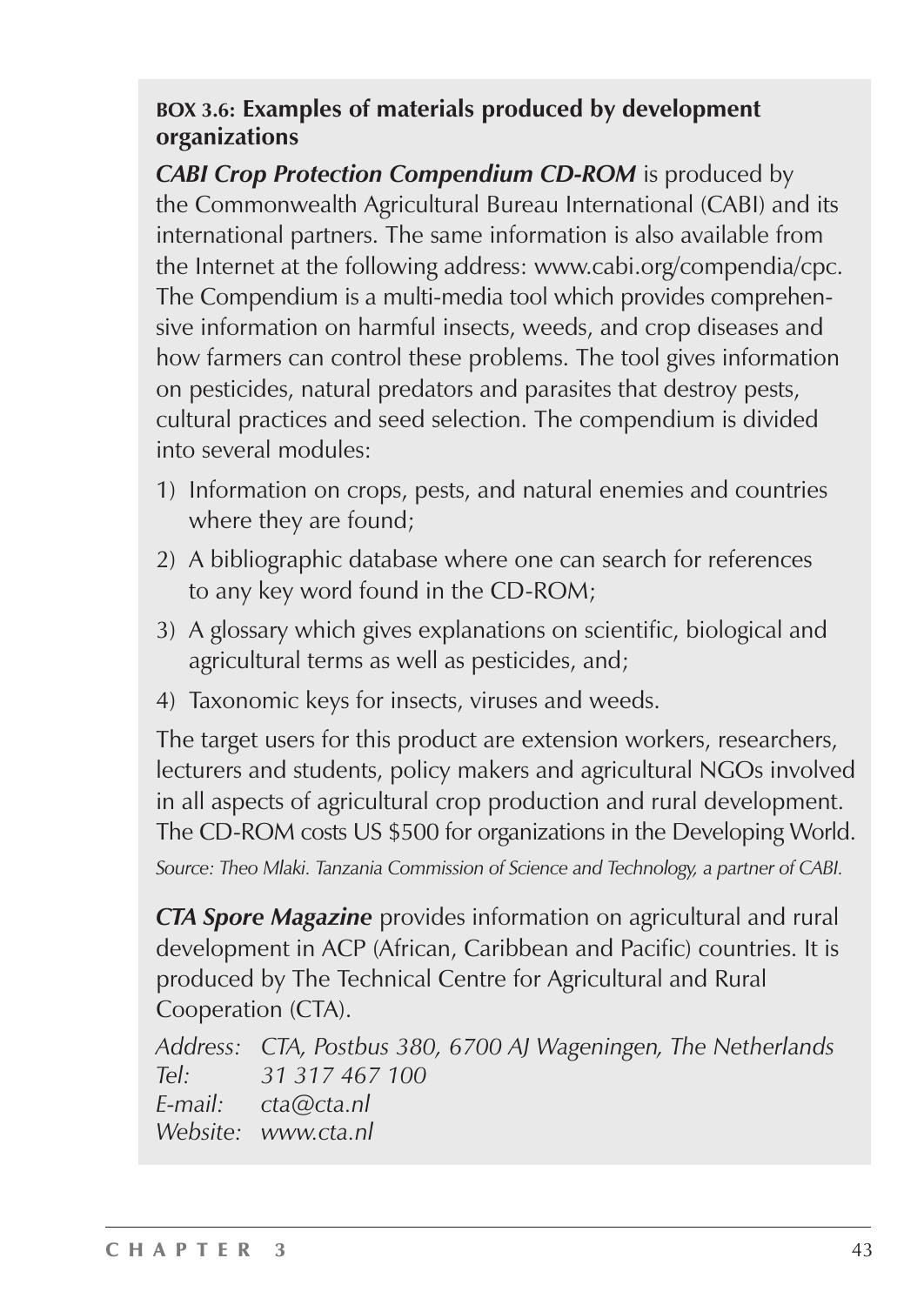*D+C Development and Cooperation Magazine* is produced by the German Foundation for International Development (DSE), and focuses on general development and policy issues.

*Address: D+C, P.O. Box 100801, D-60268, Frankfurt, Germany Tel: 49-69-7501-4366 E-mail: HDBRAUER@ca.com*

*TVE (Television Trust for the Environment)* is an independent television non-profit organization which focuses on the production and distribution of films and videos on environment, development, health and human rights issues. It is based in Britain but has branches throughout the world.

*Address: TVE, Prince Albert Road, London NW1 4RZ, UK Tel: 44 (0) 20 7586 5526 E-mail: TVE-UK@TVE.ORG.UK*

*SANASO* is a newsletter of the Southern African Network of AIDS service organizations. It has lots of information on HIV/AIDS prevention.

*Address: SANASO, P.O Box 6690, Harare, Zimbabwe Tel: 263-(0)4 74548 E-mail: sanaso@africaonline.co.zw*

Werner, David. *Where There is No Doctor: A Village Health Care Manual.* Palo Alto, California: Macmillan Press, 1983.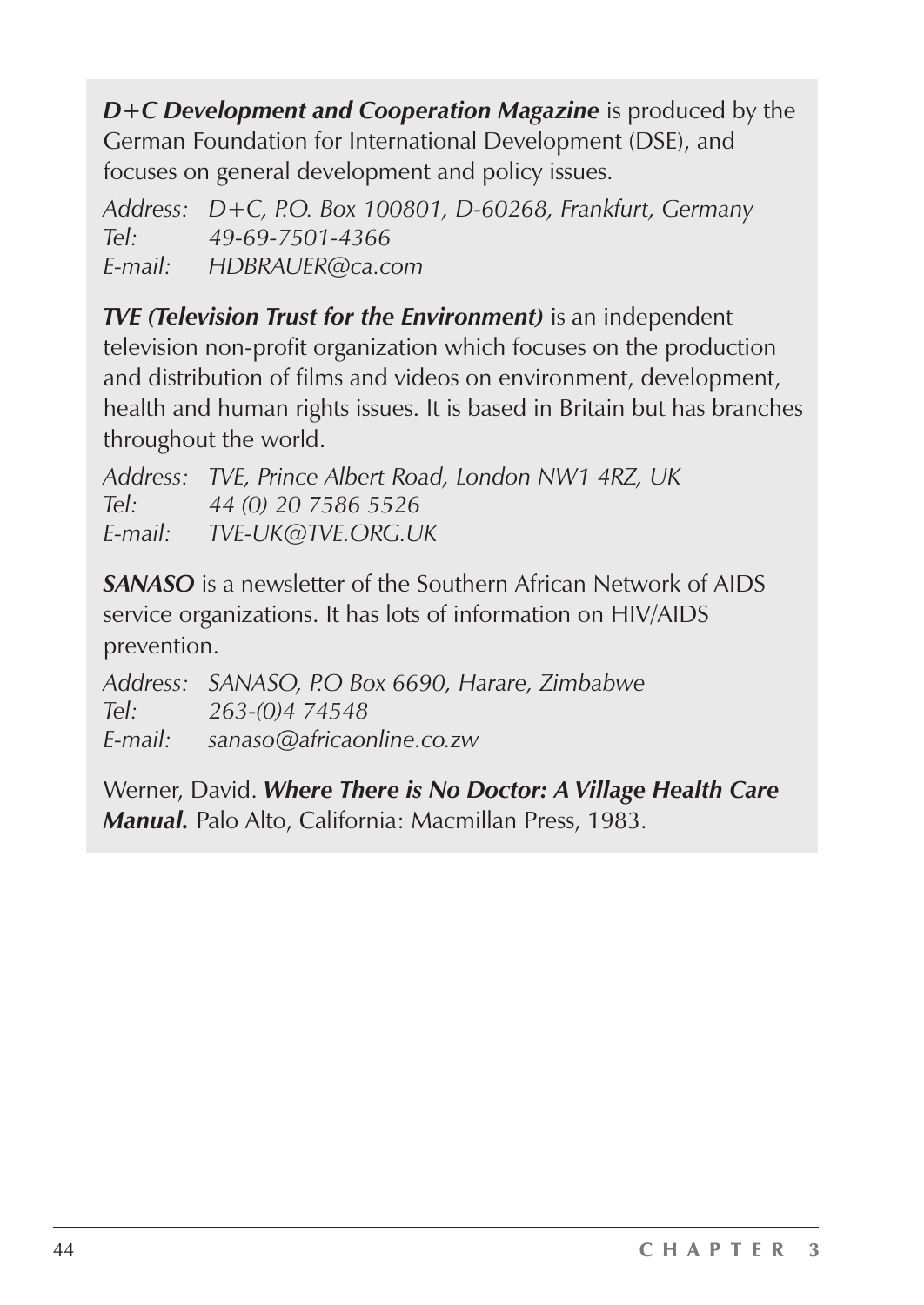

## **Discussion Questions and Activities**

- 1) Which of the ways mentioned in this chapter for identifying community development information needs would work well in your community? Is there any one of these methods that would not work? What other ways can you use to find out what information is needed by your community?
- 2) In your community, are there elders who have knowledge in the following areas: storytelling, medicinal plants for humans and livestock, traditional technologies (for example: pottery, blacksmithing, wood carving, and basket making)? List them and their areas of expertise. What can be done to ensure this knowledge does not disappear?
- 3) If the example of Cajarmarca could be followed by your community, what topics would first be written about?
- 4) Visit any one of the extension workers (agriculture, public health, or community development) and find out what data they have collected about the community? What patterns do these data reveal? What actions could the community take to address problems highlighted by the data?
- 5) Use a list of titles/references (a bibliography) or a publisher's catalogue to list a few titles (3 each) in the following rural development areas: agriculture, health, income generation, environment, appropriate technology, adult education, and primary school education. Why did you choose the titles you selected?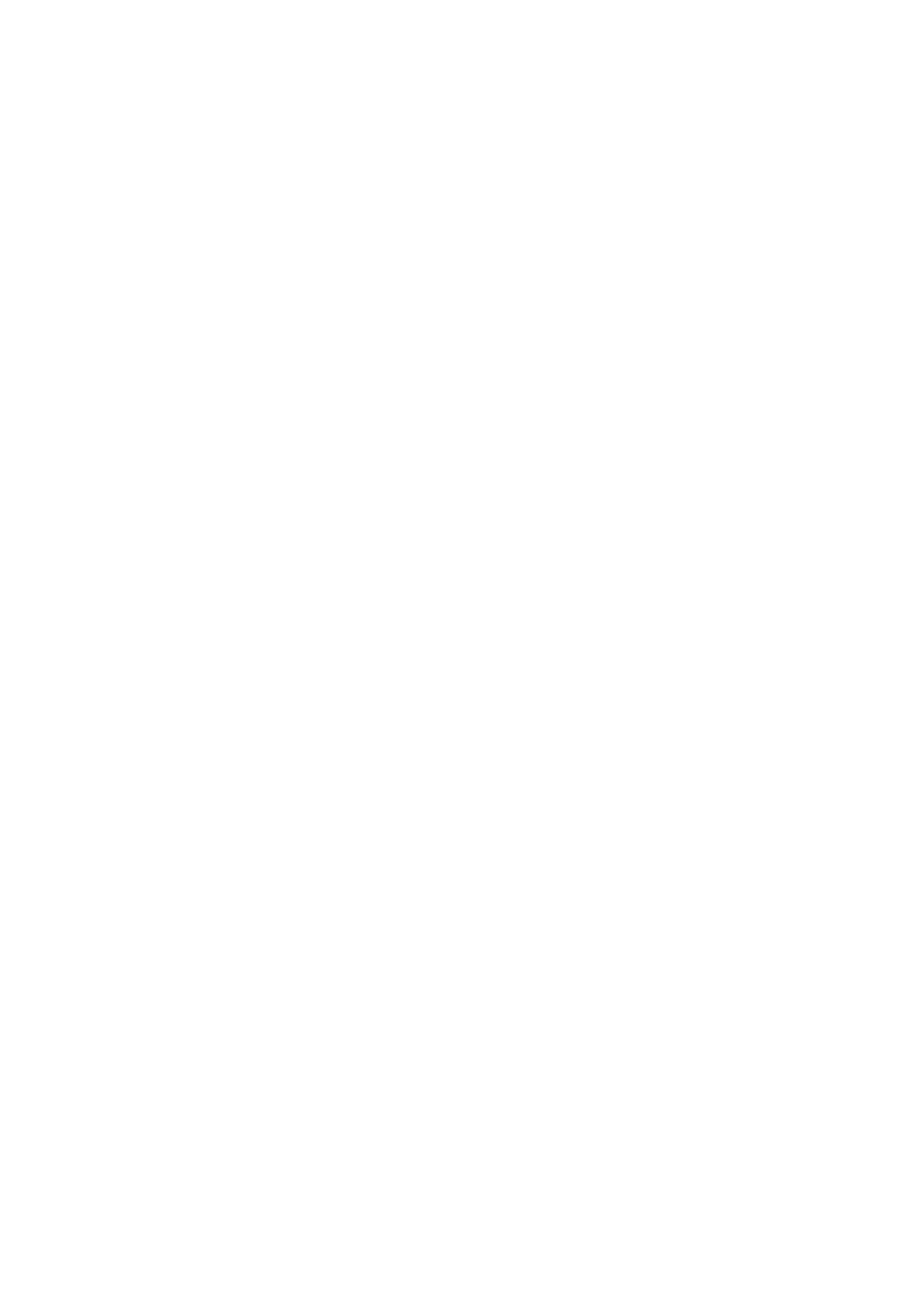### CHAPTER 4

# **Information Sharing and Processing in the Community**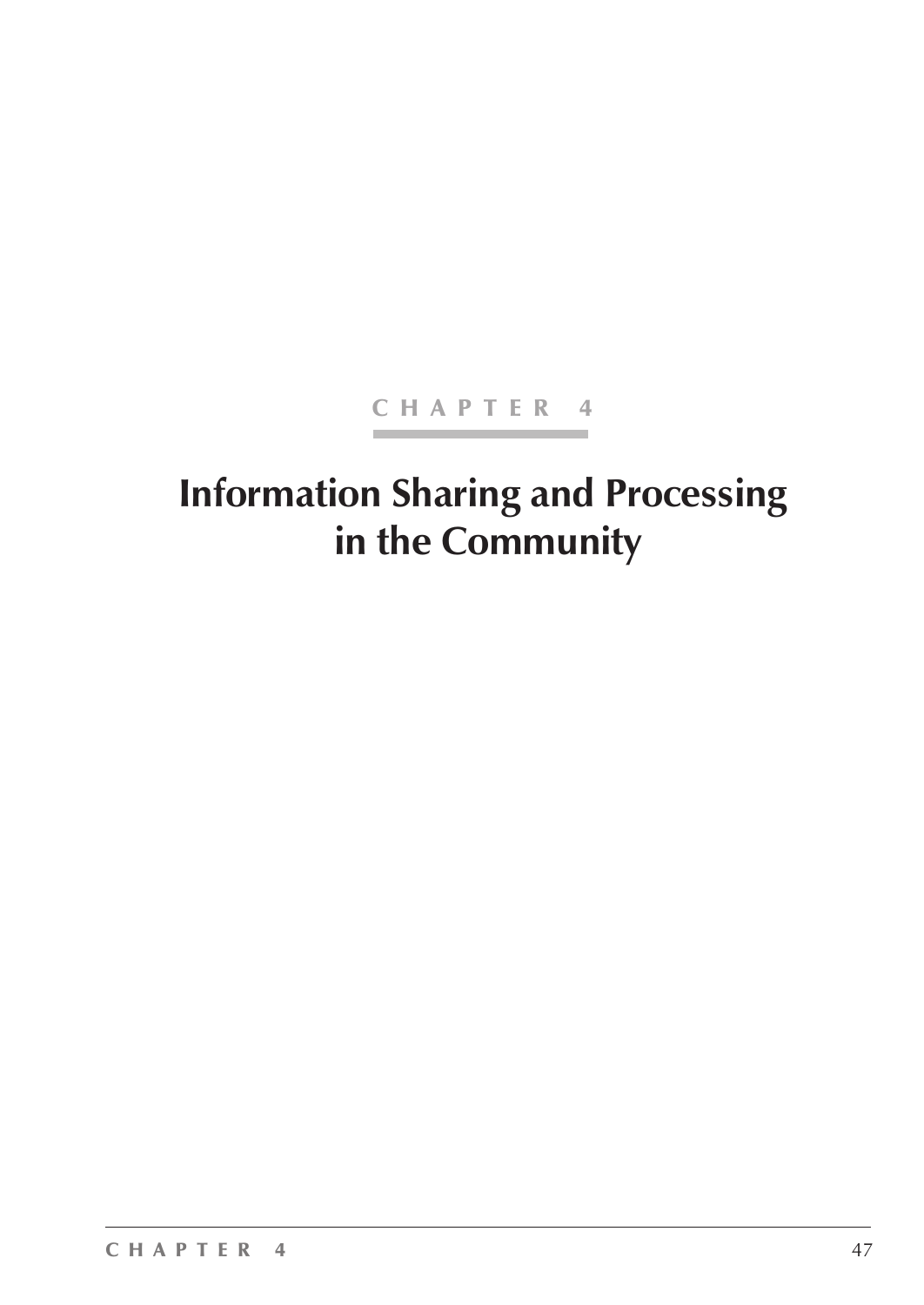If the mission of the information centre is to raise awareness of development and social issues and to encourage and support people to take action, the task of building an information and knowledge base is just the beginning of the story.

The Community Information Resource Centre (CIRC) model is that of an agency, actively involved in development goals. It serves as an information focal point for local projects, across a whole range of community development activities. Unlike many public libraries, the CIRC is not primarily a provider of external information sources to passive consumers.

The starting point of a good programme for information communication, processing and sharing in the community is an accurate idea of the information seeking patterns of community members. It is important to understand the use of information by different groups in the community. Such a base will ensure that every group has access, at the very least, to the basic minimum information it needs.

## **Community Information Seeking Patterns and Use**

The information seeking patterns of various groups in society differ. Information centre workers must be aware of these differences and why they exist, in order to support access to information for the whole community. Each of the groups needs slightly different communication strategies. The main groups that need special attention are:

### **Semi-literate and New Literate Community Members**

Communicating adequate information to this group is essential because they may constitute 30% or more of all the adult population. These members have a big contribution to make in the development process of the community.

At present, most of the information flow reaching them works through the oral information system. Some of the elders in this group will be "experts" and rich sources of indigenous knowledge. It is very important not to regard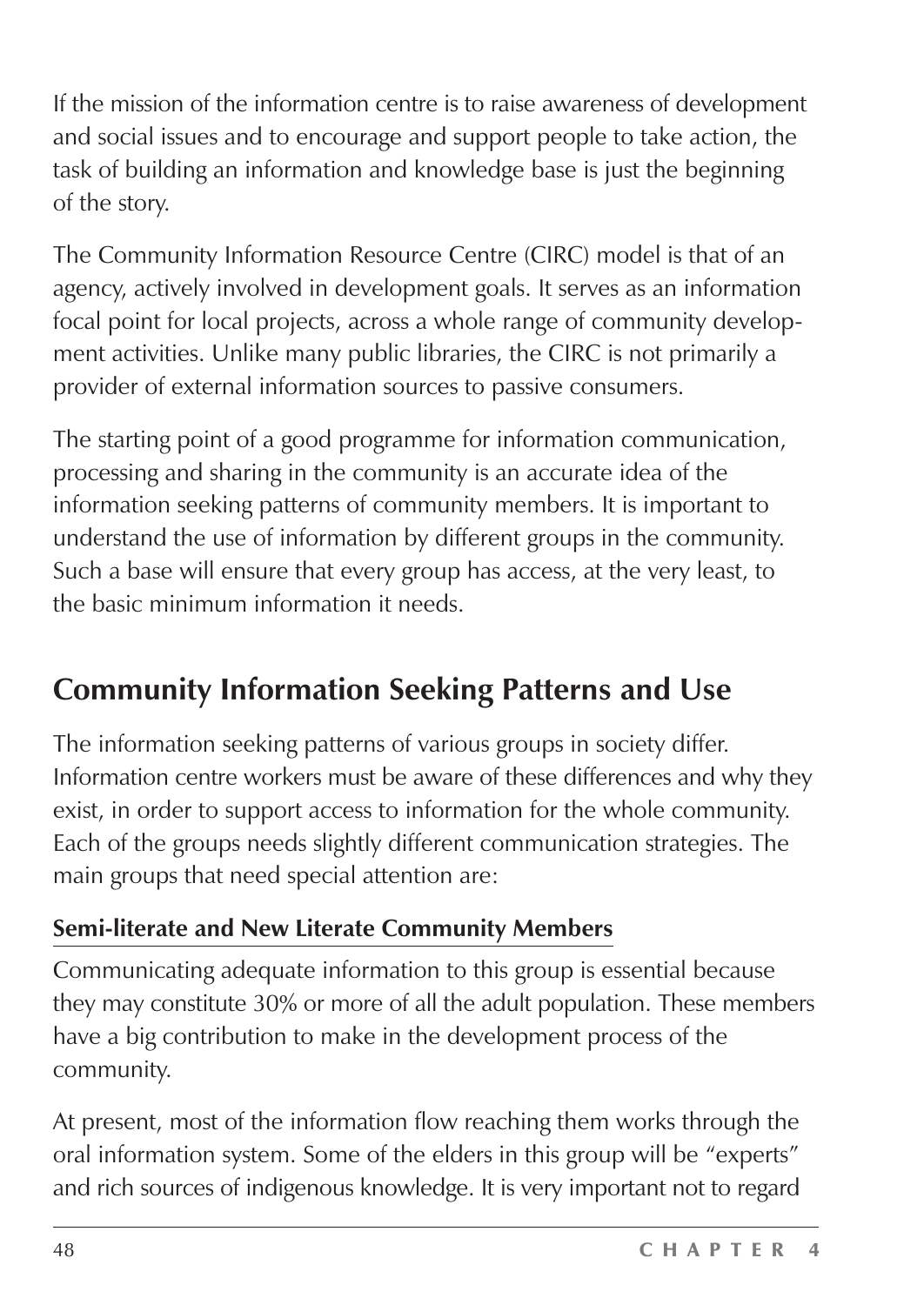the oral information system as separate or opposed to the print-based information system. A lot of the knowledge needed by the community will be found and taken (mined) from the oral information system.

### *Useful communication strategies:*

### a) **Reading clubs**

Reading clubs help the semi-literate people increase and strengthen their reading skills. They will read newspapers, literacy primers, and novels. The clubs should also include sharing new ideas and holding discussion forums to discuss social issues. The CIRC may invite a speaker to talk about a topic that the club members have read about. In this way, club members can share and contribute their own thinking on the topic.

## b) **Radio and audio-cassette listening forums**

The CIRC will organize listening forums around radio programmes with interesting development content. Community radio is particularly useful for this purpose because its programmes have a lot of local content. The listening forums can also share their knowledge by producing their own programmes through the community radio. For example, health, agriculture extension programmes, and drama with community development themes are good topics. After the radio programme is finished, the participants can discuss the issues and develop action plans, whenever possible.

### c) **Video viewing**

Video viewing can provide information access to all community members, including the group of semi-literate people. Video shows on development and entertainment themes, followed by discussions, will help raise awareness of development issues in the community.

### d) **Internet services**

Community members can access vast quantities of information through the Internet. To use this tool, the community members need to become computer literate, so that they can search for the information they need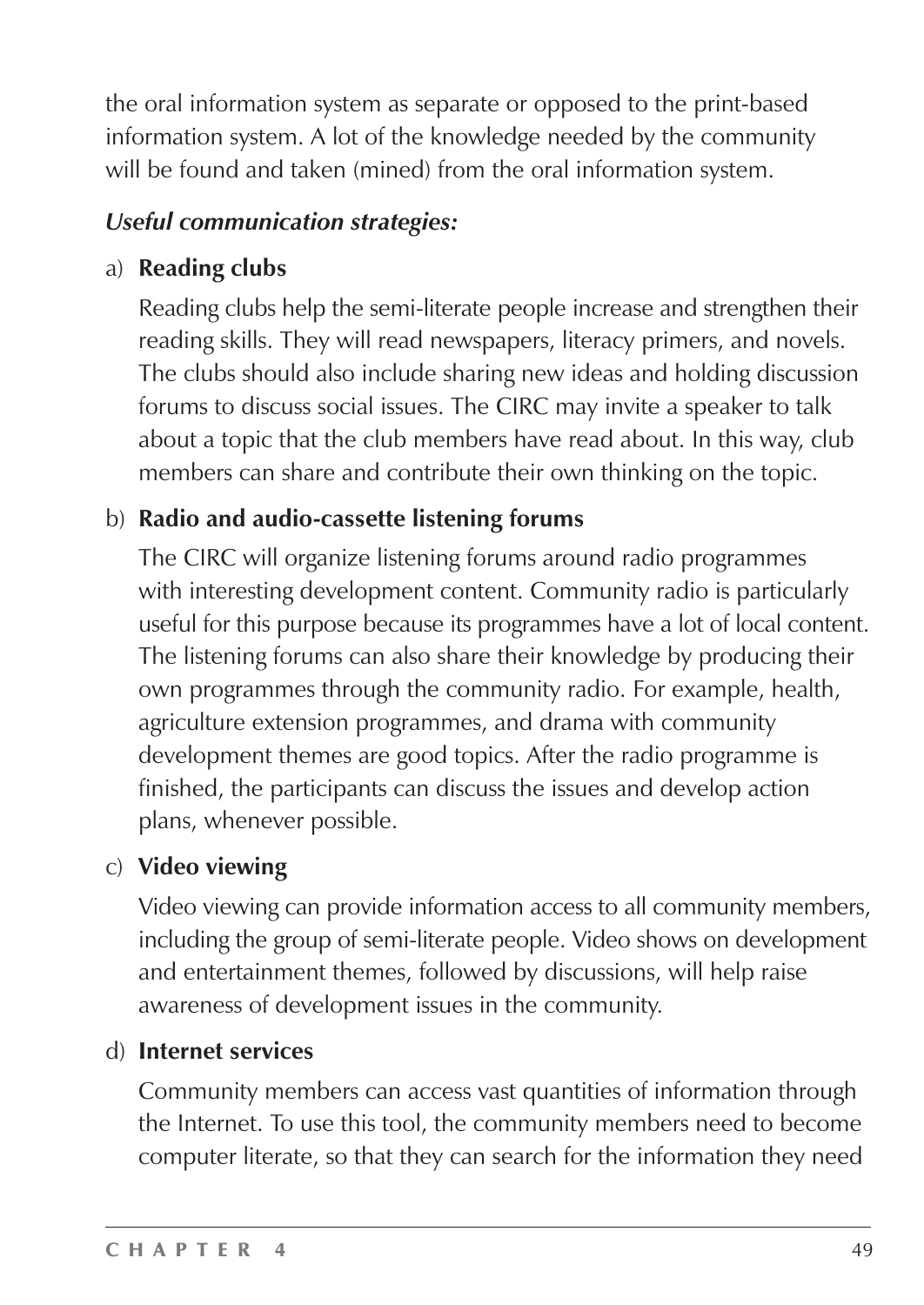without major difficulties. An information worker can do the Internet search for those who are not computer literate.

### **Women Members**



Women play multiple roles in African society. As a result, they find it difficult, as a group, to participate fully in information sharing activities. Most women work on the farms with men. When they return from farming, women have to prepare food for the family, and quite often fetch water and firewood. They look after young children and do other household chores. These multiple social roles leave women with little time to participate in the

structured information and knowledge exchange activities of a CIRC.

In some cases, women have additional problems because their activities outside the household are limited by husbands and by age-old customs. Women and girls may have to ask for permission to leave their own compound. It is assumed that 'a good woman does not wander around aimlessly in public'. In some places, young unmarried women walking to an information centre alone risk abduction, rape, and other forms of harassment by men in the community.

### **BOX 4.1: Finding out what women know and what they do not know**

Women's cultural conditioning lays strong emphasis on self-effacement, reticence and absolute obedience to authority. Such behaviour is appropriate for women of worth and virtue. These values have contributed to the conditioning of women to accept a second-class position to males, parents, and, in some cases, to adult male offspring. They have also engendered characteristics such as bashfulness about asking questions questions or seeking information outside the immediate family. Women, in the region, thus generally lack the confidence or courage and/or initiative to venture outside the acceptable domains in search of solutions to problems. Inculcated reticence about oneself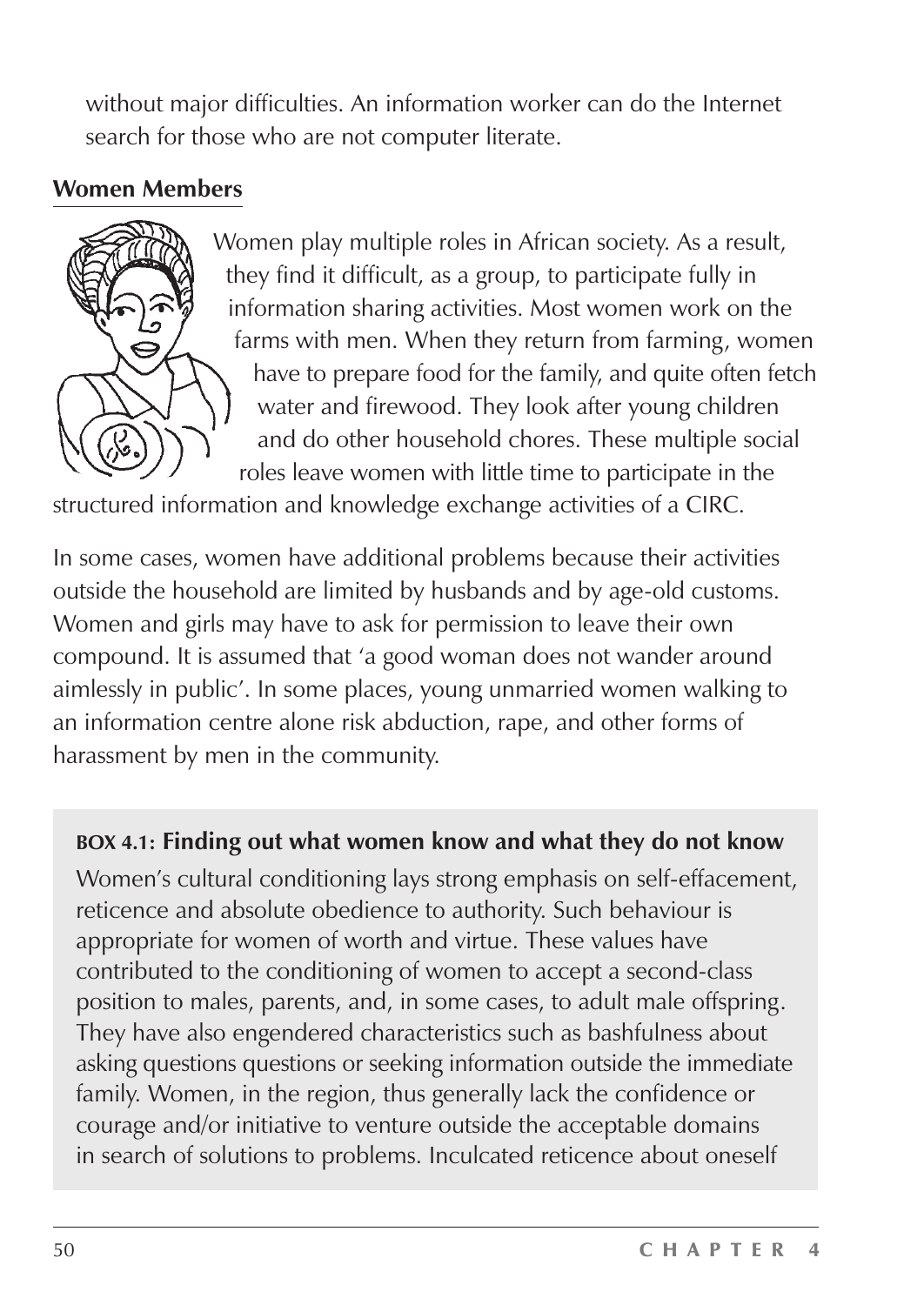further discourages an outsider from assessing the needs of women accurately and encourages the community to undervalue the skills and knowledge which women possess. These culturally based constraints might, therefore, be the greatest barrier that has to be confronted by the information specialists. Fortunately, rapid change in traditional values may open up new and urgent demands for information, thus encouraging a faster process for the search of information for solutions of day to day problems.

*Kay Raseroka, "Constraints in the Provision of Information Services to Women in the Region" in Proceedings of SCECSAL XI, held in Kampala, Uganda, June 21-29, 1990. p. 140. The paper was published in 2000.*

### *Useful communication strategies:*

- a) Finding space and time, when the workload of women allows them to participate in the activities of the information centre. Christian women may have some free time on Sundays; Moslem women on Fridays.
- b) Groups of women may form networks and clubs, so that they can hold meetings. During the meetings, they will read useful materials together and hold discussions. On such occasions, the CIRC can be closed to other members of the community to ensure there is adequate space for the women. Such social networks provide solidarity to individuals. The networks empower them to use some of the services of the information centre without breaking any social codes.
- c) Women's groups can meet in the house of one of their members on a rotational basis to hold discussions, watch a video or listen to a radio programme. In this way, they participate in the activities of the CIRC. Successful women from other parts of the country can also be invited to tell their stories on how to set up networks. These stories inspire other women and give them ideas on how to uplift themselves *(see box 4.1)*.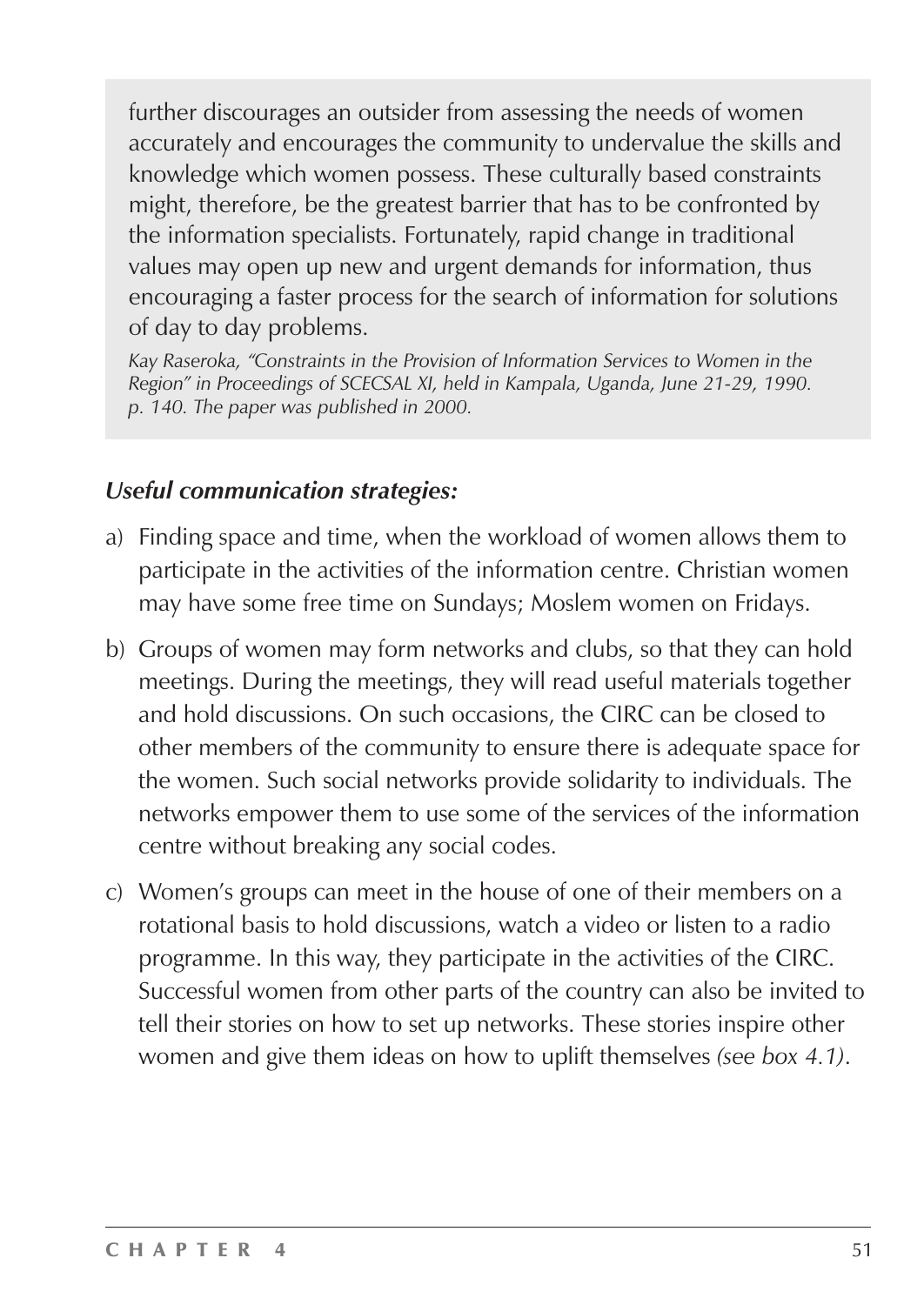### **Young Community Members**



Young people between the ages of 13 and 25 years are in a difficult position. They are neither children nor full adults. In most cultures, the young people do not get equal opportunities (occasions) to express their views or to participate fully in development activities, on their own terms.

With the outbreak of HIV/AIDS, Sexually Transmitted Diseases (STDs), and early pregnancies, this group is on the front line of many of the development issues in the community. The young people do not have many opportunities (occasions) to express their point of view towards finding solutions to problems that face them and their community.

Another serious issue is the cultural breakdown between generations in most communities. As a result of the modernization model of development, urbanization, and the effect of Western-oriented mass media, many young people are estranged from their own culture. They try hard to copy various forms of Western culture, but without success.

#### *Useful communication strategies:*

- a) This group has a great need for intelligent information on the basics of human behaviour, especially sexual behaviour. Information on sexual and reproductive health matters is crucial for young people, if they are to avoid the problems of Sexually Transmitted Diseases (STDs) and early pregnancy.
- b) Introducing young people to their own cultural heritage through folklore, songs, poetry, handicrafts, traditional agricultural and health practices helps to ensure that they do not grow up in a cultural void.

All these elements need to be critically examined to decide if they are suitable for today's social situation. Culture is living. It changes because culture is part of being human and social. Culture must evolve (change) and address new situations. Cultural knowledge, like all forms of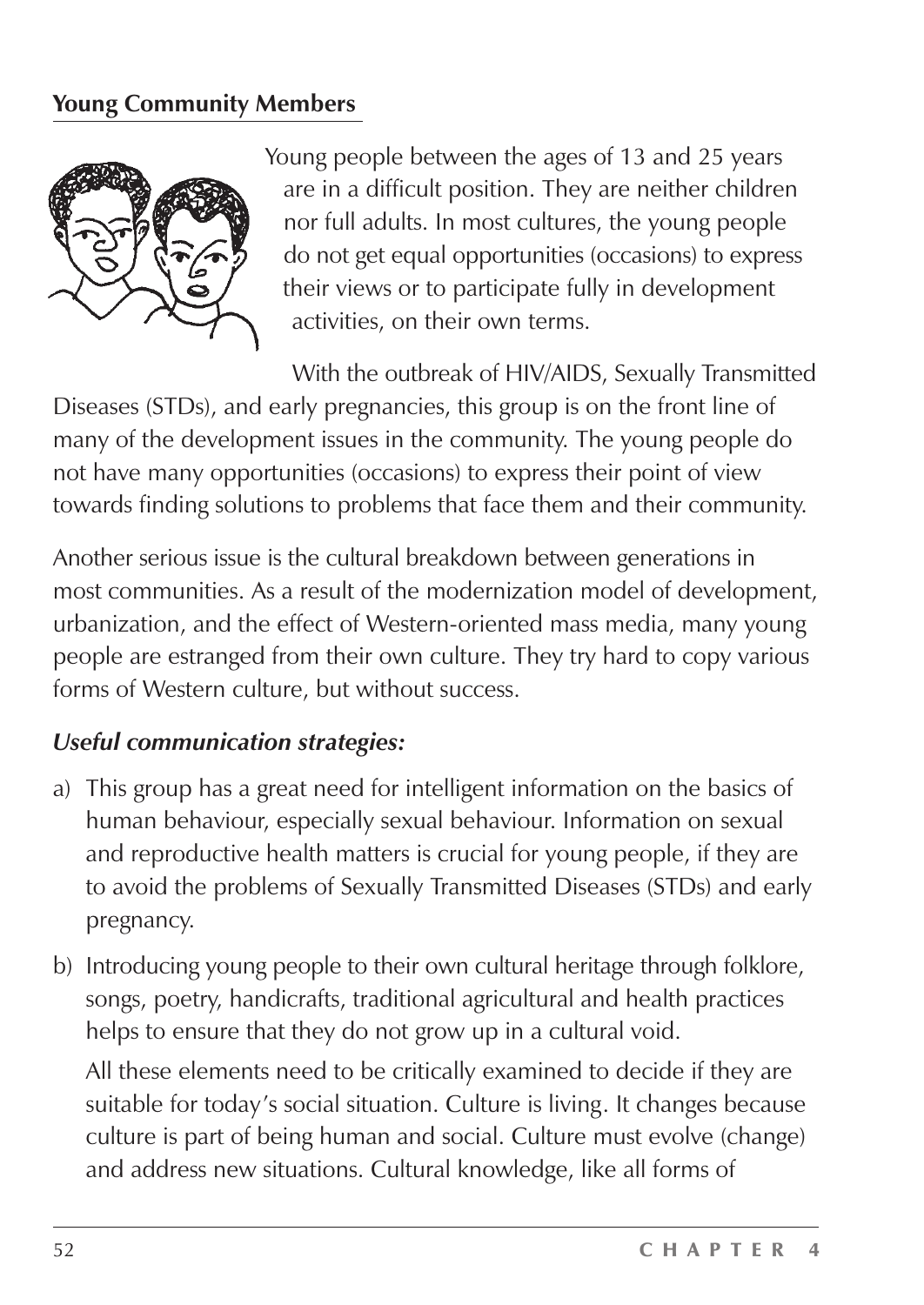knowledge, cannot be allowed to be static (unchanging) or it will wither and die.

c) Many young people will still be students, continuing their education. They need educational materials of all types, as well as a quiet place to study, so they can do their schoolwork successfully. It is difficult to find space and the right environment at home, because the house is crowded and there is no study area.

The next section looks at a wide range of information services that the CIRC can gradually put in place to serve the whole community.

## **Types of Information Services**

### **Information Campaigns**

The concept (idea) of campaigns refers to focused and intense information exchanges around a specific issue, for a specified period of time. This type of communication helps to create the needed social climate for the development and adoption of new ideas on a particular topic. Information campaigns may be organized around topics, such as family planning and the use of contraceptives, HIV/AIDS awareness, equal rights for girls, tree planting, environmental awareness, and literacy, to mention a few examples.

Campaigns may be also needed to support services being offered by some other agency or programme. The aim is to promote and use the services to the fullest extent. Child immunization is an example. Communication at the CIRC gives all the information about the event: when and where it is going to take place and why it is important. The communication raises the awareness of community members to the social problems that will arise, if the immunization is not carried out. In this way, community members can make a decision, based on the information they have received.

Campaigns can also be organized at the national or international level. There are usually some fixed dates for marking certain events each year. The information centre should note these dates and prepare the community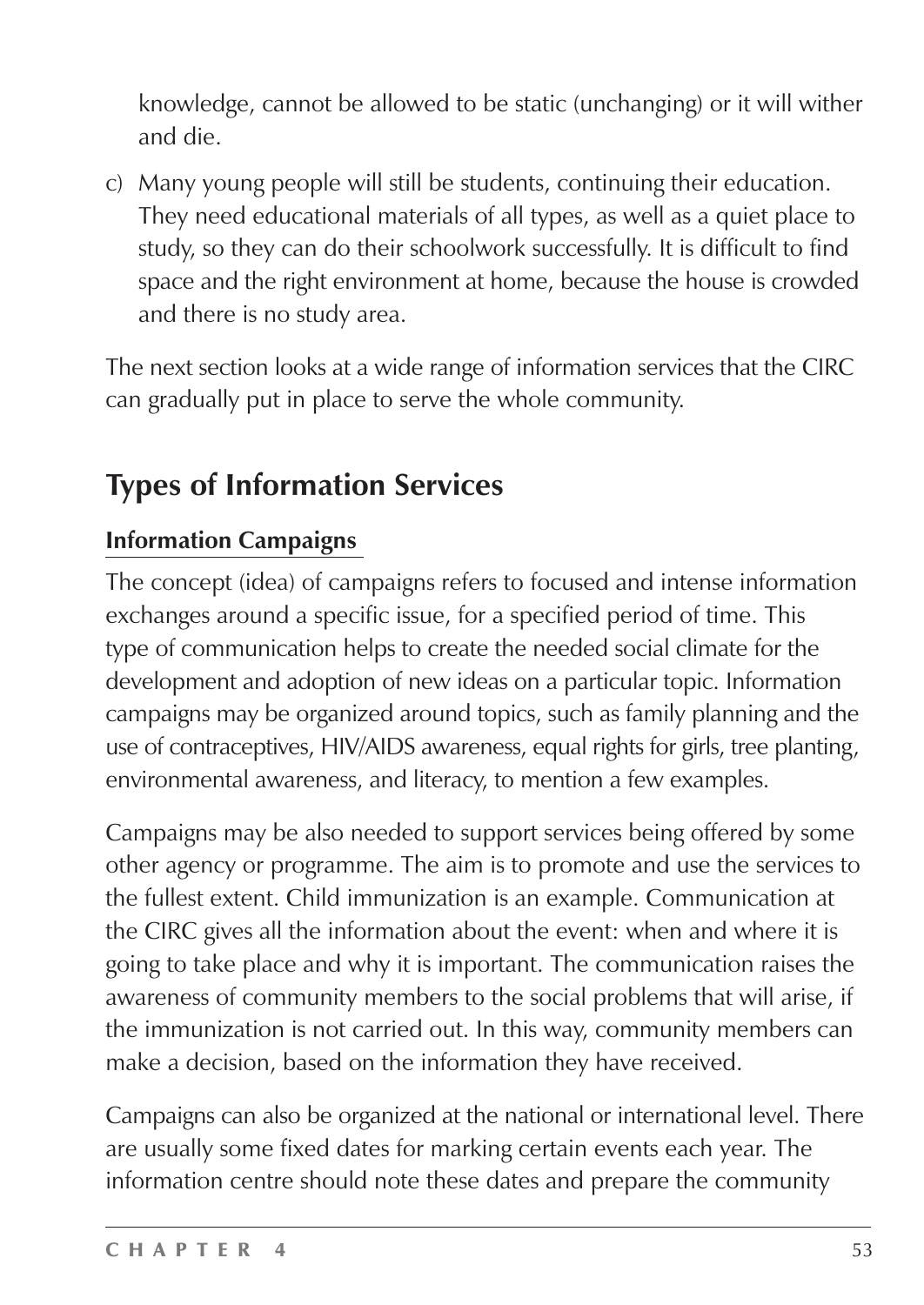to participate in these events. The CIRC will contact all stakeholders, hold discussion forums, and follow up what is happening at national and international levels.

## **Training Workshops**

Structured training activities in the form of short workshops and seminars are important for the rapid acquisition of knowledge and skills. The CIRC should organize such training activities. For example, a group of small farmers can learn together how to grow tomatoes and other horticultural produce. Then they discuss how best to apply the ideas in their community. The small farmers can also carry out experiments (pilot projects) to test their learning. Experiments serve also to build confidence to enable the group to go beyond rote learning. They are empowered to defend and champion the spread and application of their new knowledge.

The CIRC may organize and support community workshops on topics of interest, such as: gender relations, growing drought resistant crops, forming credit societies, environmental awareness, control of soil erosion, preparing a simple business plan, community water management, schooling for girls and keeping dairy cattle.

Resource persons may be invited to participate from extension services, partner institutions, NGOs, donor agencies, government departments, educational institutions and farmers' groups.

## **Field Visits**

Throughout the country (and in neighbouring countries), other communities, NGOs, and government departments deal with problems similar to the ones the community is trying to address. A field visit to a nearby village can turn the community members into independent (self-reliant) knowledge seekers. Through the experience of a visit and exchange, they can look at what others have done, and decide which of the practices can be adapted in their community.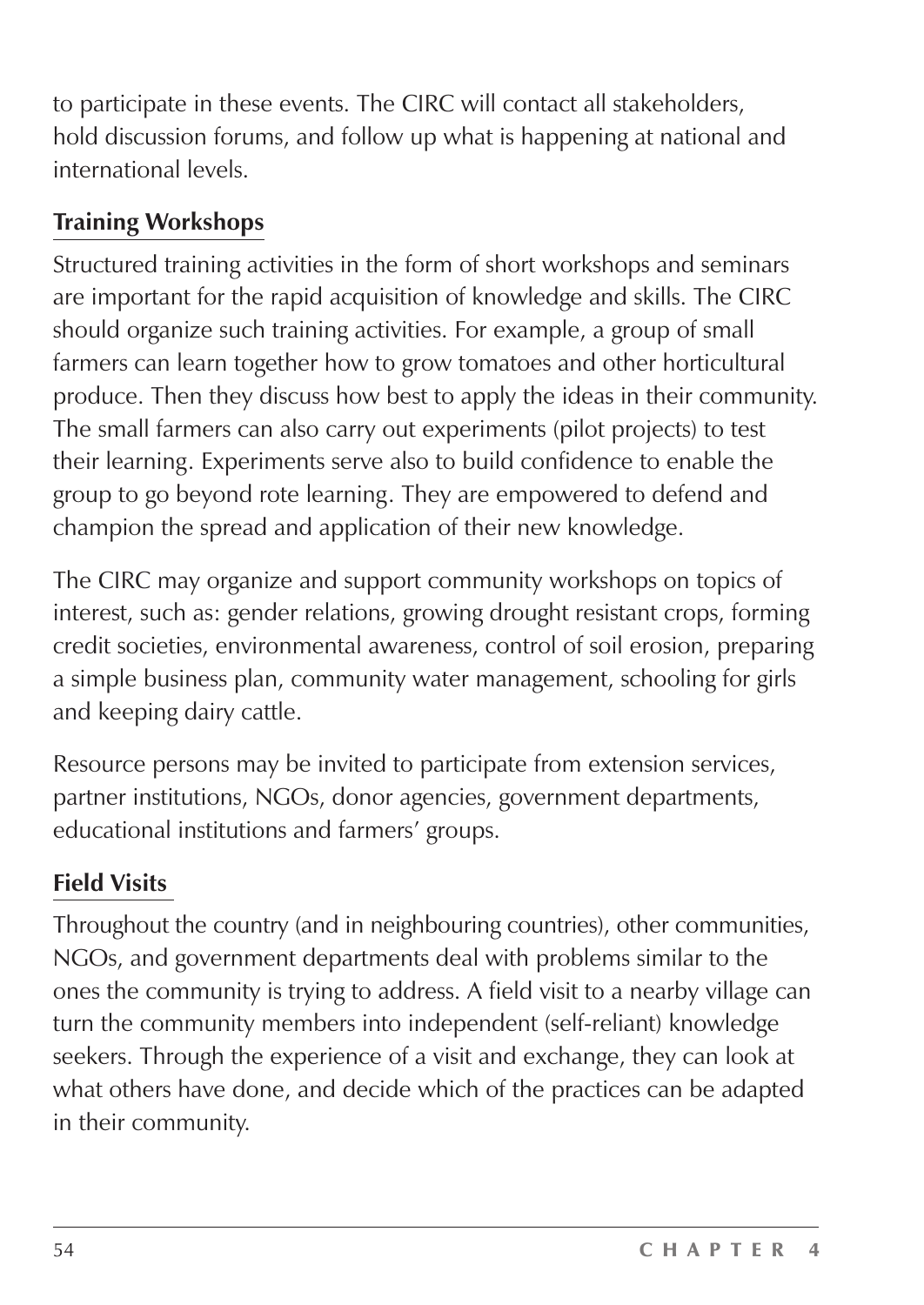The role of the CIRC is first to identify potential places for field visits. Then, if it seems a good idea, the workers will discuss the goals of such a visit with the community. If the place is far off, raising some funds may be needed. After a field visit, several things should be done:

- a) The participants in the field visit should make a detailed report of what they saw and share their views on what can be usefully adapted in their situation with the rest of the community. A discussion should follow and some form of a decision made on an action plan;
- b) If applicable, experiments (pilot projects) can once again be carried out on a small scale, in order to test the idea and its possible adaptation in the community. During the pilot project, it is possible to find out if there are potential problems that were not evident during the short field visit.

The principle, in this type of activity, is to strengthen the community's capacity building to evaluate and adapt knowledge from the outside to suit its own social situation and values. This action places knowledge and learning in the hands of ordinary men and women. Taking ownership of the knowledge empowers them and builds their self-confidence.

### **Community Newsletter**

A newsletter serves to inform the community about what is going on and what is planned in information sharing and exchange activities. The newsletter could be issued every second month or more frequently when there is important news to share. We suggest that you choose a local name that means "news from the village". Put copies of the newsletter on notice boards at the information centre and in other public places, including churches, mosques, and shops.

### **Internet Services**

The most exciting tool for communicating information is the Internet. The Internet is a vast network of computers linked throughout the world through telephone lines or telecommunication satellites. It provides public access to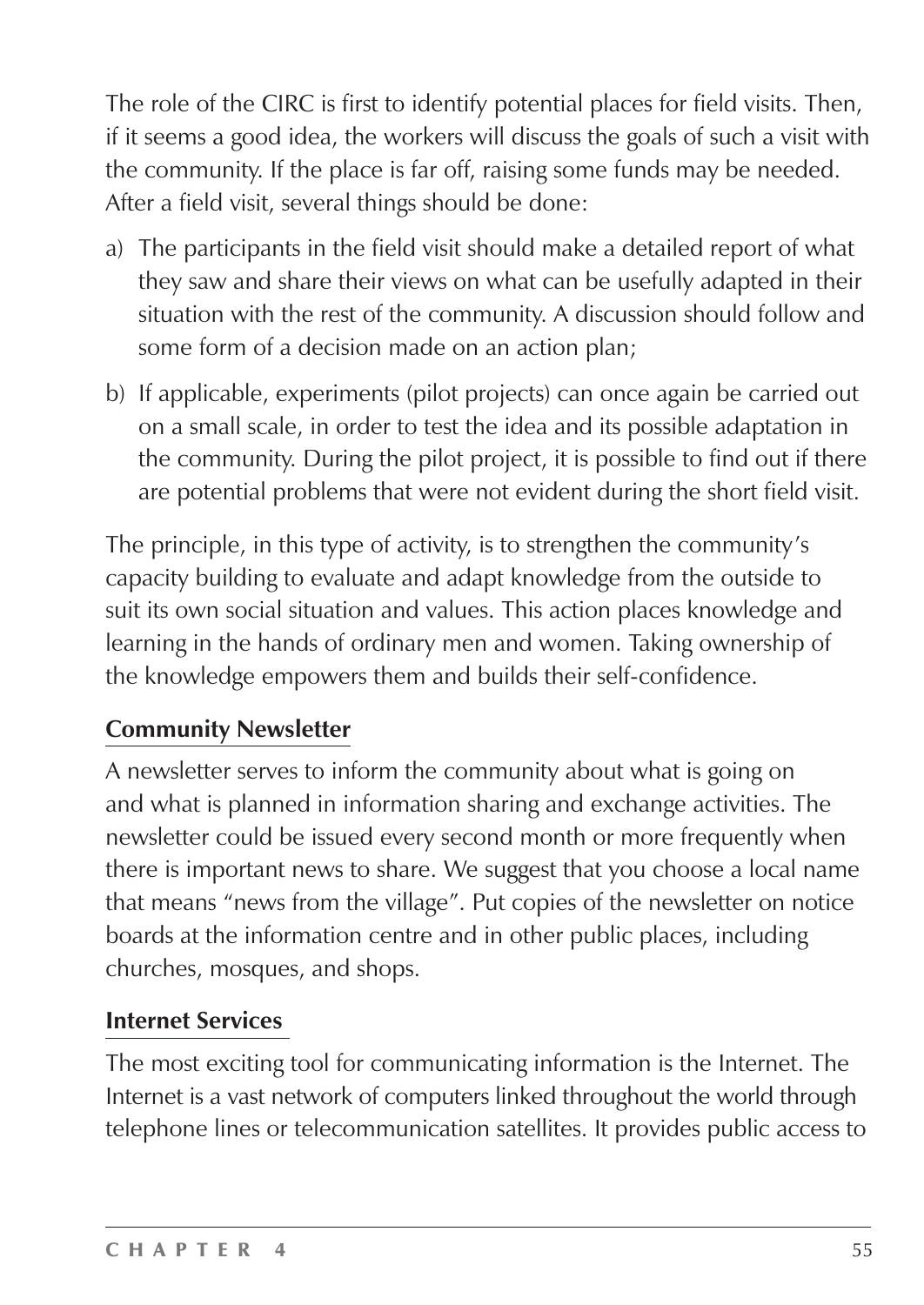large stores of information. As a communication tool, the Internet allows communities and individuals to do the following:

- a) Exchange messages through electronic mail for which they need an e-mail address;
- b) Search information on the Internet, using the world wide web (www);
- c) Put up their own information on the Internet, provided they have a web address or home page. A few examples of information which a community can put on the Internet include: the newsletter, products they produce and want to sell throughout the world, and tourist information to attract visitors to the community *(see box 4.2 )*.

#### **BOX 4.2: Success story in use of ICT for development: Nguvukazi Partners, Sengerema, Mwanza, Tanzania**

The Nguvukazi Partners is small business enterprise and registered NGO with 13 members (10 men and 3 women), based in the small town of Sengerema, in northwest Tanzania. The group also has 20 part-time members who are hired, when more hands are needed. It was founded in 1992. Nguvukazi is a Swahili word, whose literal meaning is hard working. The activities of the small business group are: carpentry, construction, metal works, tailoring and making handicrafts.

The Nguvukazi Partners is one group who has learned how to successfully use the Sengerema Multi-Purpose Community Telecentre to do business. Here are some examples:

1) The group has an e-mail address (nguvupart@hotmail.com) that potential customers and suppliers use to contact the group. Once the group gets a government tender to build a building, members request quotes for timber, one of the most needed raw materials, for market prices from their suppliers via e-mail; they then order the quantity they need for the best price on e-mail;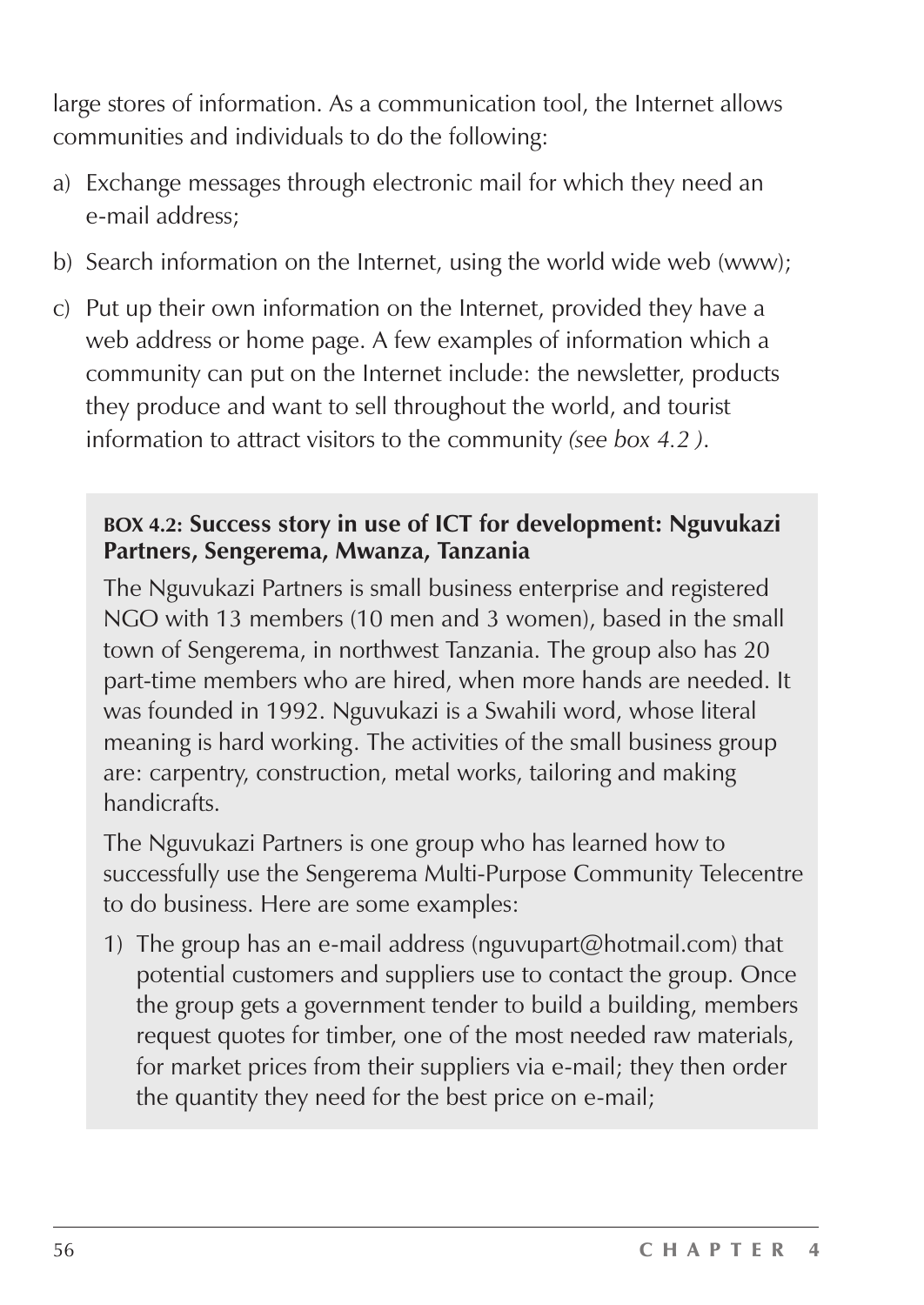- 2) The group uses the web page of the telecentre (www.sengerema.or.tz) to mount pictures that advertise their various products;
- 3) The group uses other services of the telecentre, such as: typesetting, scanning of documents, photocopying and printing;
- 4) The group also uses mobile phones, including use of SMS message, to do business.

Three members of the Nguvukazi group have received computer training at the telecentre, and use the Internet, secretarial services offered by the telecentre, and send e-mail messages to the community radio station.

Recognition for the group has come from other parts of Tanzania. Groups have come to study their low cost housing construction methods, funded by UNDP. Another UNDP Capacity 21 Project has recently placed an order, worth TSh 600,000, for beehives and honey processing equipment. The group has also won the prestigious Commonwealth Youth Gold Award 2003 for outstanding work among young people. The award comes with a sum of GBP 3,000. The way the award was won also illustrates the advantages of using ICT. The Chairperson heard about the award on the national radio and went to the Internet to search for further information. He found the information, downloaded the application form, filled it in and sent it to the appropriate ministry in Dar es Salaam. When the group received the application sent by postal mail, the deadline had already past. Had it not been for the use of the Internet, the group would have not won the award.

Joseph Shigulu, chairperson of Nguvukazi Partners, says he wishes that every community in Tanzania had such a telecentre to give people access to information. He calls the telecentre a miracle of modern technology.

*Sources: 1) Mona Dahms. The Sengerema Multi-Purpose Community Telecentre (MCT) Project. Follow-up Study, November 2003. (unpublished); 2) E-mail communication between Habby Bugalama, Sengerema Telecentre Manager, and the author, January 2004.*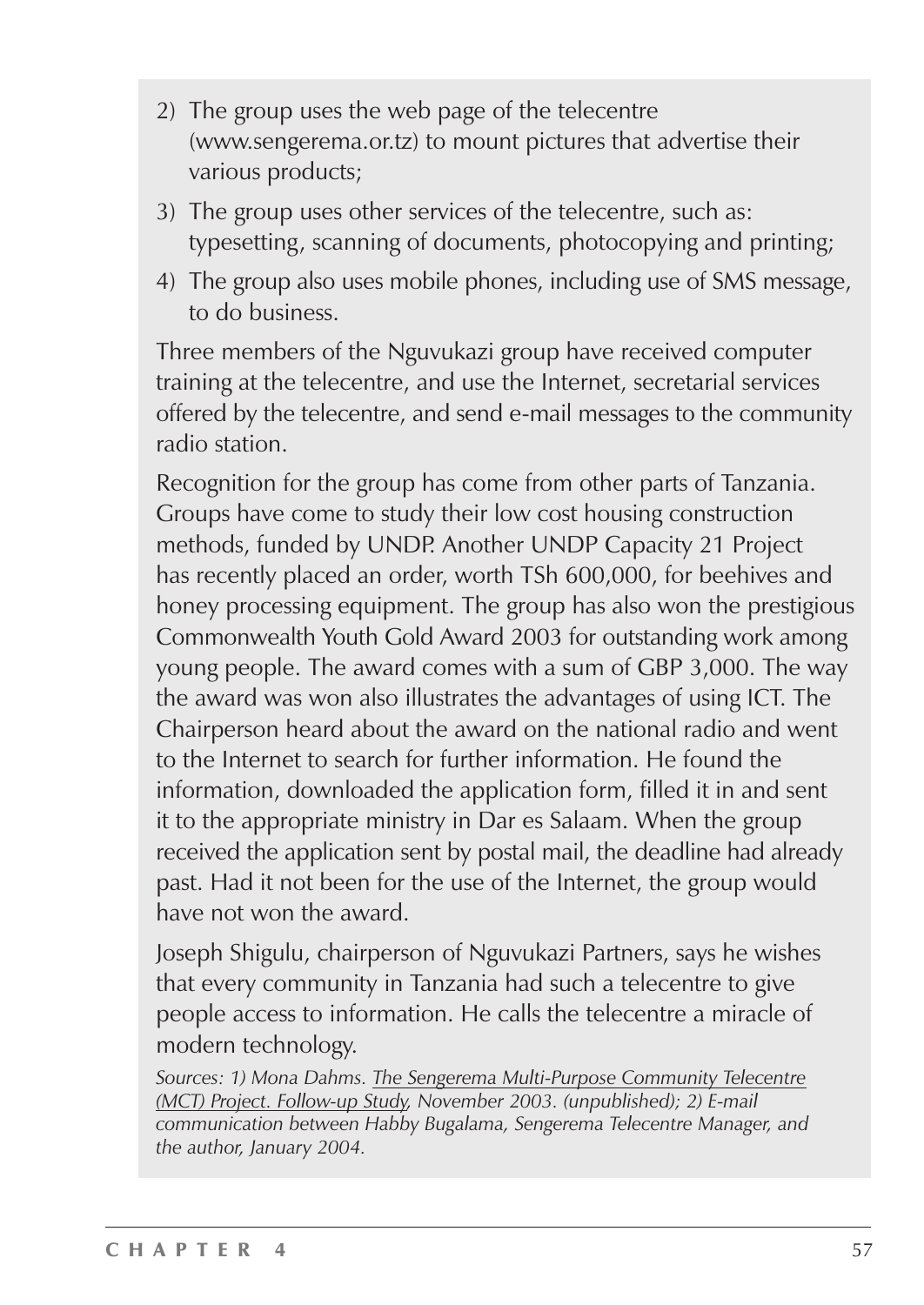## **Choosing the Most Important Information for Distribution**

The main focus of information distribution should follow the community development priorities. It is likely that information on topics such as agriculture, income generation, formal and adult education, environmental awareness, and health will be the priorities. Information on these topics can be made known in a number of ways, including the newsletter, information sessions, and notices.

## **Video Shows**

A popular activity is video shows at the information centre, if there is a video player. To promote the shows, the CIRC can put up posters on trees along the main road in the village and on community notice boards. The centre will have to depend on solar power or a generator, if there is no electricity.

## **Reading and Borrowing: Using the Resource Centre Materials**

A major activity at the CIRC will be to offer citizens access to its materials. These materials may be read at the centre or borrowed by members of the



community. Most of the borrowed materials will be for educational purposes, entertainment, economic development and income generation, and adult literacy. Each centre needs a system for recording the names of those who have borrowed materials, and a timetable for bringing them back (see Appendix 1). Newspapers written in the

local language are always popular. Both current and back issues are read at the centre.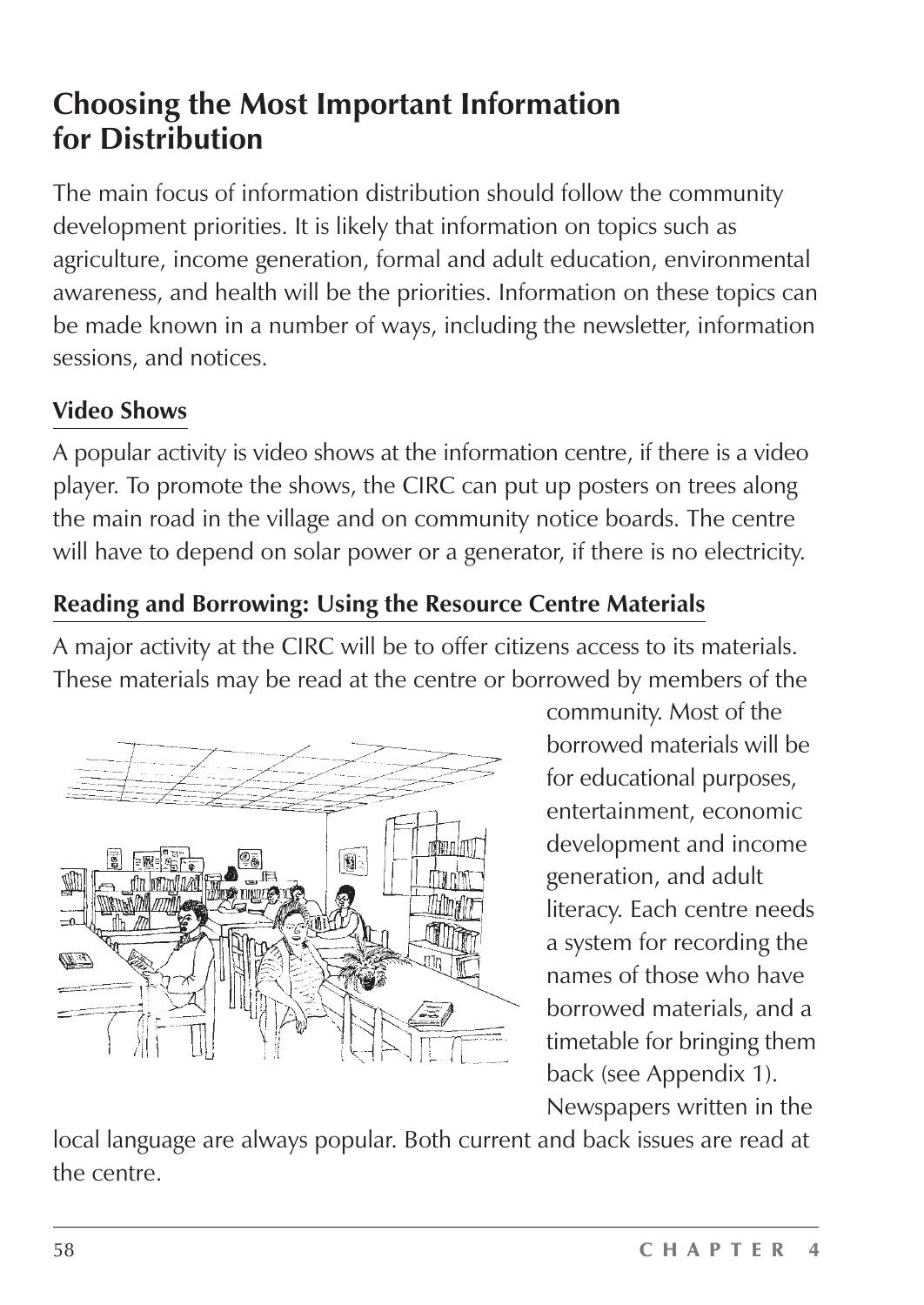### **Meetings**

Staff may wish to invite various development committees to meet in the centre. If a meeting takes place, it is advisable to close the library to the public, but a notice should be put up in advance to announce the hours of closing.

### **Support for Extension Services**

The CIRC may wish to support joint activities with other extension services. For example, agricultural and health workers may be invited to give talks at the information centre on topics identified by the community. Literacy groups may also hold meetings at the centre to discuss the progress of literacy activities, hold classes and perform graduation ceremonies.

### **Games and Cultural Activities**

Another popular activity for the CIRC is the provision of table games. These may include drafts, cards, and other popular local games, snakes and ladders, monopoly, and traditional chess. This type of activity can help to fill the gap, especially for young people, if the community lacks recreational and entertainment facilities. A football and netball may also be possible. In many rural communities, the only form of recreation is drinking alcohol or chewing chat. These pastimes have severe economic and health consequences.

## **Knowledge Production and Evaluation**

Most information systems serving rural people assume that all scientific and technical knowledge is the property of educated people, including extension workers, government officials, nurses, and teachers. The CIRCs, however, must foster a different outlook, if they are to succeed in their mission. The CIRC manages and offers access to development knowledge for empowerment, not for continued control by the educated group. This control through the knowledge system is harmful, because it can lead to a spirit of helpless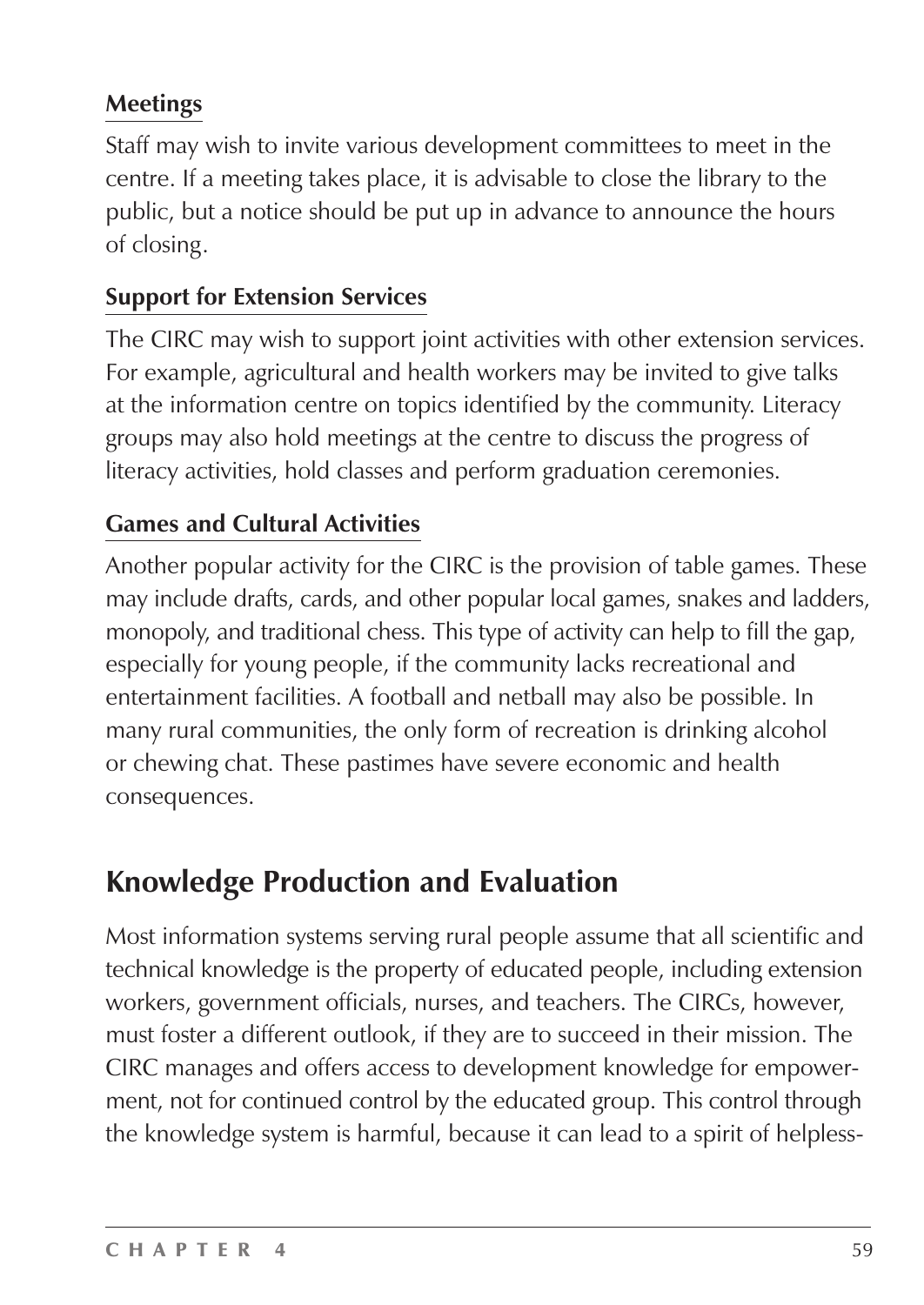ness. It is thought that only educated people know all the answers to development problems. This is not true at all. It is just a myth.

### *Two of the key challenges of the CIRC are to convince the community that:*

- a) Knowledge is not only produced by experts, but is the product of human creation. Since the beginning, human beings have been making discoveries. They learned to make and use the first stone tools, to tame animals, and to grow plants for their needs.
- b) Evaluating every piece of information is necessary, because the meaning of most pieces of information is not fixed. Information is subjective. Its meaning is decided by the historical, cultural, and social conditions, that users bring to bear on it. In addition, knowing the aims and background of the communicator often helps in interpreting the meaning of the information. For example, a nurse in a health centre may tell a group of mothers with underfed babies to feed the babies healthy foods that have the necessary nutrients. The nurse may indicate what foods are nutritious: eggs, meat, carrots, and bread, for example. Each mother must process this information to fit her social situation. In other words, she will get further information on what other foods the family can afford to grow, in order to bring back the baby's health.

Mothers with this critical knowledge become communicators. They share their own value-added knowledge with others in the community, through one-to-one conversations and visits to families with children suffering from malnutrition.

## **Facilities and Equipment**

In an information centre, where the physical space is just a small part of a broader community development information strategy, some basic facilities and equipment are necessary (essential).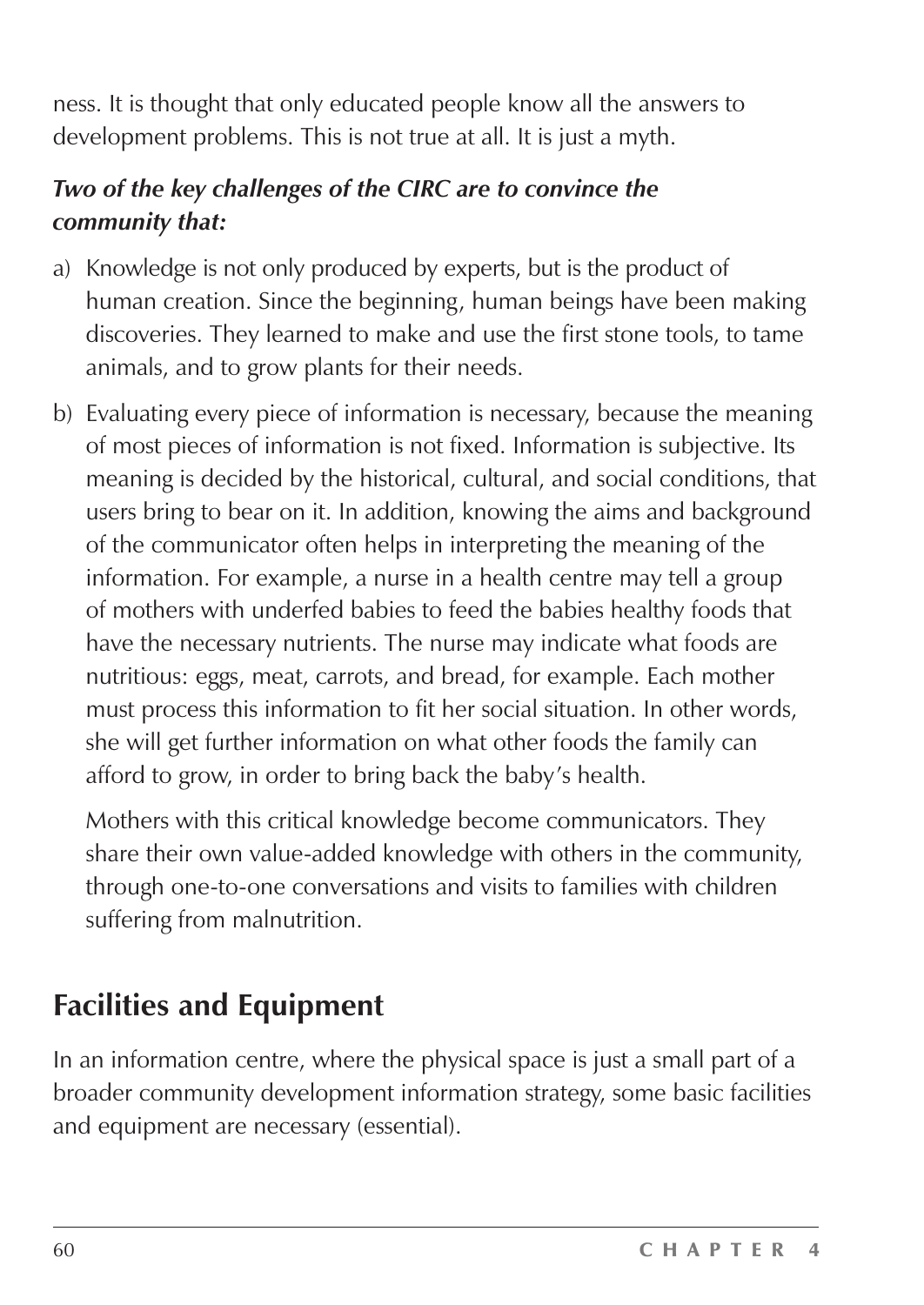To implement the information strategy, the CIRC should have a large room to hold public meetings, talks, discussion forums and committee meetings. The same room could be used for video shows and films. If the CIRC does not have its own large room, arrangements can be made with schools and religious groups, to use their facilities.

In the CIRC, some carefully selected printed materials, posters, maps, and pamphlets are needed. The storage of these materials requires shelves, pamphlet boxes, and cupboards. A few tables and chairs are also needed.

Space should also be found in the building to store cultural objects and items of cultural value. A permanent display of bows, arrows, quivers, hoes, pots, traditional cloths, baskets and gourds, and other tools should be displayed beside the books and pamphlets from the external world. Historical maps, old and current photographs need to be carefully looked after and put on display to give the community its own identity.

### *The basic equipment the CIRC should try to include is:*

- a) A typewriter for the newsletter, letters, and other forms of correspondence. In situations where there are several CIRCs working together, one typewriter could be shared by several communities. Community notice boards at meeting places would be useful for pinning up notices and the newsletter.
- b) A video player is very useful for video shows on various development themes. A tape recorder-radio cassette for radio listening clubs and for recording indigenous knowledge from elders in the community is also useful. This equipment can be shared by several communities or among several partners.
- c) A computer is a useful tool to access the Internet and e-mail, to create databases, and to carry out typing and other forms of word processing. With the computer, it is easy to keep statistics that will be useful in reporting the CIRC's activities to the community.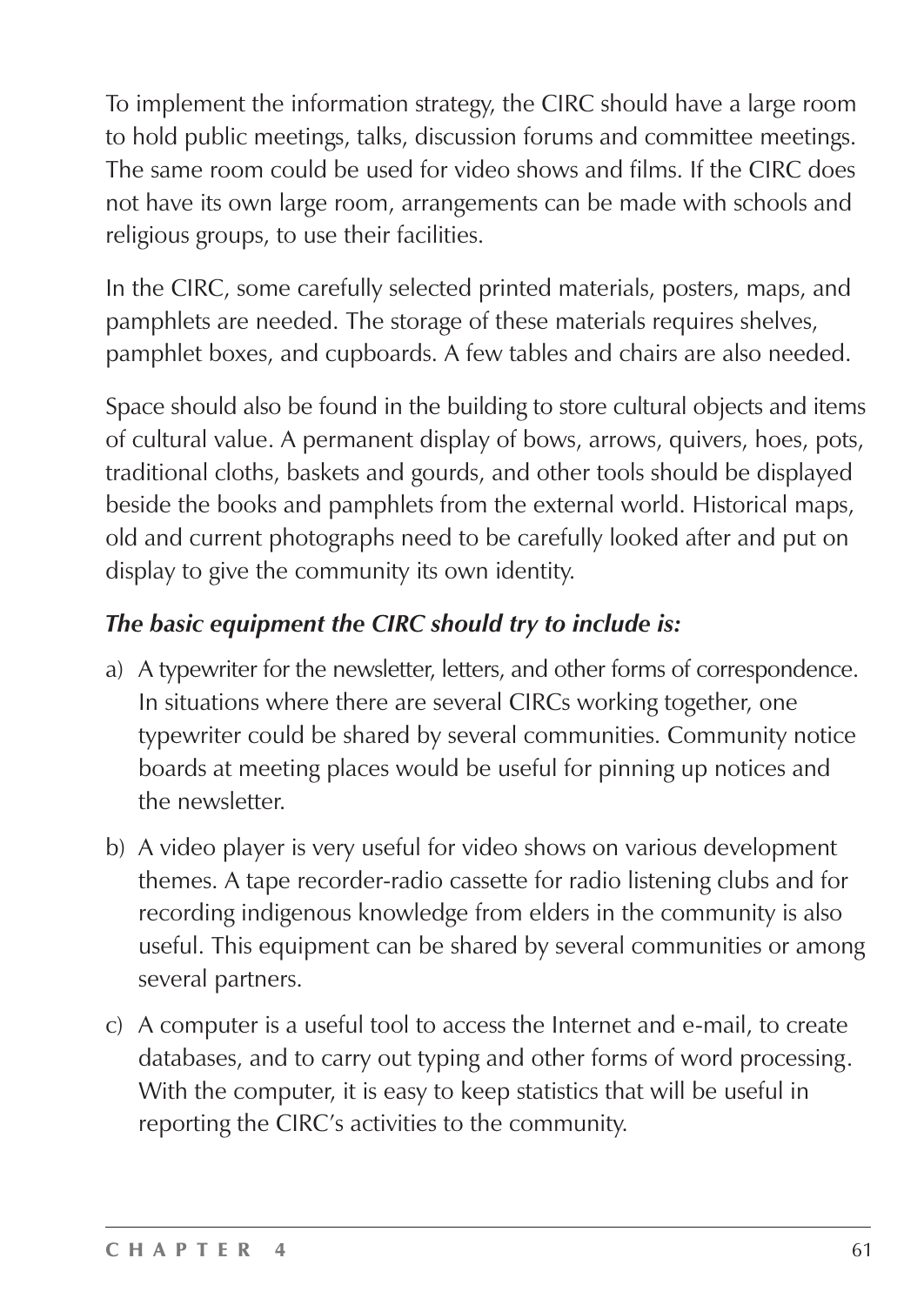## **CIRC Dialogue with the Community**

Some of the information communication must be a two-way process. The CIRC information facilitators and volunteers need to be informed by community members. They learn to listen and to be humble in front of the people. What are the issues on which the community has strong feelings? Discussions of these issues and what causes them can lead the CIRC and the people to see the possibility of change in their situation. Some of the issues, such as drought, lack of firewood, crime, a new road, famine, and lack of money, may be easy to discuss. But other issues, such as the sexual abuse of children, alcoholism, and the HIV/AIDS epidemic may be more difficult to bring to the surface, because their public discussion is taboo. Through discussions, the information facilitators can help people find new hope, as they confront their problems together and build up their energy stores together. Channelling the energy into action is an important step in the struggle.

#### **BOX 4.3: Community self-confidence**

Freedom and development are as completely linked together as are chickens and eggs! Without chickens you get no eggs; and without eggs you soon have no chickens. Similarly, without freedom you get no development, and without development you very soon lose your freedom…Development brings freedom, provided it is the development of people. But people cannot be developed; they can only develop themselves. While it is possible for an outsider to build a person's house, an outsider cannot give the person pride and self-confidence in themselves as human beings. Those things people have to create in themselves by their own actions. They develop themselves by what they do; they develop themselves by their own decisions, by increasing their own knowledge and ability and by their own full participation—as equals—in the life of the community they live in…

*Julius K Nyerere, Freedom and Development. p. 58.*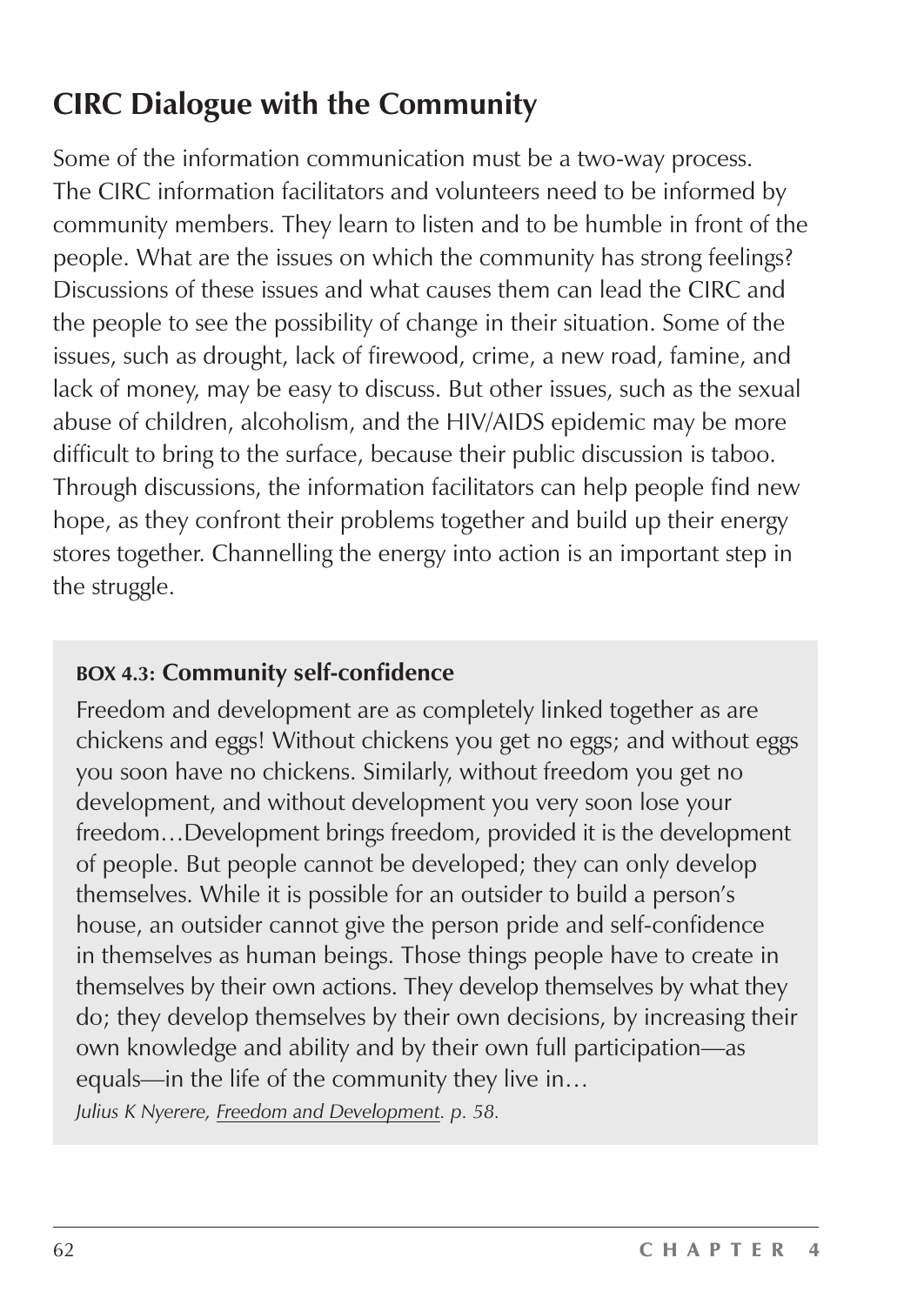Whenever groups suggest something concrete that they can do to address one of their problems, the CIRC must try to encourage and support the action. The CIRC can participate as much as possible and help the groups to evaluate the result. This form of self-reliance helps people rediscover how much stronger they can be, when they work together (cooperate). Such projects, however, are not ends in themselves. They are the first steps towards critical awareness, and may be the platform from which additional programmes are launched in the community to address other development issues *(see box 4.3 for some ideas)*.

By supporting the community, the CIRC supports participatory learning and transformation *(see box 4.4)*.

### **BOX 4.4: Dialogue-driven information centres**

Dialogue requires patience, humility and a deep belief that the information facilitators and volunteers can learn from ordinary people in the community. Some of the characteristics required are openness to new ideas, a willingness to engage in discussion on an equal footing, and a deep belief and hope that change in rural communities is possible and indeed overdue.

Dialogue also requires an intense faith in human beings; their power to make and remake, to create and recreate, faith that the vocation to be fully human is the birth right of all people, not the privilege of the elite.

Founded on love, humility and faith, dialogue becomes a horizontal relationship of mutual trust. Trust is established by dialogue; it cannot exist unless the words of both parties coincide with their actions.

Nor can dialogue exist without hope. Hope is rooted in our human incompleteness, from which we move out in constant search, a search which can be carried out only in communion with other people. As long as I fight, then I am moved by hope, and if I fight with hope, then I can wait.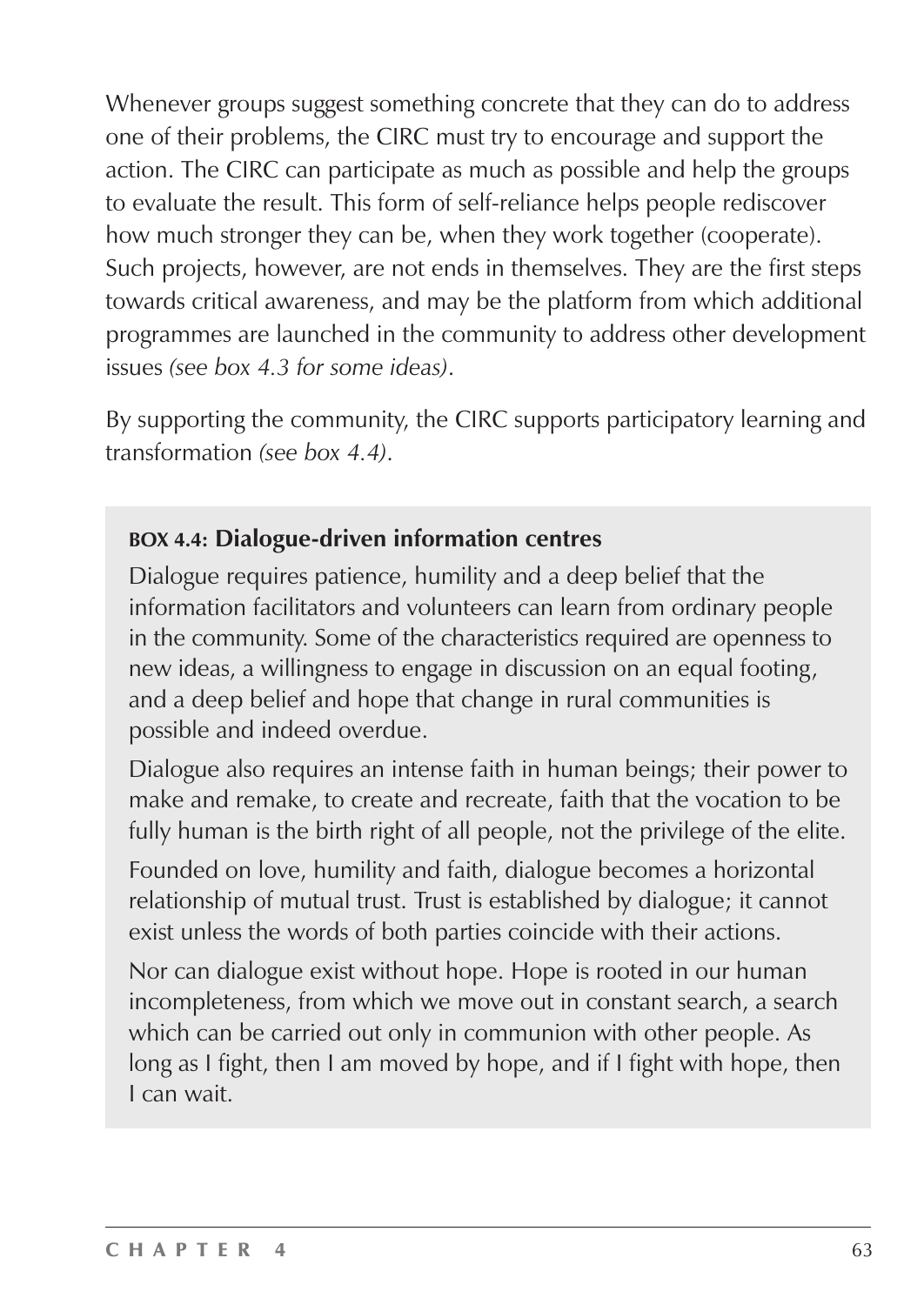Finally, true dialogue cannot exist unless it involves critical thinking, thinking which sees reality as a process, in transformation, thinking which does not separate itself from action, but constantly involves itself in the real struggle, without fear of the risks involved.

*Adapted from Paulo Freire. Pedagogy of the Oppressed, p. 62.*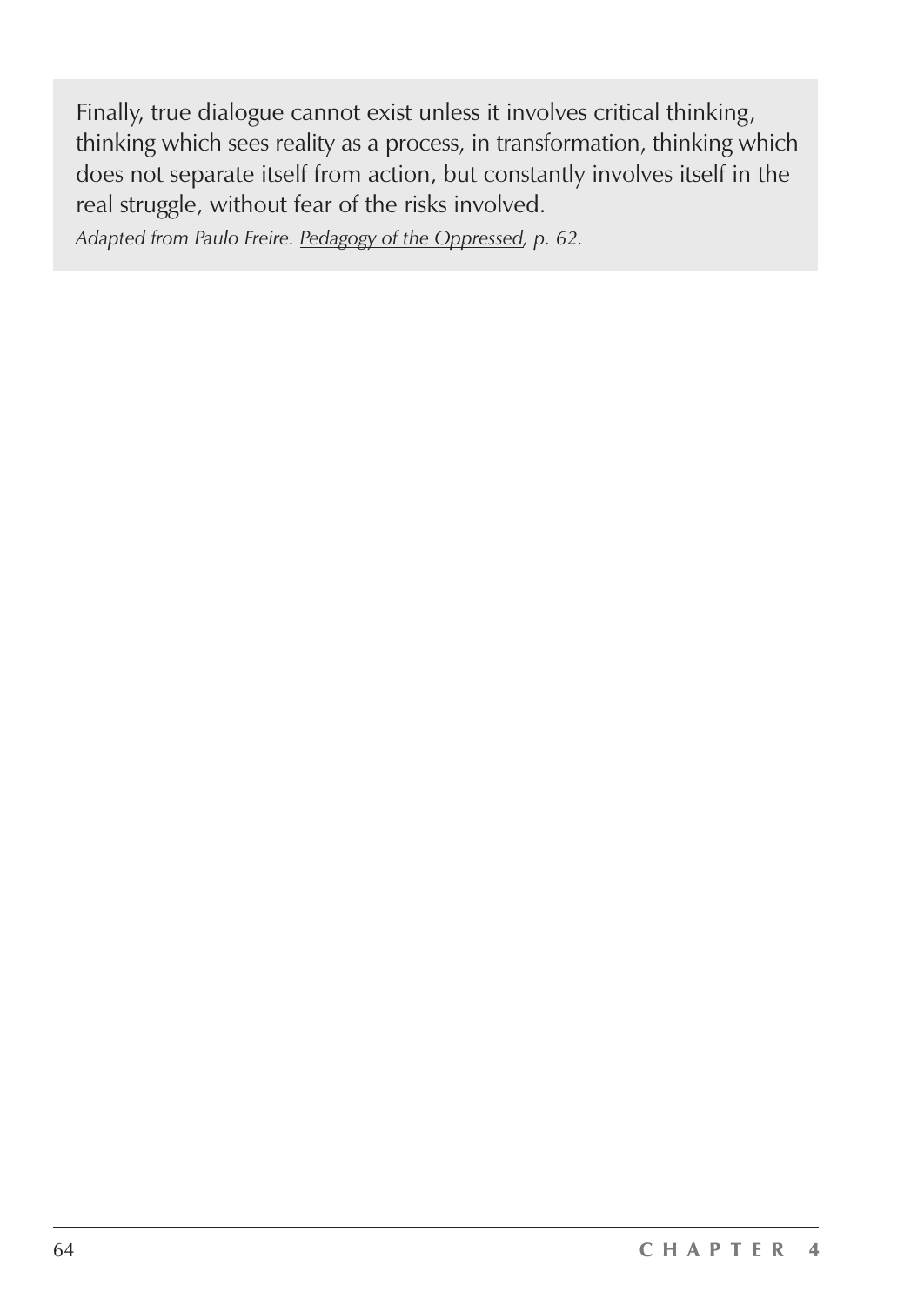

## **Discussion Questions and Activities**

- 1) Invite semi-literate persons in the community to a discussion and find out:
	- a) How they get information to solve problems;
	- b) How they feel about not knowing how to read and write;
	- c) What knowledge they have that can benefit other members of the community.
- 2) Hold discussions with a group of women and a group of men, separately, concerning limits placed on women in the community. Do the views of the two groups differ? (Sometimes men are unaware of the oppressive limits placed on women in their community). Have a joint discussion in which the views of the two groups are reported to the meeting. Ask for solutions to enable the women to participate fully in the information exchange activities.
- 3) Discuss with a group of young people how they view the development of their community and their future in it? How and where do they exchange information in the community? How would they like the information services and activities to be organized to reach all the young people in the community?
- 4) Draw a list of all the dates that are celebrated in your country. Which ones do you think should be celebrated in your community? How can the community prepare to participate fully in these activities?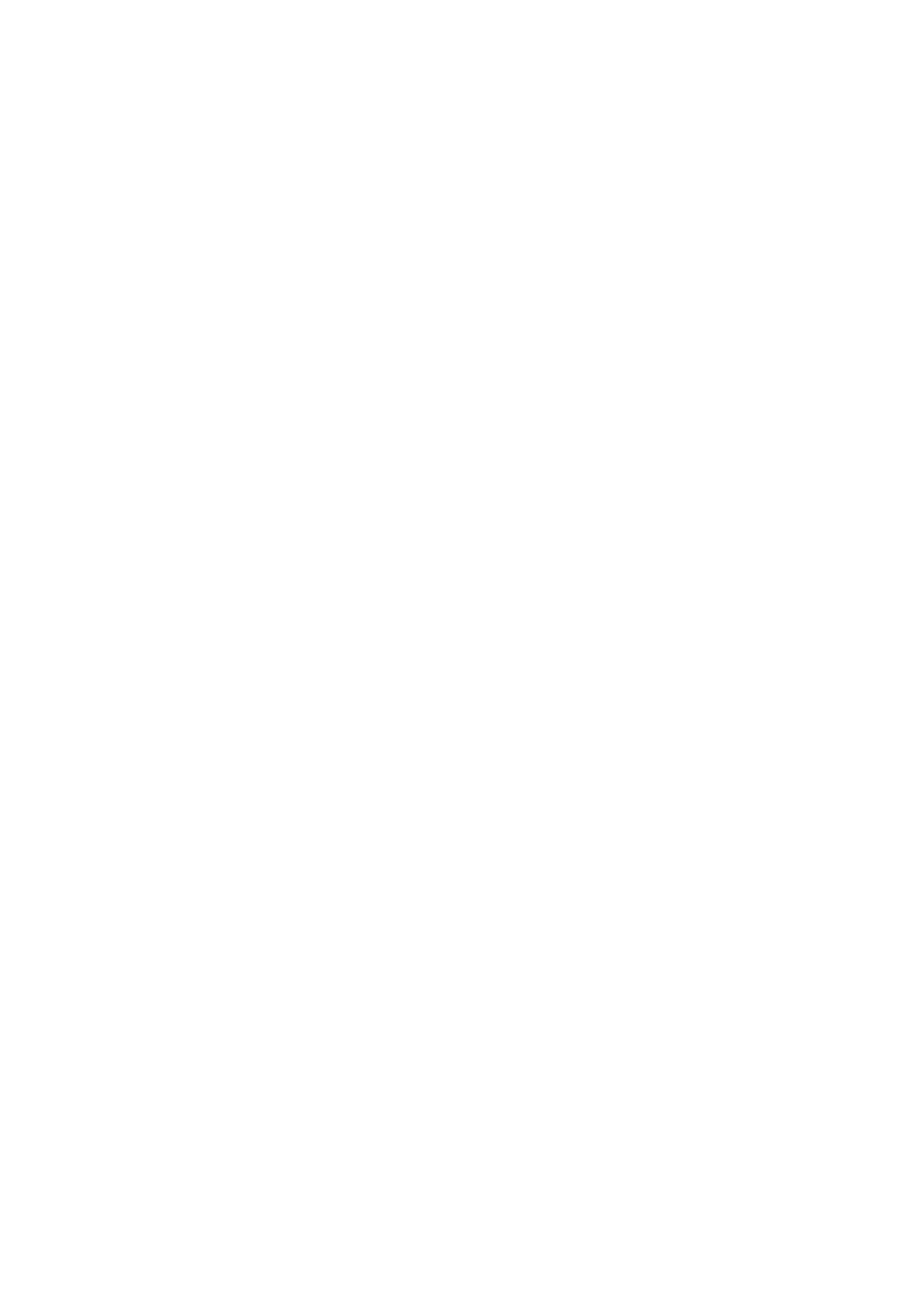### CHAPTER 5

# **Keeping the Community Information Resource Centre Alive**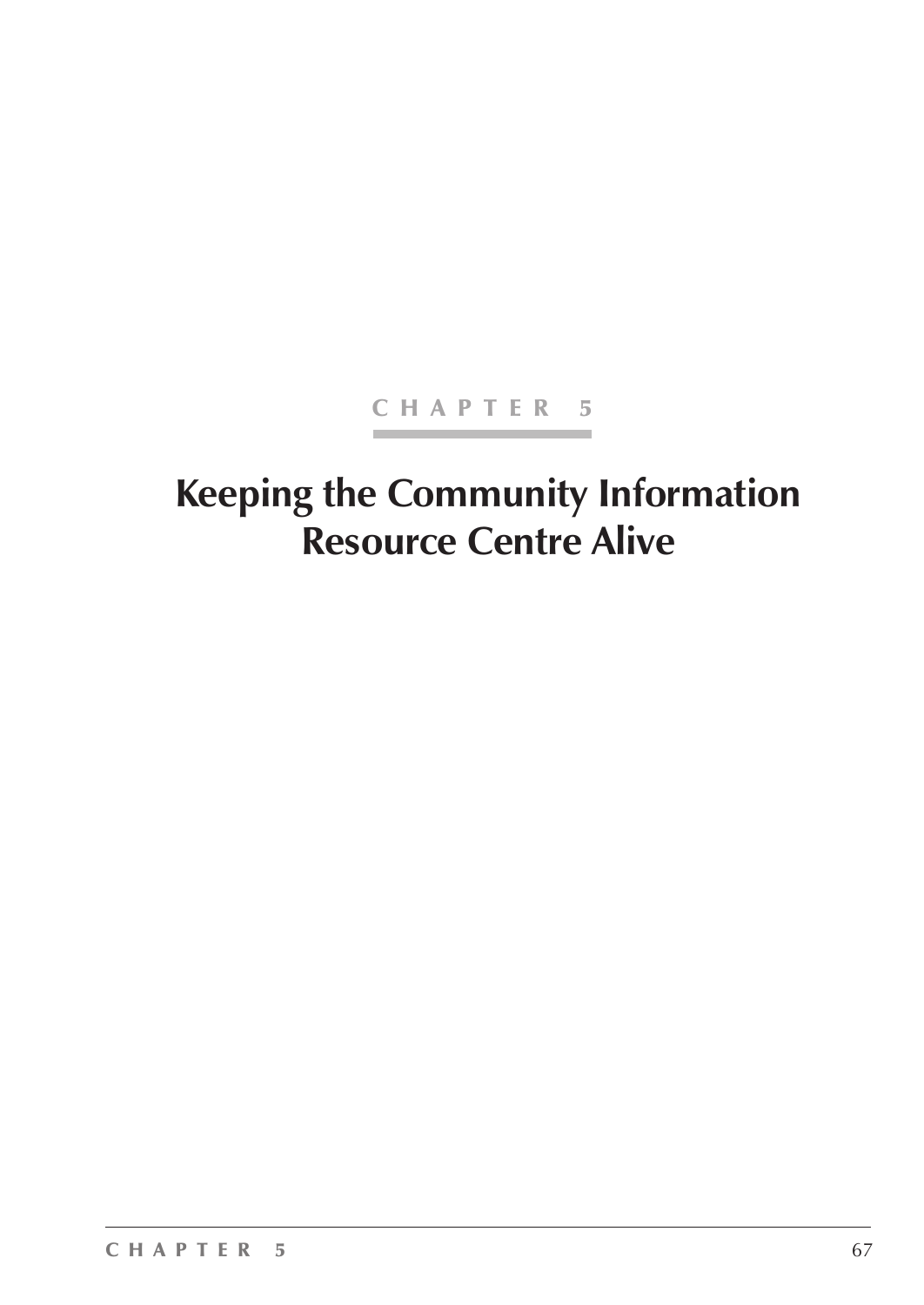## **Sustainability**

A CIRC is born when a group of activists in a community or NGO, an extension worker, librarian, adult literacy worker, teacher or religious leader recognizes that there is real need. The CIRC's role is to distribute appropriate information in a systematic way, in order to speed up community development. The need is usually felt, when there are major problems in the fields of hygiene, nutrition, health care, appropriate technology, adult literacy, formal education, or agriculture. Such crises require the distribution of an increased quantity of basic knowledge to the community as a whole.

The driving force in setting up a CIRC is the realization that the community has limited access to the information that allows its members to make decisions, and to take action to direct and control their own future. However, what is often not realized is that starting an information resource centre is easier than ensuring that the resource centre survives. To survive, it must become a sustainable and an integral force in the struggle for development in the community. Quite often, the end of a funding cycle from an external funding agency marks the end of the CIRC activities in the community. If an information resource centre is to continue, several issues need to be addressed.

## **Participation and Governance**



One of the key elements in achieving sustainability is the participation of the whole community in the full range of the CIRC's activities. A CIRC will not survive, if it is imposed on a community that is not aware of

what is being done on behalf of the citizens.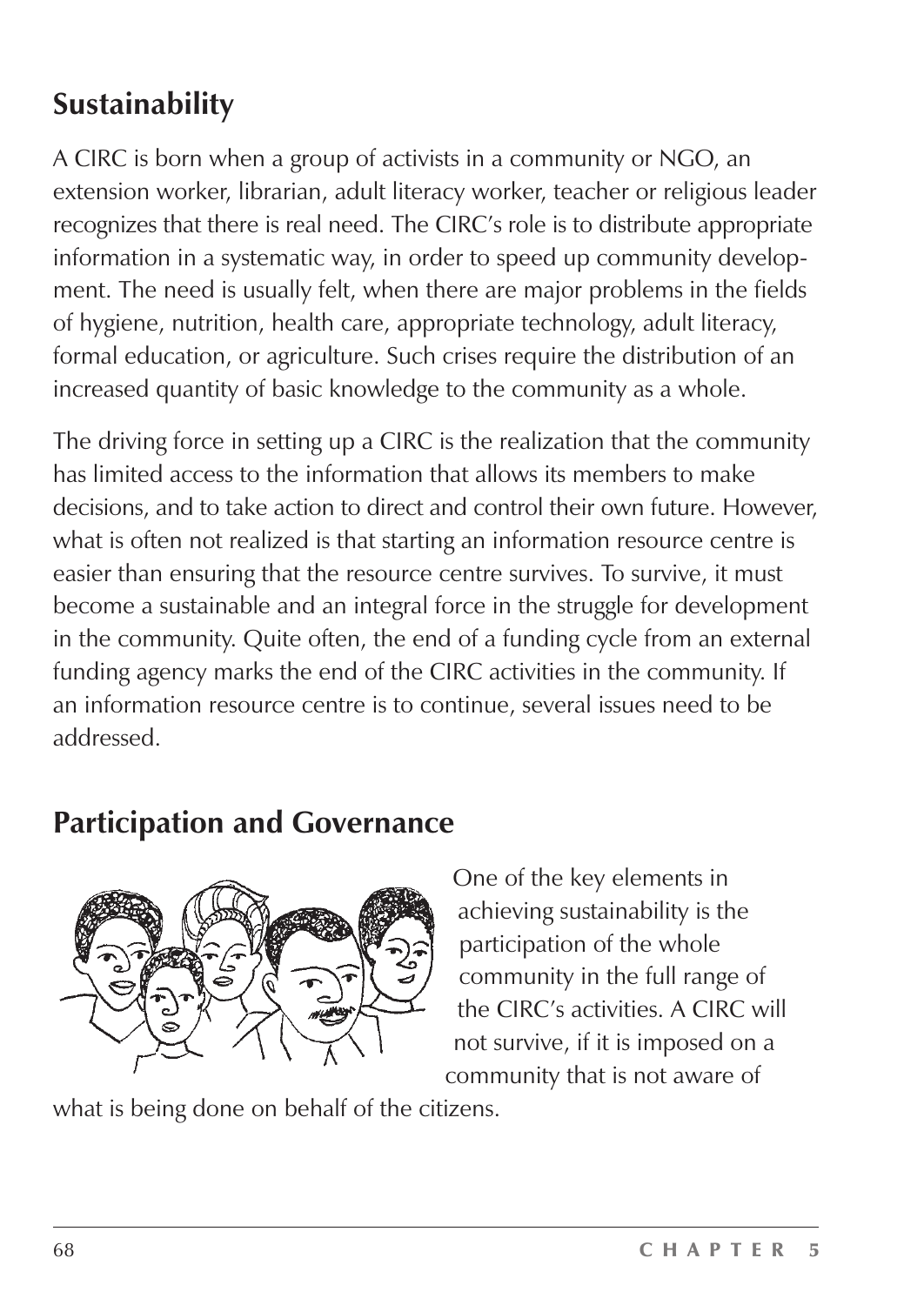#### *Some of the steps we suggest include:*

- a) The individuals who begin the CIRC form a steering committee. Its role is to develop a document that states: why an information resource centre is needed by the community; what type of CIRC it will be; and what its key objectives will be.
- b) Having done that work, the steering committee will look for an opportunity to report to the community. Before the meeting, the steering committee members will want to speak about the CIRC to the well-known community and political leaders, as well as other leaders of the civil society, such as religious leaders and elders in the community. The aim of these discussions will be to seek support for their plan.
- c) The ideal place for putting the CIRC on the community agenda is during a public meeting. However, some communities do not hold regular public meetings for the whole population. Instead, they have a council or village development committee, which holds meetings of representatives of the community. These groups make decisions on behalf of every citizen. The steering committee should talk to whatever structure exists, as long as it is regarded as a legitimate forum for discussing community affairs.
- d) Approval from the community governing structure should be followed by the creation of sub-committees to address specific matters. These issues include:
	- finding a room;
	- raising funds and other resources;
	- identifying the information needs of the community;
	- marketing the information centre to everyone in the community.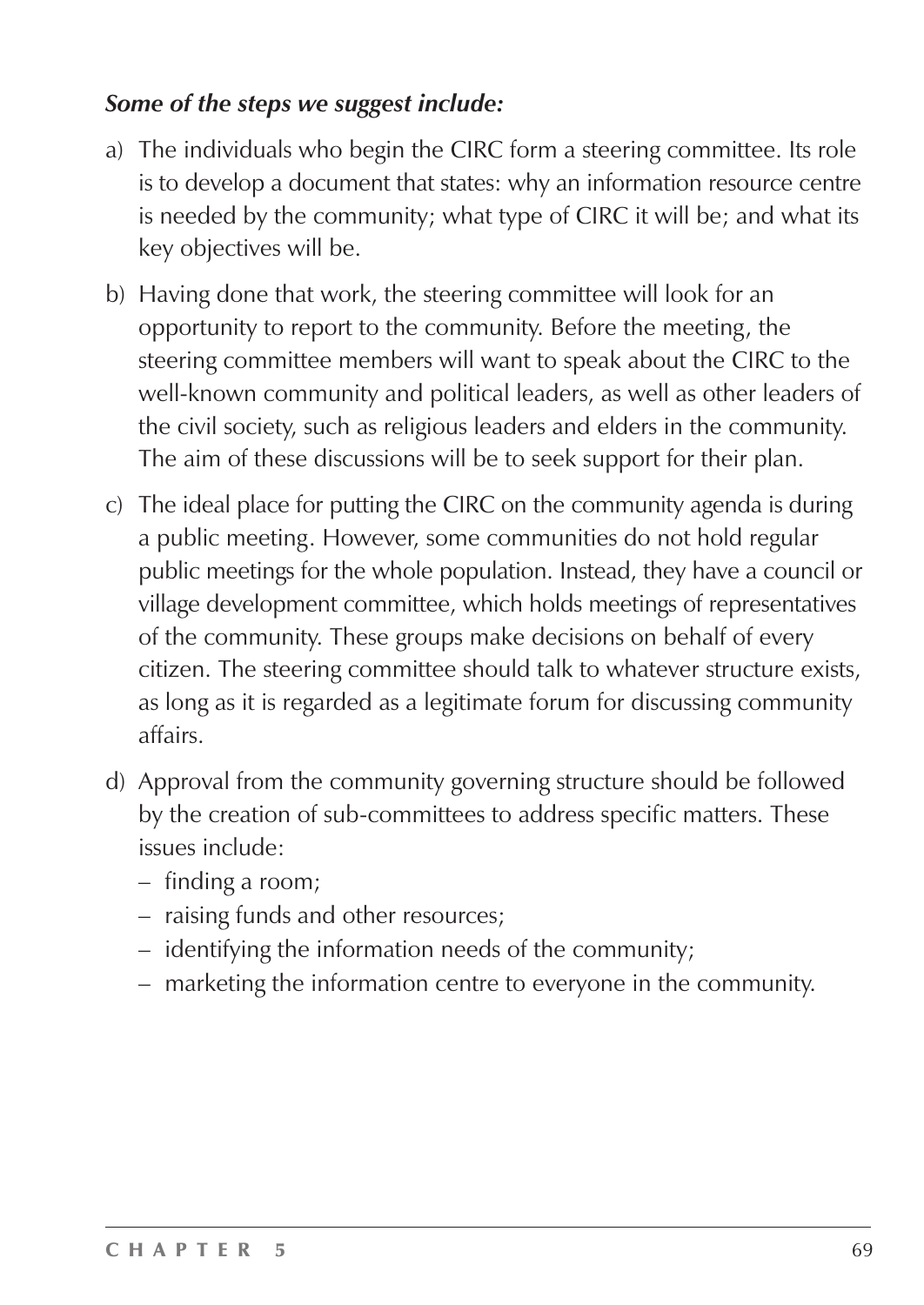

Each sub-committee will develop an action plan to ensure that approved actions are done on time. The action plan will list all the tasks and the names of persons who are responsible for them.

The date for reporting back to the committee (deadline) will also be indicated. The steering committee or the chair will be responsible for ensuring that the actions take place on time.

## **Accountability and Reporting Back to the Community**

It is important for the community to get regular progress reports. After the first series of activities, when meetings are more frequent, the CIRC committee will want to report back to the community three times a year. The chairperson of the CIRC steering committee, with members of the various sub-committees, will make this public report. In some cases, it may be wise to choose a well-known person in the community to become a patron of the CIRC.

## **Management and Coordination**

Each year, the community should elect a steering committee to manage the information centre. The committee will have a chairperson who ensures that everything runs smoothly. Ideally, there will be a set of rules (constitution or a set of bylaws) that governs the business of the information centre.

Volunteers will apply many of the information communication strategies. The person in charge of the CIRC could be given the title of Information Facilitator. This person's main task is to develop the exchange and flow of information to support community development activities. The Information Facilitator and volunteers are not bosses. In carrying out their tasks, they will be guided by the goals of the information resource centre *(see box 5.1 for an example)*.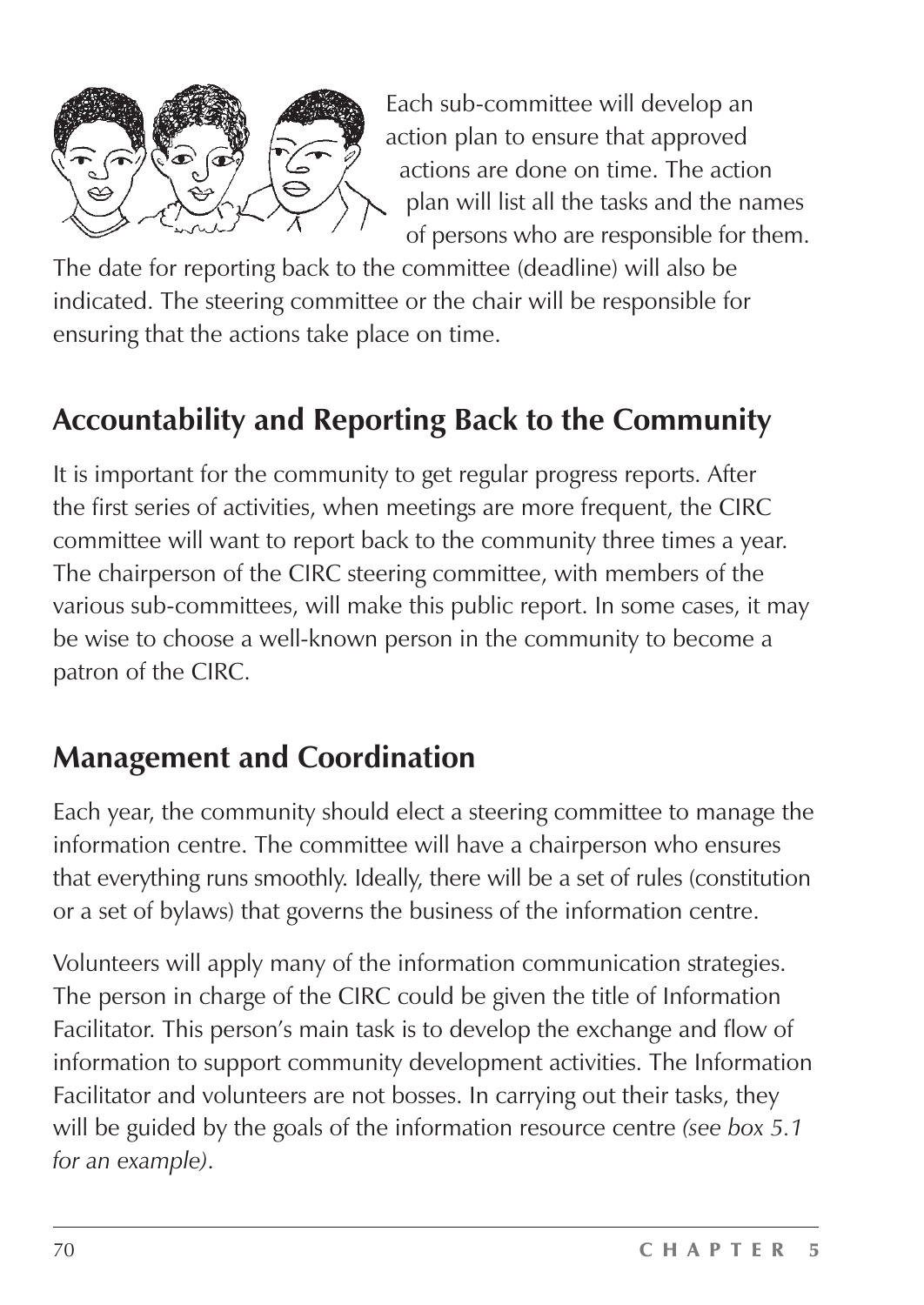### **BOX 5.1: Goals of an information centre**

What are the goals? Though all local information systems do not share identical goals, there seem to be several general categories that can be identified. These include: linking goals, educational goals, and actionoriented goals.

### a) **Linking Goals**

In addition to bringing together and documenting local experiences, resource centres may aim to establish coordination and exchange with other information centres at various levels, in order to link local people with experiences and knowledge being created elsewhere.

### b) **Educational Goals**

These may consist of encouraging people to learn about themselves and others; to learn what their own problems are; and to understand the relationship of these to the existing social, political, and cultural structures. They may also aim to provide a forum for people to express their need for further information and education.

### c) **Action Goals**

Local information centres can serve as focal points for community action by helping people acquire information resources for decisionmaking, planning, and constructive action in relation to their environments.

*Michigan State University. The NFE Exchange, issue no. 21, 1981, p. 4.*

## **Training**



It is important that the people who run the information resource centre receive training, so that all of them have the same understanding of the CIRC's role in the community. It is also important that everyone working in the CIRC use the same systems (procedures) for keeping records, organizing the information materials, and planning activities for CIRC.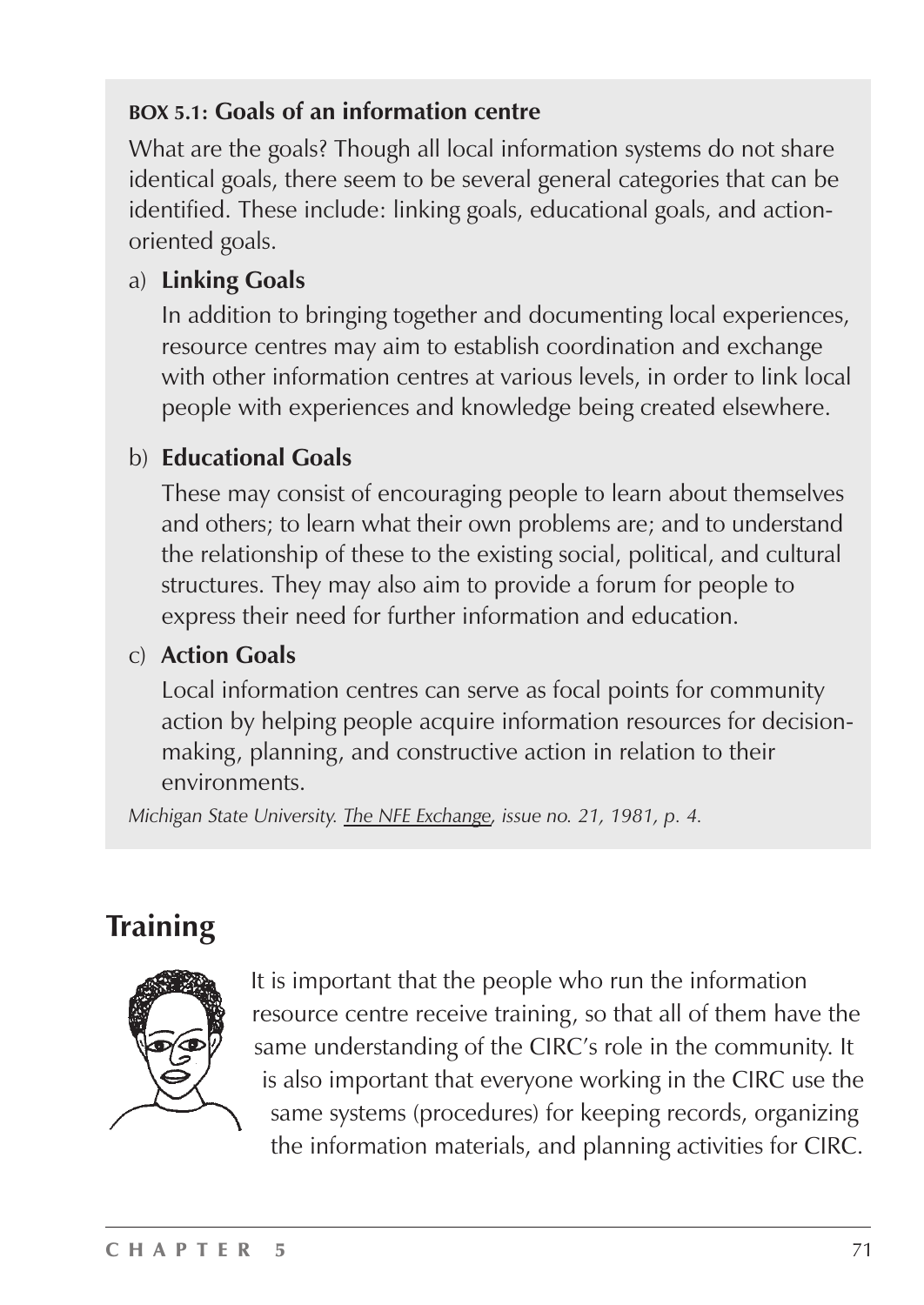## **Mission and Vision**

A mission statement for the CIRC helps to identify and promote its long-term vision. It is a strong statement on why the centre exists. It inspires and gives strength to all those who are giving their time and resources to the project. The CIRC could have the following mission statement: **The CIRC's mission is to speed the rate of community development and transformation, to capture indigenous knowledge, and to strengthen community participation and empowerment, by providing access to a basic stock of information and knowledge for the whole community.**

## **Impact of the CIRC on the Development of the Community**

The purpose of the CIRC is to stimulate community development by offering access to information that raises awareness about urgent development issues. If the majority of people associate or identify changes that have taken place in their lives with the information and knowledge gained through the CIRC programmes, the will to continue will be strong.

To make an impact on community development, the CIRC may have to be very strategic in the choice of the type and range of information it makes available. For example, if the CIRC tries to do too much, too quickly, it may not succeed. It is best to build up experience and resources in a slow and orderly way. It is, therefore, important to choose information sources on a few important topics by asking the whole community about their greatest information needs. Then the CIRC should offer information on these topics. Likely choices may include:

- a) Education and literacy;
- b) Agriculture and the environment;
- c) Health;
- d) Leisure and entertainment;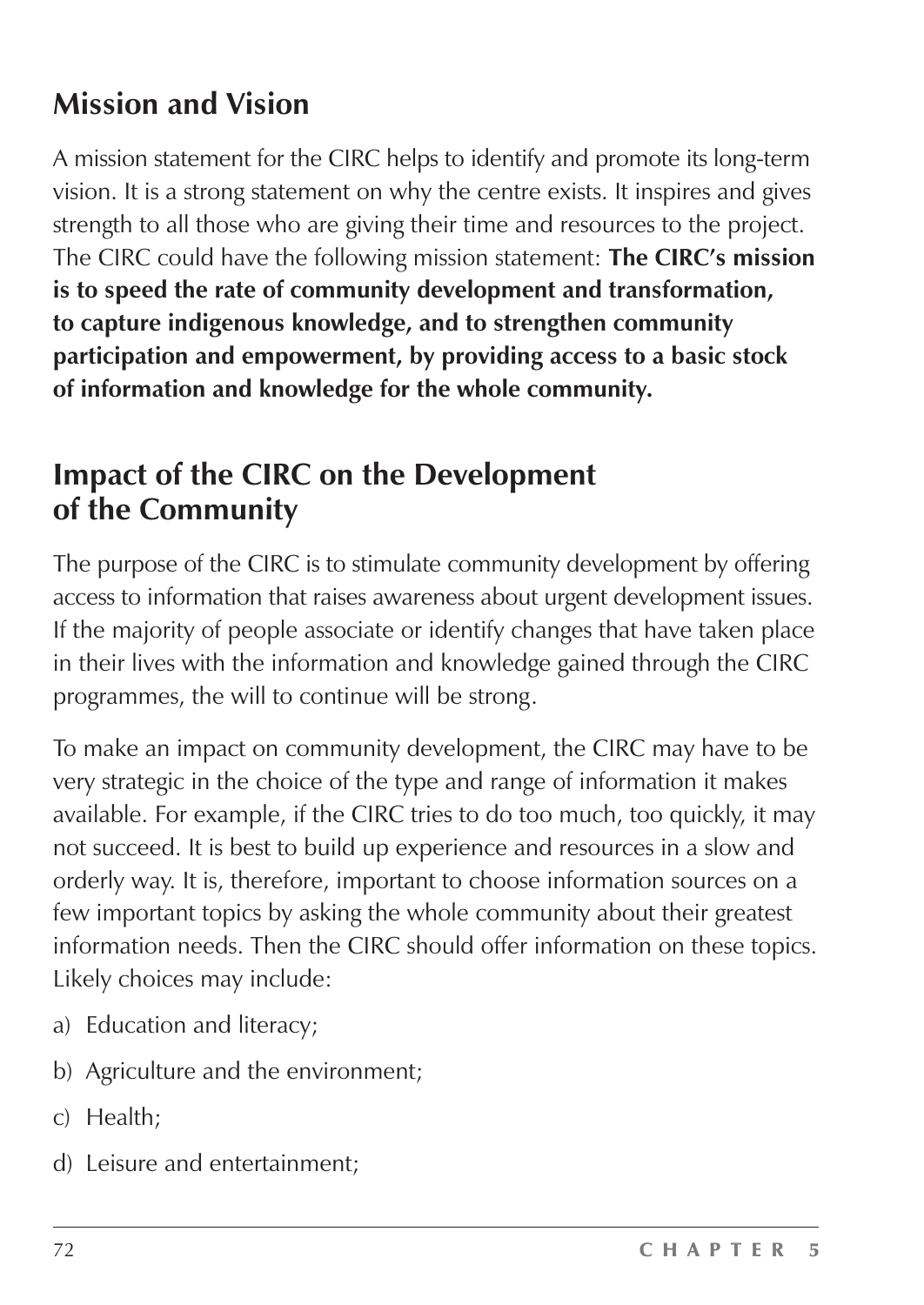- e) Indigenous and local knowledge;
- f) Income generation.

#### **BOX 5.2: Objectives of the rural library service in Uganda**

The development objectives of the proposed rural library service in Uganda emphasized improvements in standards of living:

- a) To stimulate creativity and economic production of rural people through exposing them to information on modern methods of production e.g. Farming and animal husbandry;
- b) To promote better living standards by availing rural people of information on hygienic living conditions, improved diet, appropriate technology etc.;
- c) To improve the well being of rural women, by availing them of information on small scale income generation, home economics and family planning;
- d) To contribute to government efforts to raise living standards of rural people through increased awareness.
- *K. Krogh. Uganda: Pilot Project for Rural Library Services, 1992.*

During the regular workshops held for the community, it should be possible to work out priority areas in each of the above sectors. At the end of each year, a meeting should be called to receive comments from the community on how the activities of the CIRC affected their lives. The suggestions and comments of the community should form the basis of the next year's action plan.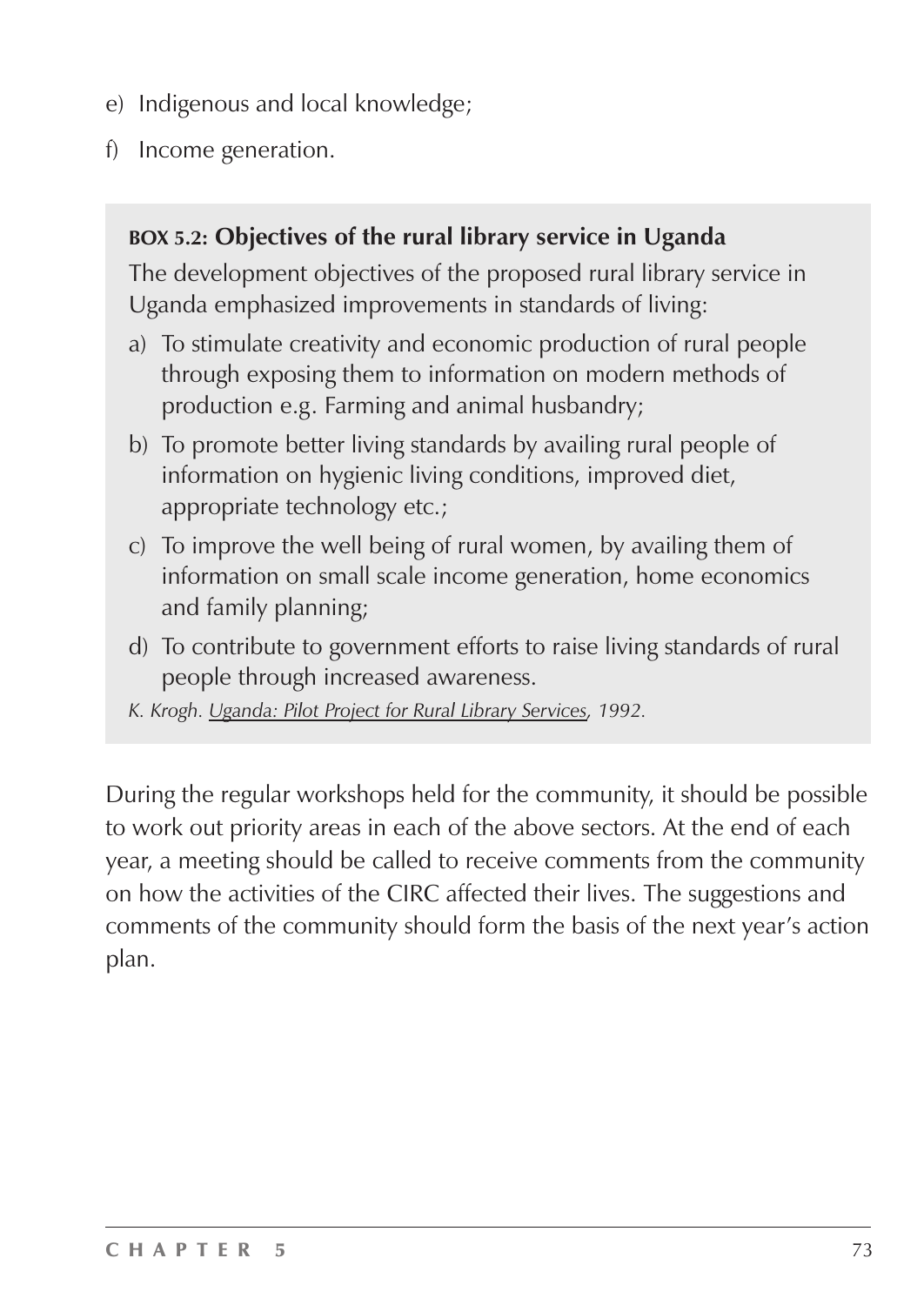## **Local Fundraising and Budgeting**

Learning to fundraise and prepare a budget are very important tasks for a CIRC that wishes to have a strong information programme for the community.

The starting point for raising funds is local. Ideas include:

- a) Asking for contributions from members of the community;
- b) Selling cakes, buns, other foodstuffs and small livestock;
- c) Working with other local organizations, such as churches/mosques, women's organizations, and youth clubs to raise funds. Local fundraising has an advantage. It assists the whole community in gaining a sense of ownership of the CIRC.

## **Raising Funds from Donors and Funding Agencies**

The CIRC committee will also want to learn how to raise funds from funding agencies. Most of these agencies ask for a funding proposal from the committee. The agency usually has a form on which to present the proposal. The proposal must clearly state how the funds will be used. A bank account is a requirement for the proper management of funds. Funding agencies also require regular progress reports that identify what has been spent on the various activities. At the end of the funding period, a final report is required. A CIRC can also attach photos of its activities. The funding agencies like to use such photos to make the case for more resources from their parent organization *(see box 5.3 for example)*.

#### **BOX 5.3: Funding proposal**

We wanted to show funders why they should give us money, so we gave them a lot of information. We attached the following information about our resource centre to the budget:

1) The name and address of the resource centre.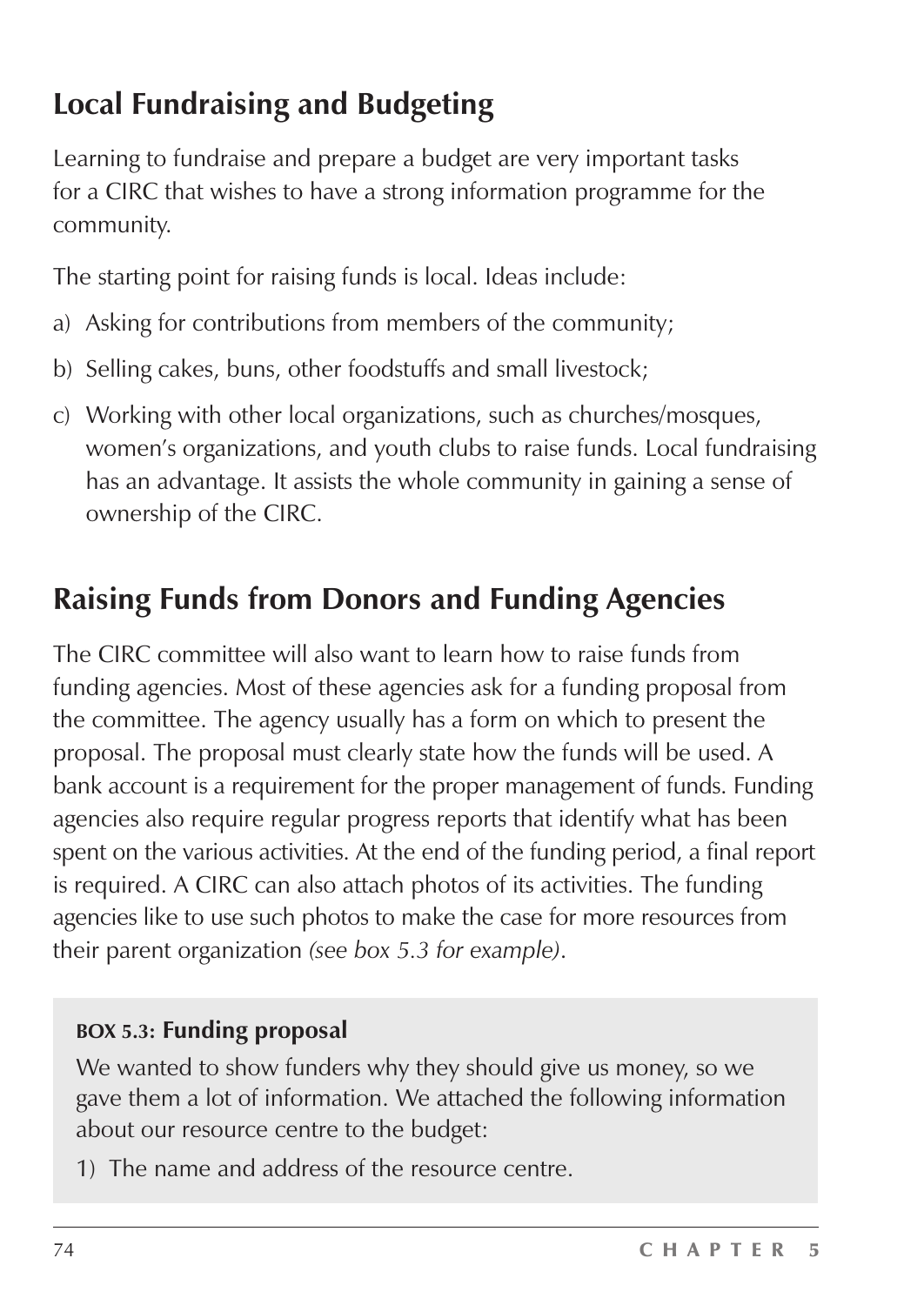- 2) A short profile and history of the Ulwazi community and environment.
- 3) A history of how the resource centre was started.
- 4) The overall aims with short and long term objectives.
- 5) A short progress report from the start of the project to the present.
- 6) How we administer, supervise and account for our finances and our reporting procedures.
- 7) A motivation outlining why we needed the funds we asked for and how we would use them.
- 8) A working plan for the coming year showing how we would use the budget.
- 9) Details of the staff working in the resource centre.

*Libby Dreyer and Jenni Karlsson, Ulwazi for Power and Courage: Guide to Starting a Resource Centre. p. 44.*

### **Payment for the Information Facilitator**



It is hard work to run a busy information resource centre. At the start, the Information Facilitator will work on a voluntary basis. As the activities of the centre grow, however, the community may have to decide what payment can be given for the work of the Information Facilitator. If the person is already receiving a salary from some government agency (for example, as an extension worker, teacher, adult

education teacher, or community development worker), the person may volunteer rather than ask for a salary. In this case, the success of the information centre is seen as part of the person's work.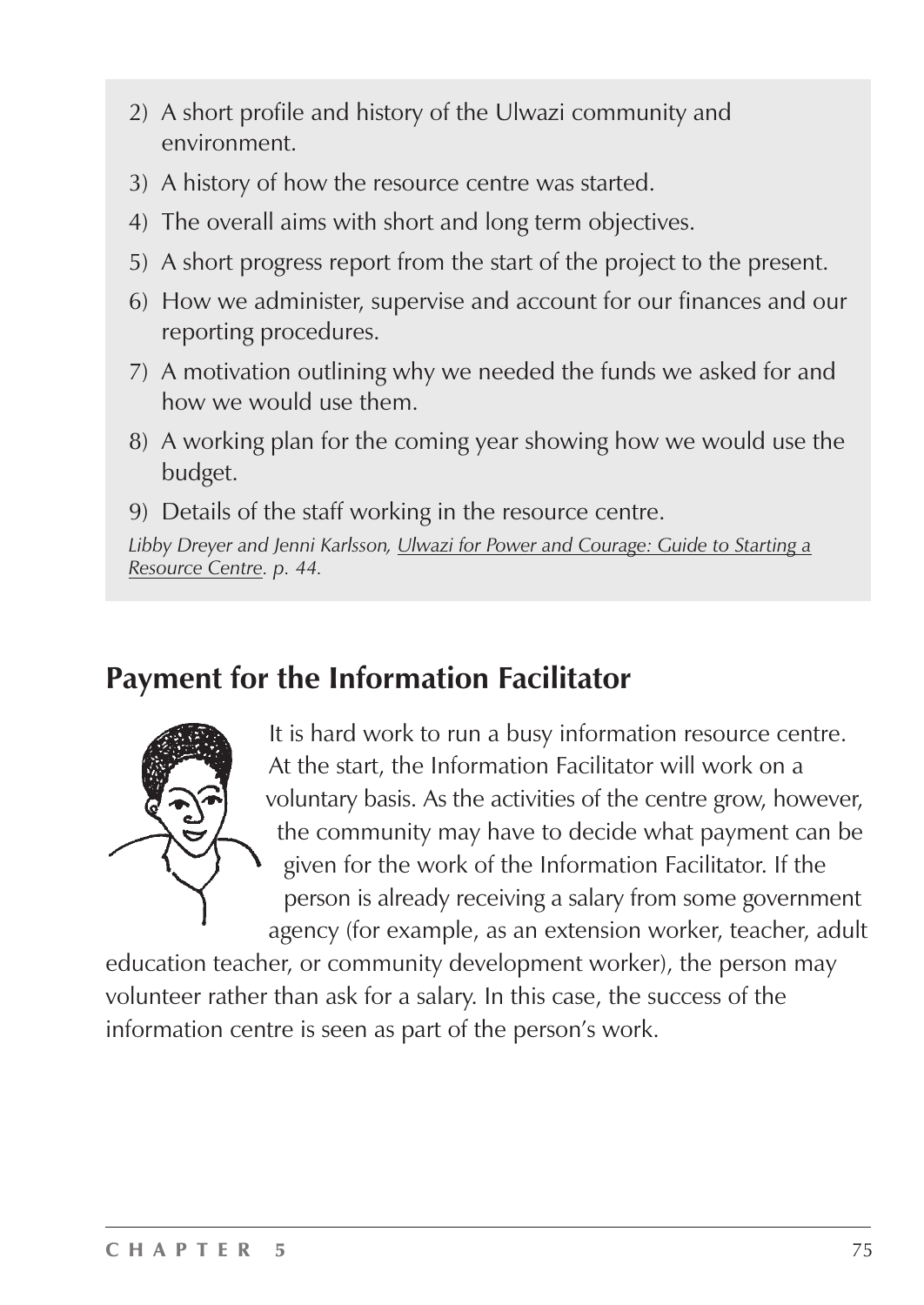If the Information Facilitator is not paid by an agency, the community should decide how to pay the person for the work of managing the CIRC. The community may decide, for example, that a small fee could be raised as part of the income generation activities of the CIRC. This fee would help pay a small salary to the Information Facilitator. People in the community could also decide to pay the person through in-kind work. For example, the community members might regularly help in the Information Facilitator's garden.

It may also be possible to submit a project proposal to a funding agency for the payment of the salary of the Information Facilitator. This type of arrangement will only last until the end of a project.

The majority of people working for the information centre will have to work on a voluntary basis, because there will not be money to pay all of them regular salaries.

## **The Will of the People**

The richest resource is not the money raised from government or donor agencies. The most important resource is the will of the people for starting and sustaining an information centre.

If the community decides to wait until the community is rich and has enough money, it will never be able to start an information centre, or a good road, or a school, or any other development project. It is necessary to build with what the community has.

Because Africans have lived through long periods of dependency during the national development strategies, most of our people have forgotten their true strength. They underestimate what they are capable of achieving *(see box 5.4 for a story on courage)*.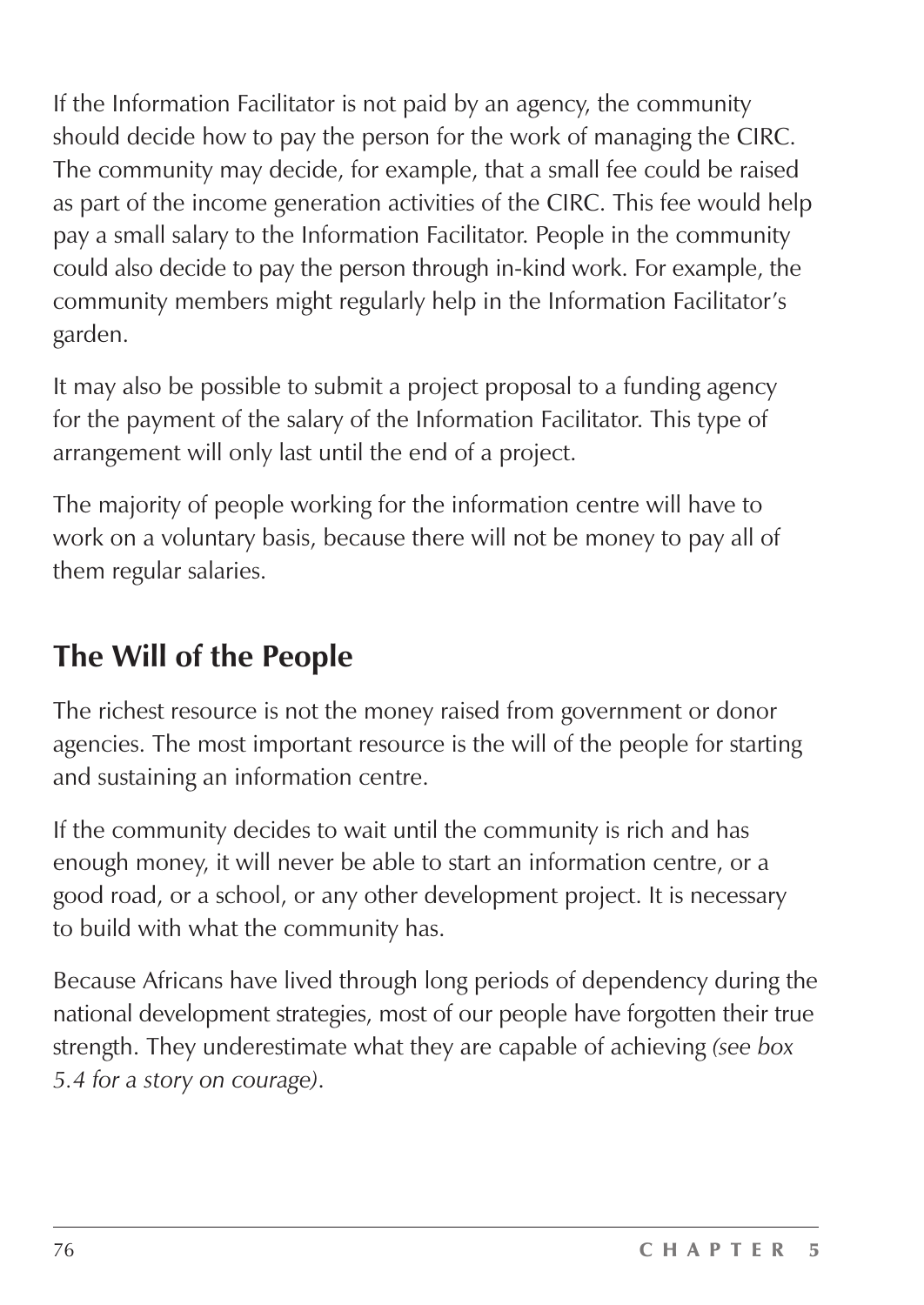#### **BOX 5.4: The story of a courageous woman**



There once was a woman who was married to the strongest man in a village. She felt content and wellprotected from all those who could harm her in the village. One day a lion found its way to their house at night. Her husband, seeing that the lion was already in the house, and he had no weapon in his hands, ran

out of the house through a tiny window at the back to save himself. For he said to himself, "I can always get another wife, but where can I get another life, if the lion kills me?" The woman, who was cooking at the time, could not run away and leave her young baby asleep on a mat on the floor. She took a pot of boiling water and poured it over the head of the lion. Before the lion had got over the pain, she took a burning stick out of the fire place and stuck it into the lion's open mouth. The lion ran away screaming with pain. The woman and her baby were thus saved. The lesson of the story: we all underestimate what we can do until there is nowhere to run and then we discover an inner strength we never thought we had.

It is important to work with the community towards the rediscovery of its own strength, wisdom, and humanity. The community can, for example, volunteer to make bricks, clear the building site, and adopt a self-reliant approach to the development of its information centre.

To illustrate the importance of this section, let's learn from the good practical example of what has been achieved by two determined communities in Ethiopia.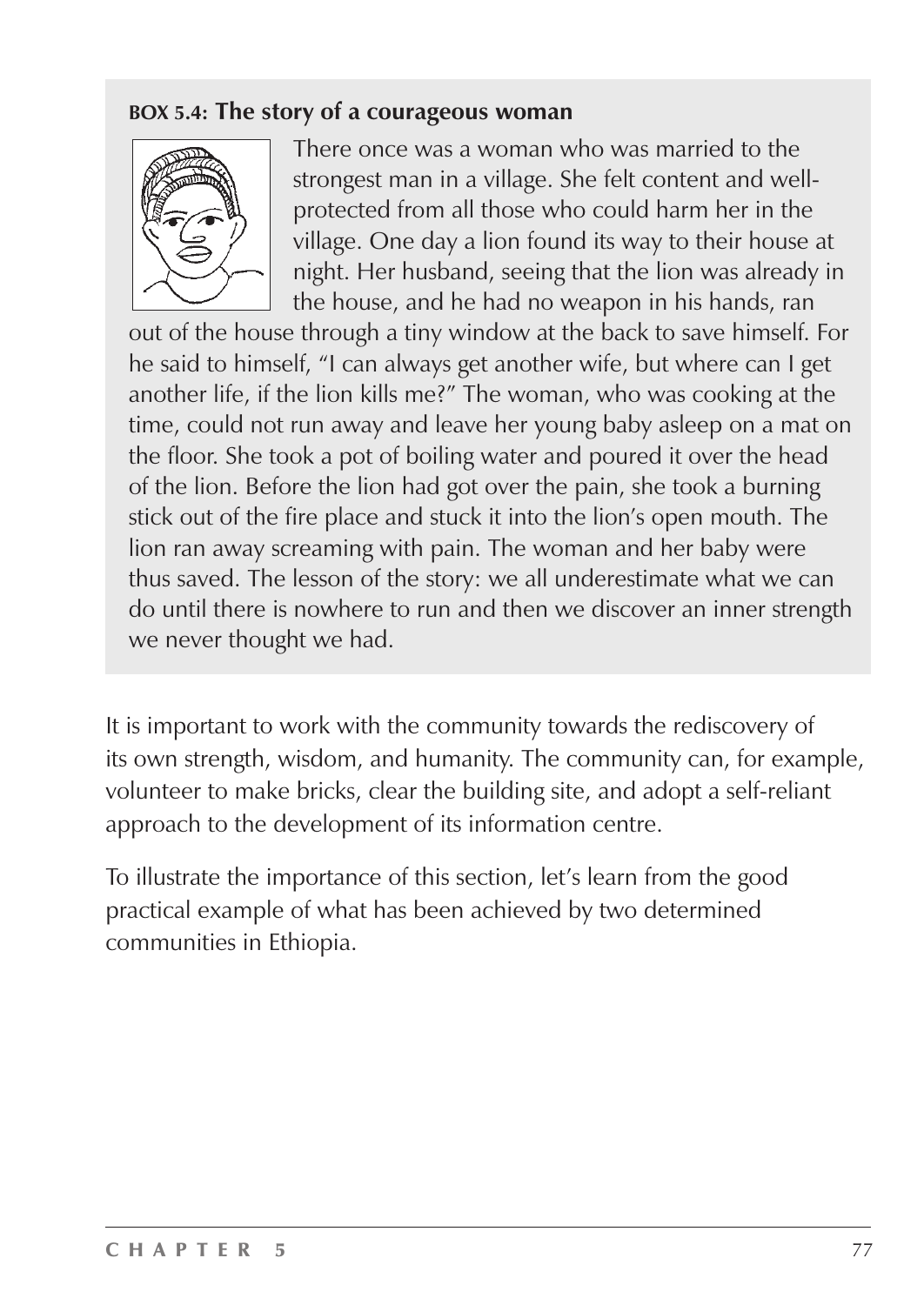## **Building a Local Resource Base**

More than seven thousand (7000) reading rooms were set up across Ethiopia during the mass literacy campaigns of the mid-1980s. The vast majority of those reading rooms became inactive after the literacy campaigns. Twelve (12) of the reading rooms in Illubabor (Western Ethiopia) survived, thanks largely to the support of the local education officers and individuals. They were committed to the provision of information services in those rural communities.

Illubabor is a rural area located 600 km. from Addis Ababa. Its economy is based largely on coffee. In 1998, the representatives of those 12 reading rooms set up an informal forum to share their experiences and strengthen their capacity to manage and deliver information services more useful to their communities. The reading rooms began a process to transform themselves into *community information resource centres*.

Six capacity building needs were identified through a series of consultations with each reading room management committee, the Illubabor Education Office and Oxfam Canada. The six (6) skills were:

- a) To be able to increase the understanding of the role of libraries in rural areas;
- b) To be able to plan strategically;
- c) To be able to organize a forum/network with other Library Committees in Illubabor;
- d) To be able to develop accountability systems;
- e) To be able to advocate for reading materials in Oromiffa;
- f) To be able to secure financial resources for efficient operations of the libraries.

A major concern for all participants proved to be how to sustain the services provided by each reading room. Two of the six capacities addressed the issue of sustainability for the community information centres. The first one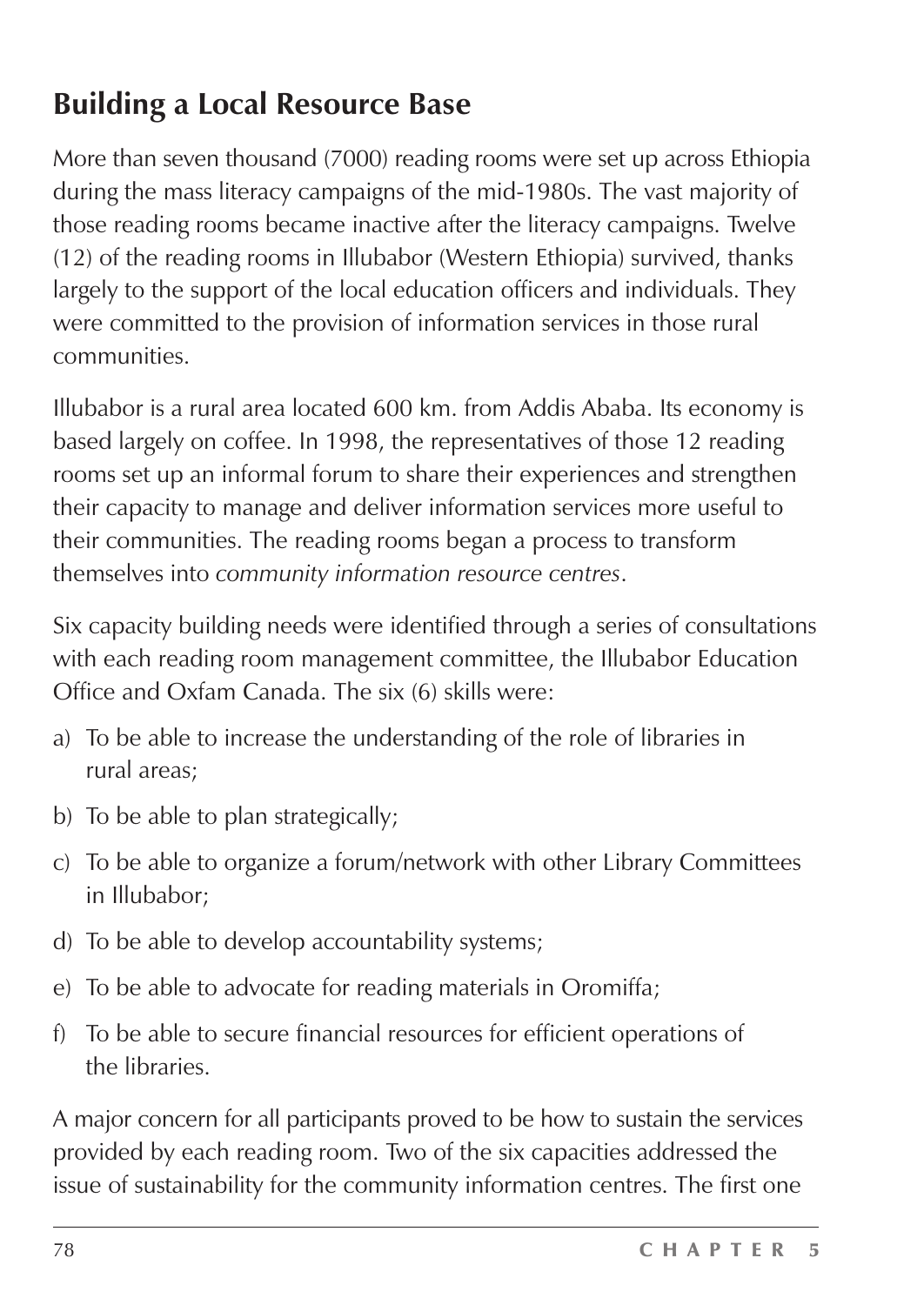was "*the capacity to secure financial resources for efficient operations of the reading rooms*". The second one was "*the capacity to develop accountability systems*".

Two special funds were developed with the financial support of Oxfam Canada and the Canadian government. The *Book Procurement Fund* enabled the twelve (12) committees to merge the purchase of reading and reference materials and secure a 5% discount from publishers in Addis Ababa on bulk purchasing. The Rehabilitation Fund provided financial support to upgrade the physical structure of the reading rooms. The Forum realized, from the start, that it had to look beyond access to temporary external funding, provided by Oxfam Canada during the Horn of Africa Capacity Building Programme (HOACBP). Hence, the Forum decided to use those two funds as an opportunity to engage local authorities, local businesses and community members in supporting the services provided by each reading room. Its members developed a set of measures to access the resources in both funds. This plan included the raising of local resources, in order to match monies available in each fund. This approach helped the reading room management committees to discuss the usefulness of the services with local authorities and communities. They also had to listen to the concerns and interests of their fellow citizens and to learn the information needs of citizens and their children.

The reading room management committees found municipal support for their work. The Forum invited local authorities to join their committees and finally succeeded in securing grants from their municipalities. In smaller communities, teachers, small traders and ordinary people gave donations, according to their means. The monies collected were used to match the resources made available in each fund. Those contributing their monies started noticing visible changes. There were more reading materials available in the library and more users. Physical facilities improved and created an environment more appealing for library users. The reading room management committees decided to move beyond reading materials and to provide audio-visual services and other information to the communities.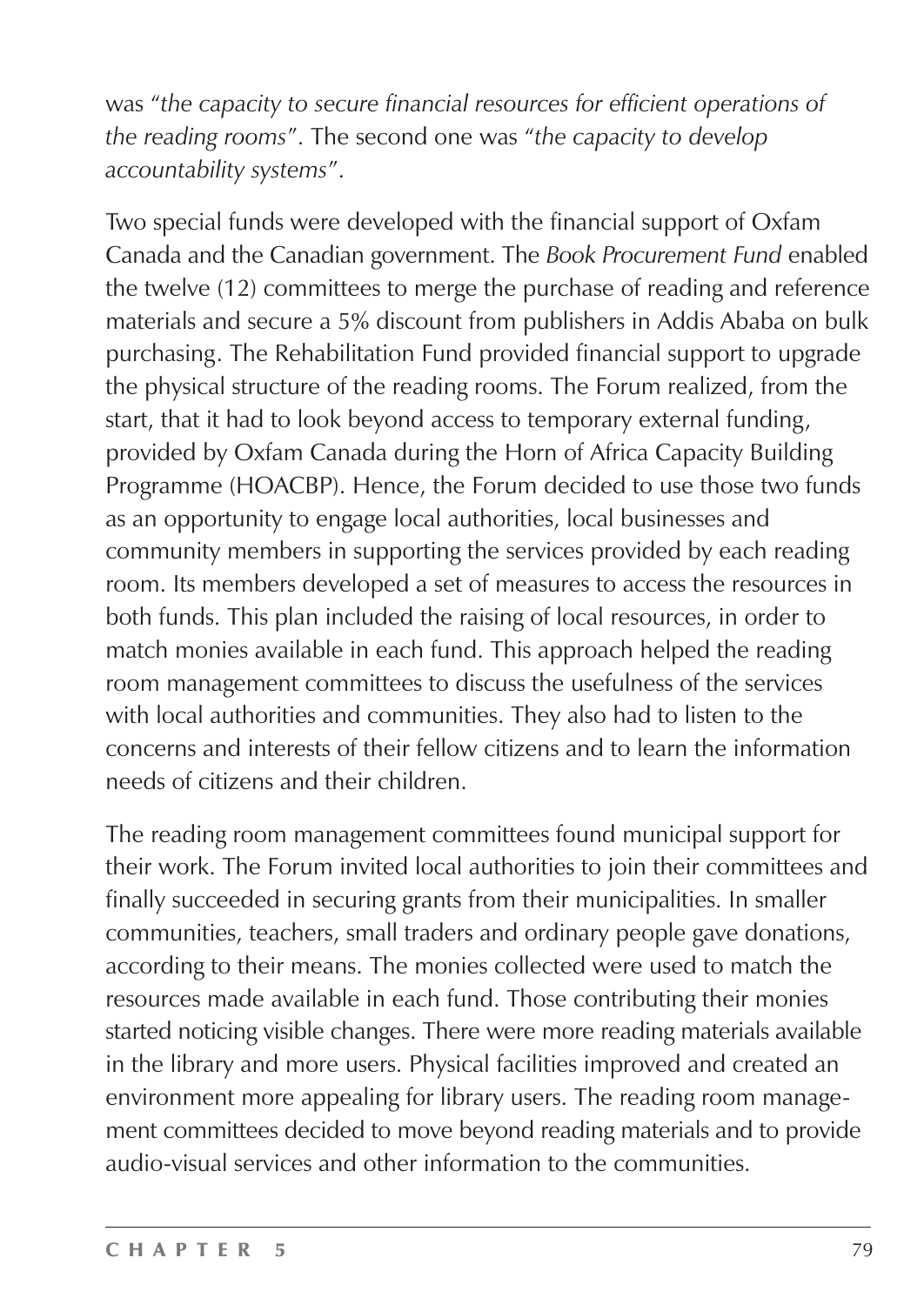Two of those committees achieved remarkable results in finding support from their communities. The members of the management committees of two small rural communities, Uka and Sibbu, spent three months visiting each family in their community to explain the services of the community information centre and the benefits for all. At the same time, they asked for financial support from each family. People were convinced of the usefulness of those services and responded generously. The contribution varied from three (3) to twenty (20) Birr. At the end of the promotion campaign, Uka and Sibbu had raised more than 4500 Birr each. This is a very large amount of money for rural populations. The forum was able to build a local resource base in each of the twelve (12) communities. This base will ensure a regular source of income for the services offered through the community information resource centres. Community members, small traders and local authorities have shown a willingness to support the community information centres, as long as their committees are able and willing to account for what they do with the money.

## **What Should the CIRC Look Like?**

We would like to summarize all the ideas expressed in this chapter by answering a number of questions: What will the functioning CIRC look like? What will it contain? What services and benefits will our community get from of it?

Each CIRC will vary in the way it develops and operates, because the decisions of the various communities will differ. All CIRCs, however, are part of a broader community capacity building and social empowerment programme. The general principle of the programme is that access to information and knowledge is a basic resource to drive community selfreliance, food security and sustainable development. Relevant information and knowledge are as valuable as water, land, finances and other resources, essential for survival and human progress.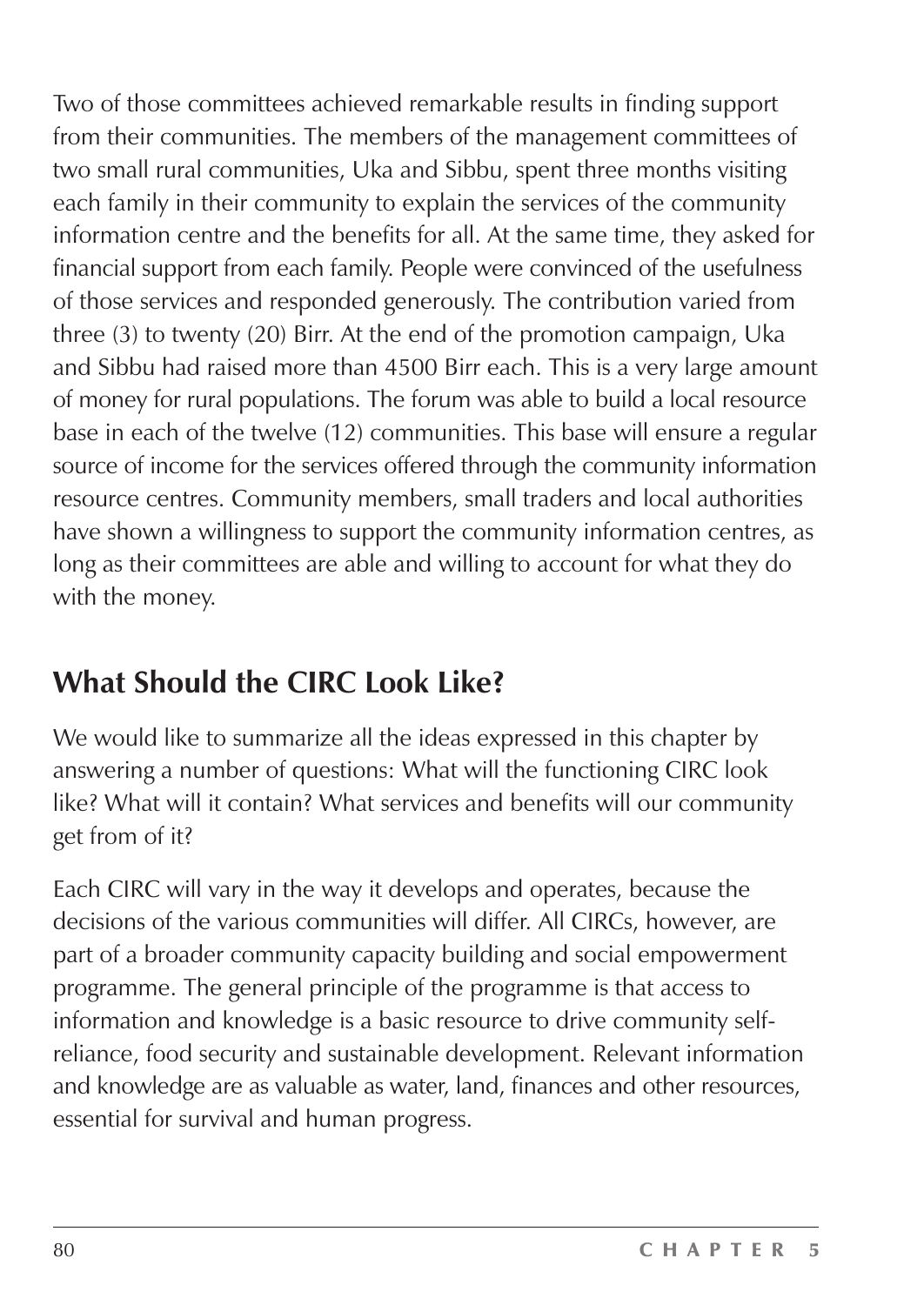As an integral part of the community, most of the major CIRC activities will be managed by democratically-elected committees, which are accountable to the community. We can envision the following activities, each led by a committee of committed men, women and young people.

#### **Communication**

Information and knowledge must be communicated and marketed actively, if they are to benefit the community. Each information centre will have an active communication programme to ensure that information is reaching everyone in the community. A newsletter may be produced to highlight upcoming events and celebrate past achievements. When the CIRC acquires a computer and access to the Internet, the issues of the newsletter can be put on the web home page of the CIRC. Other communication channels may include community radio, television and video, mini-media, and discussion forums. Demand-led information services respond to the feedback and suggestions of community members. The Communication Committee will organize frequent talks by agriculture extension workers, health workers, community development workers and adult education officials, on topics for which the community needs more information. Another activity might be to find out from the nearby agricultural research centre (or one further away) what innovations it has discovered and to try out (experiment or do pilot projects) these ideas to increase productivity and food security. There are many such centres within each country and others working for the whole of Africa and even globally. *Spore Magazine*, produced by CTA, usually has a lot of stories on new agricultural developments, with contact addresses (see page 43). *Spore Magazine* will also accept questions on agricultural topics from communities or individuals and will send answers.

Table games and recreational activities will also form part of the CIRC. In addition to the recreational value of such activities, particularly for young people, games also support networking. The informal exchange of information leads young people to play an active part in the CIRC's activities.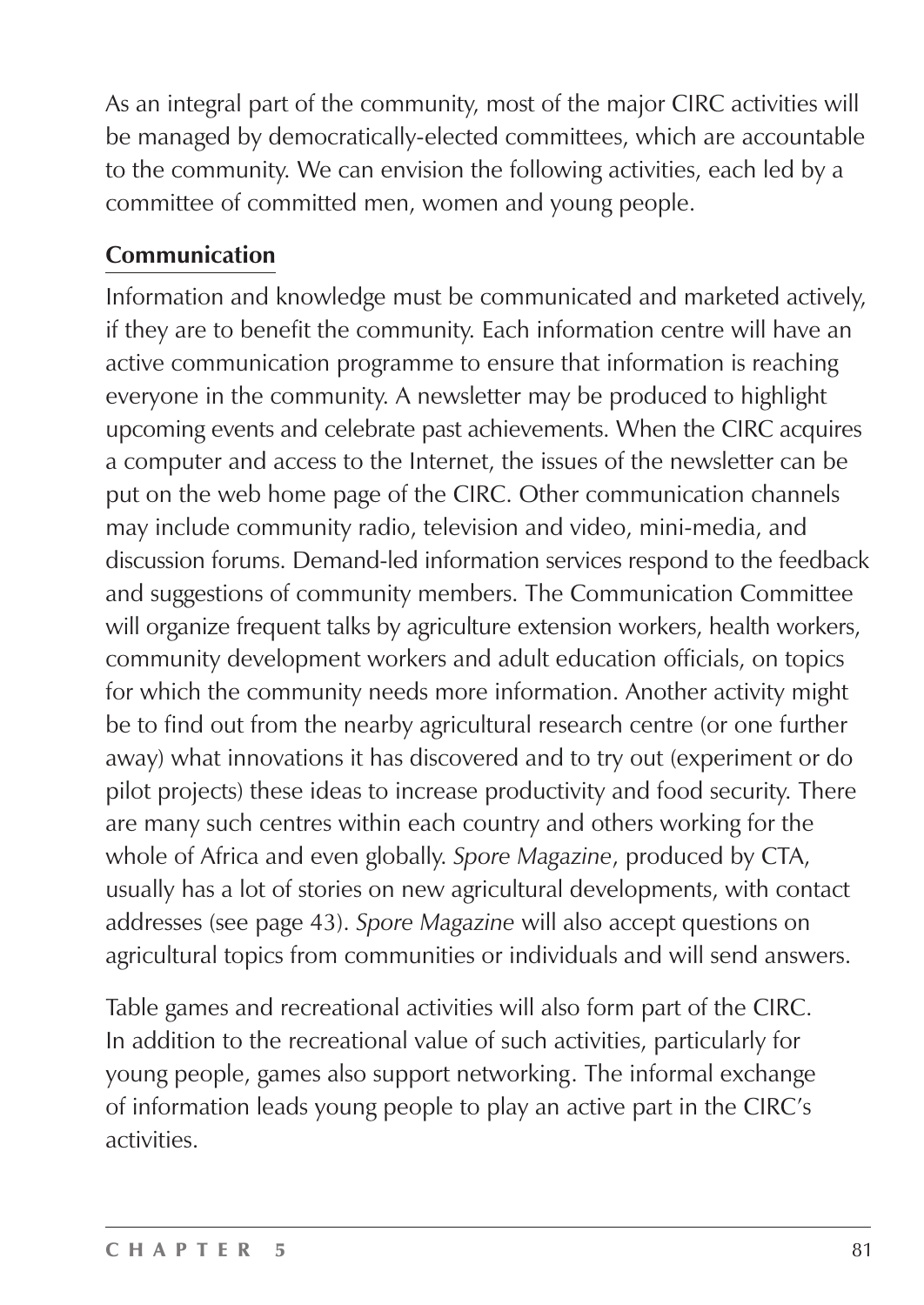#### **Library Service**

The collection will provide access to development books, pamphlets, textbooks, past examination papers and model answers for students, literacy materials, agricultural extension materials, health books, practical manuals, posters, and story books for both children and adults. Most of these information materials provide stable (static) information that does not change frequently.

Newspapers and magazines, on the other hand, provide current (dynamic) or changing information. Other materials may include: historical/museum items and handicrafts that are part of the cultural heritage of the community.

Agreements should be made with institutions providing distance education to deposit their materials in the library. These should be kept together for easy access by those who want to further their education. In fact, everyone with ability should be encouraged to learn more and improve their level of education. By showing the benefits of education, the community becomes a learning community.

The district development plans, produced by government, should be acquired and studied closely to see how the community is going to benefit. If the plans are not implemented, community members can ask their representatives for an explanation. In this way, the local community (civil society) holds the leaders accountable for their plans.

Audio-visual materials, such as video, audio (sound) cassettes, maps and posters on different development themes should also be made available.

#### **Indigenous Knowledge (IK) Resources**

Most communities have vast amounts of indigenous knowledge, although it is not always valued. Knowledge is contained in stories, songs and poems, and historical narratives. There is also a lot of IK in the areas of traditional medicine (medicinal herbs) for both human and livestock use. Plants need to be identified, listed, and their various uses described. Other plants may be useful as spices, for cooking, use during famine, and so on. Plants which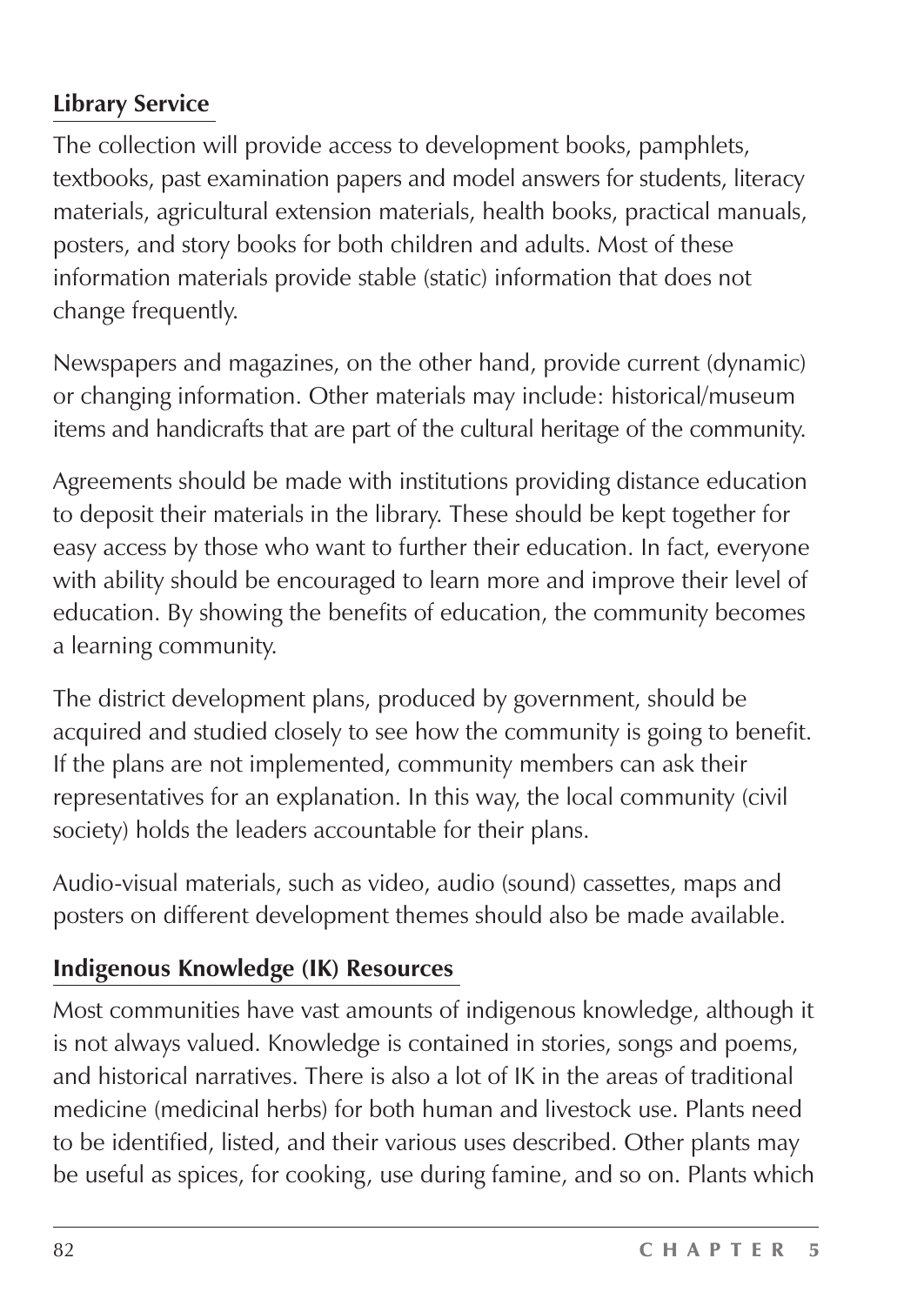are harmful to animals and human beings also need to be listed, so that they are recognized and their harm is minimized. Sometimes plants harmful to human beings can be used to fight pests. We must take care to wash our hands after their use and not eat food, while we handle poisonous plants. Elders in the community with knowledge and skills to use these plants should be asked to pass on their experience to young people. In this way, knowledge is preserved. Some of the most useful plants may need protection because they can be over used. If the bark is stripped off or the leaves over-harvested, the plant dies. One solution might be to start a community botanical garden of useful plants, so that these specimens do not disappear.

If there are herbalists, traditional birth attendants, medicine men/women in the community, they should form part of the committee to revive indigenous knowledge. Stories, songs, poems, sayings, proverbs and other forms of oral literature should be written down to form a section of the written materials in the library. The knowledge can be preserved, if schools take an interest and teach it. Teachers would invite elders to talk to students, and then give them assignments to do research on this form of community knowledge. People in the community with indigenous knowledge can be identified, and a list kept of their names and expertise. They can be asked from time to time to give talks and demonstrations to the rest of the community. Some of the IK is spiritual in nature. We should not dismiss it out of hand or call it witchcraft. It may be helpful in cases, where psychiatric medicine is required, but unavailable in the community.

IK can be used as the foundation for starting small businesses, innovations and income generation activities to increase citizens' income and fight poverty. For example, ancient skills can be revived to create handicrafts, textiles, pottery, metal works to produce agricultural implements, works of art, and woodwork to create household utensils and other implements. Animal skins (and other animal products) may be used to create clothes, handbags, and other useful and practical items. By studying its own IK, the community can also come up with creative innovations and discoveries on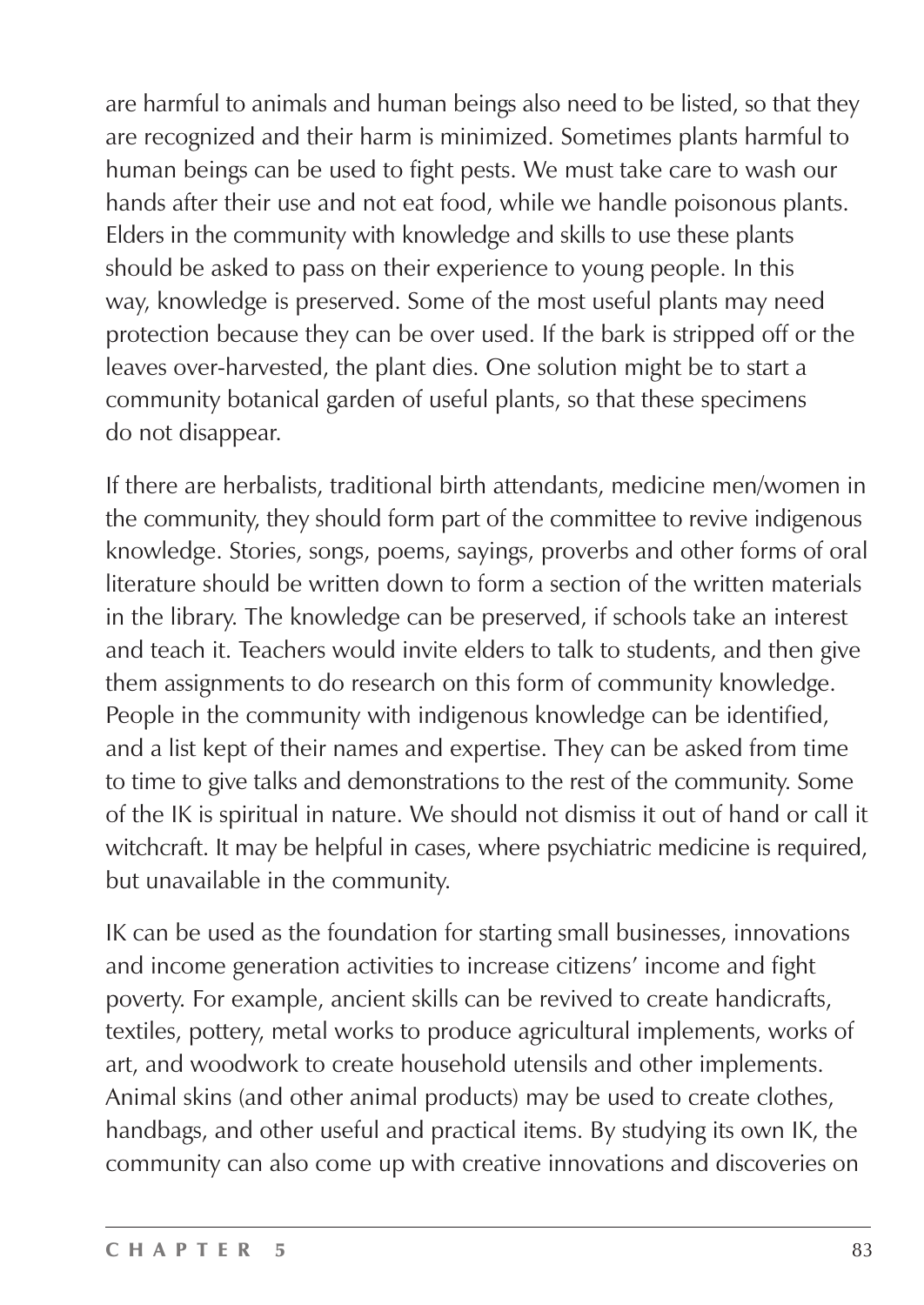how to solve current problems. By recording indigenous knowledge, we also safeguard it from being stolen by foreigners. They may, for example, be looking for plants to create new drugs and pharmaceutical products. The record will be evidence that the community owns this knowledge. UNESCO, through the Convention for the Safeguarding of the Intangible Cultural Heritage, has asked countries to pass laws to protect their indigenous knowledge, artistic works and folklore, because they are very precious, although communities may not yet realize their value.

#### **Telecentres**

Telecentres contain computers and other electronic equipment, such as photocopiers, printers, and telephones. The Telecentre is linked to the outside world, so that people can receive and get access to information and communicate their own information through the Internet and world space radio. In the step-by-step approach to developing the CIRC, the telecentres will come last in the development cycle. It is better to start with simple, appropriate technologies and gradually move up the technology ladder, in the same way that the skills, capacity and empowerment of the community are increased. The bottom up and participatory approach allows all community members to benefit from the CIRC strategies.

If properly used, the Telecentre can be a powerful tool to supply current and dynamic information (information that changes all the time). One example of dynamic information is the market prices from the nearby towns and international markets. Knowing the prices allows community members to learn if they are being underpaid for their agricultural products, when they sell to buyers. Farmers may decide to take their crops to a nearby town, if the price for the product is higher. A second example of dynamic information is the weather forecast, including seasonal weather information. This information informs farmers about the likelihood of a long or short rainfall season. Depending on the news, they will then decide which crops are suitable to plant and which crops are unsuitable. A long rainfall season may also result in water-borne diseases that cause diarrhoea in children,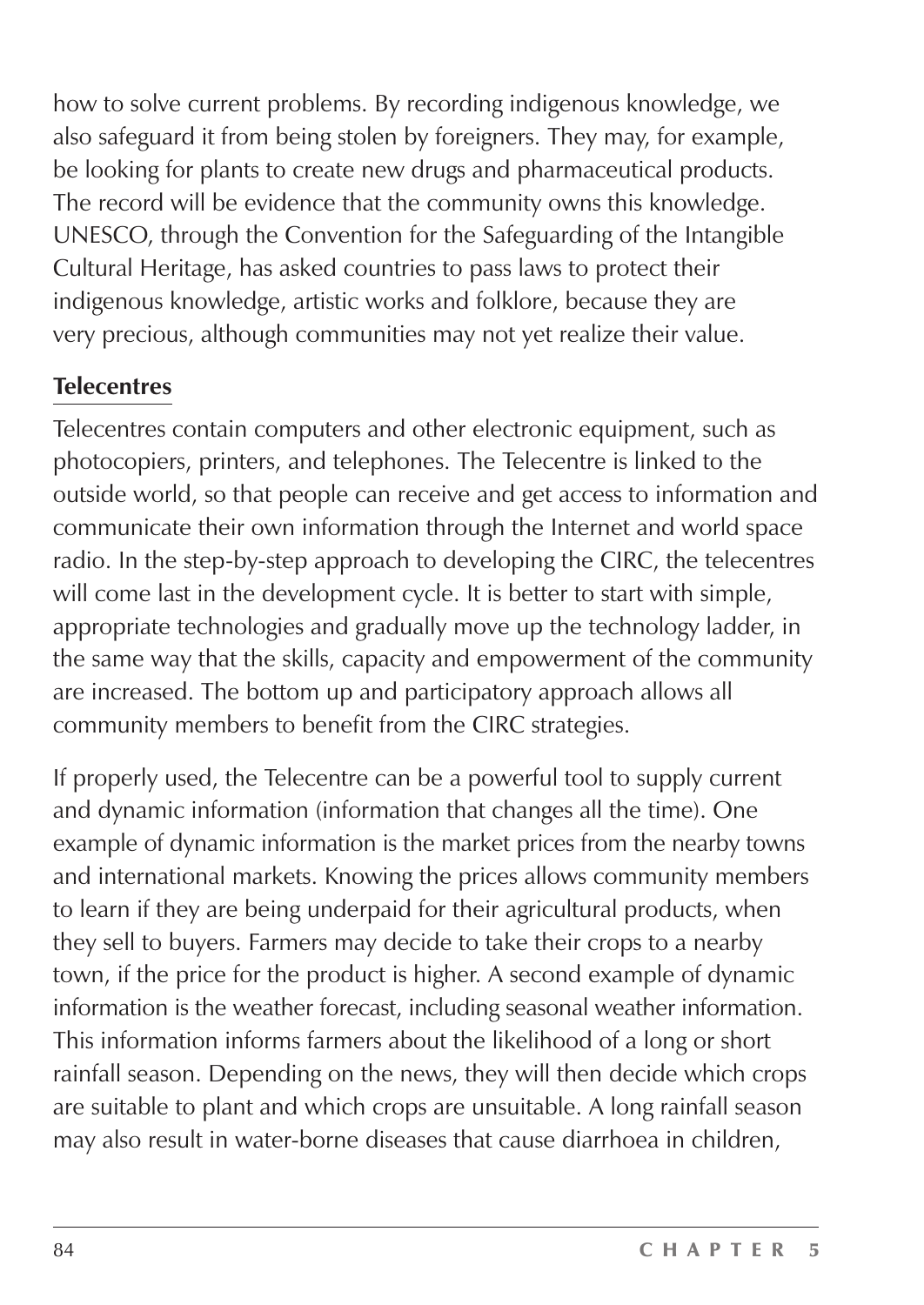malaria and fevers. By knowing the forecast, individual farmers, their families and the community can prepare for possible problems.

Information, such as that contained in the examples cited above, is normally prepared by the central hub of the Information Network or Forum in each country. Each group, responsible for market prices and weather, for example, would gather and interpret the incoming information and provide valueadded information and advisory services to the rest of the community. In addition, agricultural extension workers, health workers and teachers can be used to provide local interpretation of the information and value-added services. In each of the CIRCs, the information that has been made locally specific can be printed and displayed on community notice boards. Local language newspapers can also be downloaded from the Internet and displayed in the same way. If a community radio or mini-media is available, the same information could also be broadcast in the form of a news bulletin.

The creation of databases is another useful function of computer technology. Such databases can be used for storing, for example, the IK information mentioned above, the records of the collection and the borrowing of materials from the library, and health and agricultural statistics from the community. All these sources serve the basic goal of the CIRC: to provide information for planning and development purposes.

A lot of information is now available on CD-ROMs. These should also form part of the library collection, if there are computers to read and print the information from the disc.

A big challenge for the Telecentres is to avoid being top down and of benefit only to the educated people in the community. To avoid this possibility, training needs to be given on a wide scale. Those being trained should include women, young people, and those who are disadvantaged. The extension workers and teachers should also be given ICT training, so that they can obtain information from the Internet, add value to it and provide a better advisory service to the community, as part of their work and contribution. The training would include: how to use ICT equipment, how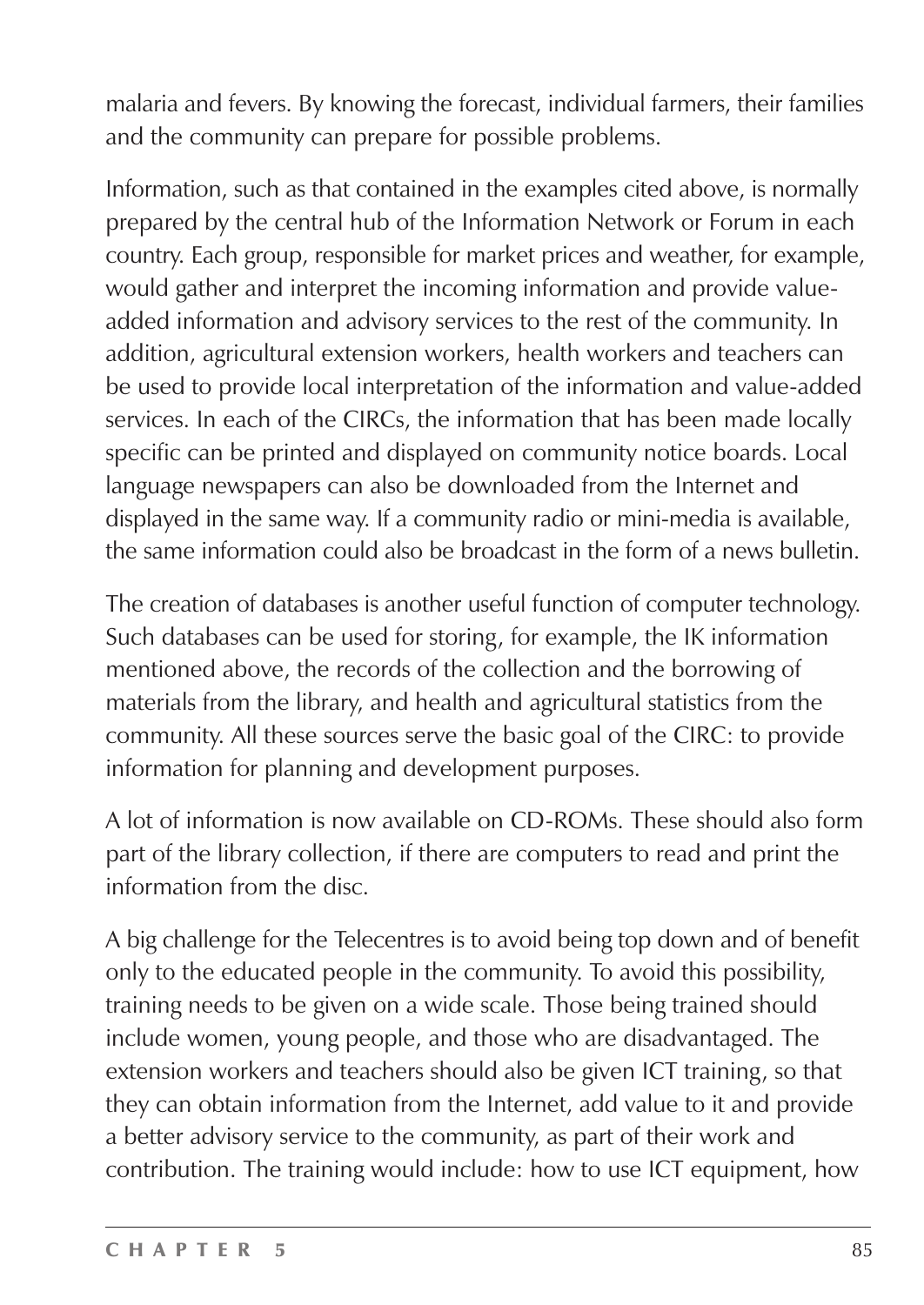to receive and send e-mail messages, and how to search for information on the Internet quickly and effectively.

Many of the facilities in the Telecentre can be used to generate income for the CIRC. There can, for example, be charges for: photocopying, word processing (typing), training in computer use, telephone use, and receiving and sending e-mails. Other forms of ICT skills training can be given at a small fee, for those who want to use such skills for employment purposes.

When all these services are in place, the CIRC will truly serve as a community knowledge centre. The community will have access to various forms of information and knowledge that will serve as tools and support for development, food security, and community empowerment. The knowledge centre becomes the engine to drive human progress for all members of the community.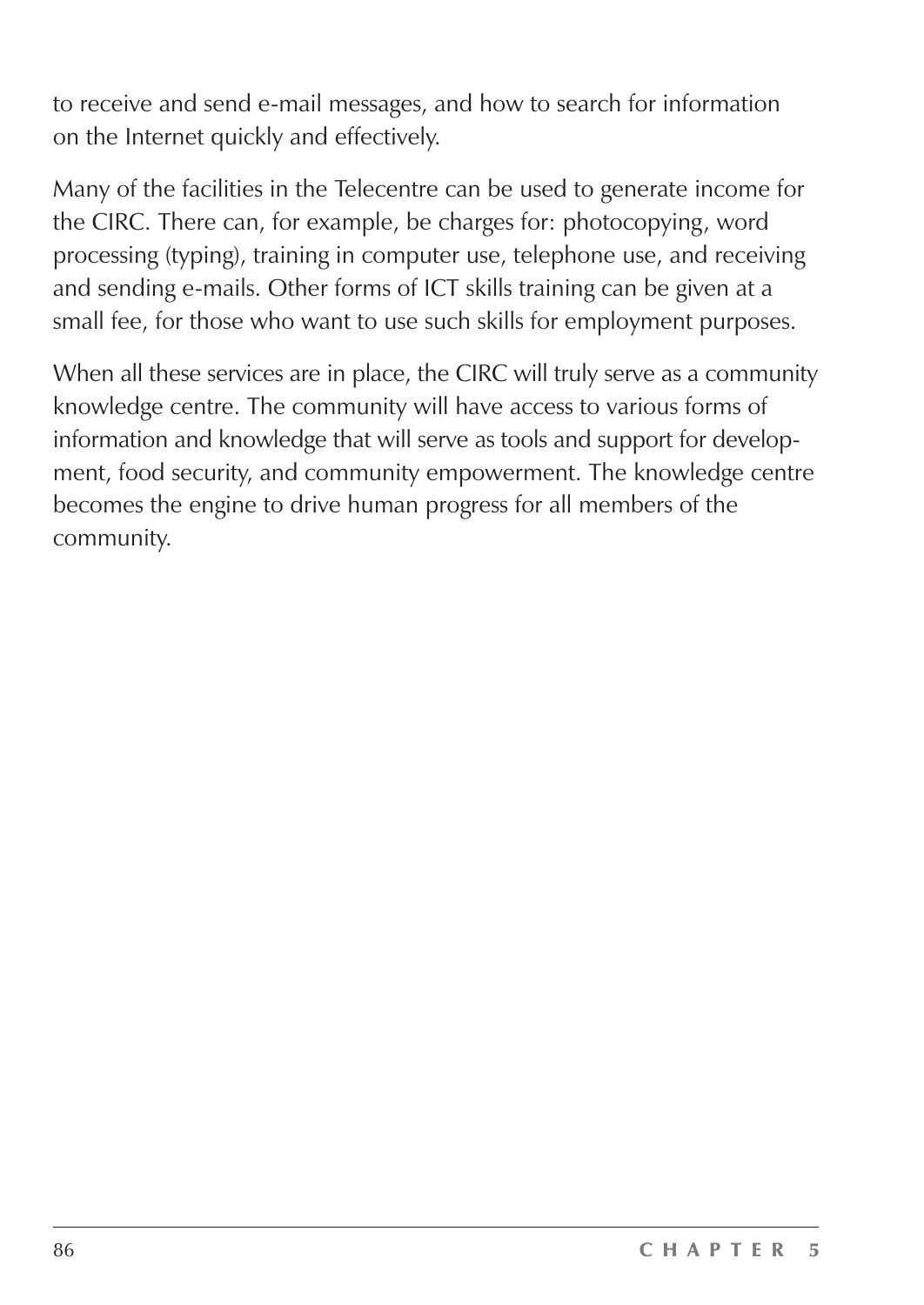

### **Discussion Questions and Activities**

- 1) Is there a development project in your community that failed to achieve its goals? If yes, try to find out as much as you can about why the project closed down? What lessons can we learn from these failed projects to ensure the mistakes are not repeated in the information centre project?
- 2) List all projects currently going on in your community. Select a few, and try to find out:
	- a) How they are governed;
	- b) How people participate in running the projects;
	- c) How the project manager/coordinator was appointed;
	- d) How sustainability of the project is assured;
	- e) What lessons (both good and bad) we can learn from these projects for creating strong and sustainable CIRCs.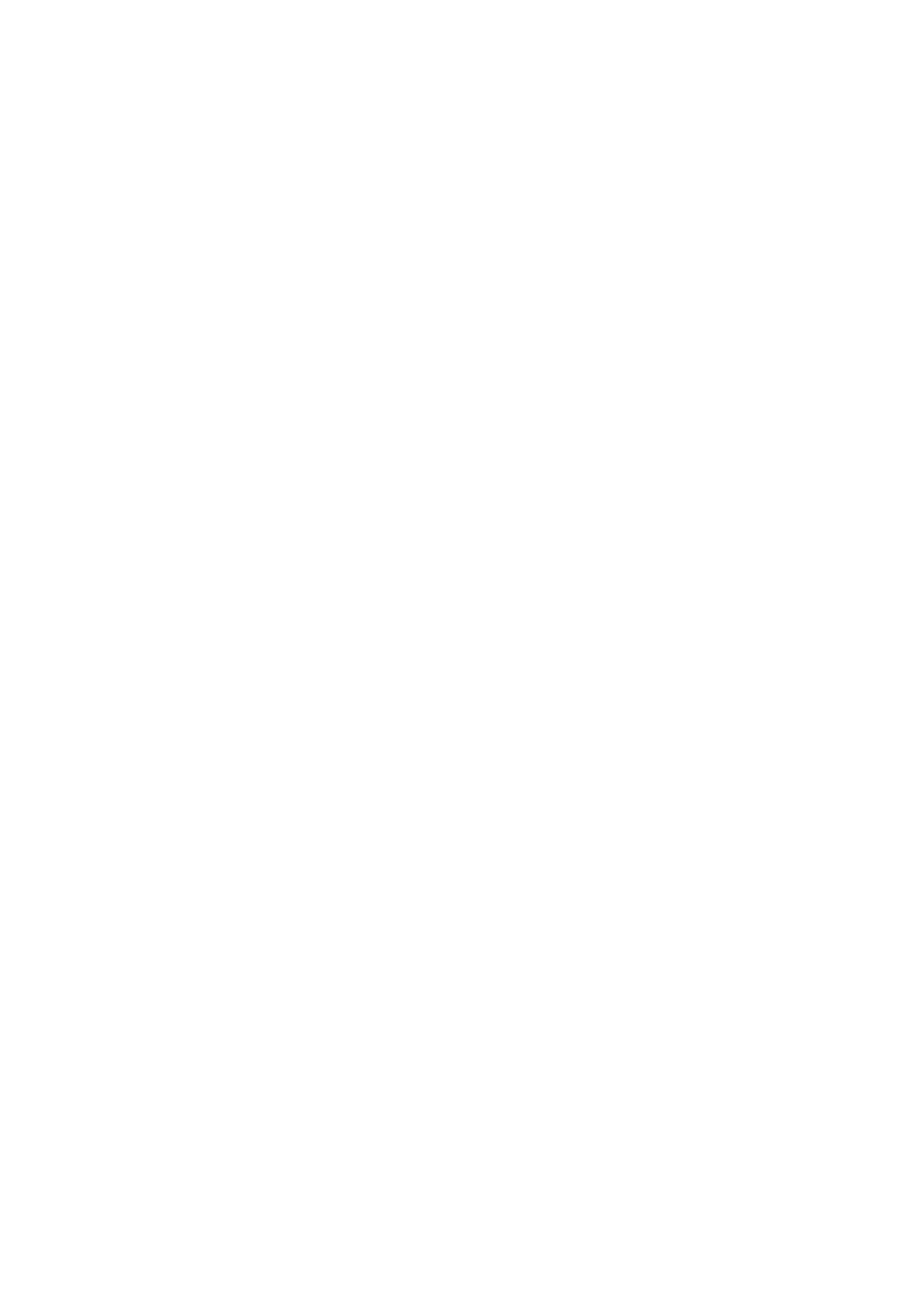#### CHAPTER 6

# **Why Do We Need HIV/AIDS Resource Centres?**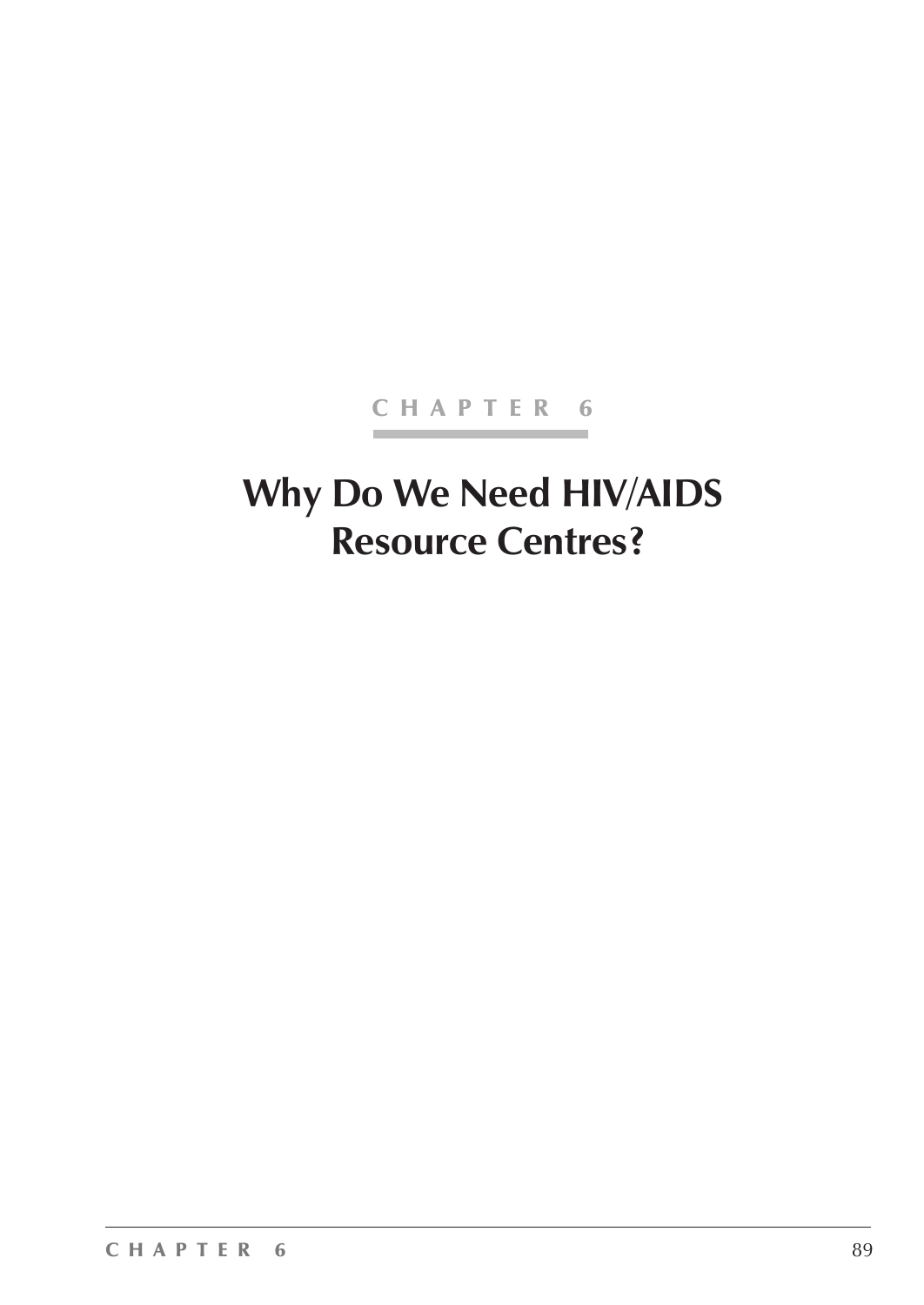## **What is HIV/AIDS?**

AIDS is the short form of Acquired Immune Deficiency Syndrome. It is caused by a virus called Human Immunodeficiency Virus (HIV). HIV/AIDS is a disease which now affects large sections of the population of the world. Africa is the most affected continent with the highest number of annual HIV infections. In some African countries, approximately 40 per cent of the population is infected, while in others, approximately 10 per cent is infected. The immune system of a person infected with HIV is weakened. The body then finds it difficult to fight off other diseases, such as tuberculosis (TB), pneumonia, malaria and other common infections.

### **What is the Main Cause of HIV/AIDS in Africa?**

HIV is mainly transmitted through sexual contact. If someone has a sexually transmitted disease (STD), it is easier to contract HIV because the person has been practising risky sexual behaviour. Quite often, STDs cause lesions, wounds and bruises which may further expose the body to HIV infection. About 23 per cent of the population of Namibia is estimated to be infected with HIV. In a few years, many of the people who have contracted HIV will develop AIDS. In many African countries, AIDS is now the leading cause of death.

### **What Kind of Information is Needed and Available?**

As AIDS has no cure, it is important to change risky sexual behaviours. Risky sexual behaviours include: multiple sexual partners, unprotected sex, and alcohol and drug abuse. These activities lead to irresponsible behaviours, prostitution, and possible infection from widows whose husbands have died from AIDS. Individuals and communities need to build up their stock of knowledge on how and why HIV infections take place in the community and on how prevention programmes can be carried out for the different groups who are at risk.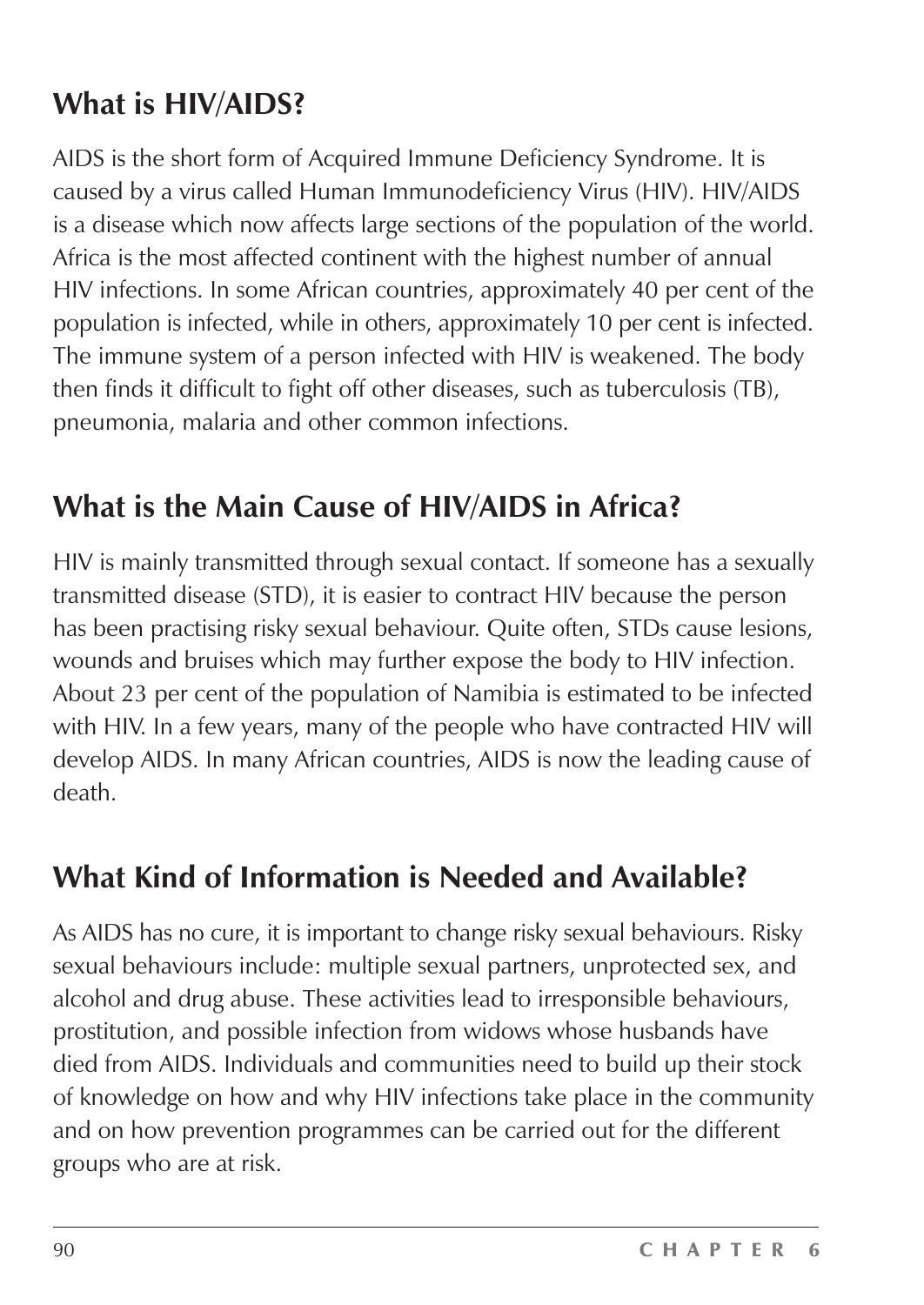More knowledge is also required on how to take care of those who are already infected and need to be cared for, either at home or in the hospital. In some places, the government, working with donor agencies, is providing drugs to prevent mother-to-child infection. More knowledge is required at the individual and the community levels to learn how the drugs, called anti-retroviral (ARV) drugs, should be taken to ensure that they are effective in preventing mother-to-child infection and also in prolonging the lives of the parents.

It is important to eat healthy and nutritious foods to ensure the body is strong enough to resist infections and to cope with the strong doses of medication which infected people must take on a continuing basis. In the face of the epidemic, more knowledge of nutrition, specifically about foodstuffs which build up the body's resistance to disease, is important for the community.

In many communities and organizations, there is blind fear of HIV and AIDS because people have inaccurate and insufficient information. Such irrational fear leads to myths, misconceptions, and the stigmatization of people with HIV and AIDS. To address these issues, people need accurate information available at the local level. The HIV and AIDS information flow is hampered by the fact that most people do not feel free to discuss or exchange information on sexuality and sexual behaviour. They are culturally sensitive, ashamed, and afraid of death.

Behavioural change is now the main hope in the fight against HIV/AIDS. However, behavioural change depends on the whole community and on individuals. Everyone must become aware of the behaviours which put them at risk of contracting HIV. If people are knowledgeable, they can make the decision to change their behaviour. There are many examples of behaviours which need to change.

In many communities, the first sexual experience starts at a very early age. Neither girls nor boys are mature enough to make decisions about their own safety. Information on abstinence and delayed first sexual experience would be very useful. The sense of male identity and the definitions of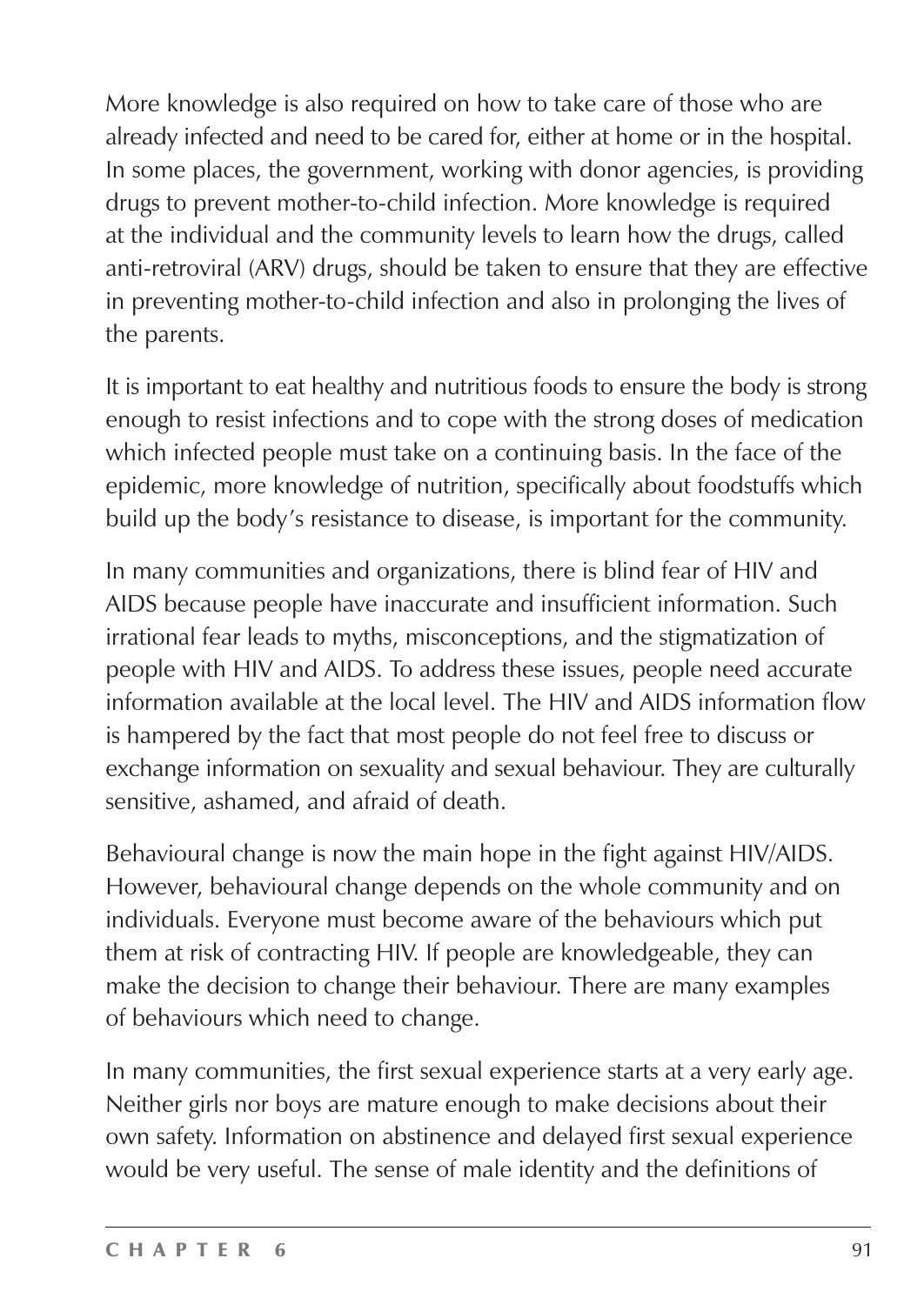manhood hold that a male must have multiple sex partners. As well, the belief is that women are inferior to men. These concepts of masculinity lead to behaviours which fuel the spread of HIV. The belief that women are inferior also leads to gender-based violence and causes various forms of female disempowerment. Negotiation during sexual relations, for example, becomes male-dominated and may lead to unsafe sexual behaviour. Women may not feel comfortable in asking a man to use a condom.

Women are socialized to accept gifts and other favours from men, as an expression of love. The acceptance of favours leads young women to have sexual relations with older males, "sugar daddies", who can afford to offer gifts. This practice is responsible for fuelling the rapid spread of HIV in society.

The emphasis on male and female identities is often heightened by peer pressure. Both females and males are pressured by their peers to behave in certain ways. They then may put their lives in danger. This negative pressure is thus another area which needs to be well understood. Through the exchange of information, young people can resist and counter harmful behavours by creating positive peer pressure. Using condoms (and femidoms) during sex can reduce the chances of contracting HIV. Condoms must be used correctly and all the time. Information is needed on the correct use of condoms/femidoms. The myths and misconceptions about them need to be addressed, through the appropriate and timely supply of useful information.

The lack of open discussion of sexual matters and of communication between parents and children presents a social barrier to fighting HIV/AIDS. To a large extent, this social discomfort explains why the subject of HIV/AIDS is still not well understood. Most men and women do not know how their own bodies function, nor how their partner's body functions. Adequate information is thus needed on how the male and female bodies function and how to take steps to protect them from sexual infections.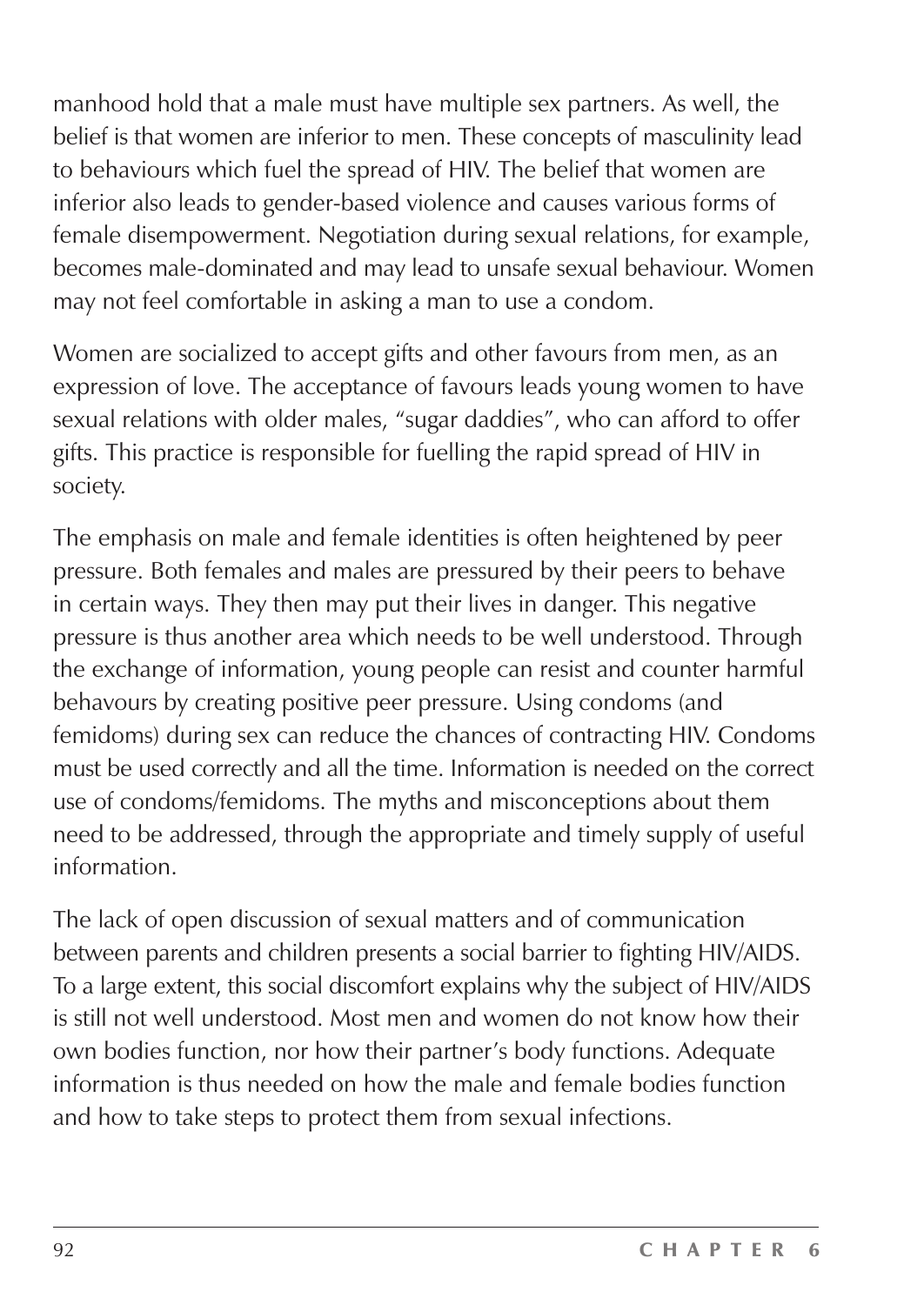In conclusion, timely, relevant and accurate information is a key tool in the fight against HIV and AIDS. Such information supports decisions by individuals, communities and organizations. Actions to prevent HIV transmission, raise informed young people, and care for the infected and affected will follow from the sharing of information and knowledge. Behavioural changes in these areas will limit the impact of the epidemic. Information is also a key resource in ensuring that communities and organizations have a coordinated and harmonized response to the epidemic.

### **Setting up an HIV and AIDS Information Resource Centre: Key Functions**

The best response to meeting the information needs of people faced with the pandemic is to set up information resource centres at community, organization and NGO levels. There should also be national and district level HIV and AIDS resource centres, but this chapter will focus on the establishment of centres at the local level.

#### **Four Key Functions of the Resource Centre**

#### a) **Gathering data and information**

Gathering information entails the collection of data from the community. To do so, the resource centre will work closely with health centres, religious institutions, schools, and community and social workers to build up a comprehensive data base on the HIV situation and profile of the community. Data on other associated problems such as TB, alcoholism, and Sexually Transmitted Diseases (STDs) should also be kept with the data, as they provide an indicator on the spread of HIV in the community. A comparison between the community data and the national data will reveal the seriousness of the epidemic in a particular community. The collection of such data annually (from one year to the next) will help to reveal trends and track the movement of the epidemic in the community. Such data should not only be kept in the files of the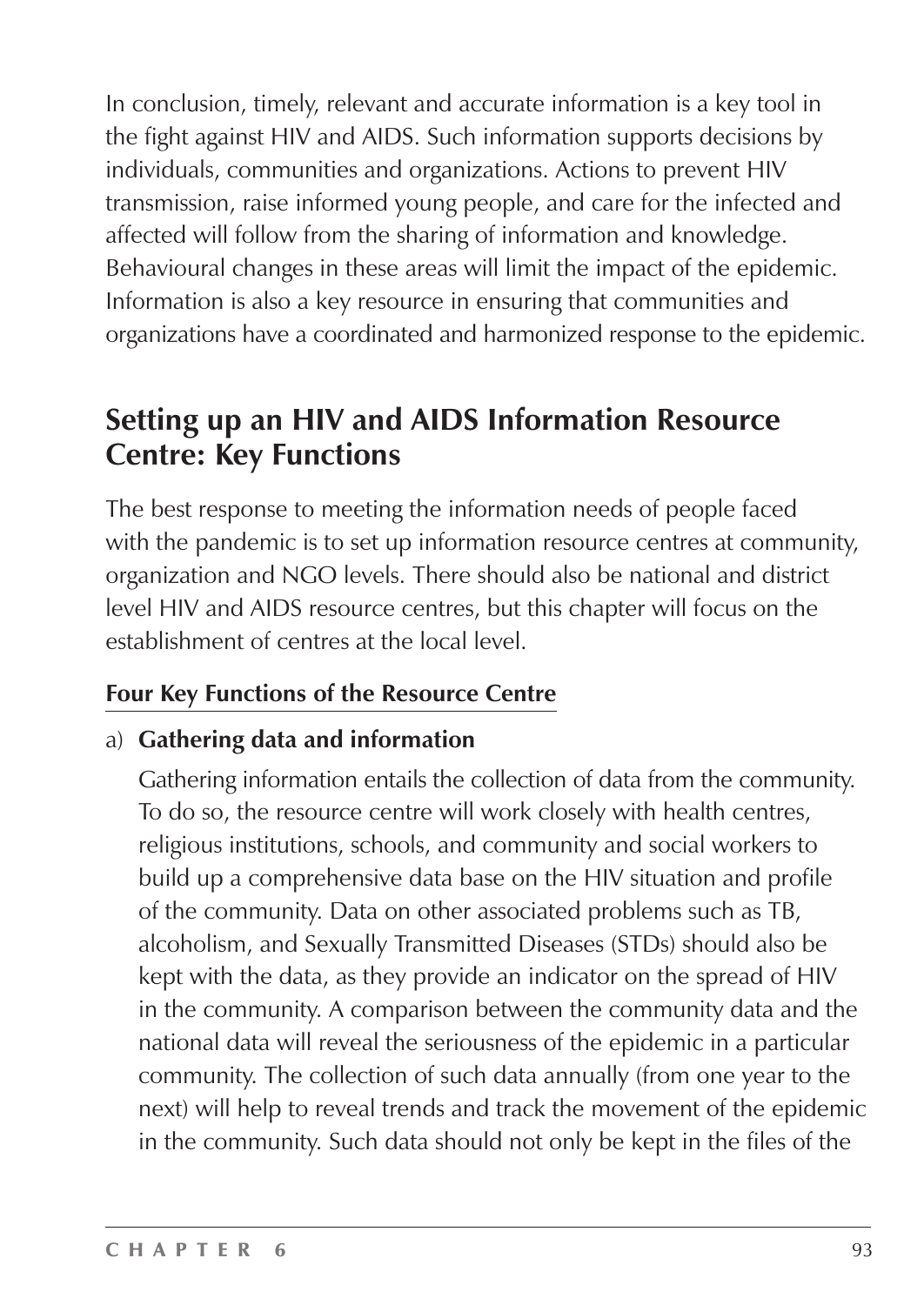resource centre but should also be shared with the leaders of the community in order to mobilize the community to action.

#### b) **Acquiring and processing information materials**

There are many organizations, including the government, that produce information materials on HIV and AIDS. Some of the materials are created through research, statistical and surveillance systems, campaigns, and IEC (Information, Education and Communication) units in the Ministry of Health and Social Services, Ministry of Information and Broadcasting, and the United Nations System (UNICEF, UNAIDS, WHO, UNFPA), NGOs, and other organizations both within and outside the country.

The format of the materials is varied and includes videos, audio-cassettes, posters, flyers, stickers, T-shirts, condom packages, pamphlets, postcards, newsletters, fact sheets, newspapers (clippings and inserts) and reports.

There are two key problems with the current materials. First, most of these materials cannot be easily identified and accessed from the usual sources (a catalogue or a bookstore). Secondly, most materials are not well documented and packaged to promote the sharing of experience and learning. The first problem can only be solved, if there is a national documentation system in place to identify and list all materials produced on the subject of HIV and AIDS. The second problem can be addressed through repackaging and simplifying the existing materials, if they are too complex. They may be translated into local languages, and repackaged to promote learning and the sharing of experiences at the community  $|_{\alpha\vee\alpha}|$ 

To acquire the materials on HIV and AIDS, it is first necessary to identify the materials and to locate them by finding out who produced them. If the material is suitable, a staff member has to write the organization a letter and place an order. If no payment is required, the materials can either be picked up or mailed to the post office. As HIV/AIDS information materials are poorly documented, it may even be necessary to visit the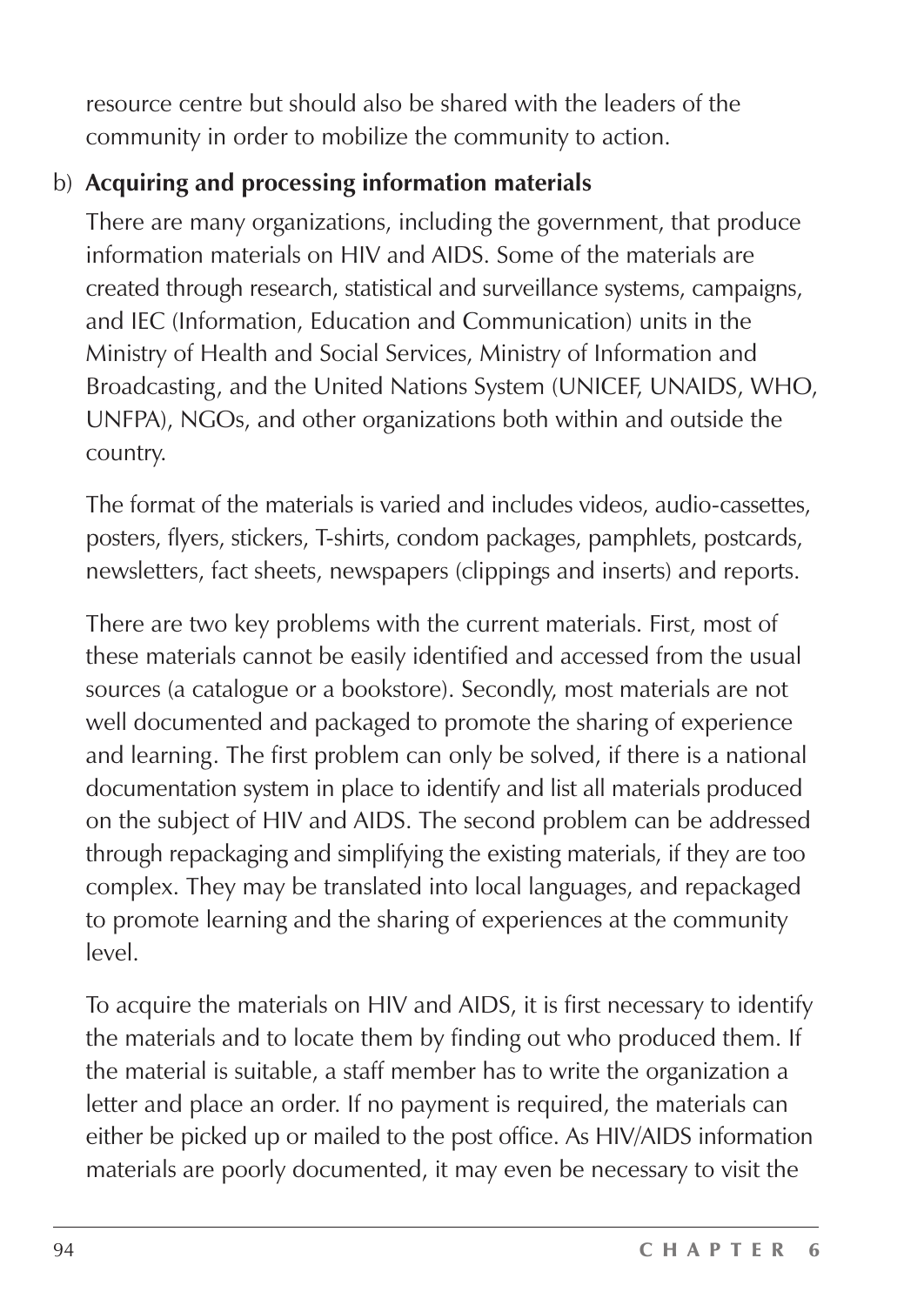different organizations in person. It is then possible to check what is in stock and to see whether it is relevant to the needs of the community.

After receiving the materials, one must check to see that the order is correct. Write to acknowledge and thank the organization for the materials. The materials then need to be processed to ensure they are accessible to members of the community. It is important that they be used and kept, as long as necessary. The first step is to classify the materials (divide into broad groups), based on where they will be most useful and easily found. For example, the classification might be: General (HIV and AIDS), Prevention, Home-based Care, Medication, Nutrition, Myths and Misconceptions, Counselling, and so on. It is also possible to use an existing classification system. Each of the materials also needs to be described (catalogued) in a card form to indicate the following: author, title, place of publication and publisher, year of publication, page numbers or format, and location in the resource centre.

The materials need physical storage in the resource centre, so that they can be easily located and used, when required. The physical facilities required are: shelves, tables, pamphlet boxes, files, and filing boxes. Display boards and tables are also useful to exhibit materials with the message in pictorial, story board and poster format. This allows people to understand the information easily. (More details on the library unit is available in Appendix 1.)

#### c) **Sharing and disseminating information**

There are two ways of disseminating information to users. One is through the "push process" aimed at providing consistent messages at one time to many people or to specific target groups. The second delivery mechanism is the "pull process". This method recognizes individual and organizational information needs. It chooses the appropriate information and delivers it on demand to individuals, groups and organizations.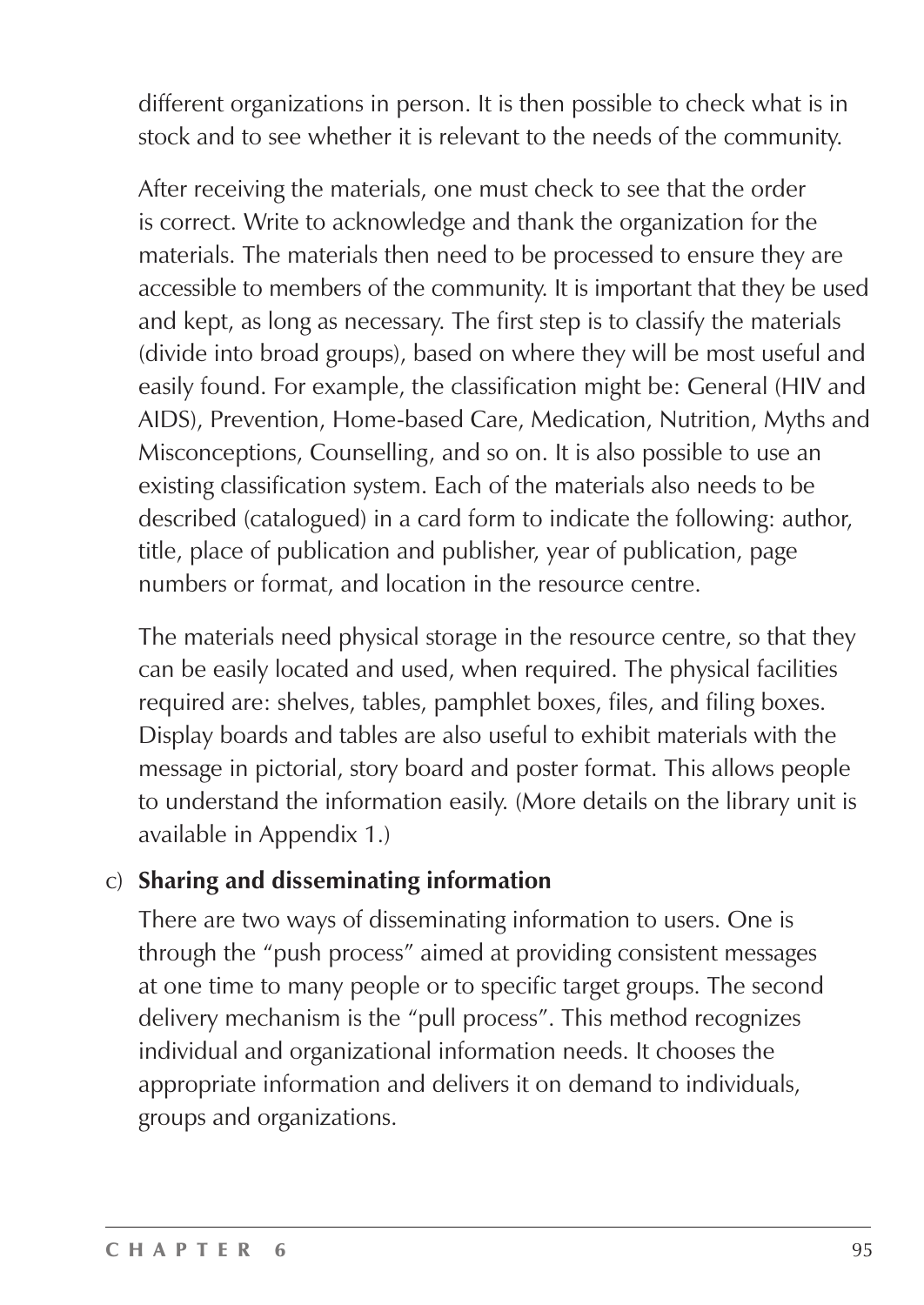#### *The following are examples of the "push process" of information dissemination:*

**Campaigns** — intense information exchanges on a particular topic or problem (e.g. stigmatization, good nutrition, alcohol abuse) are offered for a specific period of time.

**Drama** — drama groups take up a problem of the community and perform a play to raise awareness and help people see its different sides. Drama becomes more powerful if the groups in need of change participate in the acting and subsequent discussions.

**Choral performance** — musical performance works in a similar way to drama. The performance becomes more powerful if the groups in need of change take part.

#### *The following are examples of the pull process of information exchanges:*

**Lecturers and discussion forums** — members of the community come together to debate issues affecting them. The event may include invited service providers, such as health workers, social workers, and counsellors to provide a situation analysis of the problem that the community may then debate.

**Video viewing and radio listening forums** — viewing a video and listening to specific radio programmes developed to address a HIV/AIDS problem is followed by a discussion of the issue to raise awareness.

**Talks by people who are most affected** — persons living with AIDS (PLWA) and relatives of someone who has died of AIDS share experience, give information on how to cope with the disease and create a sense of compassion in the community.

**Lending HIV/AIDS materials** — the community members may borrow materials for reading and discussion at home, in group meetings, youth clubs and at school.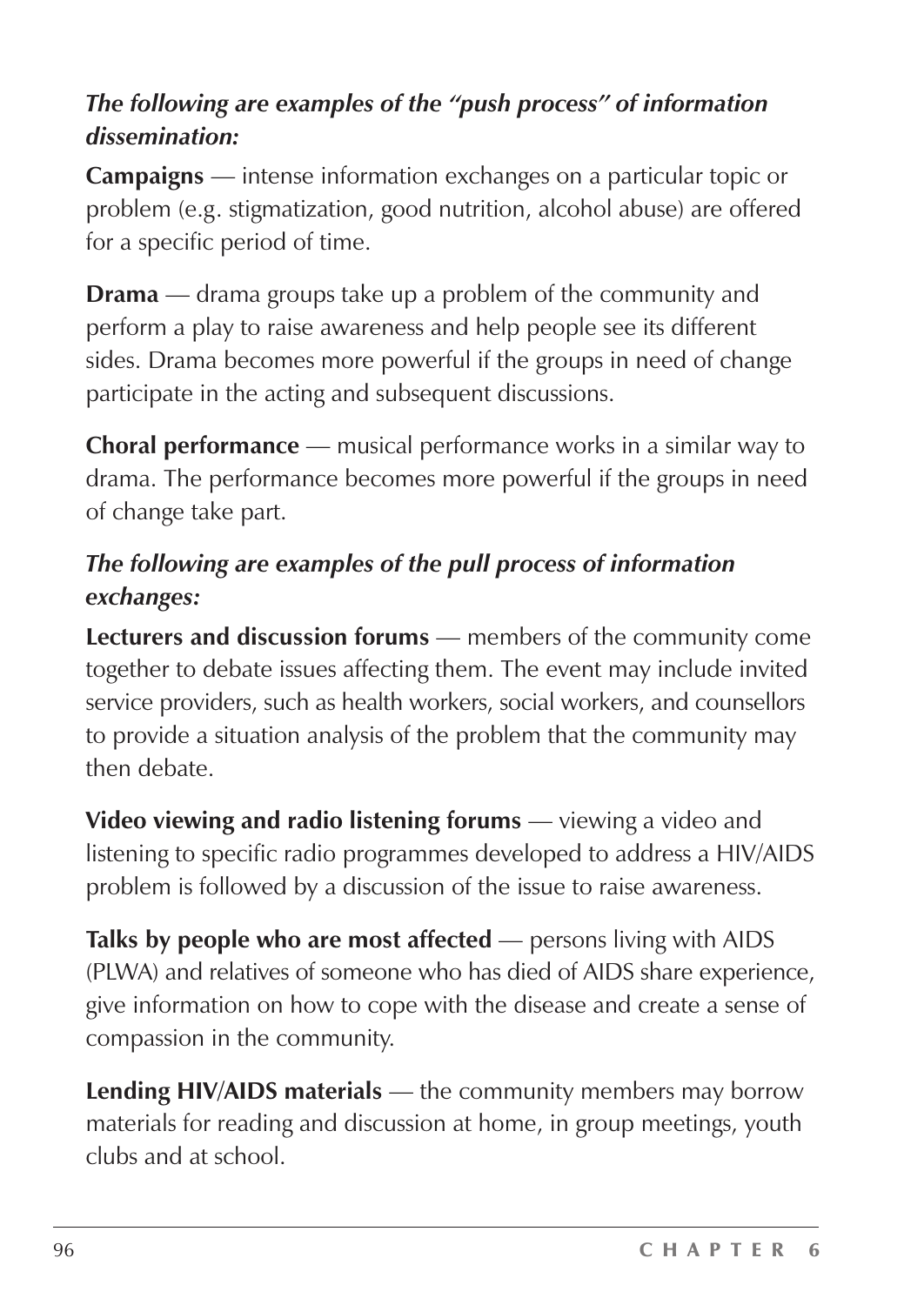**Creating materials** — the resource centre can also contribute to the exchange of HIV prevention information by creating information products. These may be created by analyzing the data collected from the community and by drawing story boards, manila sheets and posters which can be put on display. Additional examples of the production of useful materials for the community include: translations of pertinent information into the local language, simplified texts of more complex reports, booklets from newspaper clippings on relevant stories, and taping radio and television programmes for use in the resource centre.

#### d) **Mobilizing the community**

Increasing community knowledge on HIV and AIDS is only a means to an end, not the goal itself. The goal is to successfully fight the pandemic at the community level and to have effective HIV prevention programmes. Knowledge must therefore lead to action. The successful prevention of HIV will only take place, if there is open discussion with all the community members about the realities of the epidemic and its consequences on the community. These consequences include, but are not limited to: reduced production, the needs of care-givers, medical costs, early deaths of young people, care for orphans, the use of condoms and femidoms, and alcohol and drug abuse.

Fighting the HIV epidemic will only be successful if the whole community takes ownership of the HIV prevention programmes. To do this, everyone must be well-informed about the real situation, have participated in coming up with a solution and be emotionally involved. Local efforts need to be coordinated with national and district efforts and with other agencies, working locally and internationally.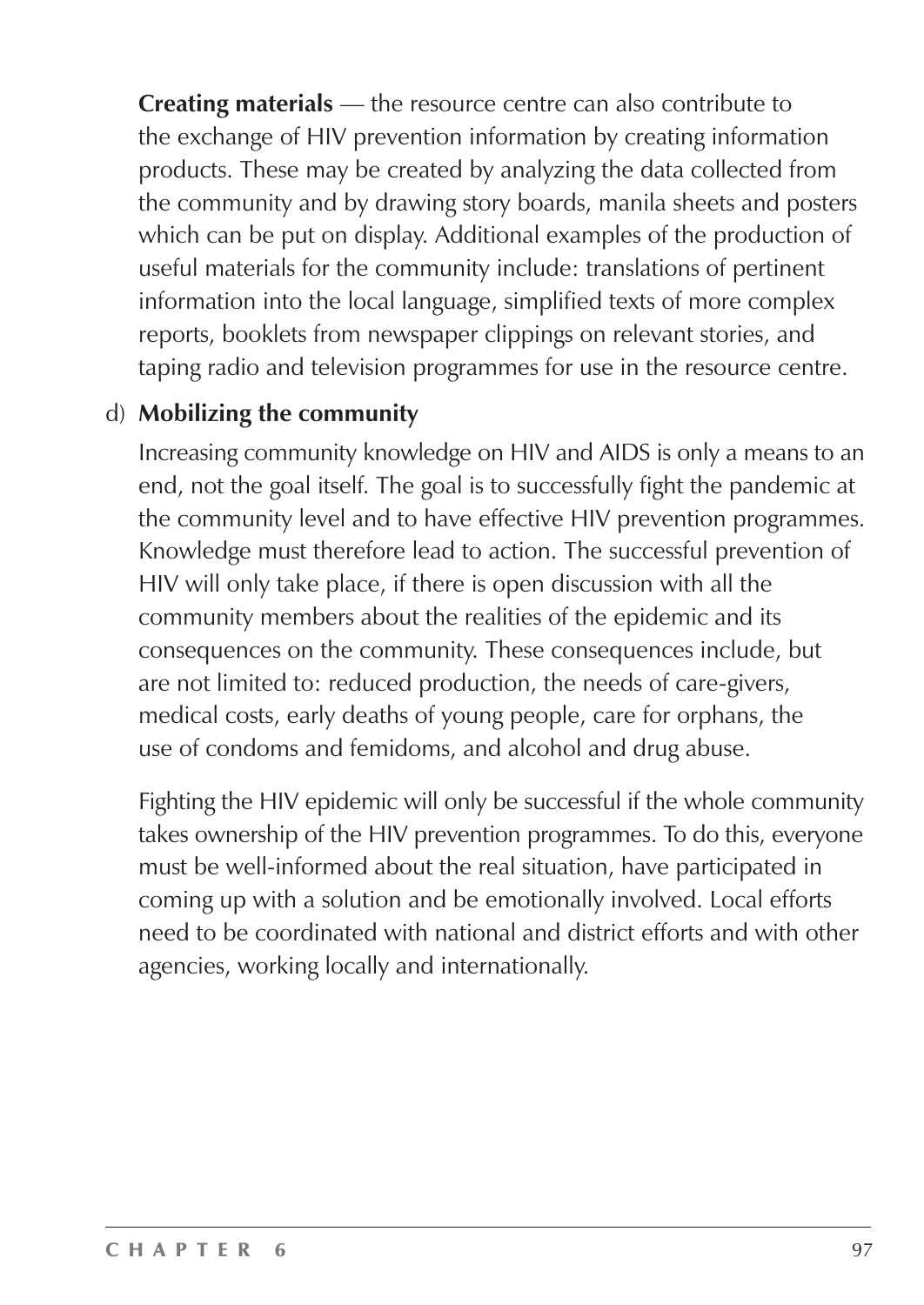It is important to recognize that community efforts are also supported at other levels, nationally and internationally. For example, certain days have been set aside to hold campaigns and mobilization events. They are, for example:

| Universal Children's Day November 20                                                         |  |
|----------------------------------------------------------------------------------------------|--|
| $Orphans'$ Day $\ldots \ldots \ldots \ldots \ldots \ldots \ldots \ldots \ldots \ldots$ May 7 |  |

All these days can be used to disseminate information and remind everyone of the issues. These anniversaries help to increase awareness about what individuals and groups can and should do to fight the pandemic.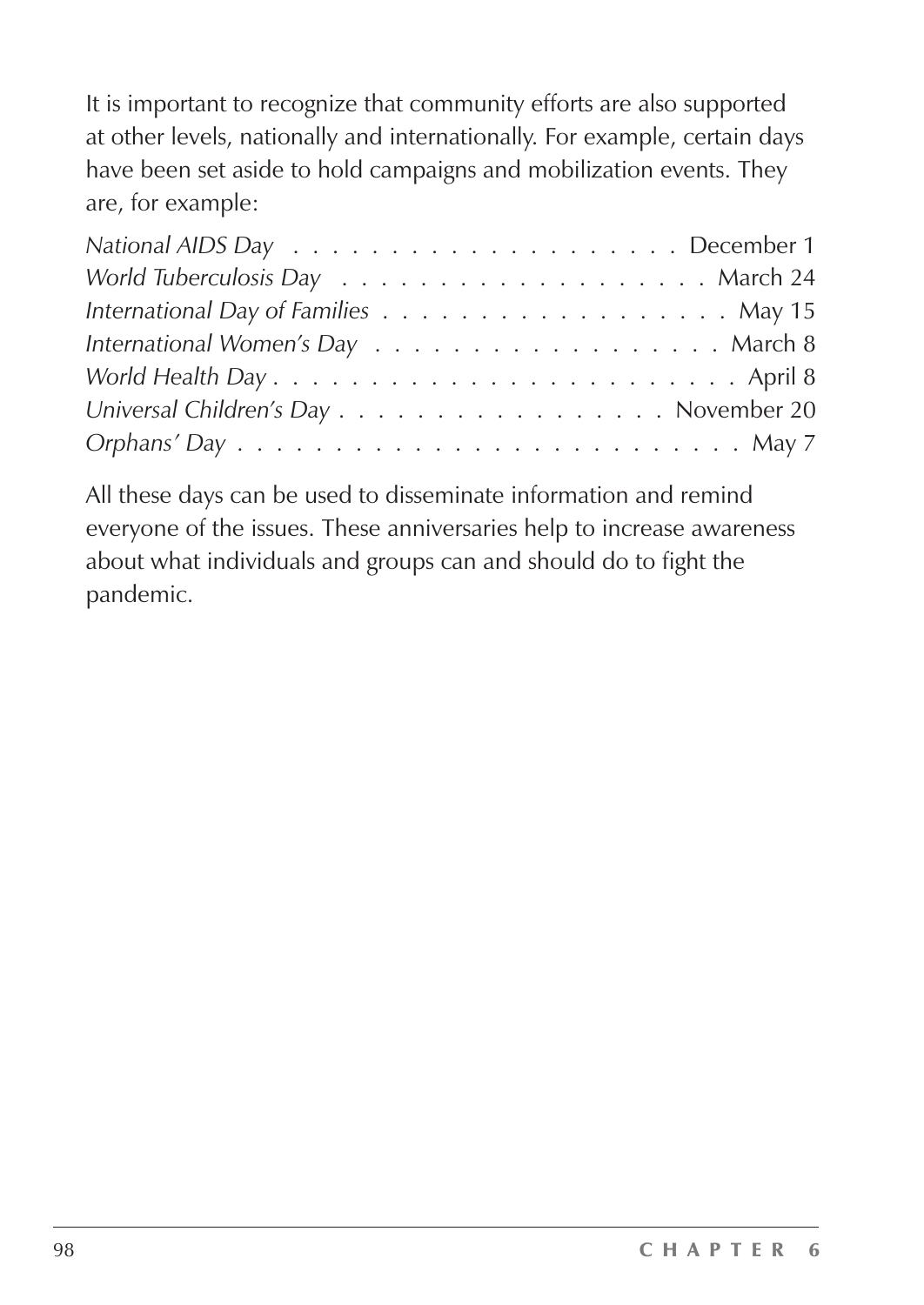## **Location and Administration of the Resource Centre**

The HIV/AIDS information resource centre can be started in a number of places: as part of a library/community information resource centre, in a church, school or mosque, as a stand-alone community facility, or in an organization, where HIV prevention programmes take place.

#### **HIV/AIDS Resource Centres in CIRCs or Libraries**

HIV/AIDS resource centres located in community information resource centres (CIRCs) or libraries require space for a separate HIV/AIDS collection to ensure it is accessible. Scattering HIV/AIDS information through the collection according to the general classification system or format will make the materials difficult to find for use and sharing.

A table or tables and a display facility are required to put posters, charts, cartoons and leaflets on permanent exhibit. The aim is to make the material stand out and attract attention. As part of the display, a notice board would be valuable to put up announcements about HIV/AIDS related events in the community. Information should include the addresses of service providers, youth clubs, and time-schedules for radio and TV programmes which focus on HIV/AIDS prevention. The notice board can also be made to look fresh with newspaper and magazine clippings. A video-cassette player and audio-cassette player would be extremely useful to disseminate information, because they capture the power of visual and oral messages. Although many information centres have lost staff to HIV/AIDS, they seem reluctant to get involved in taking an active role in the fight against HIV/AIDS.

#### **HIV/AIDS Resource Centre in a Church, School or Mosque**

If the HIV prevention resource centre is part of a church, school or mosque, it requires a Committee or Forum to guide its activities. The centre would play a part in the HIV and AIDS prevention programme of the community. A major challenge is to incorporate the value system of the parent institution into the activities of the centre. For example, the church or mosque may decide, as part of its spiritual mission, to focus on information which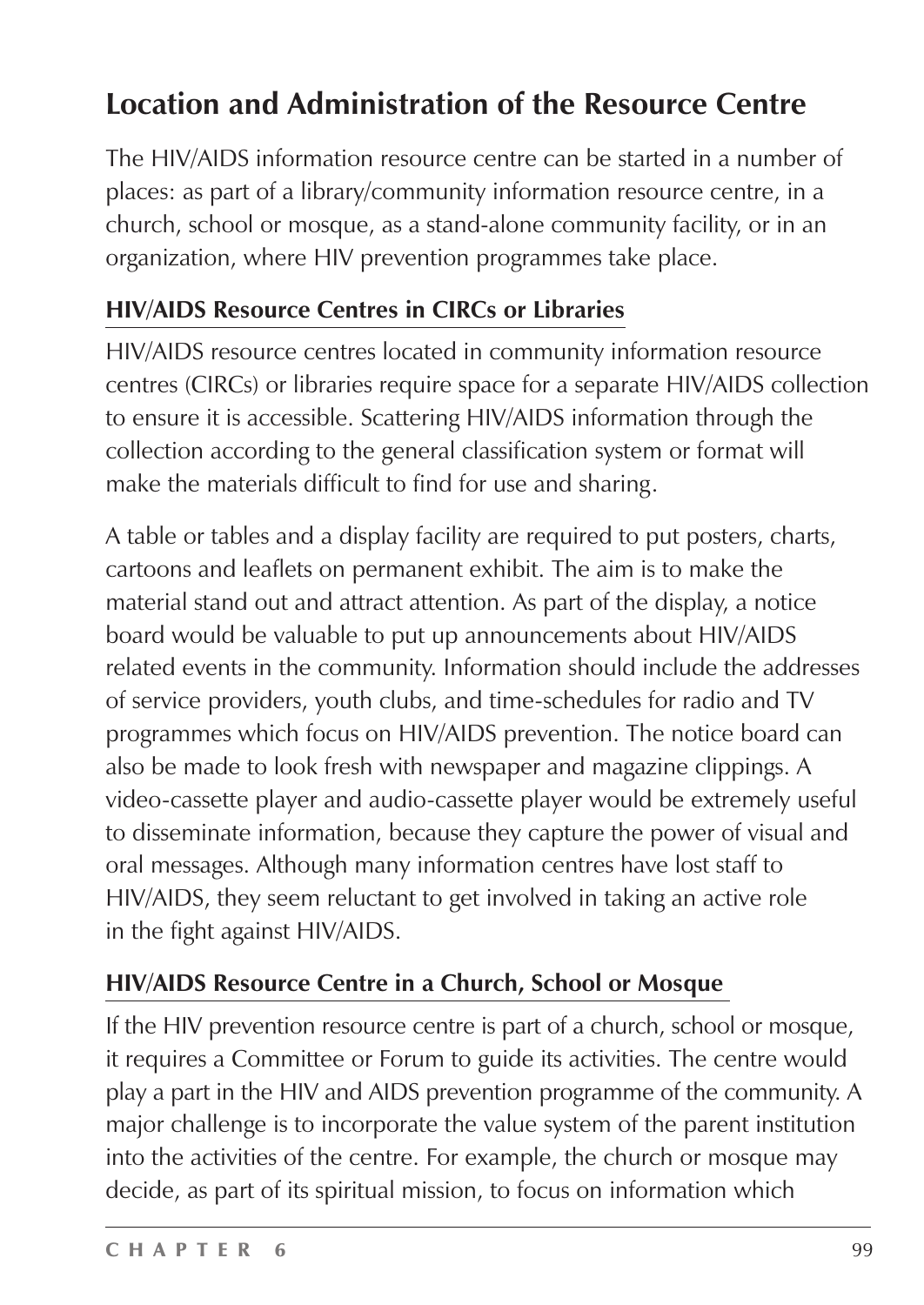promotes abstinence, faithfulness, and condom use, as part of a broader strategy of family planning and educating the members on sexual relations among married adults. There is nothing wrong with this approach, because many people in the community also believe in these values. The Forum or Committee will advise the information centre volunteers on the centre's operation and will raise funds, if required. Members may also help out in the centre from time to time. All the practical items identified for resource centres based in community information resource centres (CIRCs) apply. The basic facilities required would include display facilities, a video player and audio-cassette player, a display table, and a notice board.

#### **The HIV/AIDS Resource Centre in an Organization**

The HIV/AIDS resource centre can be started as part of an organization working with HIV/AIDS prevention programmes. It should be placed in a department or section spearheading that prevention programme, if there is no existing information centre. The focus on information provision activities should promote the whole range of HIV prevention strategies of abstinence, faithfulness, and condom use, as well as family planning and how to deal with infections. All the practical items identified in HIV resource centres, based in community information resource centres, are also relevant. The basic facilities required would include display facilities, a video player and audio-cassette player, display table, and a notice board for a permanent display of information and announcement of events.

### **A Stand-alone HIV/AIDS Resource Centre**

If the HIV prevention resource centre is a stand-alone facility, the two major challenges are to include all stakeholders in its activities and to establish a mechanism for democratic decision-making. Meeting the challenges requires a Committee or Forum to guide the centre's activities, as part of the HIV and AIDS prevention programme of the community. For example, youth, women, older men and women, as well as political and church/mosque leaders and health services providers should be included on the Committee. All these groups may approach HIV prevention from different angles. The Forum or Committee will advise the information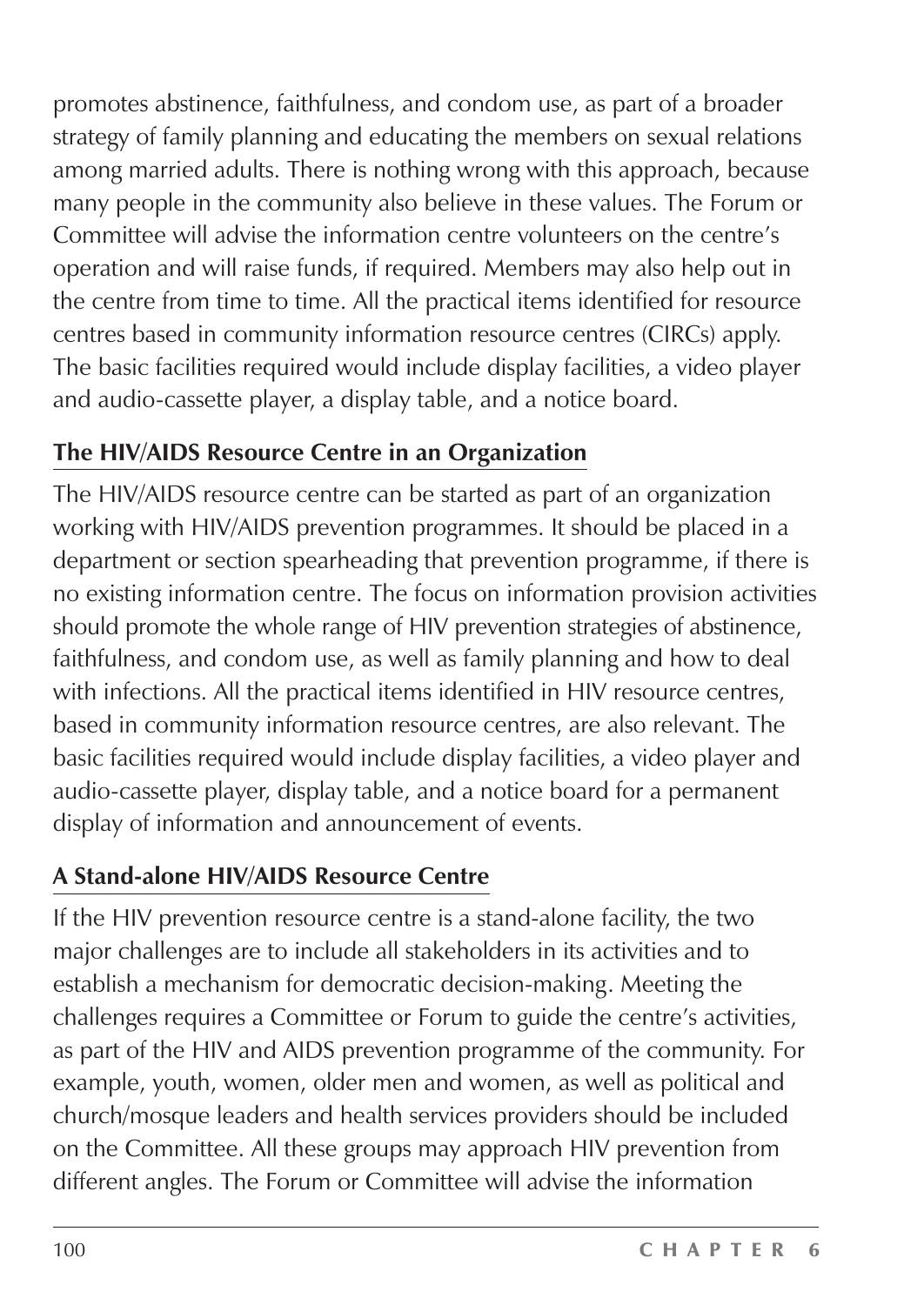centre volunteers on the centre's operation, raise funds, if required, and help out from time to time. All the practical items raised in the section on resource centres based in community information resource centres are also needed. The basic facilities required would include: display facilities, a video player and audio-cassette player, display table, and a notice board. However, it is not necessary to have all these things before the centre is started.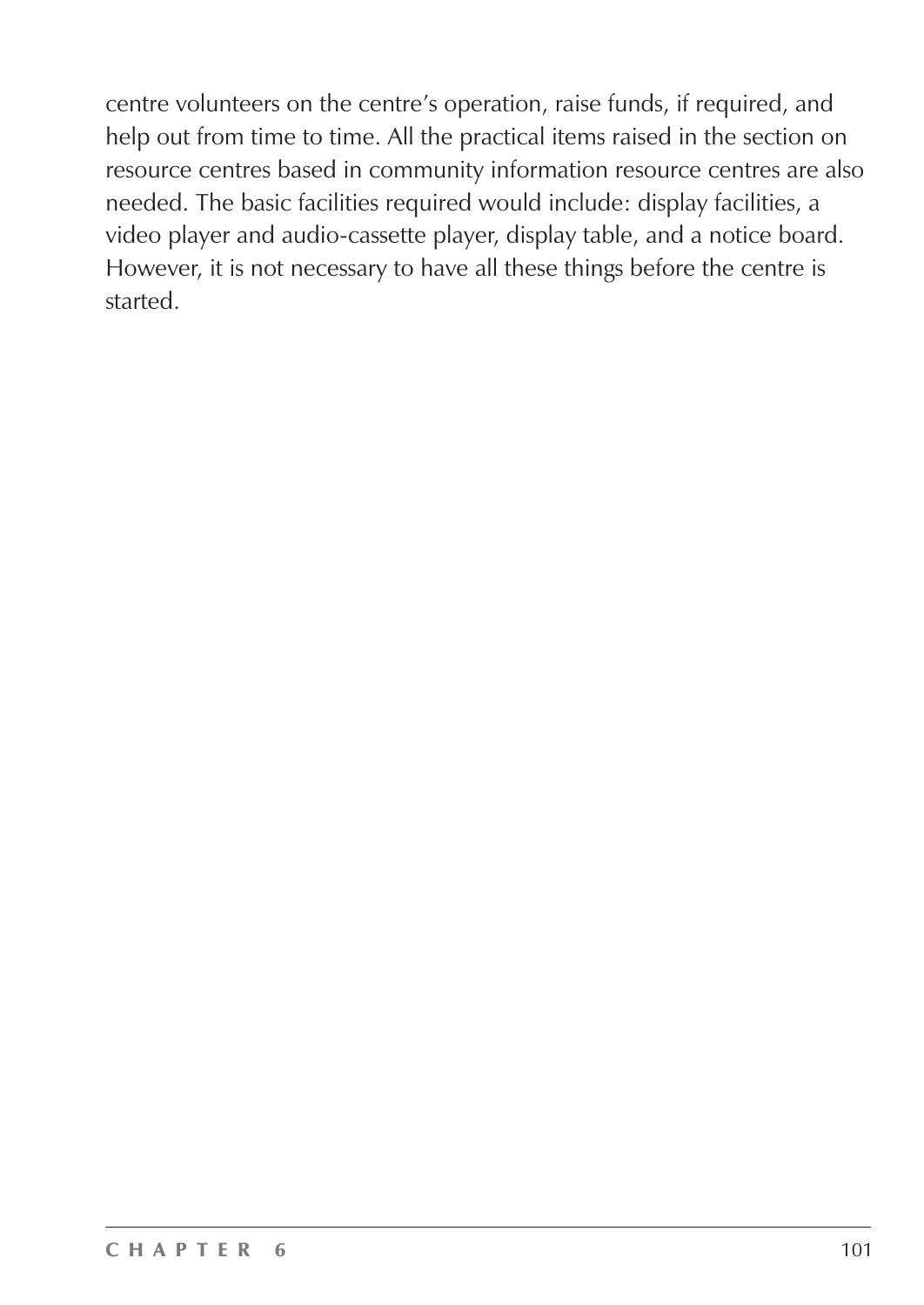

### **Discussion Questions and Activities**

Discussions on how people get infected with HIV are important to raise awareness and help people work out what they can do to prevent further infection. However, discussing sexual topics is difficult in communities where they are taboo, especially among mixed gender or age groups. It may, therefore, be easier to first discuss these questions separately among males and females. When everyone is comfortable with discussing sexual topics in public, it may be possible to discuss them in mixed gender groups. Ultimately, the community has to come together to make an action plan to counter the rapid spread of HIV, if the young generation is to survive the epidemic.

- 1) Who are the most vulnerable groups of people in your community to contract HIV? What makes them vulnerable?
- 2) What are the reasons people get infected with HIV in your community?
- 3) Which organizations provide health services to people in your community? Which of these organizations are doing a good job and which ones are not doing a good job in providing health services related to HIV/AIDS?
- 4) What are the main influences on sexual behaviour in your community?
- 5) Over a lifetime, how many sexual partners would a person have? First discuss males and then females?
- 6) Which sexual behaviours put people at risk in contracting HIV? How can such sexual behaviours be changed?
- 7) Which cultural traditions in the community contribute to the spread of HIV?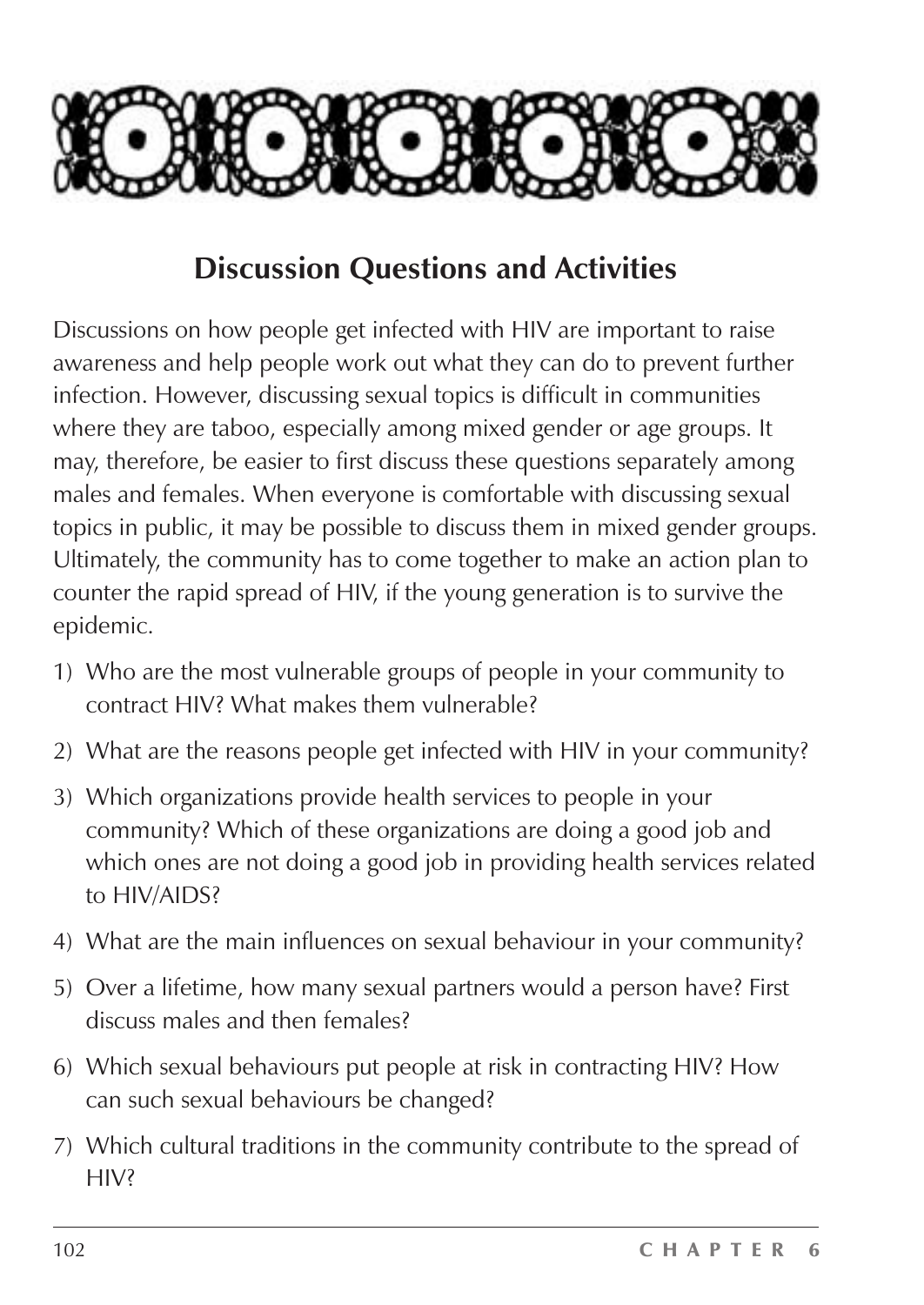- 8) Which cultural traditions could be harnessed to help in the fight against HIV/AIDS?
- 9) What organizations produce information materials on HIV/AIDS, malaria, and TB in the country?
- 10) What can different groups in the community do to fight the spread of HIV?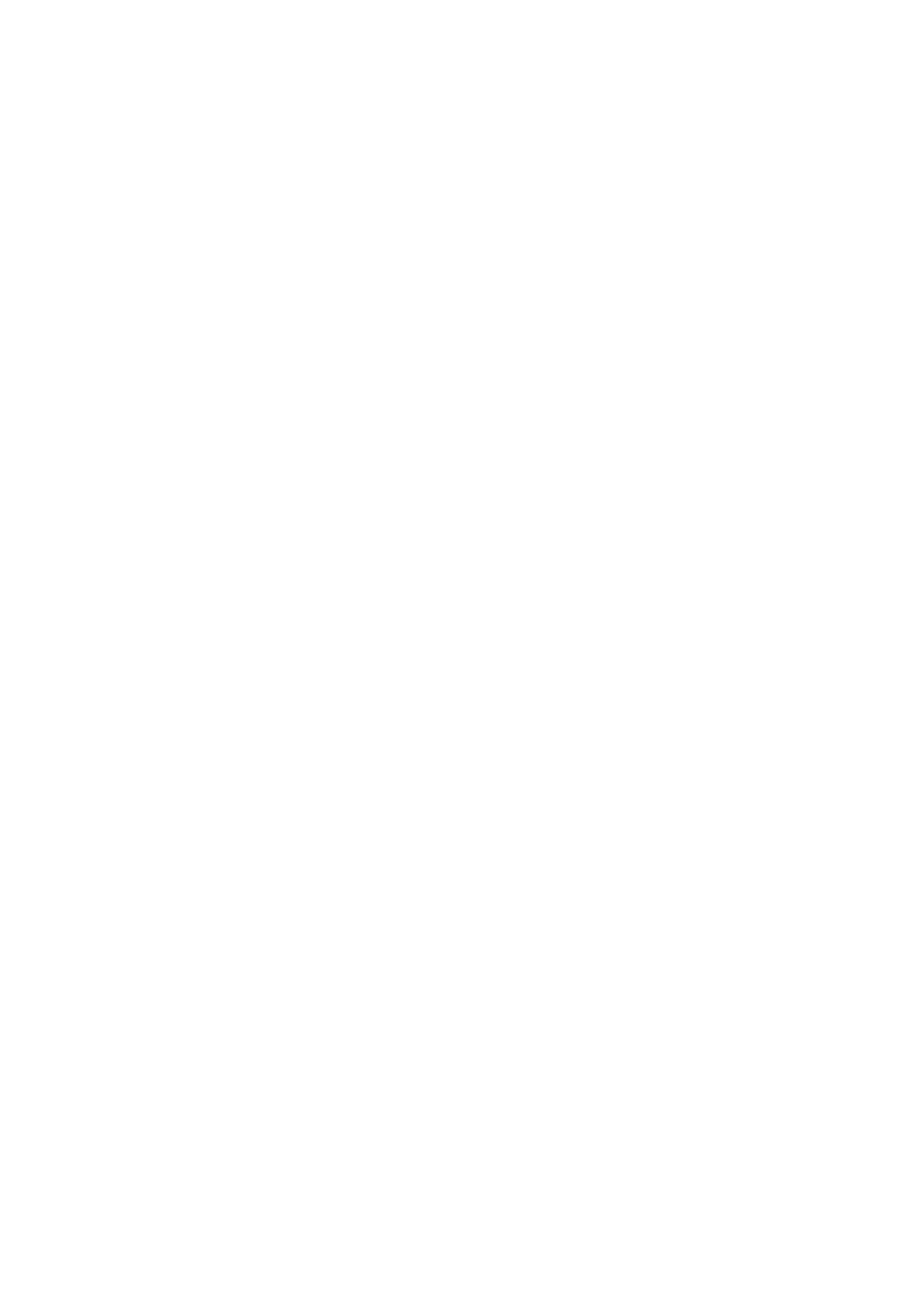#### CHAPTER 7

# **Case Studies and Lessons Learned: Experiences from the Grassroots on Setting up Community Information Resource Centres (CIRCs)**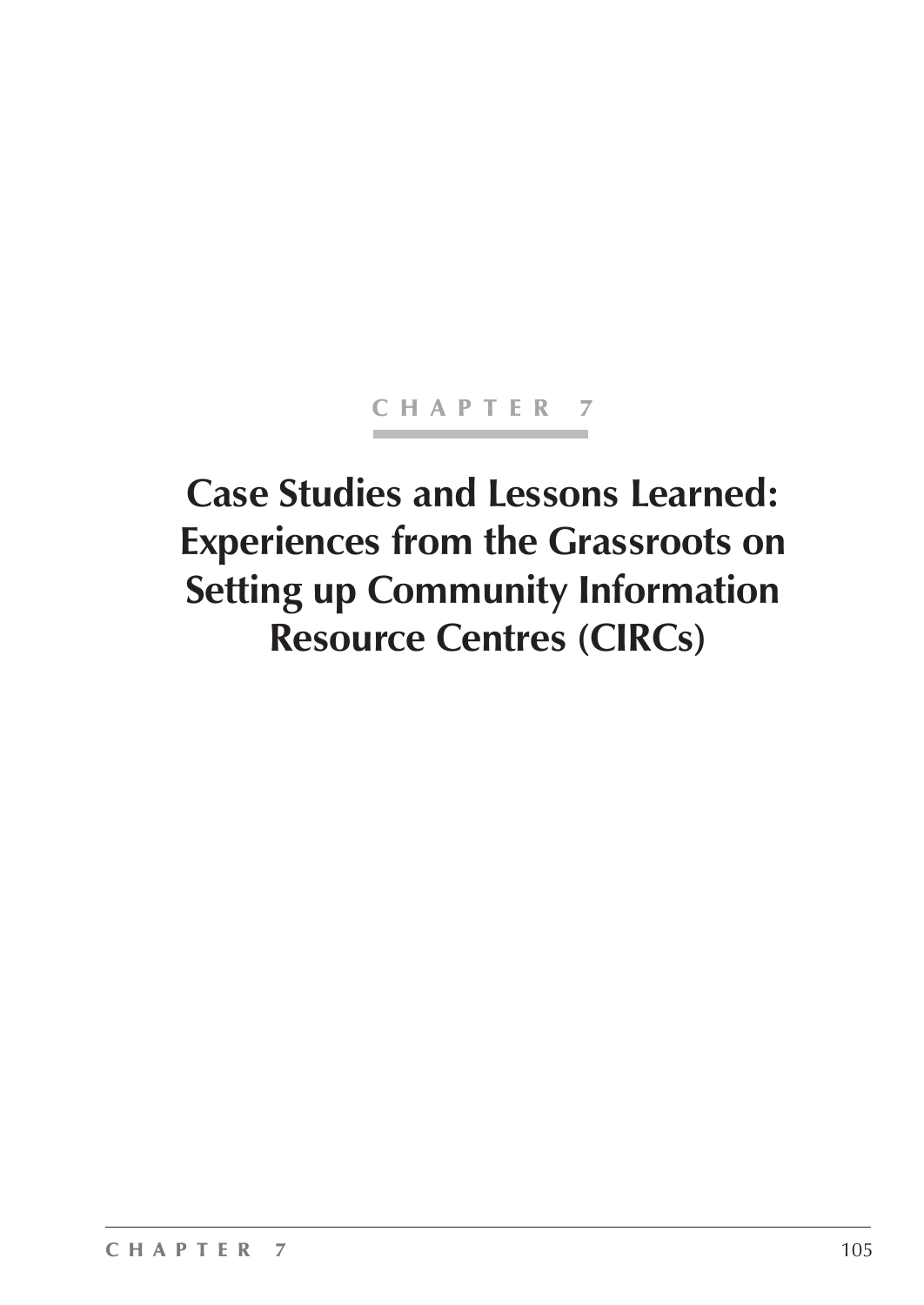## **Introduction**

This chapter presents the case studies of four Ethiopian communities which have set up Community Information Resource Centres (CIRCs), as part of the Horn of Africa Capacity Building Programme (HOACBP). The case studies come from Illubabor, Bure, Dire Dawa and Sidama in Ethiopia. Each community started from a different reality and is at a different stage of development in establishing its community information resource centre. In the final section of the chapter, we discuss the lessons we can learn from the different case studies.

### **CASE STUDY: Illubabor Community Libraries and Information Centres**

#### **Background**

*In this section, I acknowledge the 2002 work of Lishan Adam in an unpublished report, entitled,* An Information-driven Community Paradigm and an Organic Growth towards Adoption of Information and Communication Technologies: the Case of Illubabor Community Libraries in Ethiopia.

Illubabor is a district in southwest Ethiopia, on the road from Addis Ababa towards the border with Sudan. The Illubabor Community Information Resource Centres (CIRCs) developed as part of a broader strategy of Oxfam Canada's Horn of Africa Capacity Building Programme. Its aims were community empowerment, popular participation and the encouragement of a sense of ownership of the development process among ordinary people.

Although the people of Illubabor are poor, they have rich agricultural land. They grow maize, teff, sorghum, barley, wheat, pulses and coffee. The chat leaf is also grown. Soil erosion, environmental degradation, the low price of coffee and high illiteracy are some of the challenges facing the community. In developing capacity among the people, the CIRCs were used as building blocks for the creation of a civil society movement. This approach aimed at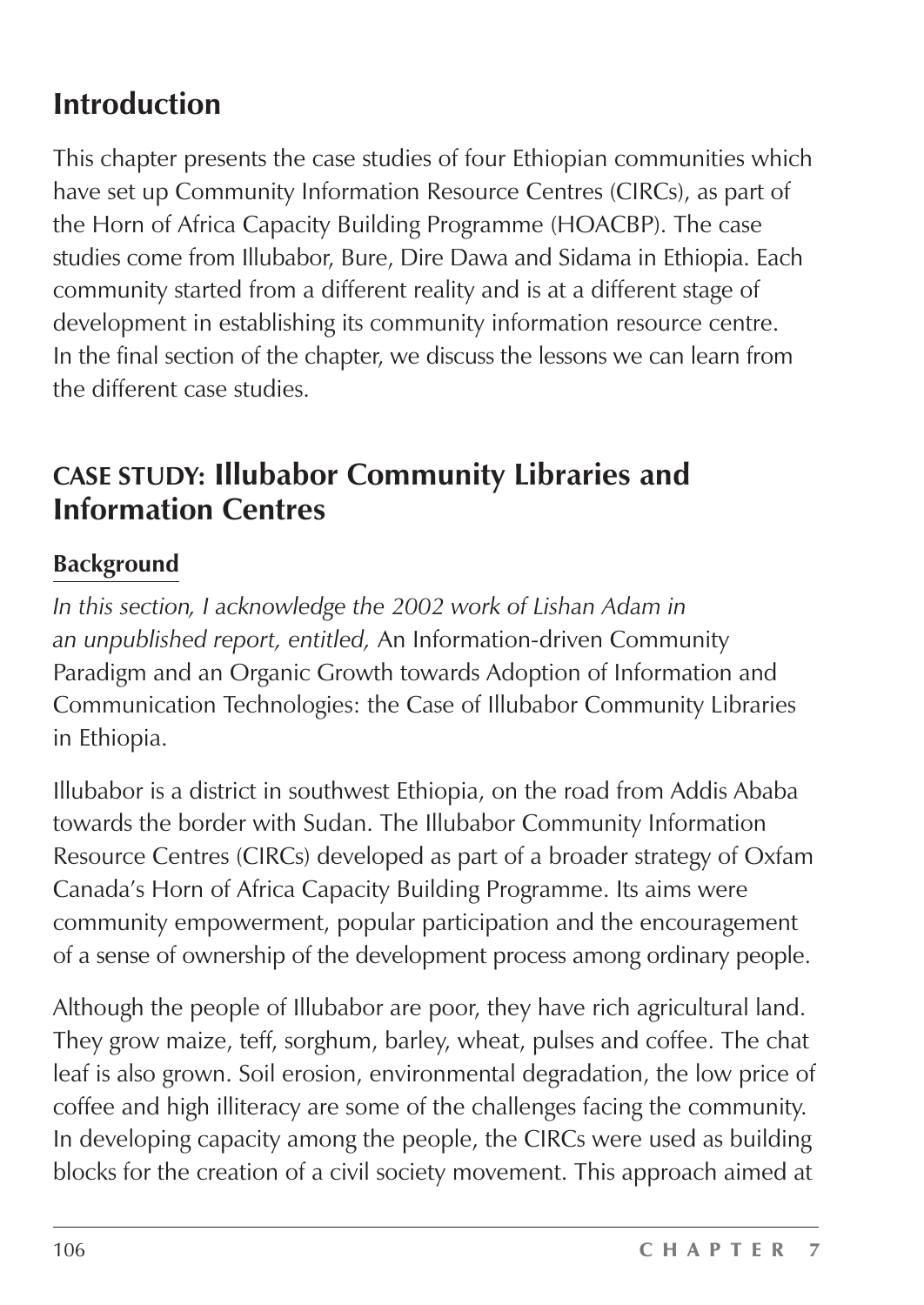harnessing information and knowledge, learning and reading to support community development. The specific objectives were to:

- a) Increase the use of new information and knowledge to help rural people manage social changes, improve their agricultural production, and learn better health practices to protect themselves and their families from disease;
- b) Nurture the ability of people to innovate and spread the innovations locally;
- c) Support rural people to become increasingly independent and regain their dignity;
- d) Increase the capacities of rural people to identify, evaluate and use their deep and rich indigenous knowledge that had become marginalized.

In developing the CIRCs, the partners wanted to avoid imposing technologies on rural people. They started with the structures that were already familiar and in place, including their own information system. They gradually introduced more complex systems and technologies in a peoplecentred approach to development. This approach gave people space to create their own options, by genuinely facilitating their search for alternative tools that would help them access information and knowledge relevant to their development needs.

Most of the libraries in Illubabor were started in the 1980s to provide reading materials during the literacy campaigns launched by the Ethiopian government. Many of these early libraries disappeared, when the literacy campaigns ended. They continued in Illubabor, supported by CODE, a Canadian NGO. CODE provided resources to buy books and upgrade the buildings and furniture. When Oxfam Canada began its HOACBP in 1998, it worked with CODE but used a different approach. Oxfam Canada launched a dialogue among community libraries, public authorities and external bodies.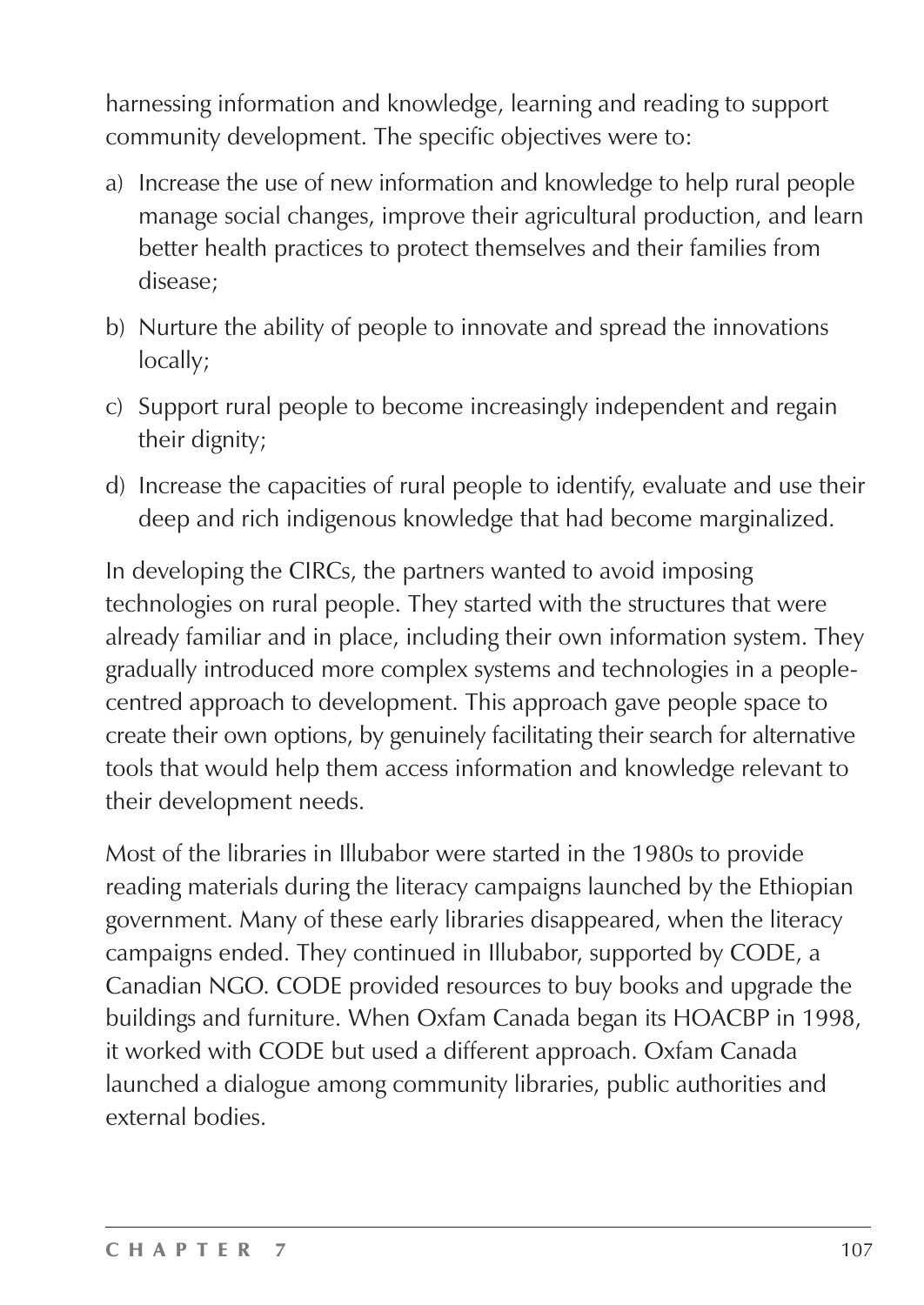The HOACBP approach was based on four major premises, referred to as "the four rings":

- 1) Building the skills capacity of key players based on the needs identified by the community;
- 2) Creating a vibrant civil society around community information resource centres;
- 3) Progressively diversifying information services to cater to all members of the community;
- 4) Introducing a step-by-step approach to information and communication technologies (ICTs).

#### **Skills and Capacity Building Strategy**

Initially, the libraries were run by Library Management Committees (LMCs), composed of members from the district education and administration bureaus, teachers, students, pensioners and businessmen. The first HOACBP support focused on analyzing the difficulties faced by the LMCs. Oxfam adopted a guiding and mentoring approach that enabled the LMCs to identify their own problems and to design and control their own development.

#### *The process had three steps:*

- 1) Identification of their problems and their root causes;
- 2) Development of skills building strategies to address the root causes;
- 3) Creation of structures and incentives to support the skills and capacity building process.

The philosophical basis of this capacity and skills building programme was helping people to help themselves. For example, the members of the Library Management Committees were encouraged to learn to articulate their problems and come up with solutions, rather than looking towards external agencies to find solutions for them.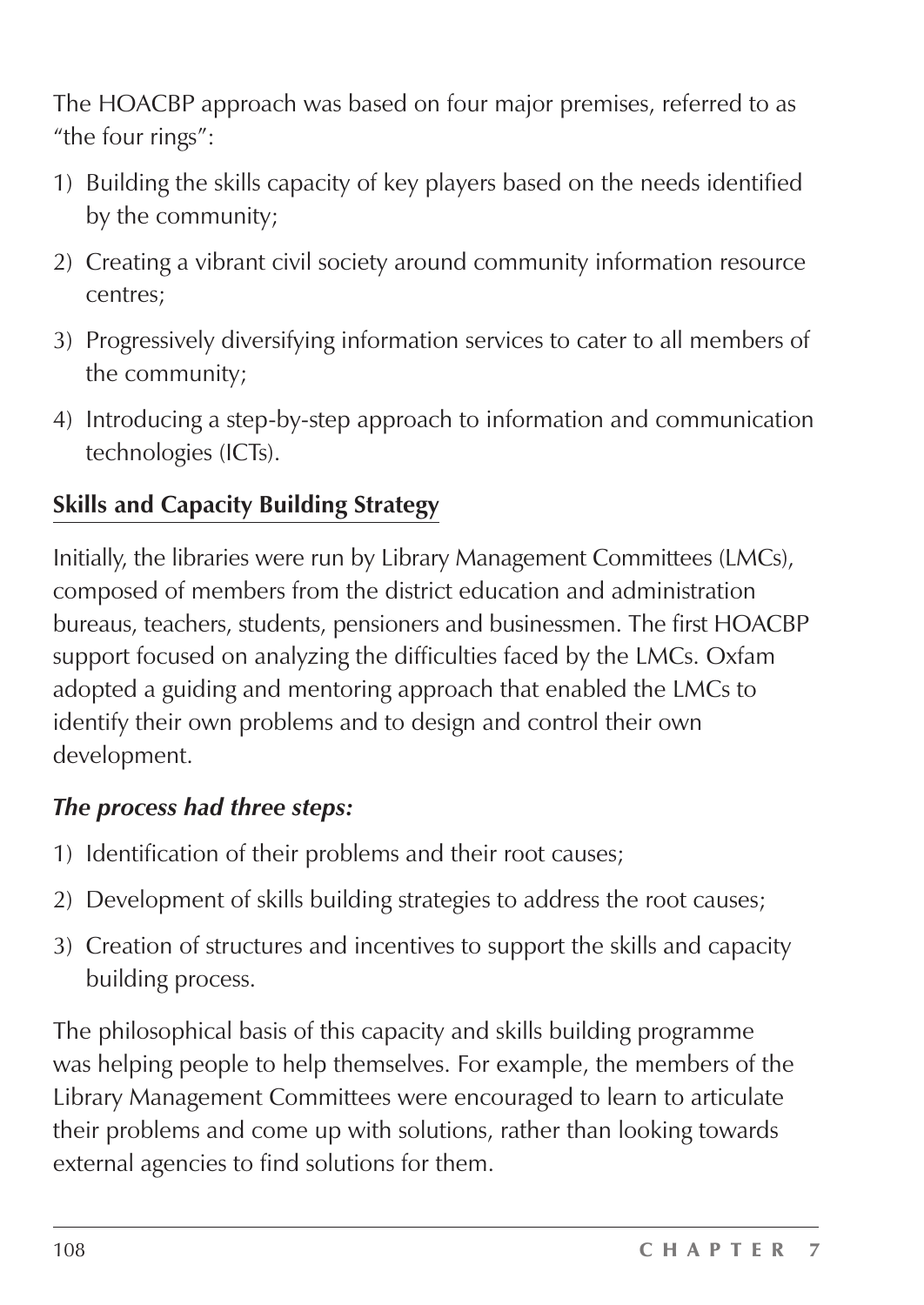The first meeting of the group identified several key problems that needed solutions to strengthen the libraries. These were:

- a) A lack of clarity in the ownership of the libraries among three institutions, namely the Ministry of Education, the municipalities and the communities;
- b) The need to establish membership criteria to balance the requirements of the three stakeholders;
- c) The frequent turnover of public authorities made good working relationships with the LMCs difficult;
- d) The lack of plans to involve the public and mobilize resources to sustain the libraries;
- e) The lack of recognition of the part-time librarians who work as information managers in running the libraries but also serve as teachers.

Confronted with all these challenges, the LMCs realized the solution to the problems lay within the communities, not elsewhere. Specifically, the six capacities to solve the problems were identified as: skills development, networking, creation of a civil society, resource mobilization, accountability, and strategic planning.

#### **Skills Development and Networking**

The LMCs decided to address the issues of skills development and networking first to empower themselves and enable them to address the other problems. Six areas were identified for skills development and networking:

a) **Development of the Forum to promote networking, interaction and resource sharing among libraries**

The Library Management Committees recognized that the Forum would create a platform for engagement and negotiation with the public networks, the private sector and government officials. The HOACBP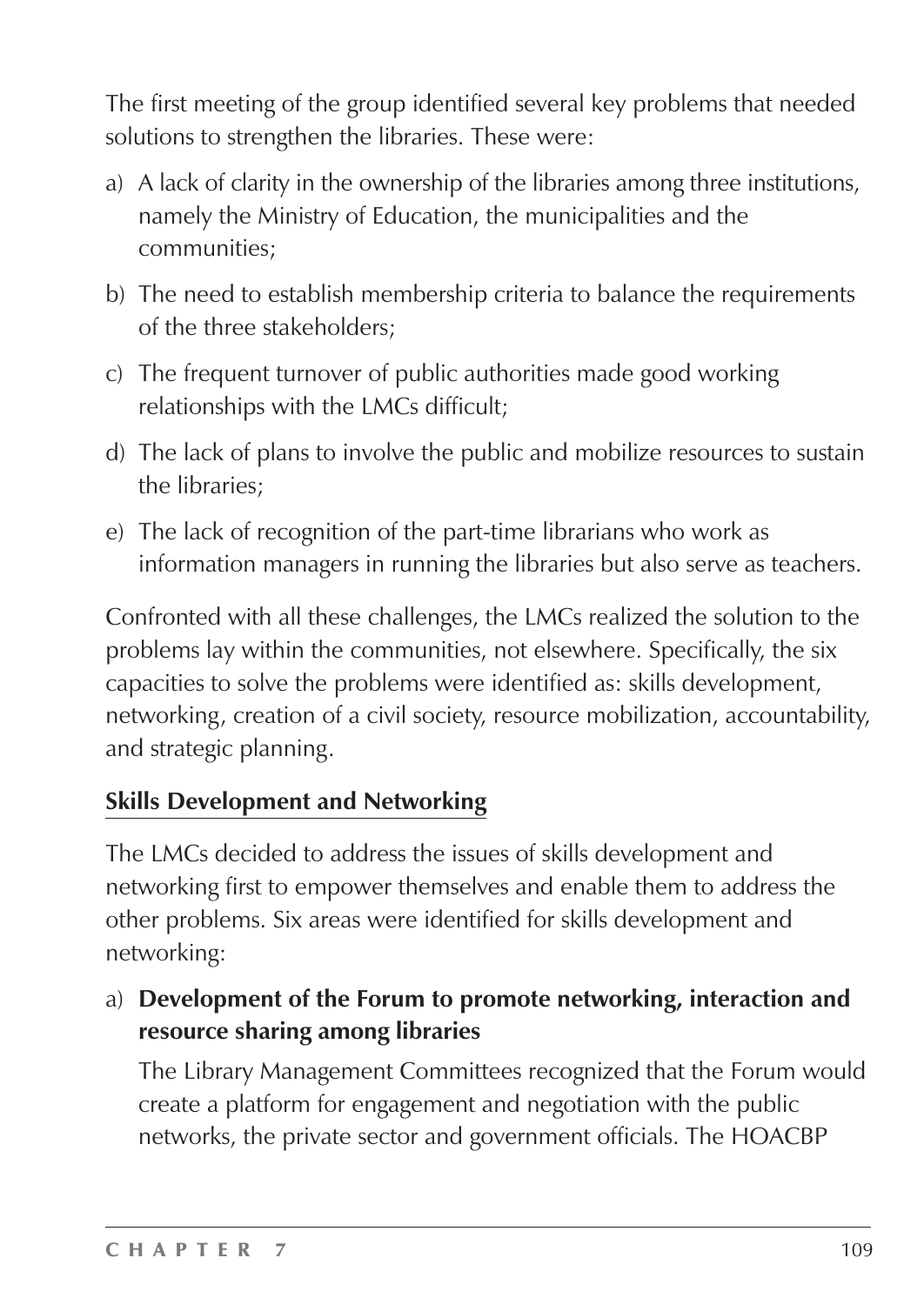provided resources for training in networking skills to support this stage of conversion from the Library Management Committees to a Forum;

#### b) **The role of libraries in rural development**

As most of the library use in 1998 was by teachers and students for reference and home work purposes, the skill required was the systematic understanding of the role of libraries in development. The purpose of this skill was to support the diversification of library resources to different groups within the community, including the semi-illiterate. This skill also enabled the LMCs to explore and consolidate a direct link between information, knowledge and development. They recognized the need to be able to address pressing social problems, such as family planning, HIV/AIDS, agricultural production, and broad socio-economic development. The HOACBP provided resources for training on the role of information and knowledge for development, including an exploration of the links between community development and knowledge.

The handbook, *Sharing Knowledge for Community Development and Transformation,* was one of the products of this stage. As a result of the training, the libraries were able to identify additional areas of need and demand for information to support development. These included indigenous knowledge (IK), local information and culture in the information system, and strategies to reach out to males and females of all age groups. The training also involved local policy makers. In reaching a common understanding of the role of information in development, the local authorities became advocates for the development of better libraries. Their new understanding helped the LMCs realize that information for development goes beyond traditional libraries. As a result, they changed their name to community information resource centres.

#### c) **Strategic planning**

The move from ad hoc plans to strategic planning and implementation was considered critical for sustainability. As long term planning was not part of the local culture, a workshop was held on strategic planning. The workshop included the identification of community needs, community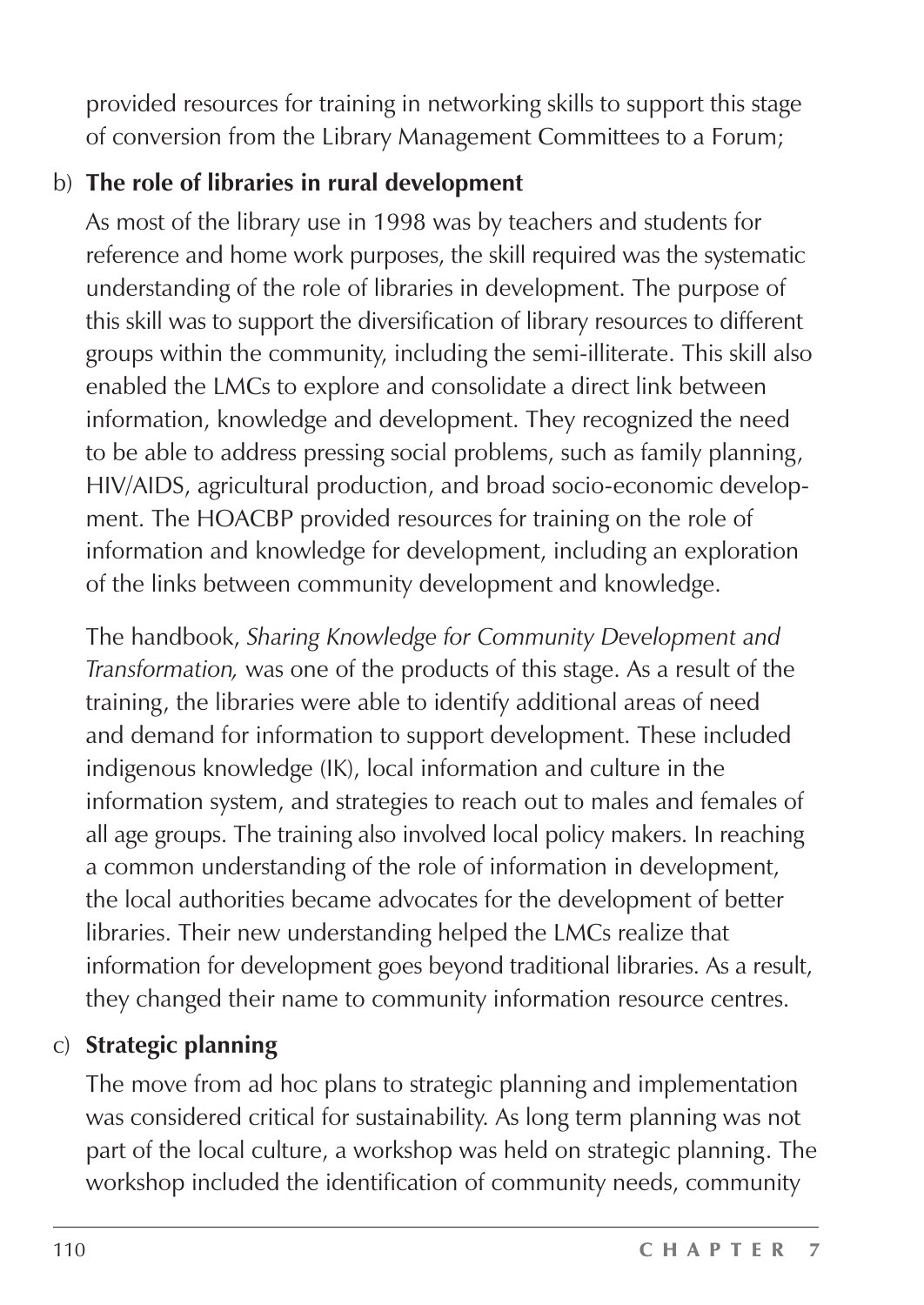information seeking behaviours and budgeting. Gathering statistics, based on gender and age, was also part of the training.

The evaluation of strategic plans was built into the semi-annual Network meetings. Issues identified during later meetings were incorporated into the strategic plans. For example, issues of resource mobilization, the redesign of libraries to meet the needs of users, the marketing of library and information services, and the integration of audio, video and electronic technologies were all identified and incorporated into the strategic plans.

To discourage a culture of dependence on external agencies and to foster a sense of community ownership, the HOACBP introduced a book procurement and rehabilitation fund. Access to the fund was based on the capacity of the community information centres to raise funds locally. The HOACBP agreed to match what they raised. For each Birr raised from the local community, Oxfam would put in two Birrs.

The Forum members themselves decided on the eligibility criteria and how the funds would be managed. This arrangement created a sense of competition, as each community tried to raise as much as possible, so as not to be left behind. The innovative formula of matching funds was a big success, Each member of the Forum built structures to address the expanding user base and range of information sharing activities. The communities of Gore and Mettu have both built multi-storey buildings. All the CIRCS have learned to raise resources locally and to engage their communities in the development debate. This strategic approach to meeting the information needs of the community is unique. The intention is that this approach will be transferred to other aspects of development in the communities.

#### d) **Developing systems of accountability**

The information centres have a number of stakeholders, ranging from the local government (Kebeles), the Ministry of Education, the municipalities, CODE and all their respective communities. The municipalities provide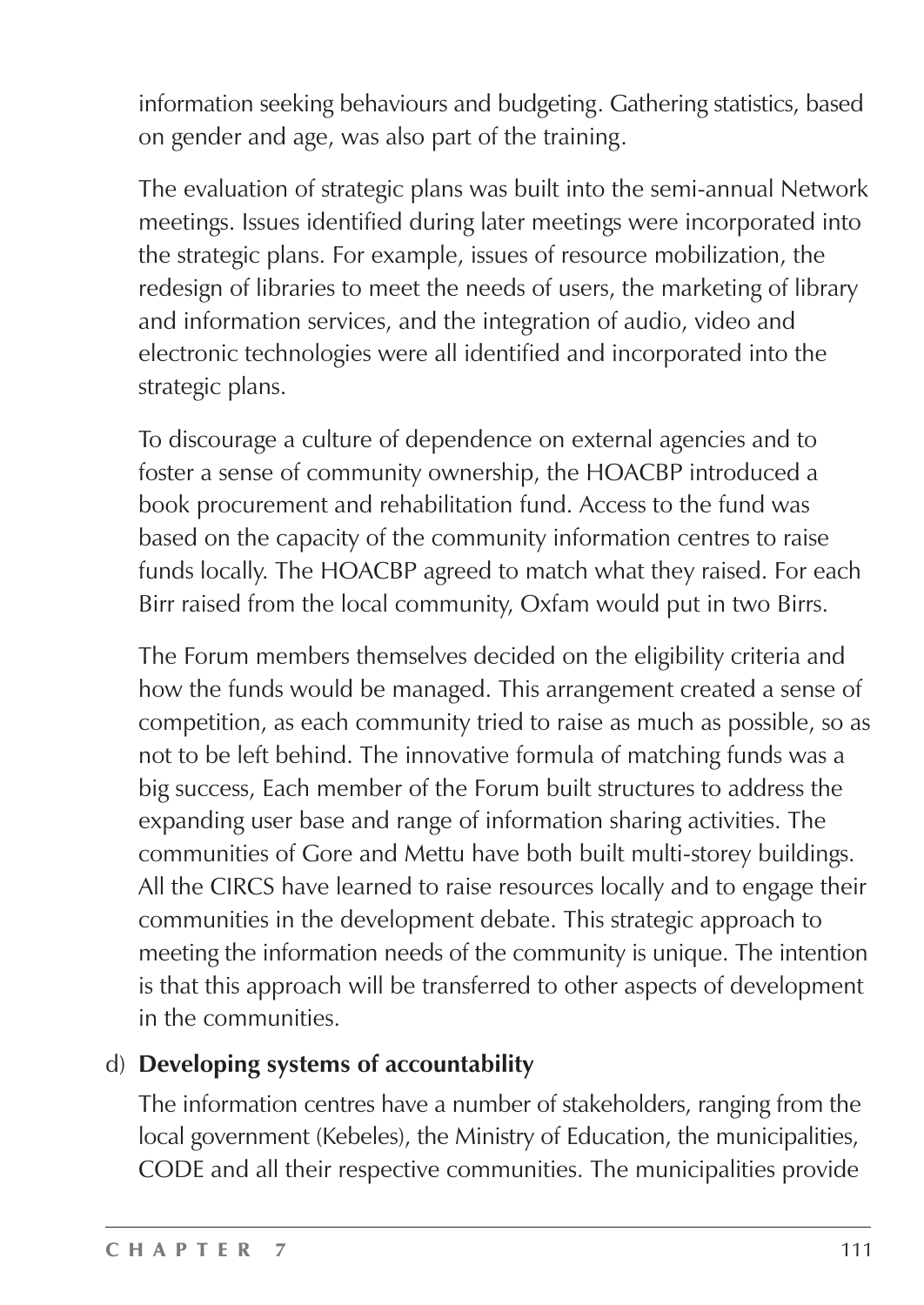some annual funding, the education bureau seconds teachers to work in the information centres, while CODE and Oxfam Canada have continued to support to the libraries. All of these stakeholders receive regular reports on the progress of the information centres.

The community members, who support the information centres, demand better services. They compare the performance of their information centre with those in the neighbouring communities. There is a strong feeling of ownership and pride. This aspect of accountability has developed well but more still needs to be done. Future plans include workshops on financial management, public accountability, transparency and good governance.

#### e) **Advocacy for local language reading materials (Oromiffa)**

As the use of the information centres expands, demand for reading materials in the local language, Oromiffa, has also grown. This need is tied to the preservation of the Oromo culture and the dissemination of development information in a form that can be easily understood by local people. The solutions to address these issues have been:

- a) The creation of funds to encourage skilled people to publish in Oromiffa;
- b) The organization of contests to publish in Oromiffa;
- c) Oromiffa writing skills development;
- d) Distribution of locally available materials to maximize use of the scarce literature. The problem is a major one, however, and both audio and video materials are now being used to bridge the gap.

#### f) **Resource mobilization**

Skills development in resource mobilization was considered to be critical to enabling the individual LMCs to mobilize financial and other resources for the sustainable provision of services. Several workshops were held in which the whole community participated. They learned what their information centres provide and why they should support them with resources. Many local resource mobilization strategies have been designed, according to the circumstances of each Forum member.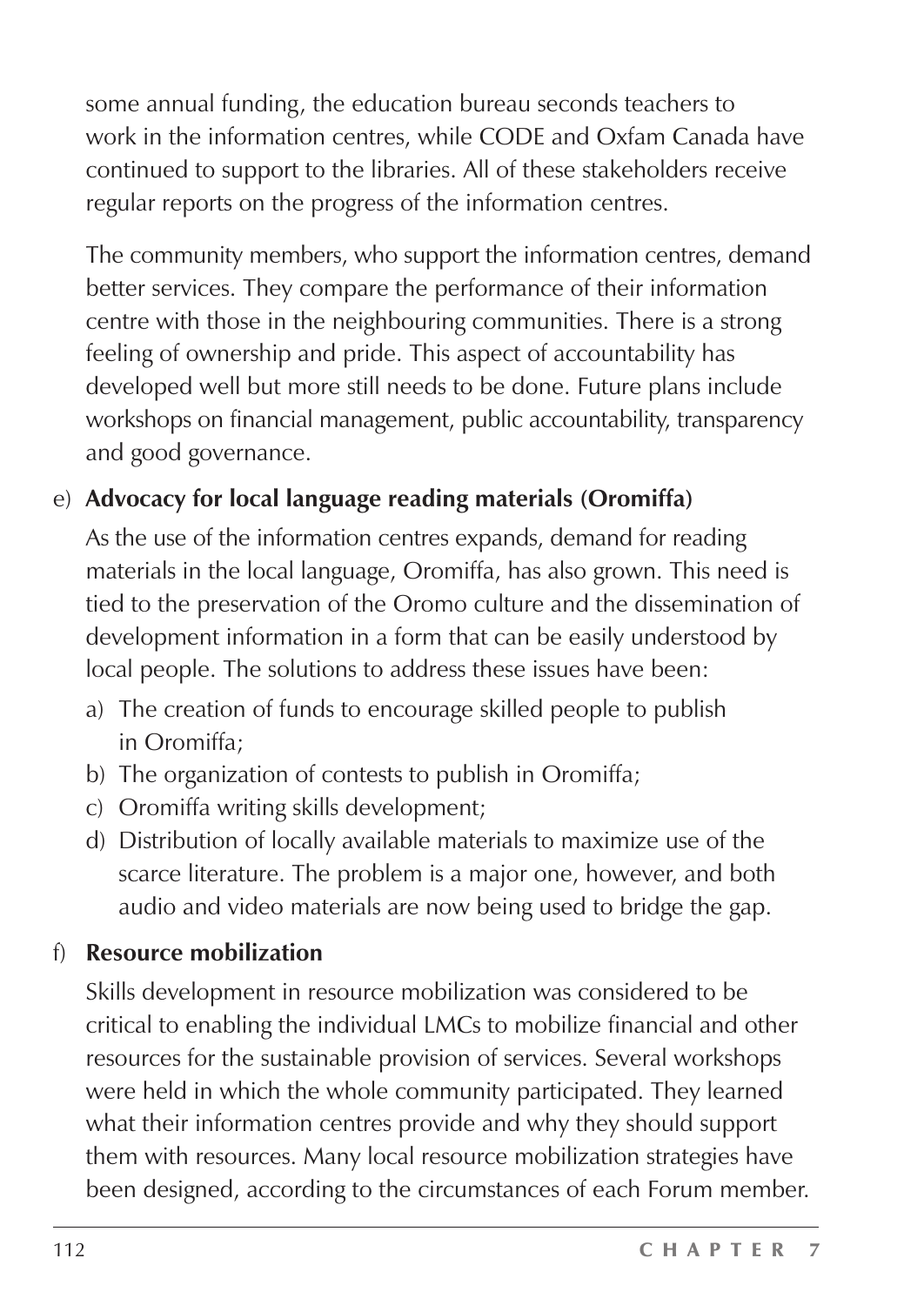They range from planting trees, serving coffee to patrons, fees for watching video and soccer matches, to celebrating a reading week, and other fundraising schemes. There has been considerable success in mobilizing local resources. Most Forum members believe that more can be achieved, particularly with income generation activities.

#### **Civil Society Building**

The HOACBP aimed at positioning the libraries and information centres as building blocks for the development of a civil society movement. The movement focused on nurturing interaction between vertical and horizontal groups in society. These groups include:

- a) Members of the community;
- b) Library Management Committees (LMCs) and local authorities;
- c) Communities and public authorities;
- d) Communities and libraries/information centres.

The interactions of these groups were partly responsible for facilitating the evolution from traditional public libraries to community information resource centres, at the heart of the development process.

#### **BOX 7.1: Civic public space**

The guiding principle behind these energizing interactions is Goran Hyden's concept of "Civic Public Realm". Hyden maintains that development cannot be done for people, nor even with them. Development is only effective if it is done by people themselves. They are the primary stakeholders and must own the activity. Development is the outcome of local micro action, often taking place on an informal basis by individuals, groups or communities. Following this principle, growth of the civic public space takes place organically to support sustainable livelihood.

*Hyden, Goran. Governance and Sustainable Livelihoods, Changes an Opportunities. (http://www.undp.org/sl/Documents/Strategy\_papers/Governance\_and\_SL.htm/ Govern\_and\_SL.htm)*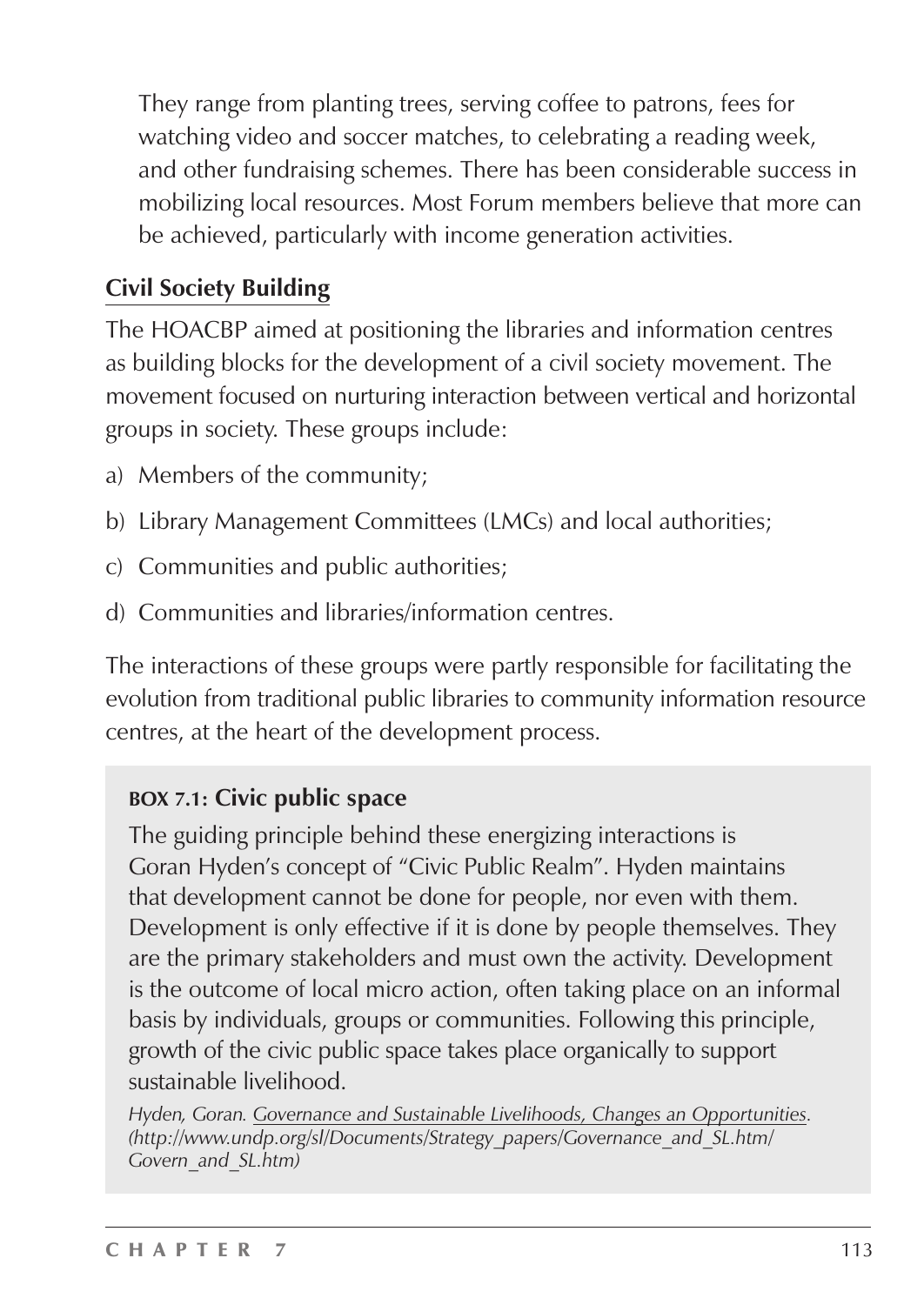The story of the Ilubabor community information resource centres is one of participatory institutions grounded in real life situations. Individual actors are willing to act in their own self interest. The community and their representatives have learned to engage, negotiate and work with both public authorities and different donor agencies, as equal partners in development.

The information centres and libraries have become platforms of encounter, local action, and dialogue, where learning and the exchange of ideas and knowledge continually take place. The information resource centres have become a tool for the creation of communities of learning. Meetings are held for diverse community organizations, such as savings associations and funeral associations. The CIRC compound is used to discuss many public issues. Workshops are held on subjects as diverse as HIV and AIDS, domestic violence, and environmental awareness for everyone willing to attend. People will often just sit and watch television, read books, see a drama or poetry performance, or participate in a quiz competition. In one town, Darrimu, for example, the LMCs created three sub-committees responsible for the collection of indigenous knowledge. They will focus on stories and proverbs, traditional medicine, and traditional artifacts and handicrafts.

The growth in the use of information centres grounded in the reality of the people and directed towards capacity building has been astounding. The growth in membership ranges from 3% to 321% since the HOACBP introduced the concepts discussed in this section. All the information resource centres are involved in expanding their services to respond to community needs and demands. The services are designed for all members of the community. Outreach programmes for remote areas and satellite libraries are common strategies for extending library services to civil servants and even prisoners. A strong link with extension workers has been developed, so that the latter now give regular talks in the information centres.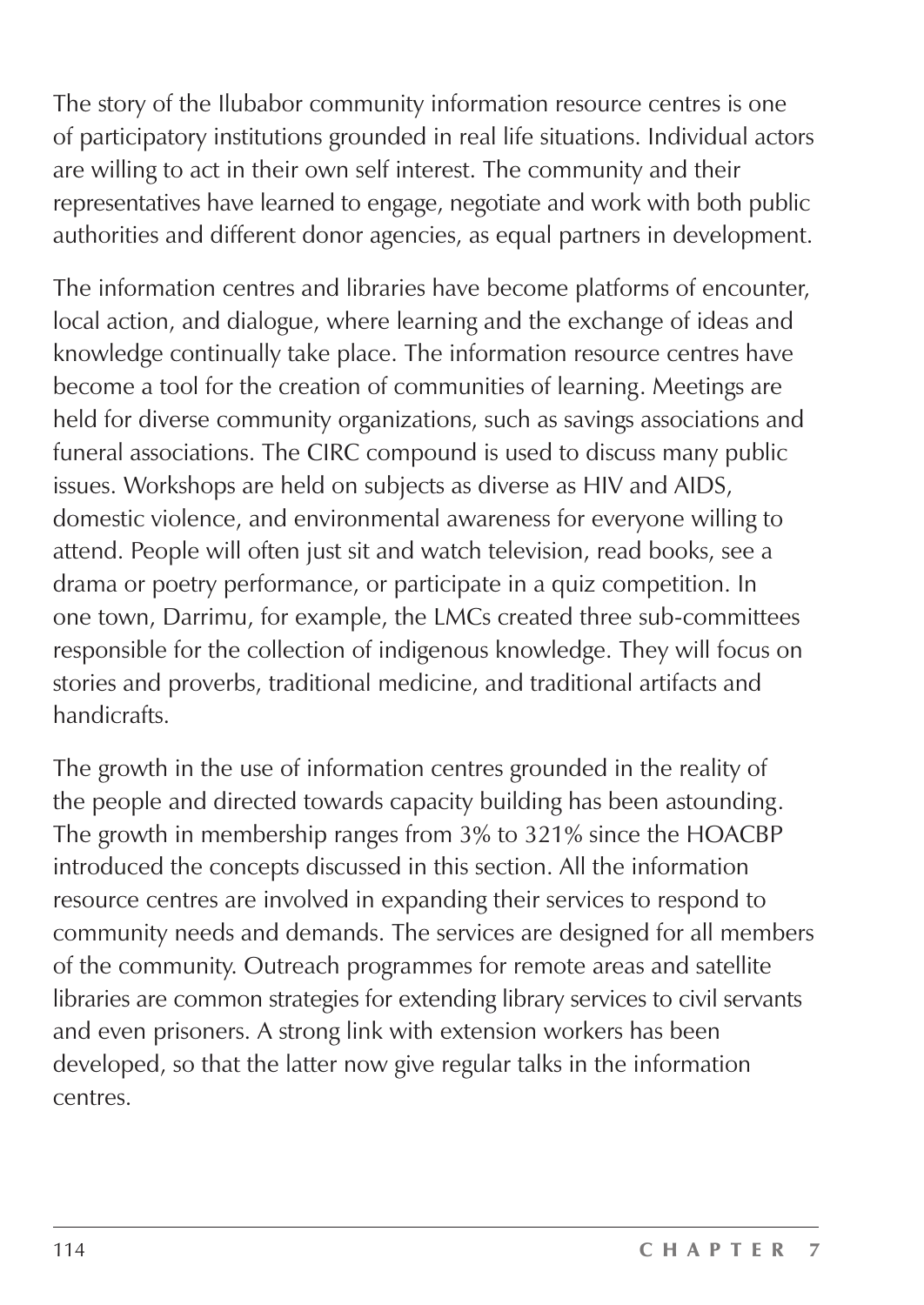#### **The Step-by-Step Introduction of New Technology**

The HOACBP wanted to avoid imposing technologies on rural people, when there was no capacity and readiness to operate and adopt them. At the start, the communities had already established traditional libraries, used almost exclusively by teachers and students. Converting these libraries to community information resource centres was the first of a series of innovations that the community embarked upon. Recognizing that only those with high education could make use of books, the next step was provide audio and video materials so that the information centres could serve more inclusively all groups in the community. These steps were taken at the same time that the CIRC also strengthened the traditional oral communication channels that were already working within the community.

At the symposium on community information centres for development, held in Addis Ababa, May 2001, the communities were introduced to other tools, such as community radio and computer technologies. The aim was to mix and match the technologies to ensure these tools are relevant to the needs of the community and the community is ready for them. Essentially, the community was made aware of the Information and Communication Technologies (ICTs) and how they could blended with the technologies already in place. The decision to introduce ICT or community radio was left entirely in the hands of the respective communities.

Four of the information centres were ready to introduce computers into their information services. They were also ready to use World Space Radio to download information, and translate and distribute it in their communities. Other potentials have already been discovered by the information centres. Gore and Bedele information centres have moved a step further and are planning to provide new services such as: word processing, fax, photocopying, telephony, and other computer-based services, such as email and Internet.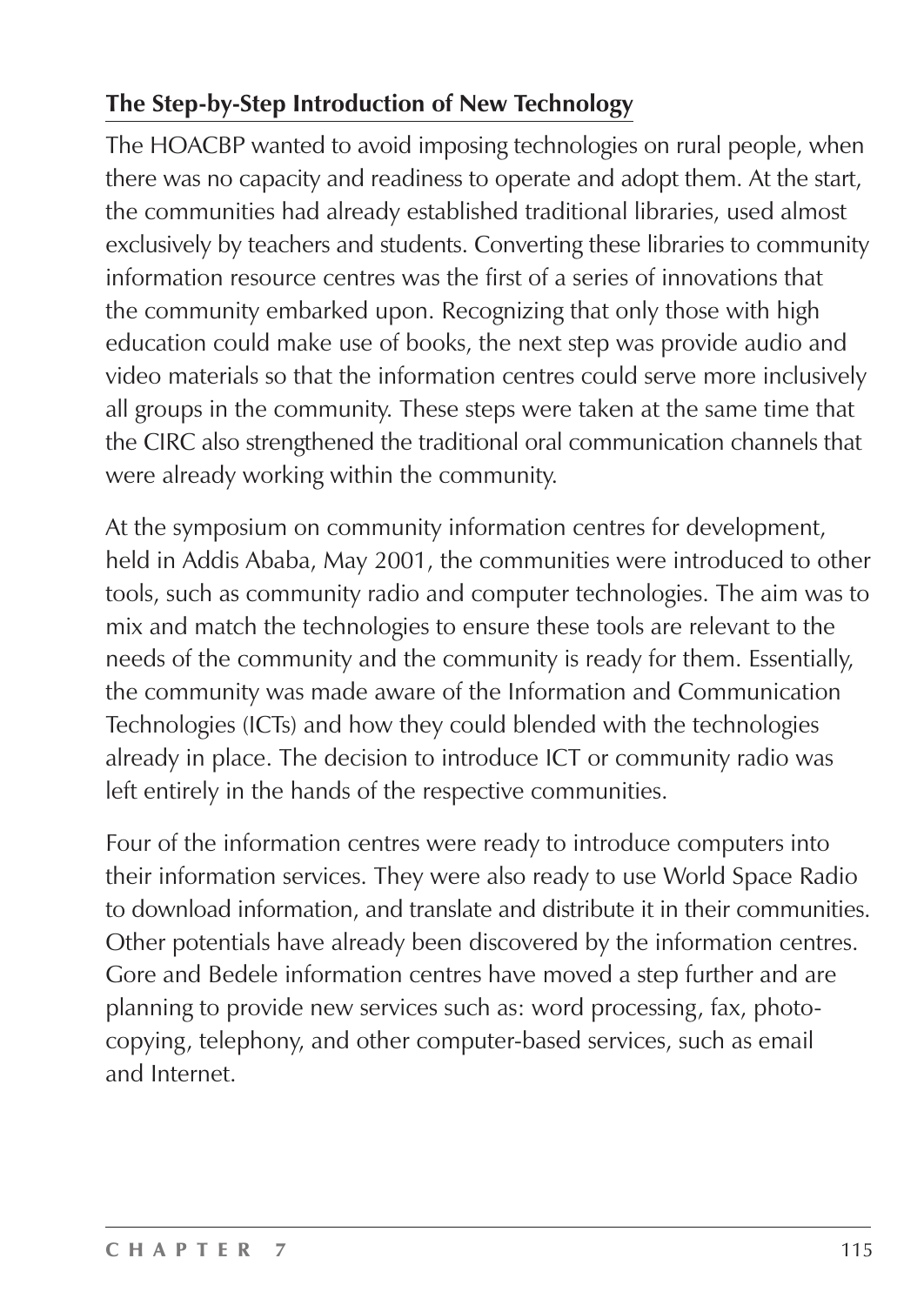This style of introducing ICTs takes the opposite approach to that favoured by many international organizations which have given grants to communities in Africa and the Third World for telecentres. For many of these organizations, ICT technology is "parachuted" into a community without taking into account the existing information and knowledge sharing systems, the capacity of the community or its information seeking behaviour. Given the strong civic movement, and the awareness of the role of information in development, the Illubabor community is likely to handle the introduction and adoption of the ICTs in the same systematic approach that we have already seen. Considerable local information already exists that addresses good governance, health, food security, agriculture, education, business, and indigenous knowledge. This information should form the backbone of the local content that can be disseminated by the new technologies. The ICTs offer the Illubabor communities one more tool, to be integrated with other information and knowledge management tools, in their quest to harness information and knowledge to achieve people-centred development.

The training of the LMCs, librarians and other community stakeholders in the use of ICT will be essential to build their capacity to make full use of this tool. Technologies such as CD-ROMs, fax, telephony, photocopying, Internet and email offer additional opportunities for income generation. The Internet would also help the people of Illubabor to communicate with the outside world. Through their website, they may also make their local products (coffee, honey, and animal products) available to the global market.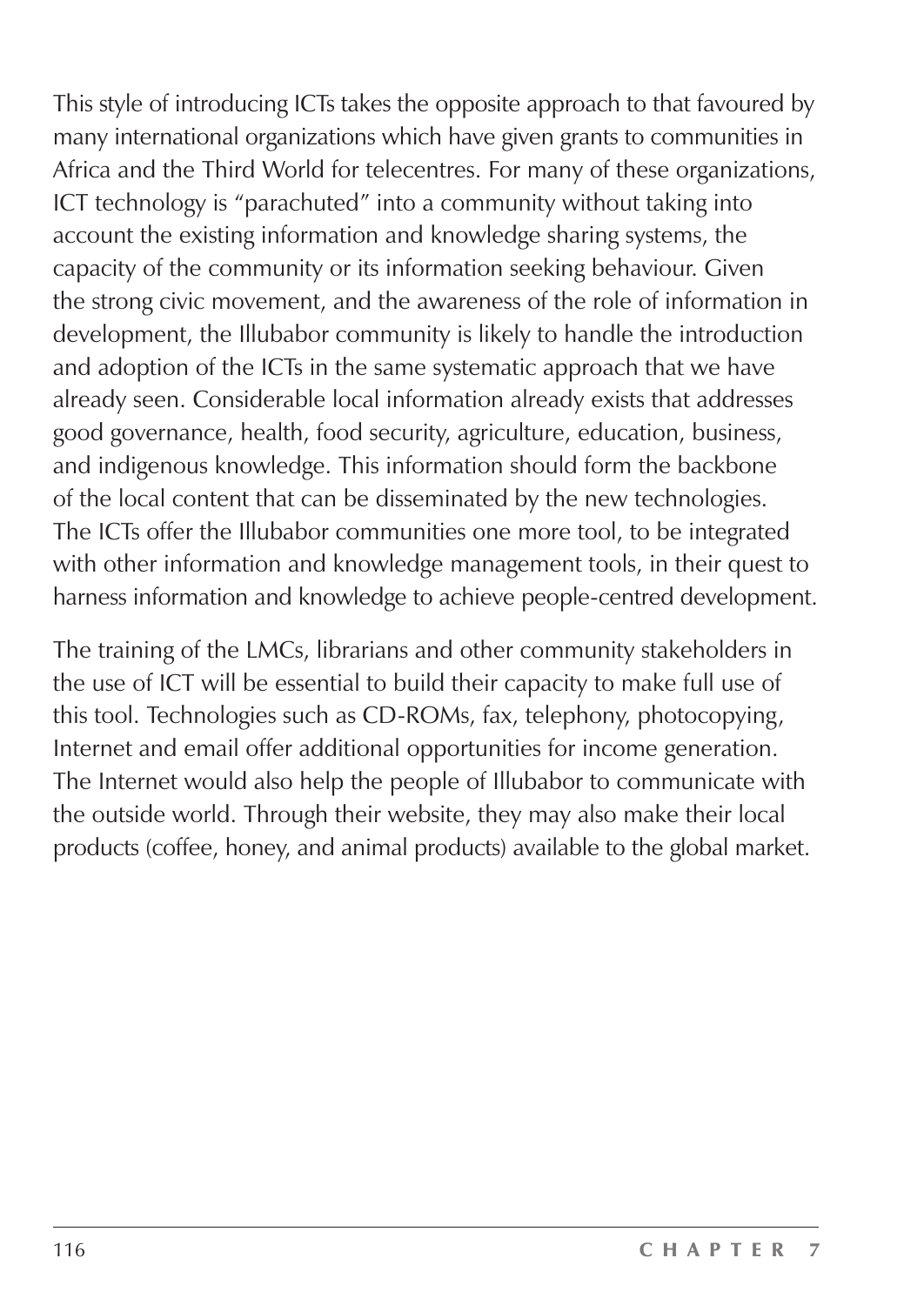#### **CASE STUDY: Bure Library and Information Centre**

#### **Introduction**

*I have benefitted from the report of Zena Tadesse of the Bure Library and Information Centre for this case study. The study describes what has happened, since the formation of the Illubabor Library Forum Network, in 2001. The Forum provides a platform for the implementation of strategies elaborated in and through the strategic planning session at the annual meeting of the Forum.*

Bure is a community of about 4500 people. Its library and information centre is a founding member of the Illubabor Library Network Forum. The Bure experience described in this case study took place over the last two years. Last year, in particular, the services of the library and information centre developed very rapidly.

#### **Management of the Library and Information Centre**

An elected community-based committee oversees the management of the library and information centre. Before the application of strategic planning, the committee was big and difficult to manage. It had seventeen (17) members representing different government departments. The changes have resulted in the reduction of the membership from seventeen (17) to seven (7). The new committee represents different grassroots groups in the community and government. The present members come from the following groups: religious groups (2), municipality, Education Bureau, funeral society, and civil servants.

The small committee has been effective in giving advice and in managing the operations of the library and information centre. It also promotes the CIRC to the community, government and the municipality. Both the government and municipality now understand the importance of libraries and they provide support, whenever requested. For example, the government has hired two people to be paid by the Education Bureau to work in the library and information centre to meet the increased demand for information services by the Bure community. Another example of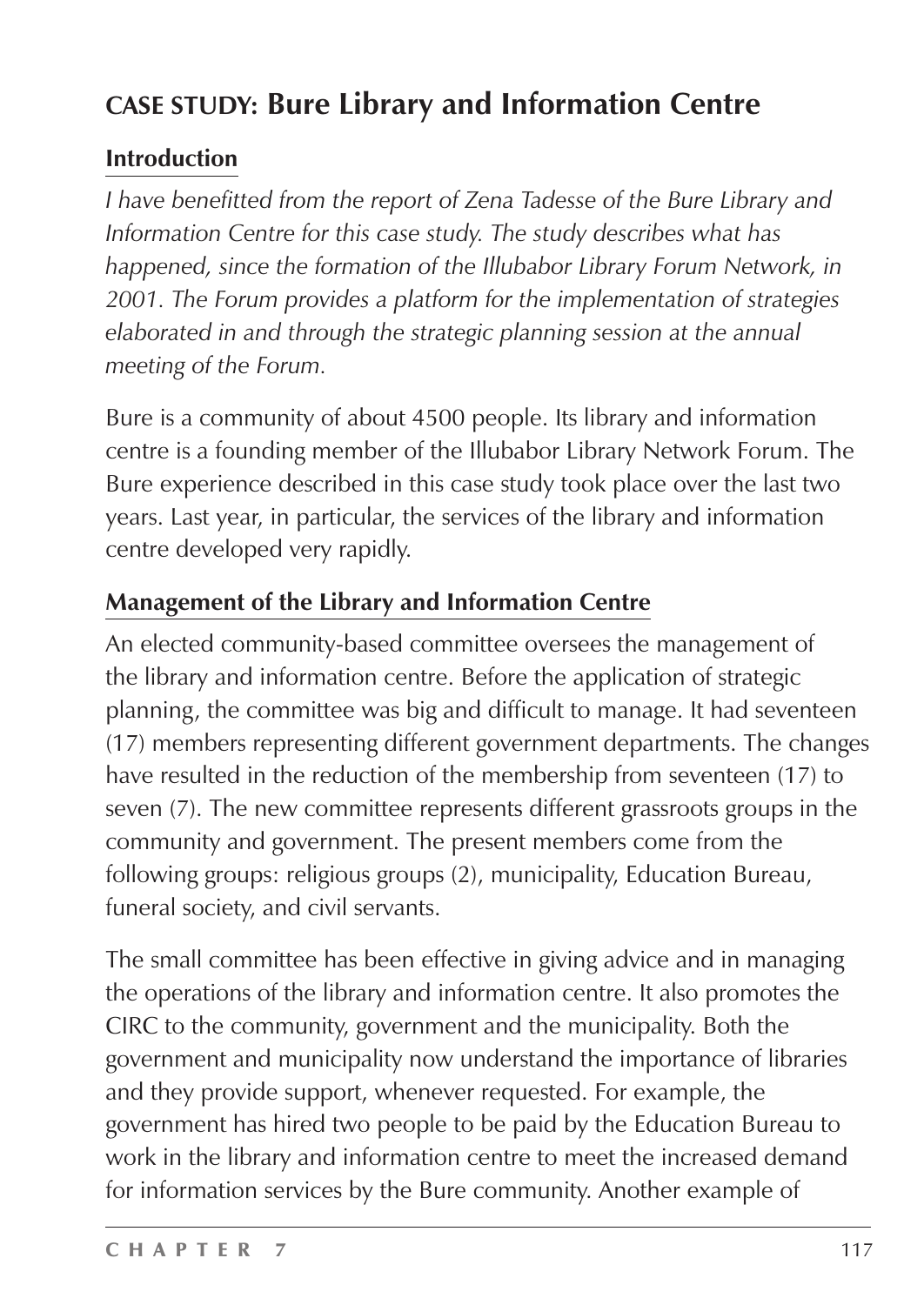increased support comes from Gore, where the Government is funding the building of a fence around the premises, and has hired a guard to look after the library and information centre property. Previously it was very difficult to get such government support.

The HOACBP puts emphasis on the need to create a sense of community ownership of the information centre. Before the formation of the Forum, the community did not have a sense of ownership of the library. Many thought the library was the property of government or CODE. But through representation in the committee, frequent consultation, and promotion, many in the community now believe that the information facility belongs to them and is their responsibility.

Several examples illustrate this development. Members of the community are ready to make contributions for information services, whenever requested, even though the economy is in a poor state, because of low world coffee prices, the main cash crop of the Illubabor area. A local contractor was hired to build a hall for the centre for meetings and television viewing. He took the money and disappeared before the work was finished. The matter was reported to the community, who agreed to make contributions to finish the hall and hunt down the culprit. With the contributions from the community, the hall has been finished as planned and is now in use. Similar stories of community ownership have also happened at other centres of the Illubabor Library Network Forum. At Uka, the community contributed 4,000 Birr and all the materials required to build a big hall for the library to show videos and television programmes.

#### **Physical Facilities**

In Bure, the facilities are: a small room which houses the library and a multi-purpose hall. The hall is used for television and video shows, public meetings, meetings with extension workers, and youth activities. The facilities follow the guidelines of the Handbook. It recommends the creation of facilities that support various communication strategies designed to help citizens access development information, in oral, audio-visual, and printed formats.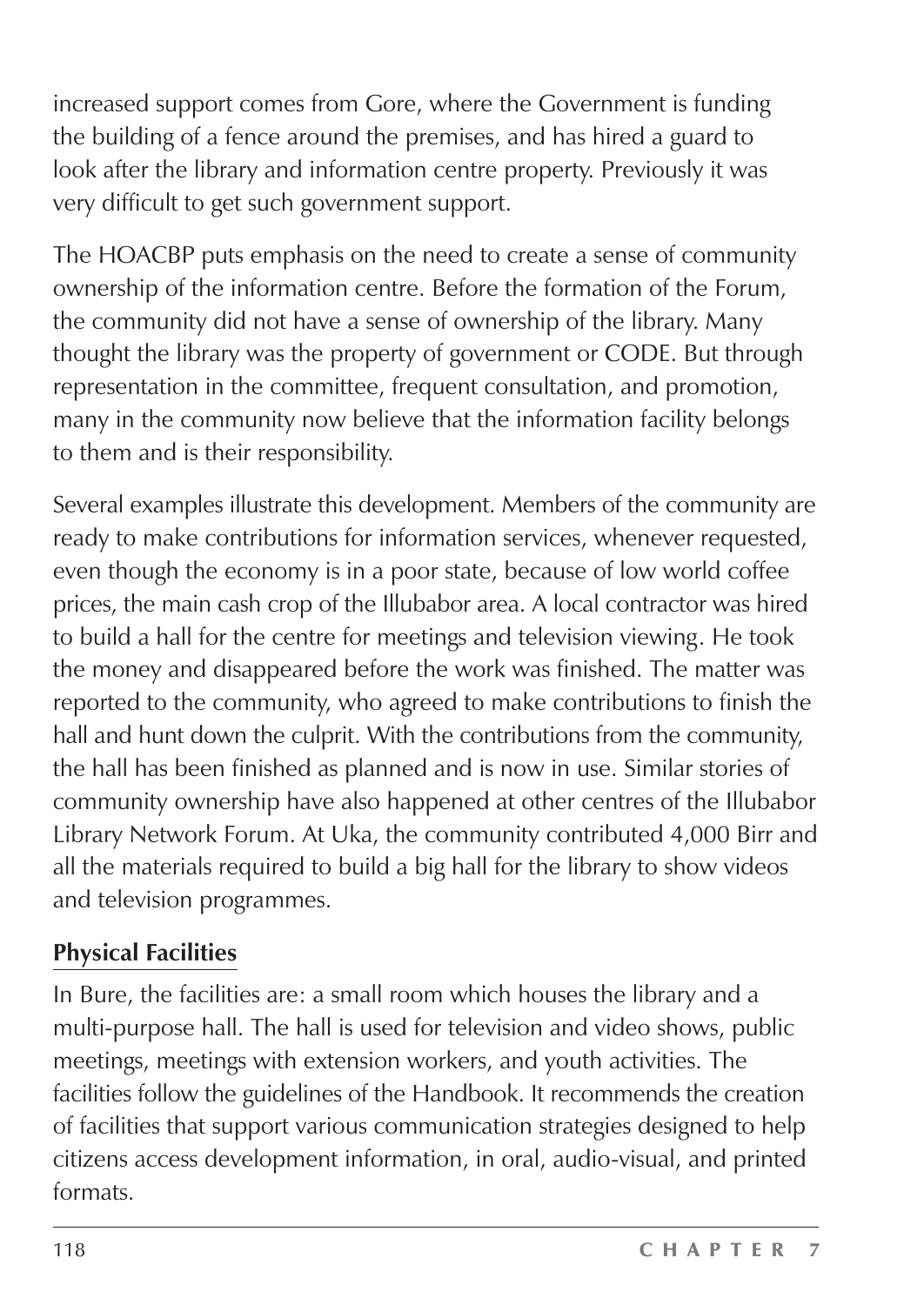#### **Types of Information Materials**

The main types of information materials are: development materials from NGOs and government departments, videos, school books, newspapers, fiction, and children's books.

#### **Community Information Services**

The services are provided by volunteers and full time staff. Members of the committee supervise the volunteers on a rotational basis. The Bure information centre provides the following services:

- a) Extension workers hold meetings in the information centre on agricultural, health and community development themes and discussions follow their presentations.
- b) Television and video viewing are provided by the centre. Video viewing takes up to 3 hours each day. It is very popular with children. Television viewing is popular within the community because there is no other television in Bure.
- c) Mini libraries have been opened in six schools around Bure. They are run by volunteers. A book box service, with up to 300 books, is provided to each of the schools. Fewer books are provided for elementary schools with a small student population.
- d) Readers clubs have been formed in four (4) government offices. Each of them regularly sends a person to collect reading materials for club members.
- e) Teachers regularly bring students to the library to use the reference materials.
- f) Youth associations bring members to use the information centre and its facilities on a regular basis.
- g) Reading is promoted twice a year (January and July) through a reading day, which includes dramas on the use of the library and access to information.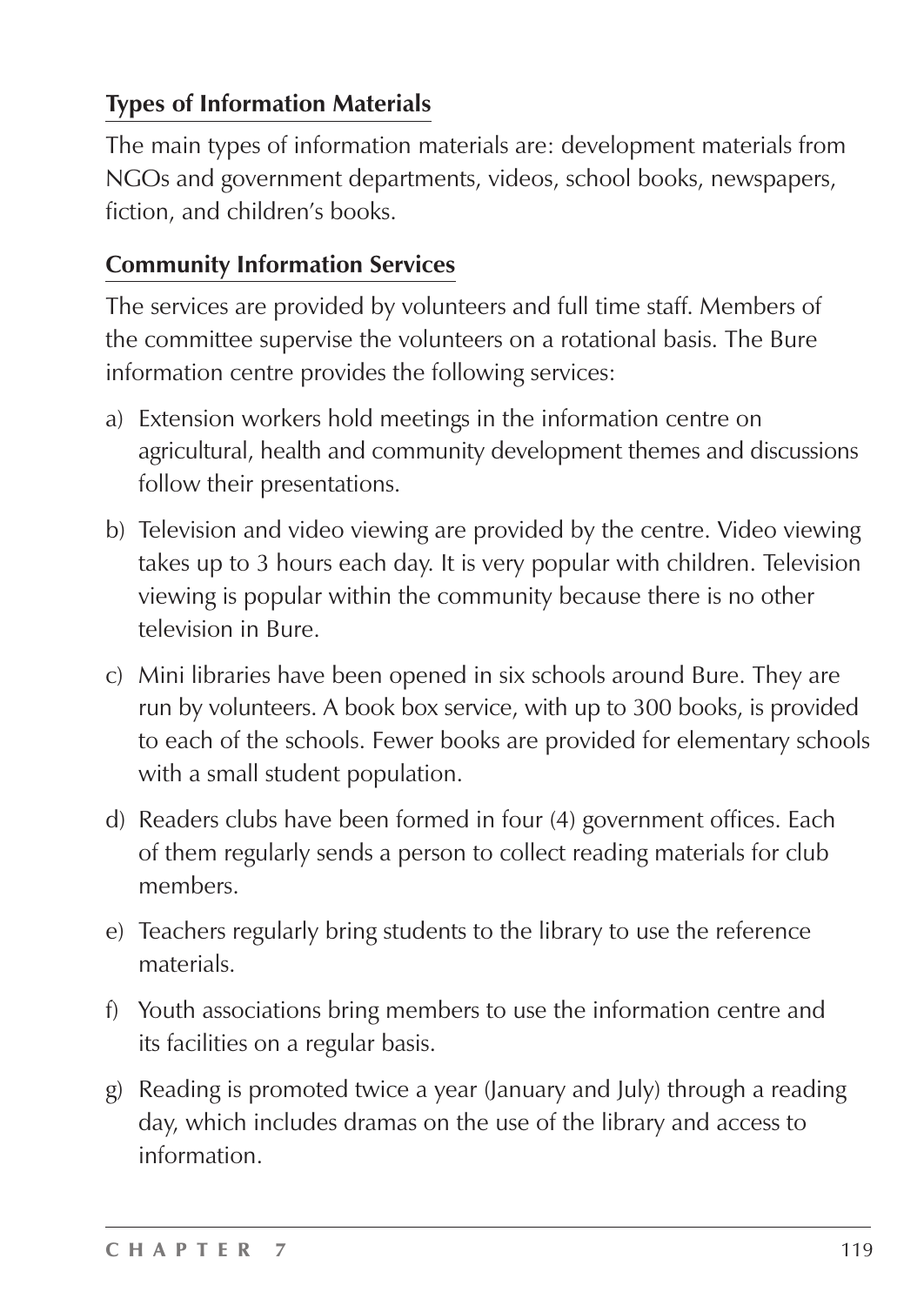h) Services to women are provided by women volunteers who take books to the community for discussion; meetings organized through the Women Affairs Bureau provide talks on the use of the library.

Promotion is also done through brochures, posters, and talks during funeral association meetings.

Statistics of use of the information centre show a growth from 5066 users annually in 1998 to 8725 by 2002. The figures for those who attend other CIRC activities, such as meetings with extension workers and television and video viewing, are not included in these statistics.

#### **Challenges**

The Bure Library and Information Centre faces a number of challenges:

- a) The library room is too small. Moreover, the Education Office needs the space for an office. The community has asked the Education Office for time to raise funds to build a bigger room for the library.
- b) The CIRC cannot be opened at night, because it is in government premises which close at 5 p.m., when offices close.

#### **Success Indicators on Stimulating Community Development**

The Library and Information Centre is able to report progress in linking information, knowledge and community development. Examples are as follows:

- a) Farmers have become aware of Female Genital Mutilation (FGM) and its effects. Cases have been reported to the police when members in the community practice FGM secretly.
- b) Many teachers have enrolled in distance education courses, because the environment provided by the library is suitable for study. Forty (40) teachers have already enrolled in distance learning courses.
- c) People have become aware of deforestation problems and are now replanting trees. As a result of watching videos and holding discussions on environmental issues, citizens are caring for the environment.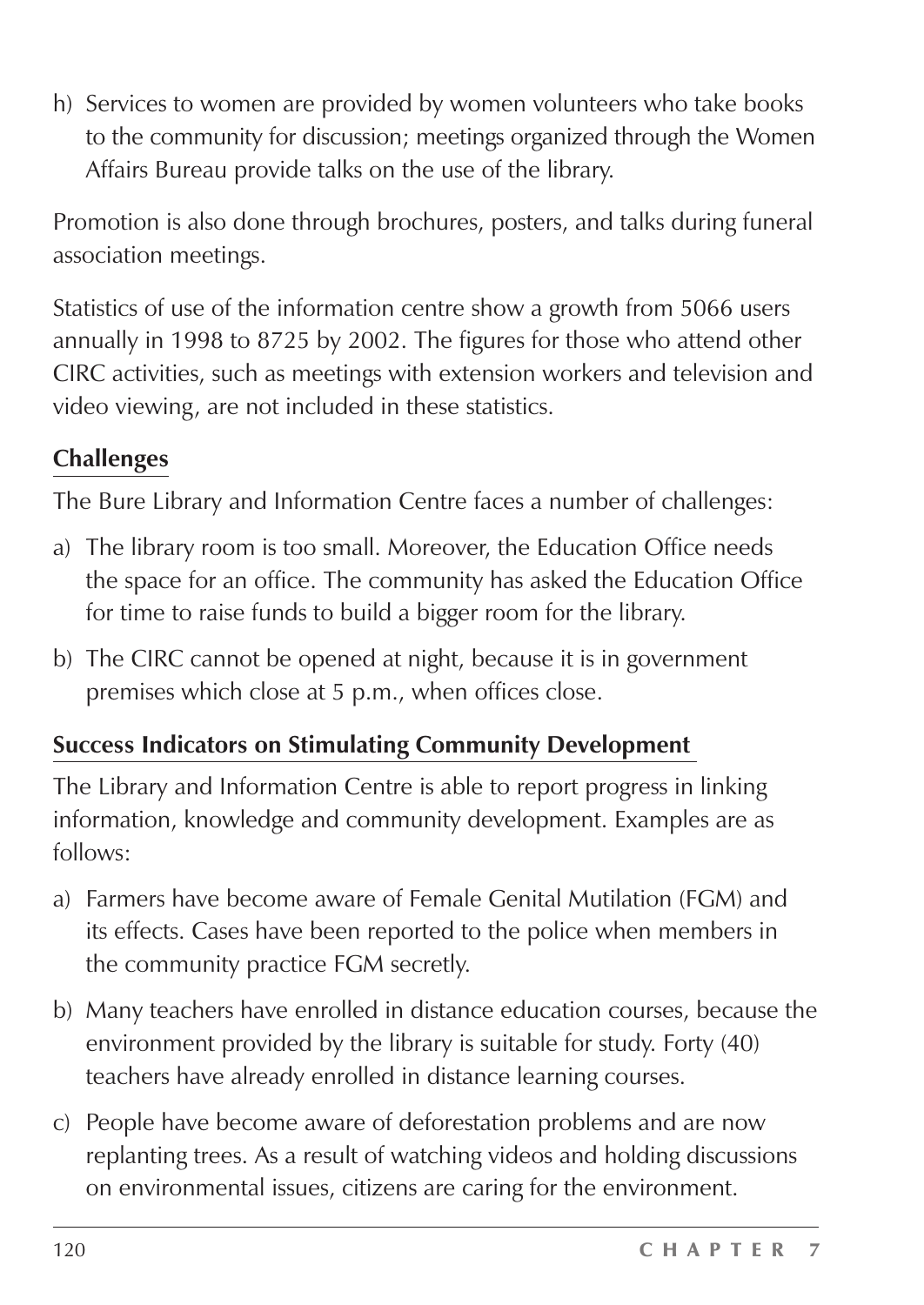#### **CASE STUDY: Dire Dawa Community-Based Organizations & Associations (CBOA) Community Information Resource Centres**

#### **Introduction**

*I have benefitted from the reports of the Chairpersons and Secretaries of the CBOAs and volunteer "librarians" in the information centres for this case study. The names of the communities and of the reporters (in brackets) follow: Addis Alem (Alganesh Alemu), Filweha (Paulus and Netsanet), Police Meret (Tsege Agaze), Sabian (Manalebish G/Kiristos), Mebrat Hail (Tsehay Wole), Goro (Debritu Belayneh), and Gende Gerada.*

Dire Dawa is a town of about 250,000 people, located in the eastern part of Ethiopia near the border with Djibouti and Somalia. The CIRC programme started in the community after Oxfam Canada and Agency for Cooperation and Research in Development (ACORD) signed an agreement in 2001 to work together. ACORD had a credit and savings scheme in Dire Dawa's poor communities.

By the end of 2003, the CBOAs had set up seven CIRCs, all within a one-year period. All the CIRCs have been located in the poor communities participating in the credit and savings scheme.

#### **Managing the Information Resource Centres**

Each community information resource centre operates under a committee. The committee reports to the General Assembly of the community. The committee oversees the operations of the CIRC, and supervises the volunteers and staff running the centre's various activities. In some cases, the office bearers of the credit society double up as staff in the information centre to save money. The number of volunteers varies, depending on the range of activities. The highest number was thirty (30) in Addis Alem but most centres have fewer volunteers.

Each of the CBOAs has its own bylaws, under which the resource centre operates. The union of all the CBOAs has its bylaws to bind all its members.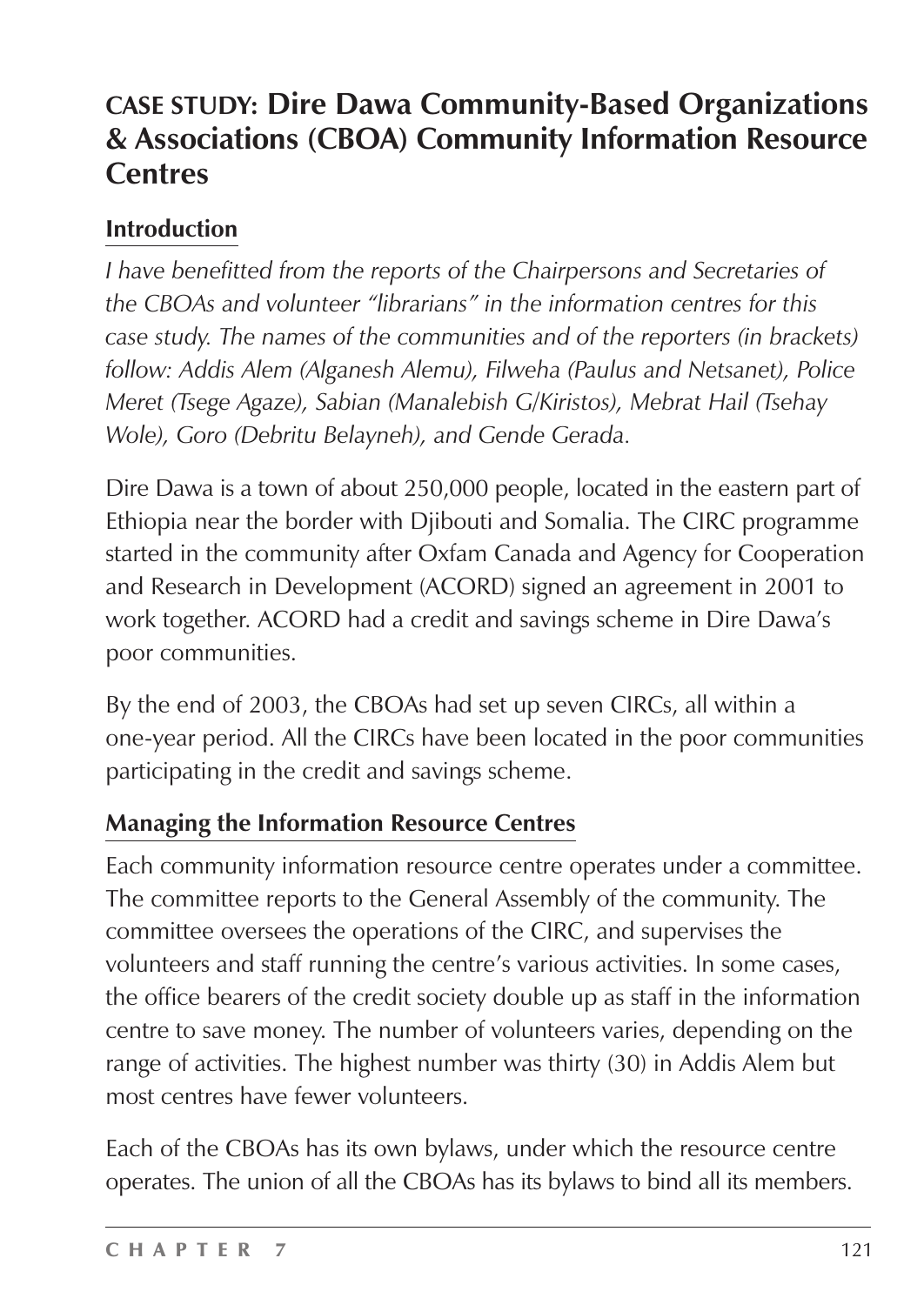#### **Physical Premises and Facilities**

The various CBOAs did not previously have any meeting place. They held meetings under a tree. However, when ACORD and Oxfam Canada came together, they provided funding for a building and furniture.

In most of the CBOAs, the facilities consist of a multi-purpose hall, which also houses:

- a) **A library unit** all but Mebrat Hail has a library unit but it was in the process of building one;
- b) **Television and video machines** all but Police Meret CBOA have a television and video machine;
- c) **An amplifier, public address system, and radio/CD/cassette player unit** — all CIRCs but Sebian CBOA has this mini-media equipment but it has plans to install the unit;
- d) **Indoor games** most of the CBOAs have games but Police Meret and Gende Gerada have chosen not to buy them because they have no space and they would disturb readers. On the other hand, Garo intends to purchase indoor games soon to attract more youth.

The multi-purpose meeting hall is used for public meetings, by both the community and local government offices, television and video viewing, and as a reading room. In addition, several of the CBOAs have a computer and printer. The plan is that the computers will be linked to the World Space Radio for the downloading of information from its database.

#### **Types of Information Materials**

The CIRCs are at different stages in building their collections of information materials as the base for providing a community information service. To address community development and to meet the citizens' needs for education and recreation, the collection should have skill-based materials of books, videos, and other items. In the case of the Addis Alem CIRC, the collection of information materials has books on health issues (for example, *My Own Doctor*), nutrition, education, and specialized trades (e.g. carpentry,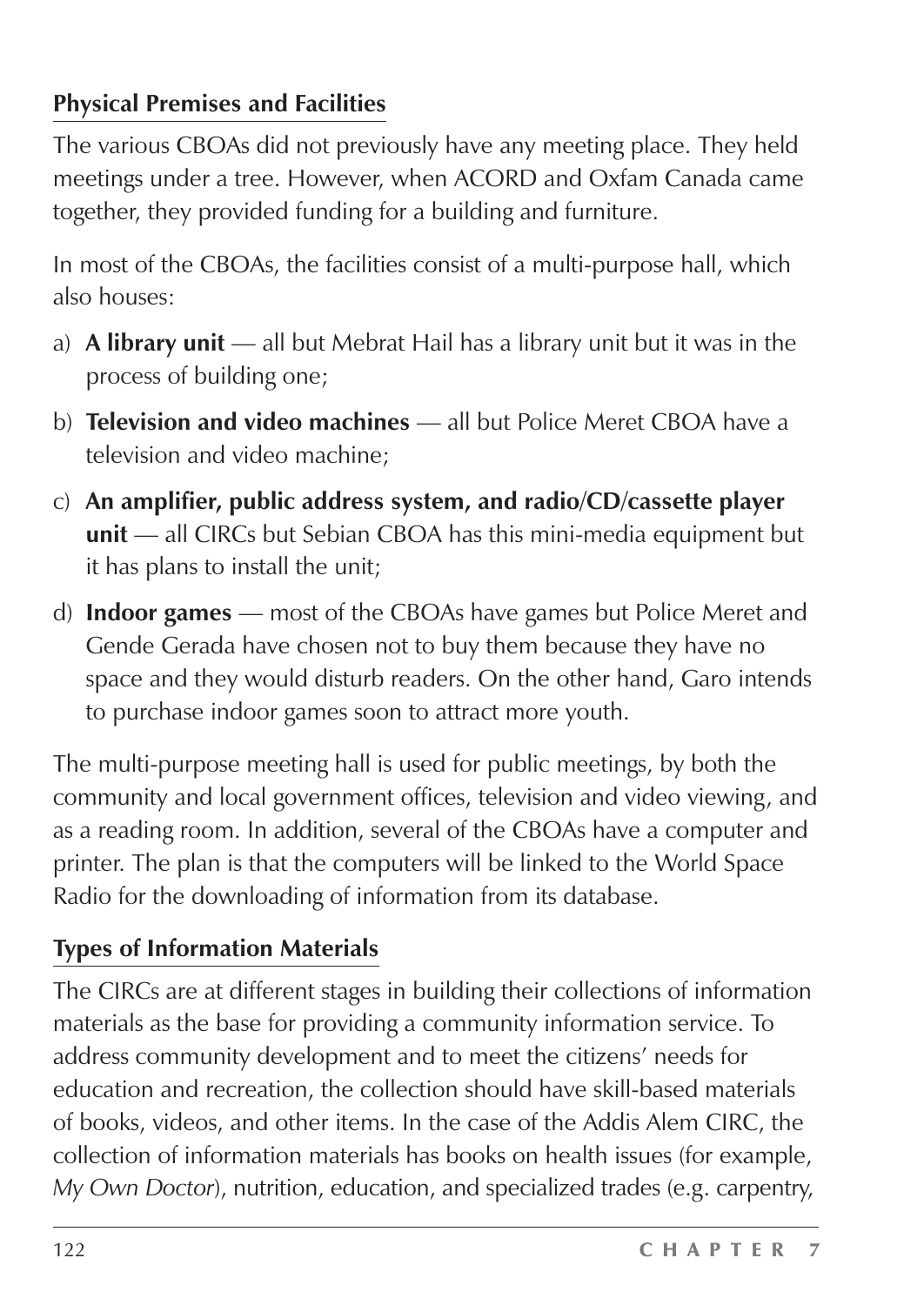masonry) and some children's and fiction books. Most of the other CIRCs, however, have collections which are predominantly school textbooks.

The videos of most of the centres are on development themes, with emphasis on health, the environment and documentary videos for children and youth.

#### **Information Services**

The CBOAs have two programmes: the savings and credit scheme and the community information resource centres. Each of the information centres has several cupboards full of files on member organizations of the savings and credit scheme.The following information services are common among most of the CIRCs:

- a) **Television and video services** two distinct information services are being offered. One is video shows at fixed times for specific target groups, such as children, youth and adults. These are said to be popular with all the groups and have proved to be an effective channel for disseminating information. The second service is community television viewing, where members of the community come to watch national television programmes at the centre. News is said to be popular with adults, while children and the youth watch specific programmes aimed at them. For example, Saturday shows enable children to watch a children's programme on Ethiopian Television.
- b) **Indoor games** these are offered as a form of recreation. Several indoor games are available in most information resource centres. They are: table tennis, drafts, cards, dominoes, chess, to mention a few. Some centres have computer keyboard games to familiarize children with the operations of a computer keyboard.
- c) **Mini-media** this term refers to the community broadcasting which uses an amplifier, radio cassette, and a public address system, with several loud speakers placed on top of the tallest structure in the vicinity. In most centres, there are two broadcasting slots, one in the morning between 6:30 and 7:30 a.m. and the second, later afternoon between 5:00 and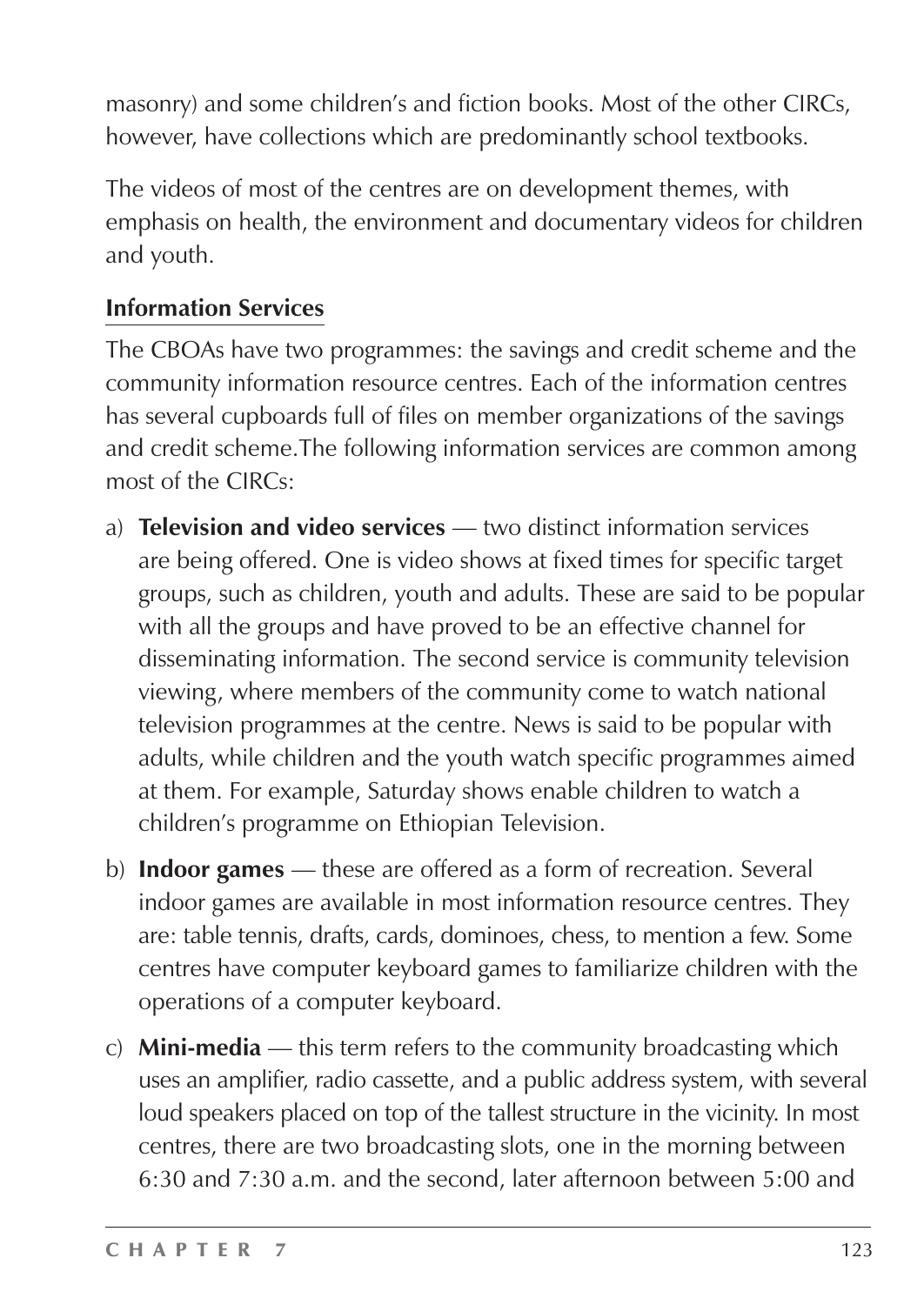7:00 p.m. The topics broadcast are on health (working with HIV/AIDS clubs in the community), popular songs, family planning, quizzes, and live broadcasts. Each of the mini media stations ensures community participation by placing a suggestion box, practically at its door step. This facility is used by community members to write letters to identify topics for future sessions and to provide feedback on previous broadcasts.

d) **Reading room service** — all the information resource centres offer a reading room service in which the collection is used only for reference purposes. Given the small collection, there is no borrowing service. Some of the young people crowding into the reading room say it was a very useful service because they have books to do their school work. Many come from over-crowded homes and they find the atmosphere conducive to learning.

The shortage of books particularly ones on development themes and books for children was one problem experienced by all the centres. In one community the youth addressed the problem by collecting all the books they could find to add on the library unit collection. At Gende Gerada, they were negotiating with a nearby school to borrow some books from its library. Teachers and the Education Bureau officials have also been asked to help with the selection of good books. The library units keep some records of users to demonstrate how much the collections have been used, since opening less than a year ago. The average number of users was between seven (7) and thirty (30) at Addis Alem, while Sebian had an average of twenty-five (25) users per day, a few of whom were girls and women.

Clearly fewer females than males made use of the information centres in the first year. The volunteer librarians and CBOA chairpersons explained that the reason why fewer females were visiting the information centres was because of cultural restrictions. These traditions made it difficult for women to move freely in the community. The problem was more pronounced among the Somali community who were Moslems than among the other non-Moslem communities in Dire Dawa.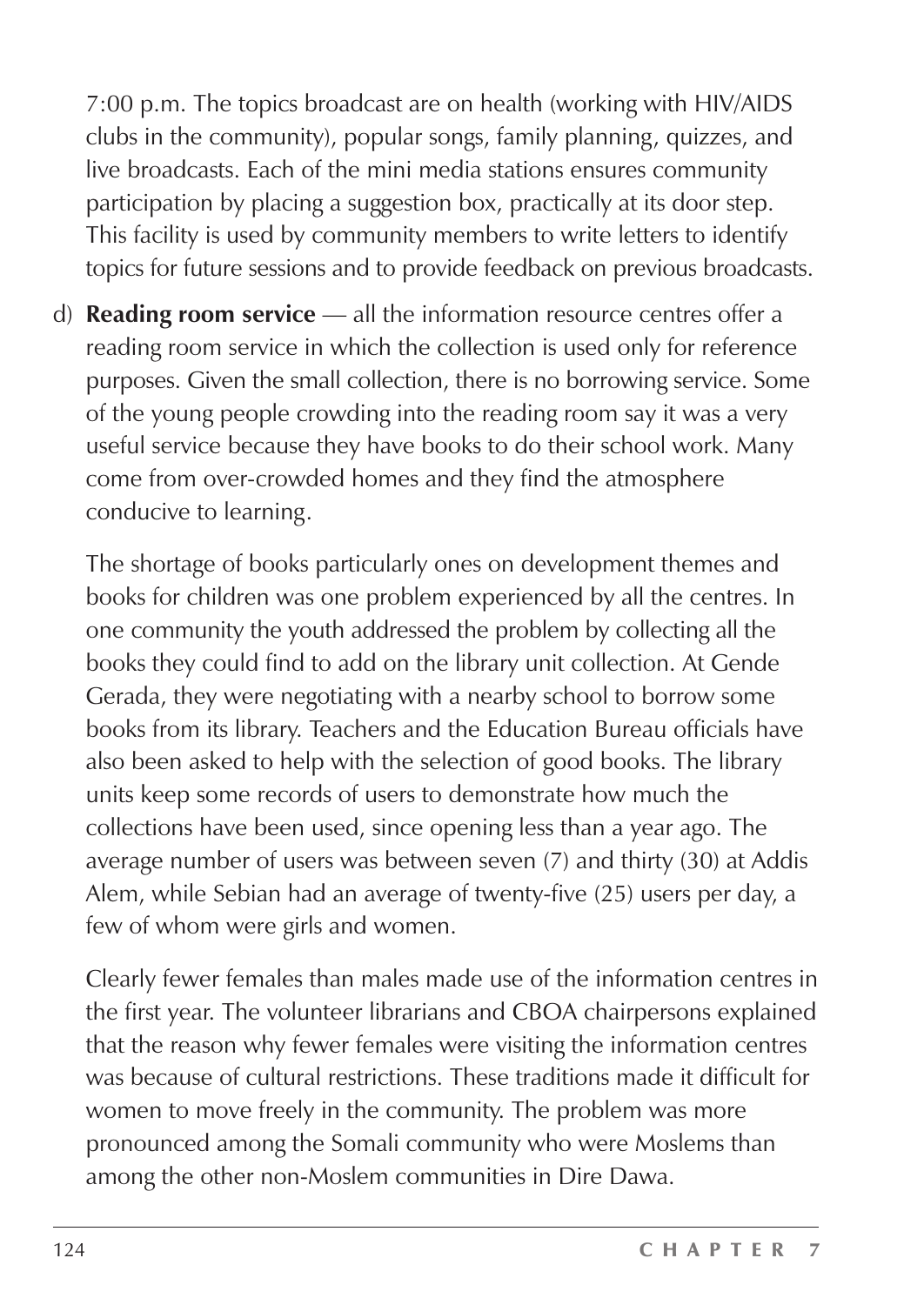- e) **Drama and music** these activities are also popular in most of the information resource centres. Drama and songs are used for conveying messages on societal problems, such as HIV/AIDS, chewing chat, and Female Genital Mutilation (FGM).
- f) **Public meetings** public meetings are held regularly in the multipurpose halls of the information resource centres. Some are on the savings and credit schemes, while others are on local government issues. Extension workers are also said to use the facilities to meet with the communities from time to time.
- g) **Other outreach activities** other activities held in the information resource centres include: dancing, debates, quiz competitions, and poetry.

Each of the information centres has a suggestion box which allows them to keep in touch with their community on an ongoing basis. They receive suggestions for improvements and future activities.

#### **Income Generation Activities**

In each of the CBOAs, there are several income generation activities to raise funds in support of resource centre. The following provide examples:

- a) **Selling water** using a lower rate than other water sellers, the CBOA is able to attract many people to buy water.
- b) **Communal shower service** a small fee is levied to use the communal shower facilities.
- c) **Selling drinks** most of the CBOAs have a fridge, where soft drinks, ice, and cold water are sold.
- d) **Room rental** One of the CBOAs (Filweha) has built a room which they rent out to raise additional funds.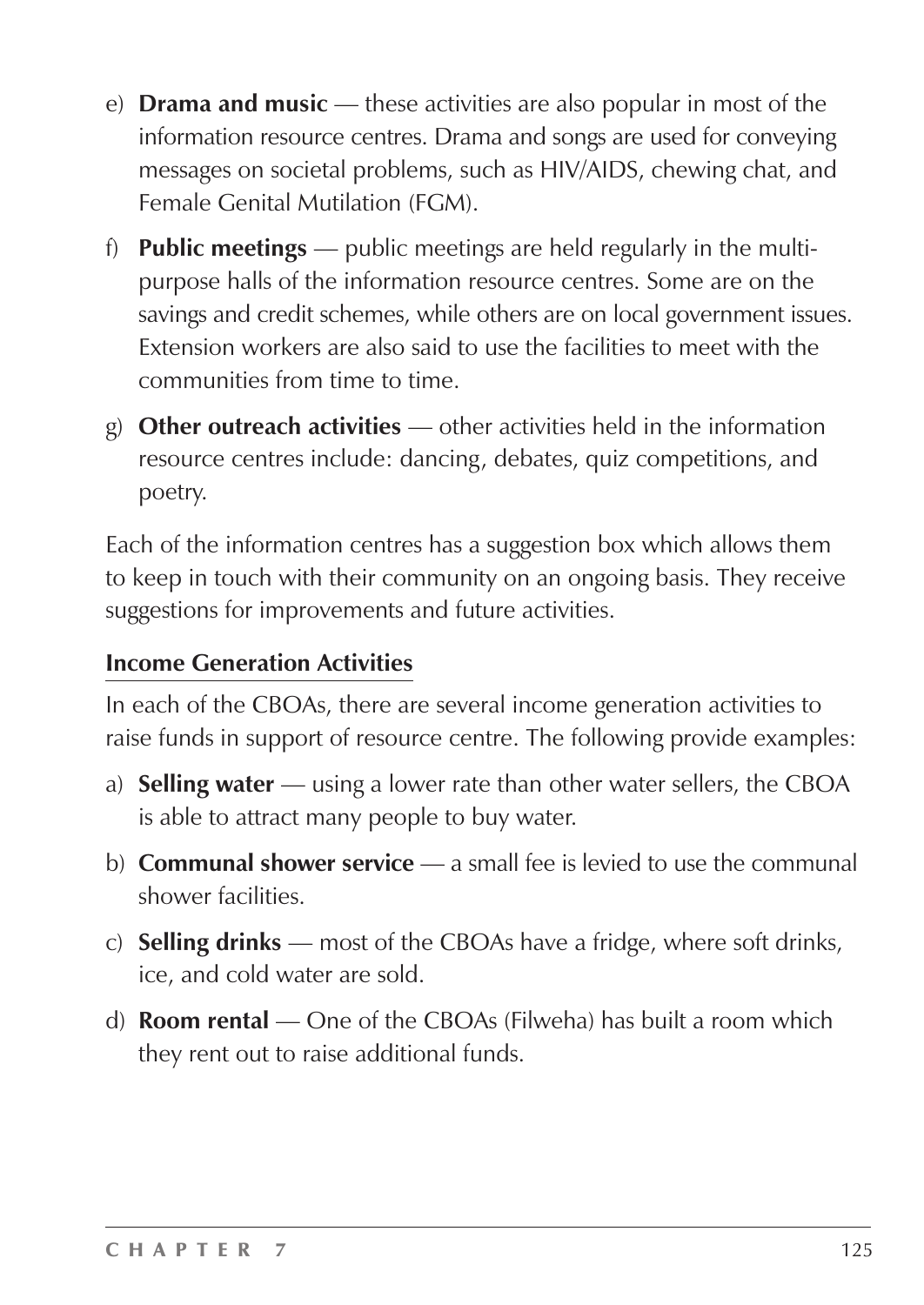#### **Successes**

As the information resource centres are not yet a year old, the communities are still learning. However, most of them felt that they have been successful in mobilizing their communities for support, using bottom up approaches. Respondents believed that many groups in the community have quickly learned how to use the communication facilities to reach their constituencies.

The respondents also reported that the Dire Dawa communities have also learned the use of information and knowledge to improve their lives. The presence of the information resource centres in the community has had a positive impact on the school work of children and youth. The centres have also provided a constructive way for the young people and adults to spend their leisure time. Many of them would otherwise be chewing the habitforming drug, chat.

Some of the information resource centres have started to conduct debates on developmental and social issues, such as the causes of poverty, gender relations, chewing chat and Female Genital Mutilation (FGM).

#### **Challenges**

Two challenges face the Dire Dawa information resource centres. The first is the need to raise resources to expand services. The second is the need to encourage more women to use the information centres. According to the CIRC managers, the solution to the first challenge lies in raising more financial resources through income generating activities and community contributions. The solution to the second challenge is to work with the religious leaders to encourage use of the information centres by women.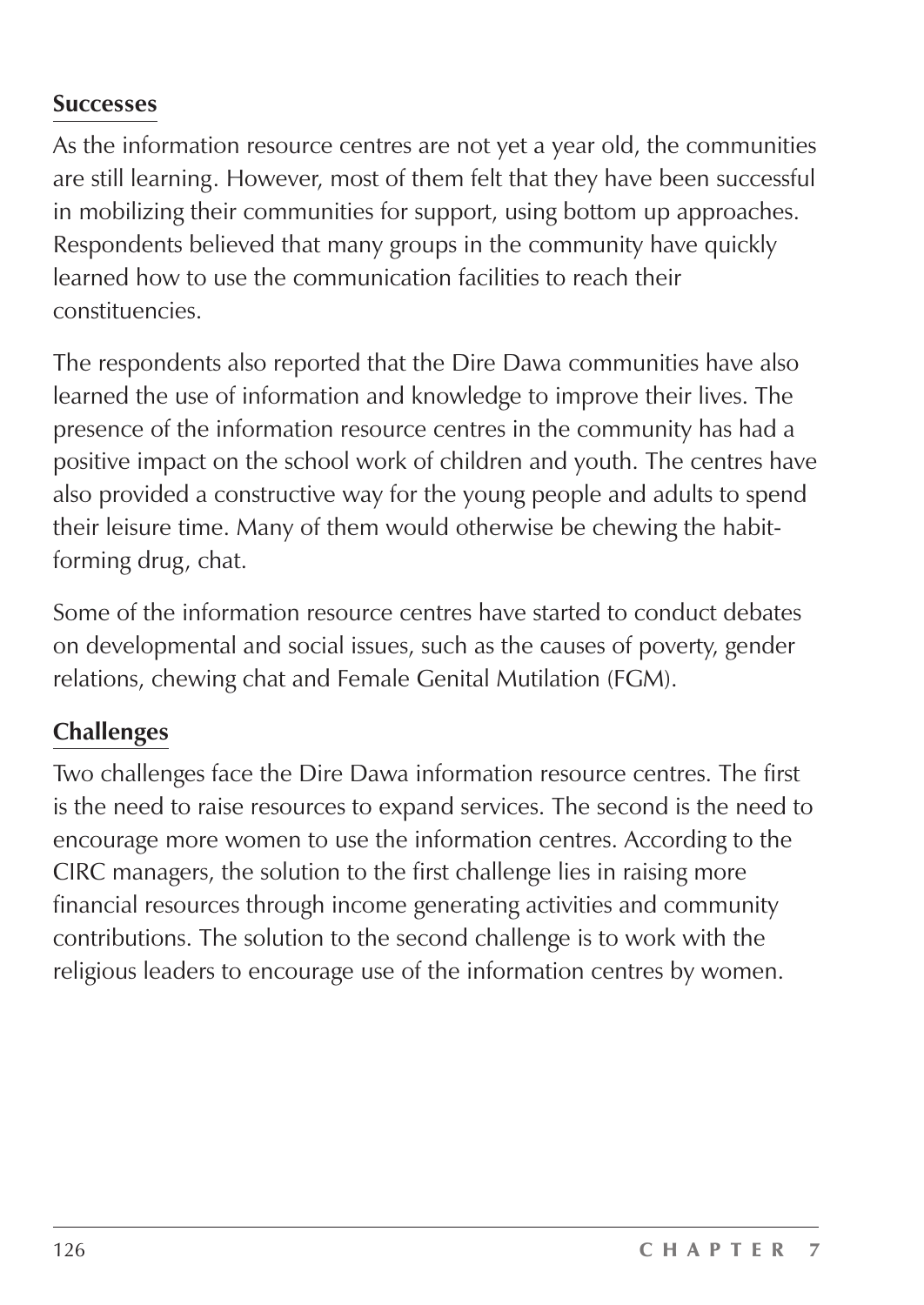#### **CASE STUDY: Sidama Community Information Resource Centres**

#### **Introduction**

*I am grateful to Tigist Hailu, Information Manager, Sidama Community Resource Centres Network for the information in this case study.*

Sidama Development Corporation (SDC) and Oxfam Canada's Horn of Africa Capacity Building Programme (HOACBP) have worked on capacity building of the community at the grass roots level since 1998. One aspect of the partners' agreement related to information dissemination services for the community, in order to enable them to address their daily social and survival problems. In the Sidama Zone, there are now three CIRCs at three Woredas (Shebedino, Dale and Arbegona).

After a workshop and some preparatory work, community information resource centres were started in 1999. They were initially equipped with a generator, TV, video deck, radio tape, and video cassettes. The strategy of first introducing audio-visual media for oral information exchanges was to ensure that semi-literate community members and those not familiar with published information would have an equal opportunity to participate in the information sharing activities. As the majority of the community is semi-literate, it was important that this group felt included. Later on, the following furniture and collections were added: book shelves, chairs, tables, books, pamphlets, maps and posters. These materials can be used by those who have higher levels of education and by those who are able to learn how to use print materials.

#### **Information Services**

The Sidama CIRCs offer different types of community information services. The most important include:

a) **Drama, poetry and songs** — this is a very popular activity, well received by the community. A play can attract an audience of more than two thousand (2000) people. The themes of the different edutainments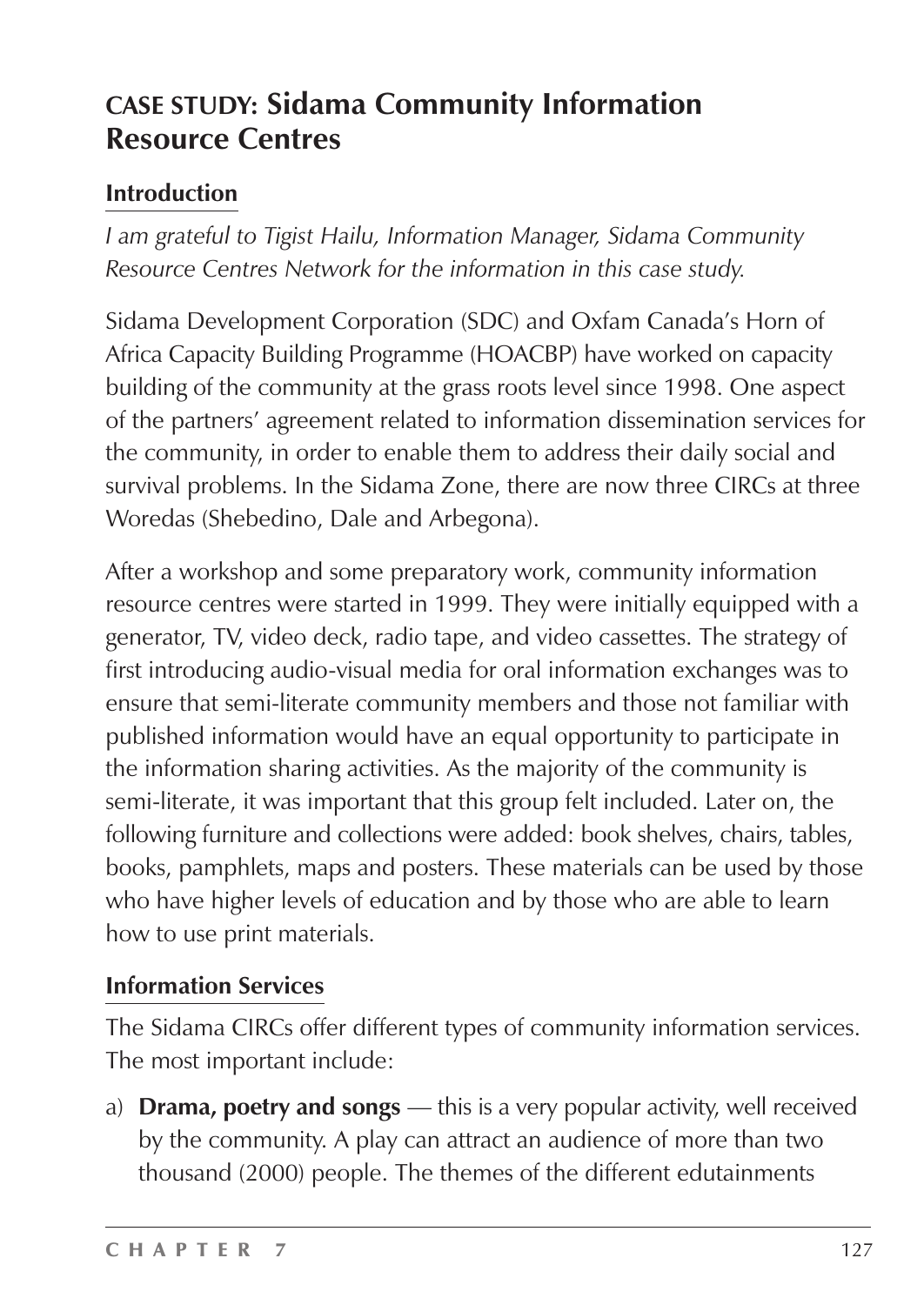include: HIV/AIDS, abduction of girls, family planning, and gender equality.

- b) **Public lectures and discussion forums** this activity is organized around the presentations of resource persons from different organizations who talk on topics of interest to the community. After the lecture, a discussion includes suggestions for action.
- c) **Video show and video production** the video shows take place in the CIRC and its compound. The Information Unit, in collaboration with Sidama Zone Culture Bureau, also produces different video cassettes which are shown to the community.
- d) **Community library service** the library unit in the CIRC is open five days a week for the community to use the materials. These include books, pamphlets, maps, posters and some translated materials.
- e) **Monthly meetings** the Kebele Development Committees (KDCs) hold monthly meetings in the CIRCs. During the meeting, they discuss issues brought forward by the representatives of different Kebeles in the network. They also discuss the operational and management problems of the information resource centre.

#### **Community Participation**

The Kebele Development Committees (KDCs) are the representatives of the community and they have direct contact with the community. The community participates in activities like information needs assessment, problem identification, project prioritization, and group discussions after the dramas or public lectures. They participate in almost every activity undertaken by the information resource centres.

#### **Management Committees**

In the three CIRCs, there are a total of forty-five (45) members. Each Kebele has fifteen (15) members. Of the ten (10) women members of the Management Committees, Dale KDC has four (4) and Shebedino and Arbegona each have three (3).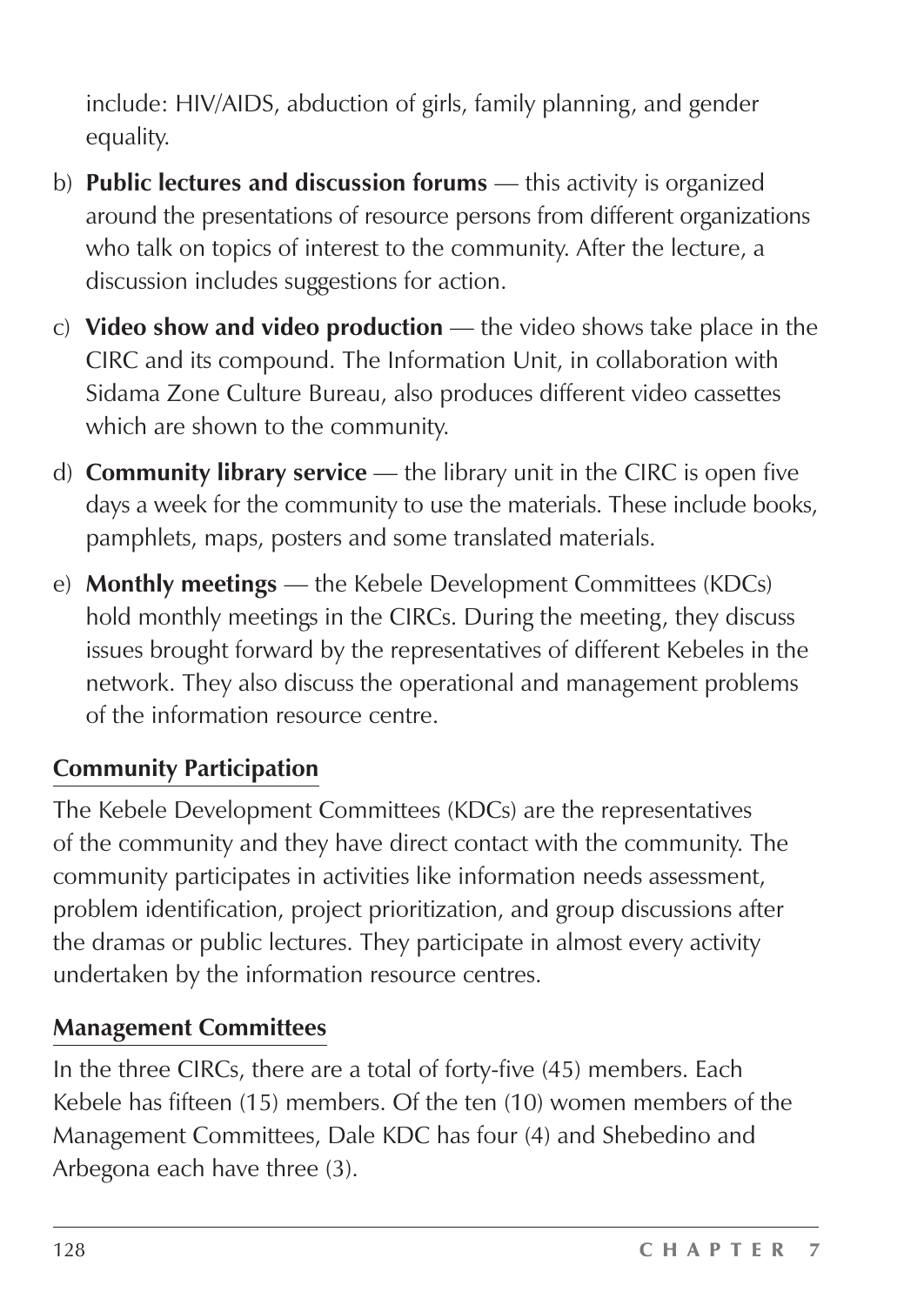#### **Challenges**

The CIRCs in Sidama have experienced a number of challenges. They are as follows:

- a) The CIRCS are located in areas where there is no electricity. Small capacity generators are used but they are not working well. This lack means that the electronic media can not be used.
- b) The KDC networks have grinding mills from which they earn some money for the management of the CIRCs. More training on fundraising and financial management is needed to improve this aspect of the management of the CIRCs.
- c) Transportation is a problem. As a result, the staff are not able to use the recording equipment to gather information about indigenous knowledge from the community.

#### **Solutions**

The problem of improved local resource mobilization is being discussed by the KDC network. A program to train the community in financial management has been put in place.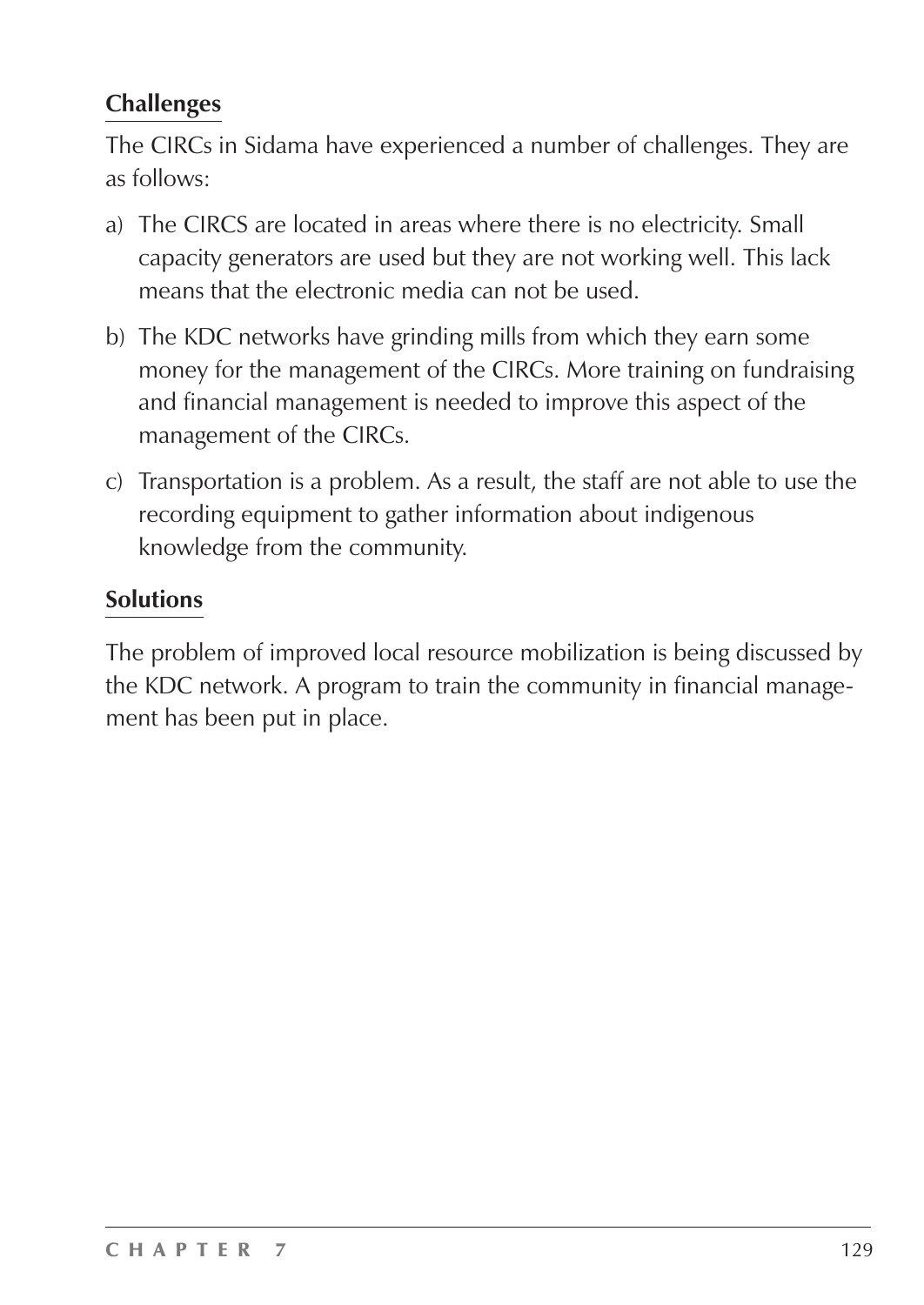#### **Lessons Learned**

The four case studies have all been supported by the Oxfam Canada Horn of Africa Capacity Building Programme (HOACBP). Each community has adopted the capacity building program to its own realities, because it has ownership of the programme. Each case study thus provides valuable lessons about how community information resource centres can be strategically positioned to enable the community to move towards community development.

The four case studies are all concerned with a concept of community development that relies on the development of a knowledge base, the use of the communication infrastructure, and access to external knowledge resources and technologies, as starting points for community engagement. Each community approaches the process from its own realities. Whereas Illubabor and Bure had the CODE Ethiopia libraries as a starting point, both Sidama and Dire Dawa were in a position to design their information centres from the bottom up. Both Sidama and Dire Dawa used the existing community information exchange culture to set up their information centres. For example, Sidama deliberately chose to introduce first the video and audio shows and used the oral information system as a base to set up its resource centres. Dire Dawa was inspired by the communication system found in the culture of the Islamic and Orthodox traditions. This was the basis of the mini-media communication strategy, with a public address system, mimicking the call to prayers from the mosques and Orthodox churches.

Beneath this first layer of community action, there are two other layers. The second layer involves using the community knowledge structure as a building block for civil society to engage the State, the community and other organizations available to assist in the quest for development. To support development in a sustainable manner, each community has to learn to work within its environment, with its own community, institutions, and political and economic system. This calls for engaging the State structures within the framework of "civic public space", where both the role and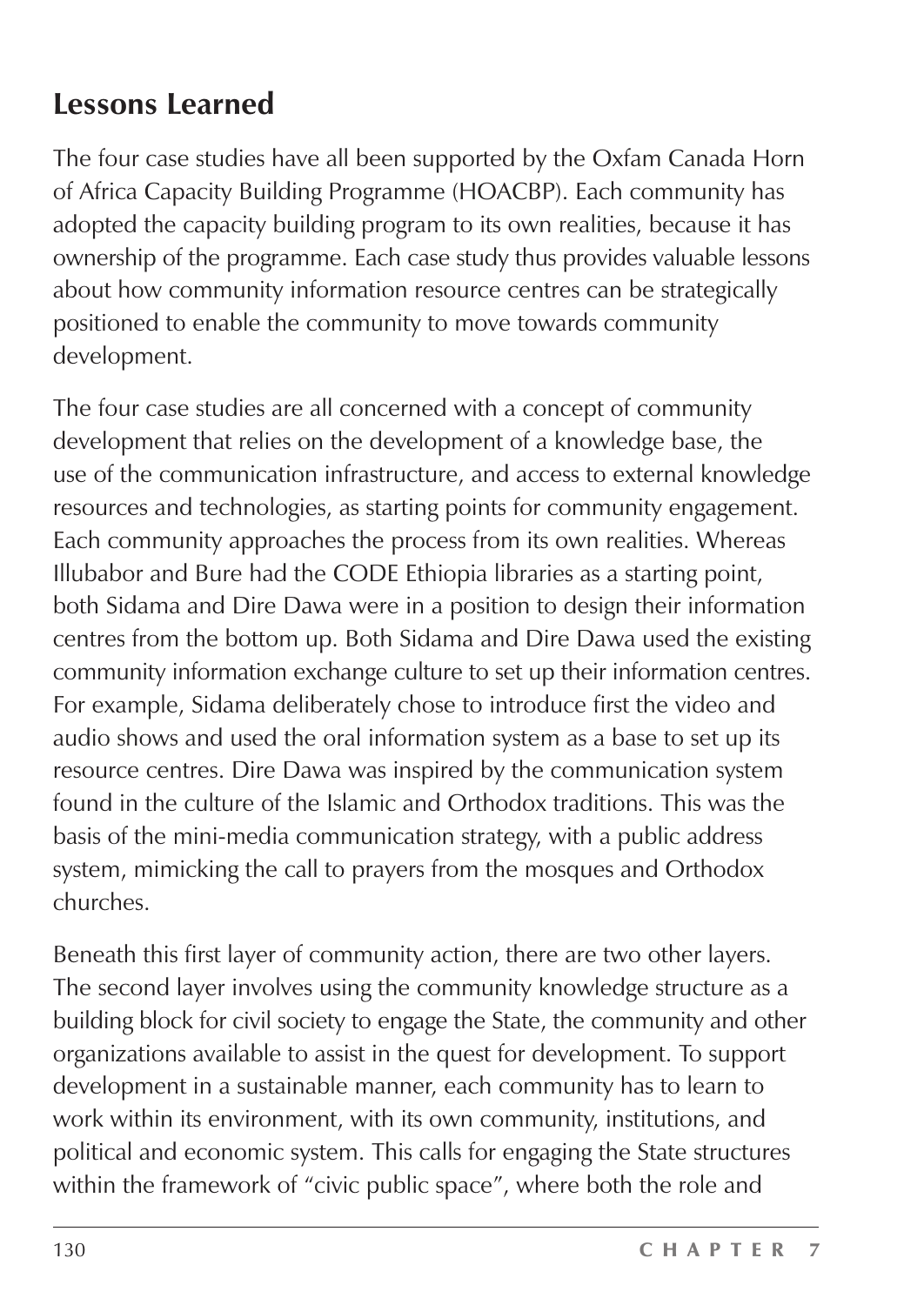space of each actor are recognized. There is constant engagement and interaction towards creating a positive relationship. The financial and material support that all the information centres have been able to gain from the government and municipalities is the result of successful engagement. The ability to raise funds from their own community is likewise a sign of success. Engagement comes with accountability and transparency.

The third level in the process of capacity building enables each of the respective communities to position itself, organize itself and build the skills and self confidence to take destiny in its own hands. The community chooses to be independent rather than being forever dependent on others to determine its fate. Capacity building includes making mistakes and learning from one's mistakes in the long journey towards human development. It also includes the gradual introduction of innovations, starting with appropriate technologies and gradually moving towards more complex technologies. The step-by-step introduction of communication technologies illustrates this point very well. Wherever possible, each community started with its own information system, before moving to information technologies coming from external sources. Each identified the appropriate technologies to address its needs.

It is apparent that the Illubabor network of CIRCs is ready for information and communication technologies (ICTs). It has built the capacity to use them profitably. Several communities have already moved in that direction. This demystification of ICT will allow everyone greater use of the technologies, not only the minority with higher levels of education and exposure. The possibility of anchoring the ICT in the existing knowledge and communication systems will facilitate the adding of value to existing information products and services. They can add these products and services in an organic way and connect them with other community knowledge and communication structures. *(See box 7.2 for an example taken from Lugoba, Tanzania. It has both positive and negative lessons on how to introduce ICT into a community.)*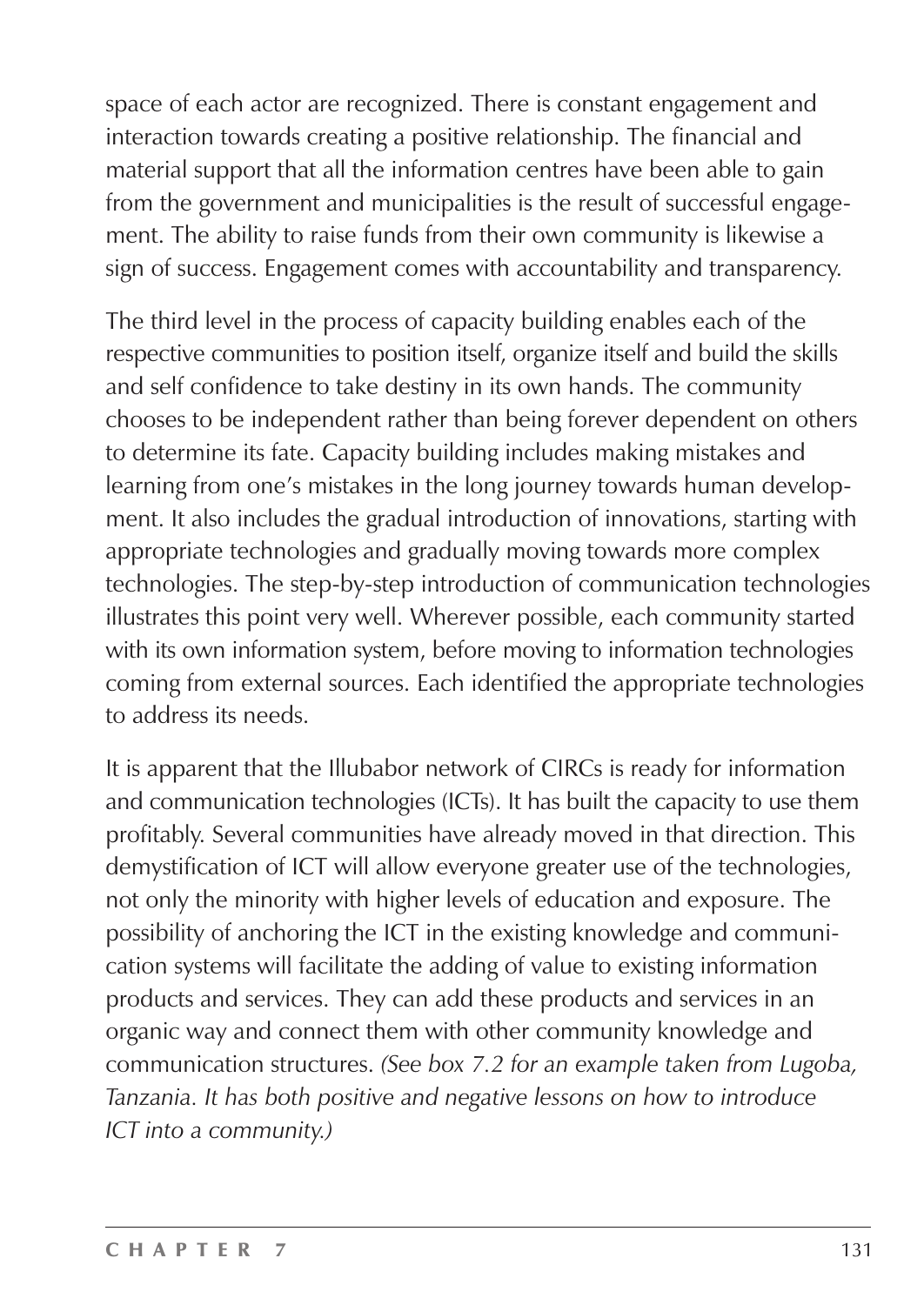#### **BOX 7.2: Lugoba's rural ICT project**

Lugoba is a rural community located 125 kms from Dar es Salaam, on the main highway to the northern towns of Tanga, Moshi and Arusha. The community is composed of small farmers, growing cashewnuts and fruits as cash crops, and maize, rice, bananas, cassava and beans as food crops. The village keeps livestock, mainly cattle and goats. There are two primary schools and one secondary school, one government health centre and a private health centre.

The ICT project was established early in 2003 with the help of the Tanzania Commission of Science and Technology and funding from UNESCO's Informatics Division. The project is managed by a Computer Project Committee which reports to the Lugoba Village Government.

The initial target groups of the project were village functionaries, political party leaders and government officers working in the community, including: agriculture and livestock extension workers, health workers, school teachers, and the local magistrate court.

The overall aim of the project is to contribute to good governance in rural areas and to facilitate access to knowledge for rural development.

#### **The specific objectives are to:**

- a) Use the village information system outputs for electronic governance;
- b) Increase the efficiency and effectiveness in capturing and processing information obtained in the village;
- c) Provide electronic information for good village governance at the grassroots level;
- d) Provide access to knowledge through a computerized information system;

The project was designed to carry out three main activities. First, the government officers would get information from electronic sources and pass it on to the community to support the development process. Secondly, they would keep copies of the data they send to their supervisors at district headquarters, in order to help the village government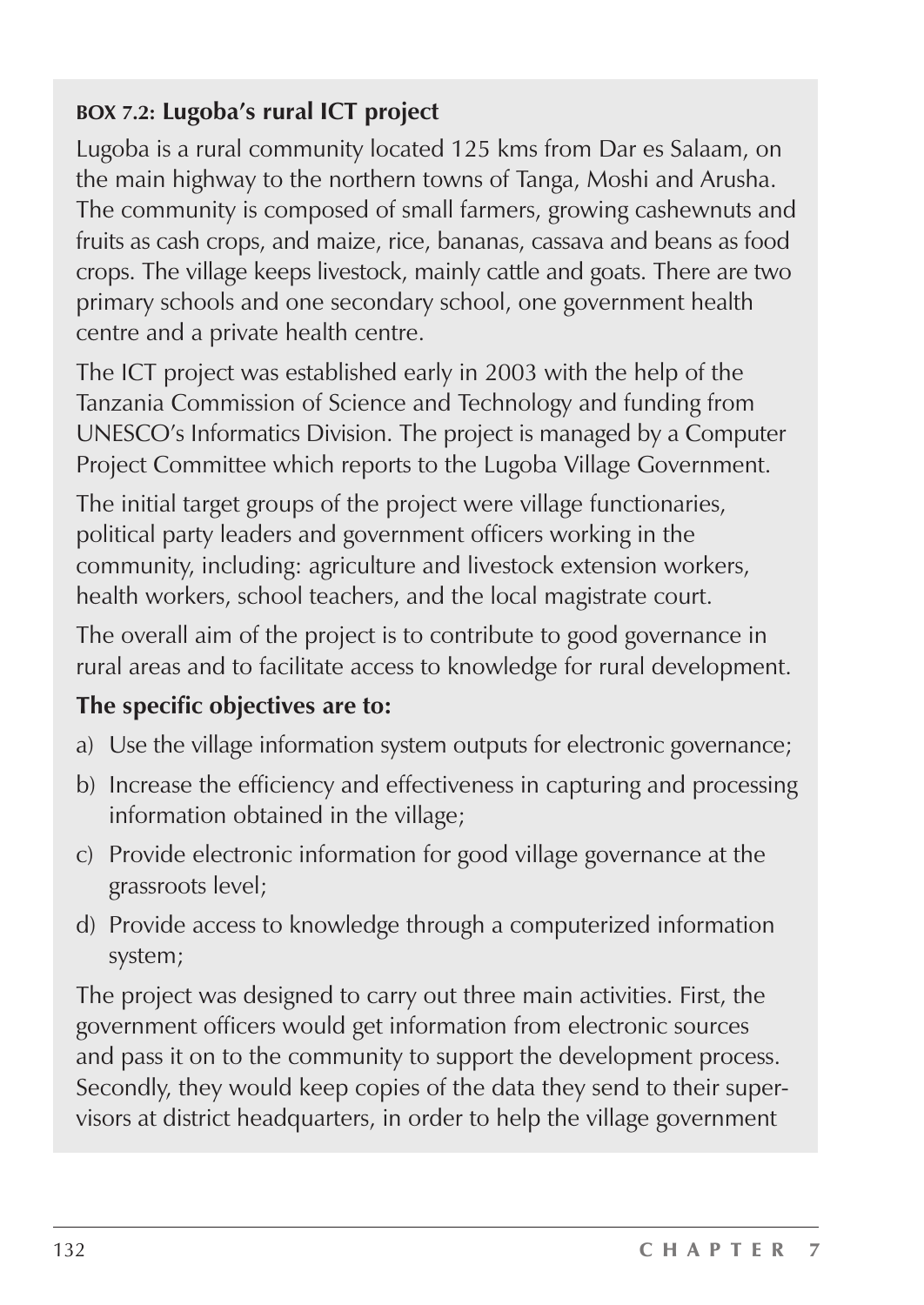improve the planning, implementation and monitoring mechanisms in place. Thirdly, it was expected that the government workers and village functionaries would promote the project to the rest of the community, in order to expand the use of the ICT facilities. After one year, most of the expectations have not been fully met. Most of the village leaders and government officers were not using the ICT facilities. They still send out their data without keeping a copy in the community for use by the village government.

The project has five computers which are linked to the Internet. The Internet is accessed through a broadband (VSAT) dish procured from Afri-SAT at a cost of Tsh 4.5 million and a monthly payment of Tsh one hundred thousand (equivalent to US \$4500 and \$150 respectively).

Several services are provided at the Lugoba ICT centre. Some of the services are provided for a fee to ensure sustainability.

#### **Fee-paying services include:**

- a) Internet and email services (Internet use that is work related is not charged a fee);
- b) Word processing, including typing and printing;
- c) Training in computer literacy, mainly to primary and secondary school pupils.

#### **Free services include:**

- a) A website being developed for the Lugoba community will incorporate a community newsletter.
- b) A community health database is under development to store information on diseases in the community, treatment, and patient payments.
- c) Crop protection information is based on the CD-ROM *CABI Crop Protection Compendium*. This interactive CD from CAB International is a rich source of agricultural crop information giving details of various crops and their diseases, and how to cure them.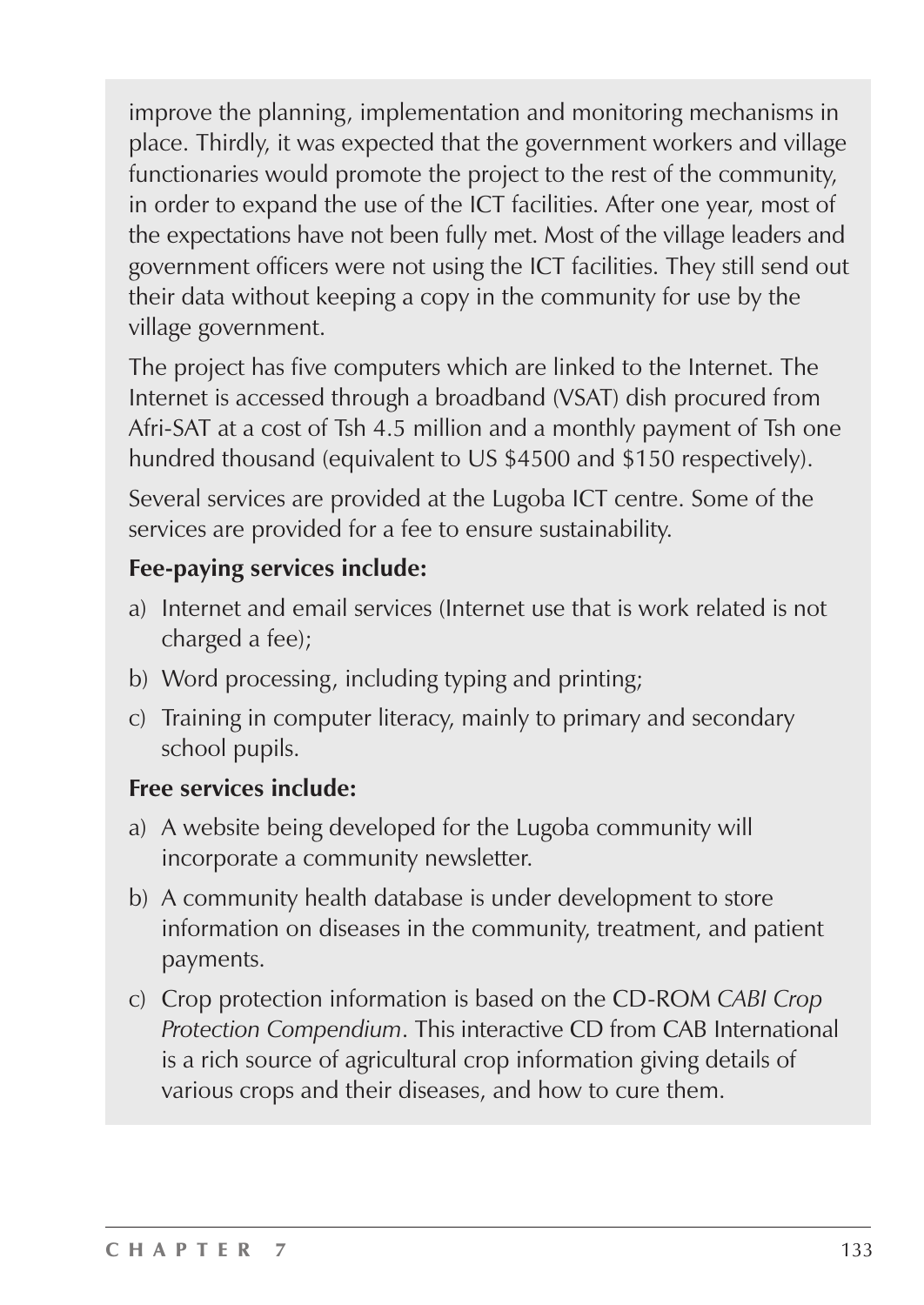After learning that most of the village functionaries and government officers are not using the ICT facilities at all and are unable to provide information to the community on a wide scale, steps are now being taken to involve the community directly in accessing the information they need from the Internet and other electronic sources. The village government has also asked the Tanzania Commission of Science and Technology to strengthen the project ,by providing a photocopying machine and telephone facilities. Both will be operated at a fee for cost recovery.

*Toflo Mlaki. Information provided by Director of Information and Documentation Services, Tanzania Commission of Science and Technology and from a site visit to Lugoba on 6/1/2004 by the author.*

The final lesson is that the regular semi-annual meetings of the Illubabor Resource Centre Network have served a useful purpose. They have allowed the members to discuss their strategic plans, to exchange experience and information and to make revisions and changes. The Network has also gained official status in Ethiopia.

The members have taken the first step in the thousand mile journey towards community development, civil society building and capacity building. There is still a long way to go for knowledge to become a strong pillar of the community development process. When knowledge is a central part of the process, its presence will lead to a transfer of the skills needed for other areas of development. A thousand mile journey has begun in Ethiopia with the first few steps that four communities have shared with us. They are to be congratulated for the example they set for all of us.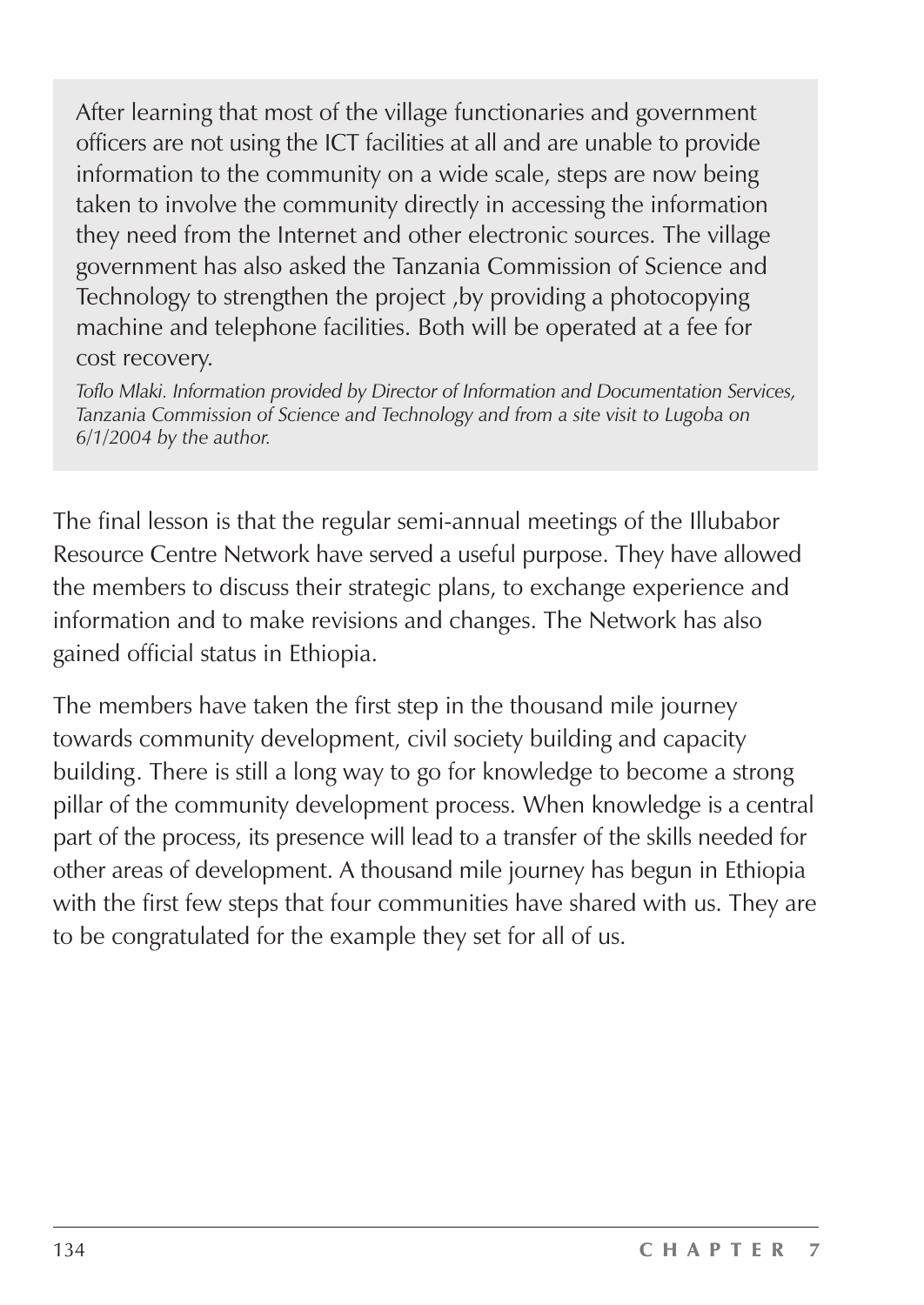#### **GLOSSARY**

We have tried to use language that people at the community level can understand. We realize that some of the words and phrases used by those who discuss information and development are difficult. For this reason, we are adding a section on words and phrases that appear in the text. Their meaning is related to this handbook. Many of the words have been used several times in the text.

## **A**

**Abolish, abolition** — to bring to an end, undo, stop, cancel or disallow a law, construct or action.

**Account, accountable, accountability, accountant** — these words refer to the system in place to ensure the proper use of the resources that the CIRC is responsible for. The funds are put into an account at the bank; a system is put in place (a set of rules that are public), so that the CIRC can report to the community on its use of funds, its activities and also the use of space, collections, equipment etc.; an accountant has training in managing and assessing resources, especially financial resources, but also other resources like equipment.

**Acquire, acquisition** — to add, get, achieve, reach something.

**Adapt, adaptable, adaptation** — to make fit or to adjust to one's situation; if an idea/practice can be made to fit the community context, it is adaptable; the community changes the idea/practice and adapts it to the local situation.

**Adopt, adoption** — to make one's own or to take for one's own; if a community takes an idea/practice from another community, it adopts the idea/practice for use by the community.

**Advocate, advocacy** — to support, promote, make a case for and defend.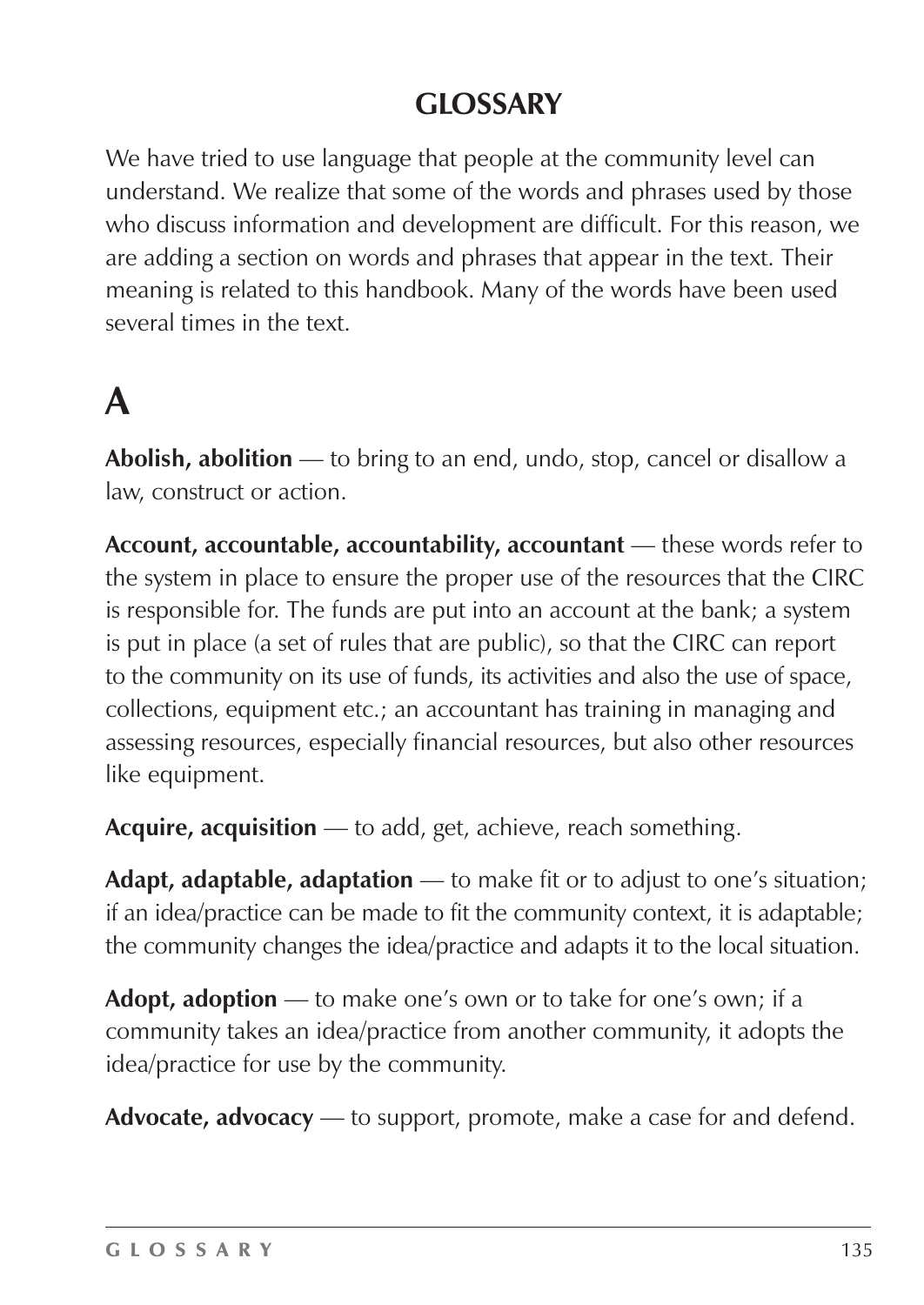**Agent, agency** — these words refer to organizations and people that are responsible for certain activities. For example, the health centre is the agency responsible for the public health issues of the community; the library is the agency responsible for organizing the information collection.

**AIDS** — the short form of Acquired Immune Deficiency Syndrome.

**Analyse, analytical, analysis** — to break an idea or a practice into its parts and to study each part and its relation to the whole. The analysis allows the community to decide if an idea/practice can be adapted to the situation and adopted by the group.

**Apply, applicable, application** — to set about doing something, to take on a task, to use; if an idea or a practice can be used by others, it is applicable.

**Appraise, appraisal, appraiser** — to examine or to study the value of an item, an idea or a practice.

**Appropriate** — something that is useful, that suits a situation, and will work for the person or community. Appropriate technology is a phrase used to suggest that a community uses the technology that works best for them, given the situation (conditions). For example, if there is no electricity, solar panels may work.

**Assess, assessment, assessor** — these words are similar in meaning to appraise and to evaluate and evaluation.

**Aware, awareness, awareness-raising** — these terms are used to describe those who know and are informed about an idea or a practice; those who assist others in coming to know raise awareness.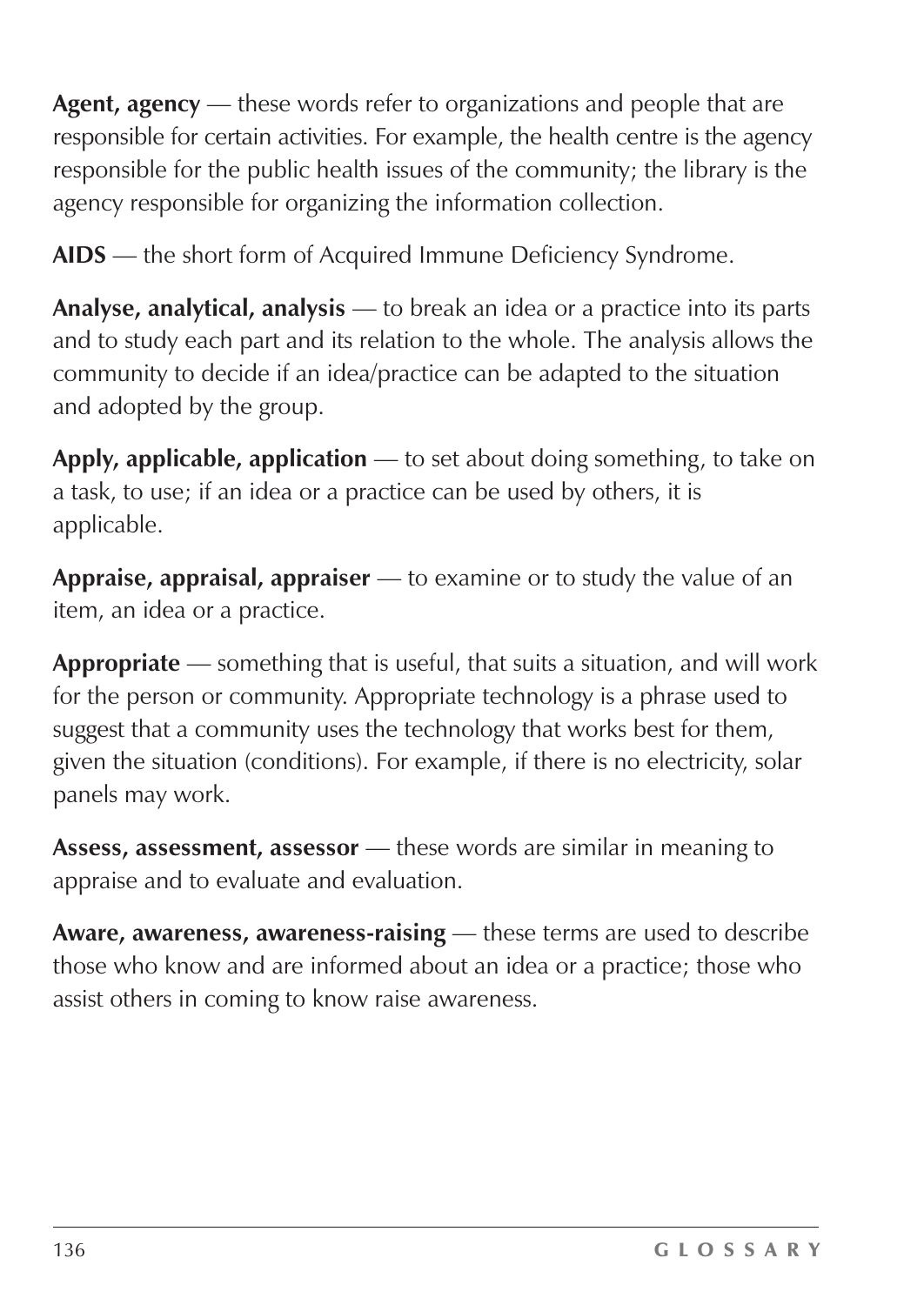# **B**

**Behave, behaviour** — these words refer to a persons (or a groups) way of acting and presenting themselves to others.

**Bylaws** — a set of rules by which the CIRC will manage its business.

### **C**

**Capacity, capable** — the skills and practice to allow (enable) a person or a group to do something with confidence.

**Capitalist, Western** — these terms are used to describe the systems of countries that emphasize the importance of the private sector, the economy, trade and investment of financial resources to create wealth.

**Civil society** — this phrase refers to people, coming together in groups or organizations, to address certain issues in their society; citizens have an opportunity to organize activities together outside the private sector and the public sector (the state or government). The Library Management Committee is an example of civil society.

**Clipping** — a piece taken from a newspaper or magazine.

**Collect, collection, collector, collectivity** — these words refer to the act of bringing things together in one place and of giving them order. For example, the books in an information resource centre, when organized for access, make up a collection.

**Compatible, compatibility** — these words refer to the fit of an idea or practice with the traditions and culture of a community; when the analysis is done by community members, they will decide if the idea/practice is a good one to adopt.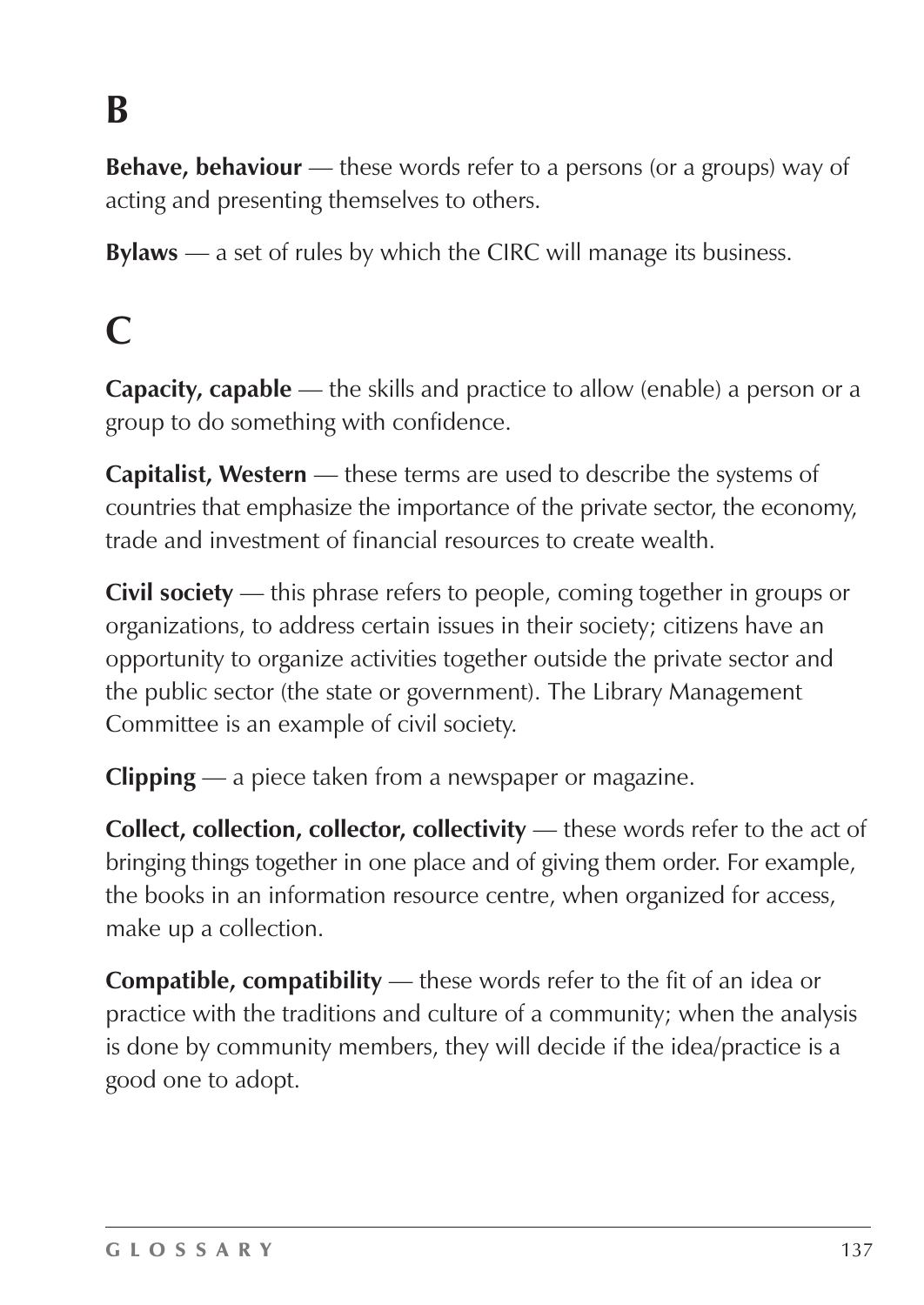**Complex, complexity** — these words refer to ideas and practices that have many related parts. The words suggest that the idea/practice is difficult (difficulty), as opposed to simple or easy (ease).

**Conserve, conservation** — these words refer to the planned care and protection of precious resources like water, the environment, and wood, soil and minerals.

**Constitute, constitution** — these words refer to making the whole or important part of a body; a set of rules or laws by which a country governs itself or a CIRC manages itself is called a constitution.

**Coordinate, coordinator** — to bring together various elements of a project or a group and to find agreement on actions/decisions so that progress can be made; the person who brings together the elements of the project and the people.

**Critical, critique** — these words are used beside analyse and analysis. An idea or practice is broken into its parts and studied for its origin, its meaning, its value, its usefulness and ability to help or hinder development and transformation.

**Cultivate, cultural, culture** — these terms come from farming; they suggest the idea of sowing seeds and looking after them so that they grow into healthy plants. These terms also refer to our ideas, beliefs and practices that have grown and been cared for over many generations.

## **D**

**Data** — facts, observations, figures, information gathered as a result of an orderly or systematic study of a practice.

**Demonstrate, demonstration** — to show, display, prove or give proof.

**Demystify, demystification** — to make clear or explain something that is a puzzle, difficult to understand.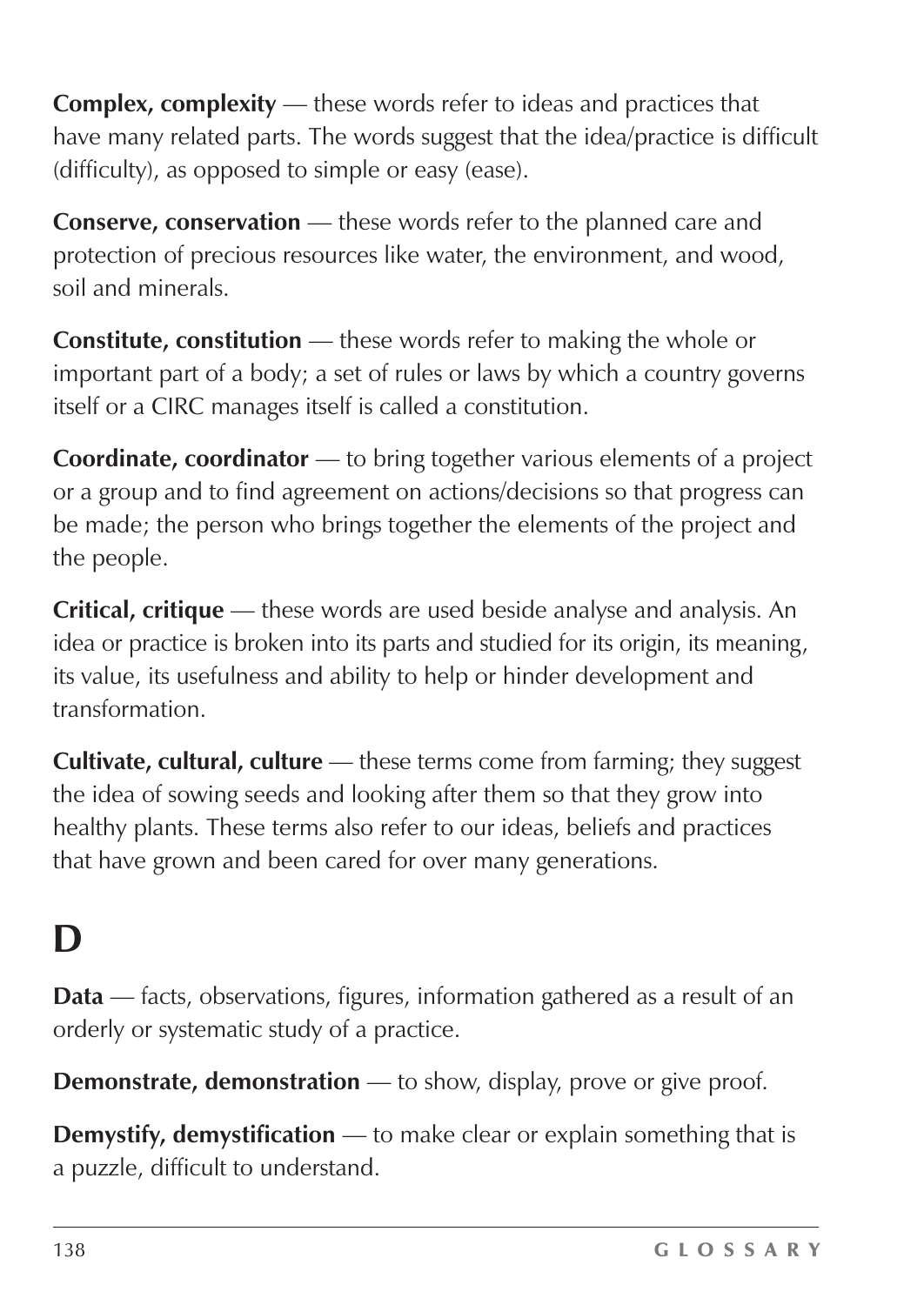**Deteriorate, deterioration** — to pass from a higher to a lower state or condition, worsen, lessen and experience loss.

**Diffuse, diffusion** — to spread, expand, extend an idea of information; the result of spreading far and wide.

**Disseminate, dissemination** — to spread, expand, extend and idea or information (similar to diffuse)

**Dominate, dominant** — these words refer to the act of ruling, of claiming power or of controlling the thoughts and actions of people.

## **E**

**Effect, effective** — to have an impact or influence. If the influence is positive, the result is effective.

**Eligible, eligibility** — the characteristics of being qualified, suitable or worthy of choice or selection.

**Elite, elitist** — a group or class in society who because of wealth, birth, education or some other reason think they are better than other members of the community.

**Empower, empowered, empowerment** — to feel strong (powerful) and able to take control into ones own hands; to share the work of community development among the local people so they feel ownership of the process.

**Enmity** — dislike or ill-will or demonstration of such a feeling.

**Environment, environmental** — these terms can be used to mean the physical space (nature) in which human beings live; it can also mean the social and cultural space (context) a group occupies.

**Estrange** — to cause one to break a bond or tie of affection or loyalty.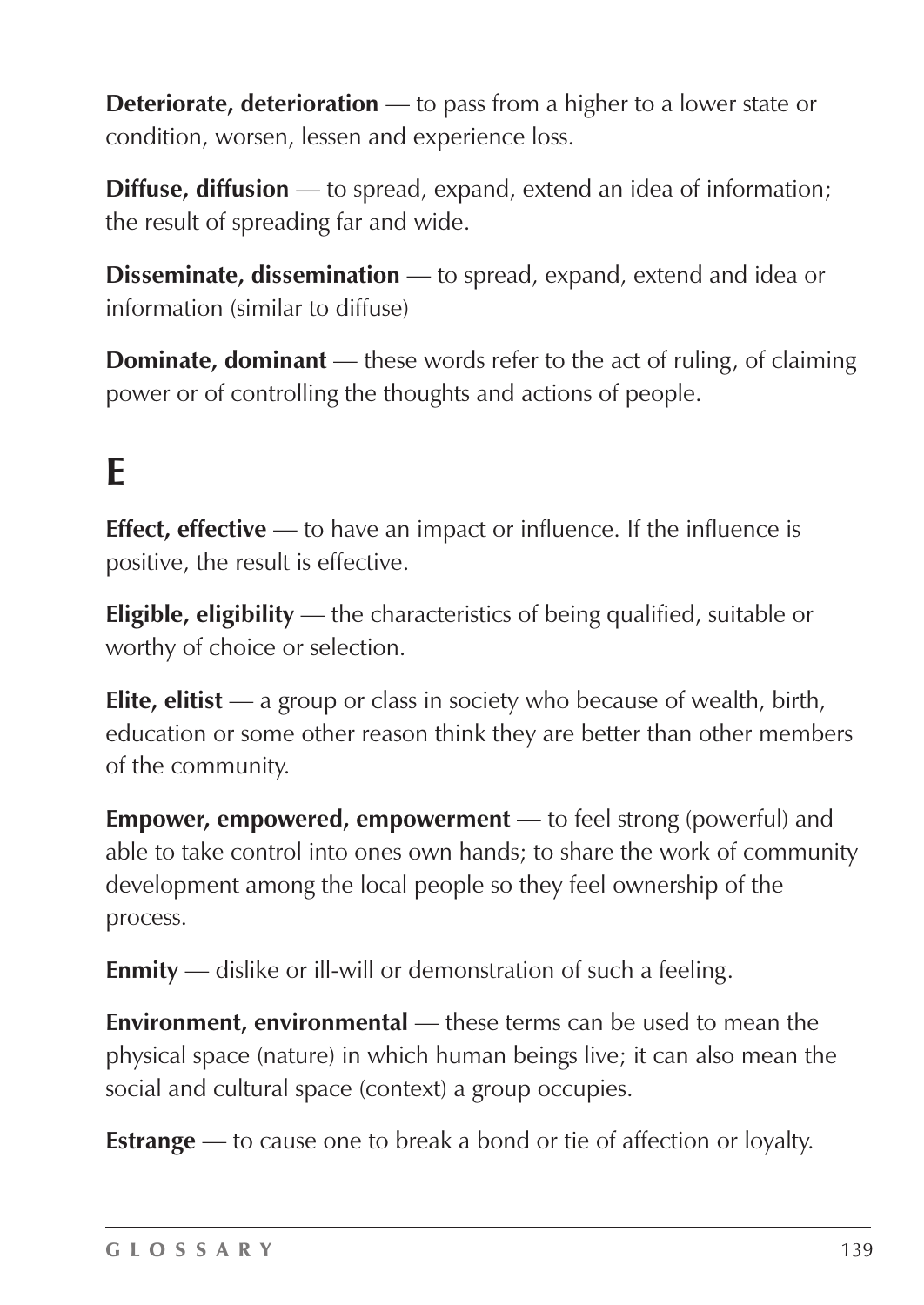**Evaluate, evaluation** — these words refer to the process of giving value or worth to an idea or a practice or the work of a person or group; these terms are used in planning to ensure that the group knows what its goals are and how they will judge the results (see also appraise and assess).

**Expert, expertise** — the person and condition of having the knowledge, skills and experience to do something well.

**Explain, explanation** — to make clear, to define, to interpret and give meaning.

### **F**

**Facilitate, facilitator, facilities** — to ease, enable and support; one who leads a group but remains part of the group, not above the group; and facilities are the space, materials and equipment that allow a group to create a CIRC.

**Fate, fateful, fatalistic** — words used to describe the destiny or end of something or someone where the outcome will be chosen not by the individual or group but by an outside force or being.

**Female Genital Mutilation (FGM)** — Female genital mutilation (FGM) is the term used to refer to the removal of part, or all, of the female genitalia.

**Focus, focused, focal** — these words refer to the need to look at the central or most important question and issue facing the community, in order to ensure that the resources and energies are being used to the full and in a clear and orderly way.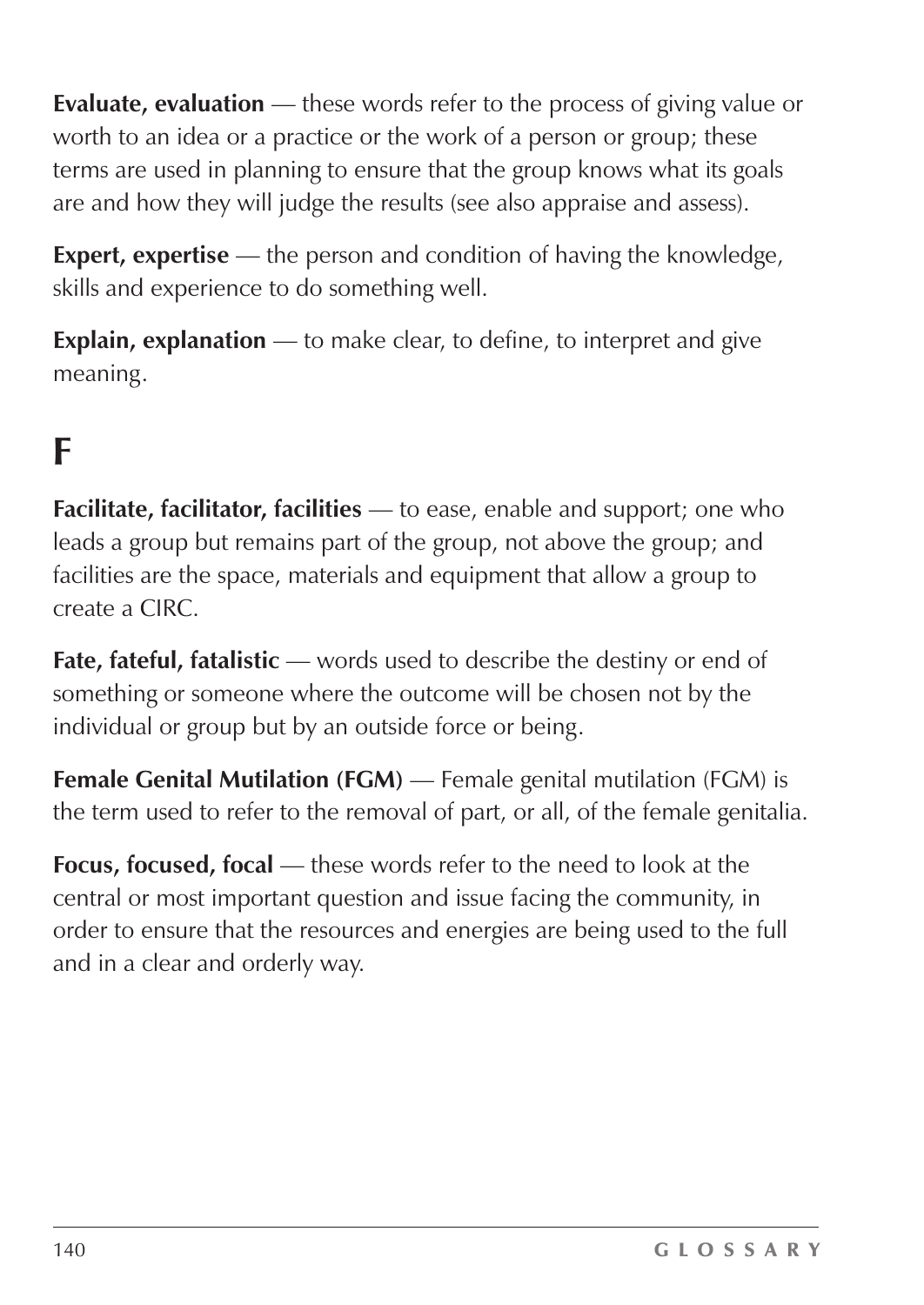# **G**

**Globe, global, globalize, globalization** — universal, worldwide; through the information and communications technologies, the world has become more interconnected. Decisions made internationally have greater influence on the social, economic and cultural lives of individual states and societies.

**Gross Domestic Product (GDP)** — Gross domestic product or GDP is the broadest measure of the health of a nation's economy. Real GDP is defined as the output of goods and services produced by labour and property located in the country.

## **H**

**HIV** — the short form of Human Immunodeficiency Virus.

## **I**

**Identify, identity** — to find the quality of something or somebody; to know how its parts make up its meaning, its sense of being.

**Immunize, immunization, immune, immunity** — to make a person free of a disease or poison; with treatment the person is given anti-bodies to fight a disease and to try to lessen its impact.

**Impose, imposition** — to order, demand, force, require, oblige someone or group to do something. Industrialize, industrialization, industrialist, industry to make economic progress through the organization and use of heavy machinery and advanced technology.

**Incorporate, incorporation** — to take in and make part of, to embody. The non-governmental organizations (NGOs) and community-based organizations and associations (CBOAs) that are recognized by their governments have been officially incorporated and have particular privileges and responsibilities.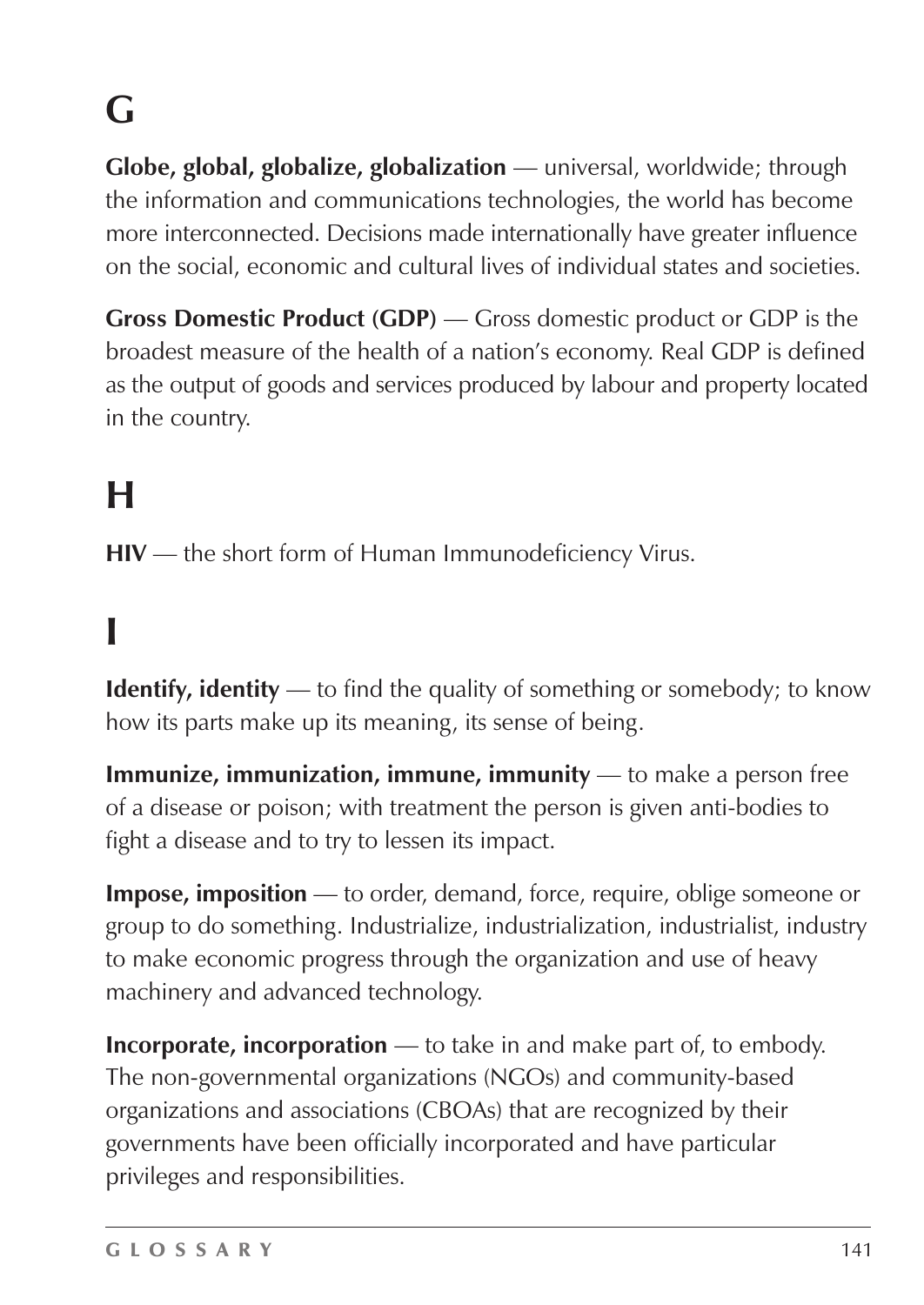**Indigenous, indigenous knowledge** — the customs, beliefs and practices of a group; together these elements work to give the group its identity, its knowledge base, its culture, its way of life.

**Information and Communications Technology (ICT) and Information and Communications Technologies (ICTs)** — these phrases refer to the wide range of technologies that are based on computer and networked systems and processes. The growth and development of information and communication technologies (ICTs) has led to their wide diffusion and application, thus increasing their economic and social impact.

**Integral, integrate, integrity** — these terms mean to unify, join, bring things together into a whole, so that the parts are linked and related.

**Interpret, interpreter, interpretation** — to explain the meaning of an idea or practice; to translate from one language to another; to explain an idea/practice by using a different level of language or communication (for example, to tell a story to make the point).

## **L**

**Legitimate, lawful, legal, legalize** — words used to indicate that an idea or practice is acceptable, normal, according to custom or law. To make something formally acceptable in a society, a law is passed and the practice is legalized.

### **M**

**Material, materials** — something (an object or item) that is physical, actual, concrete and tangible. This term is used for all the information in the CIRC, including the books, newspapers, reports, videos, writing pads etc.

**Mobile, mobilize** — to move, to bring a group to collective action.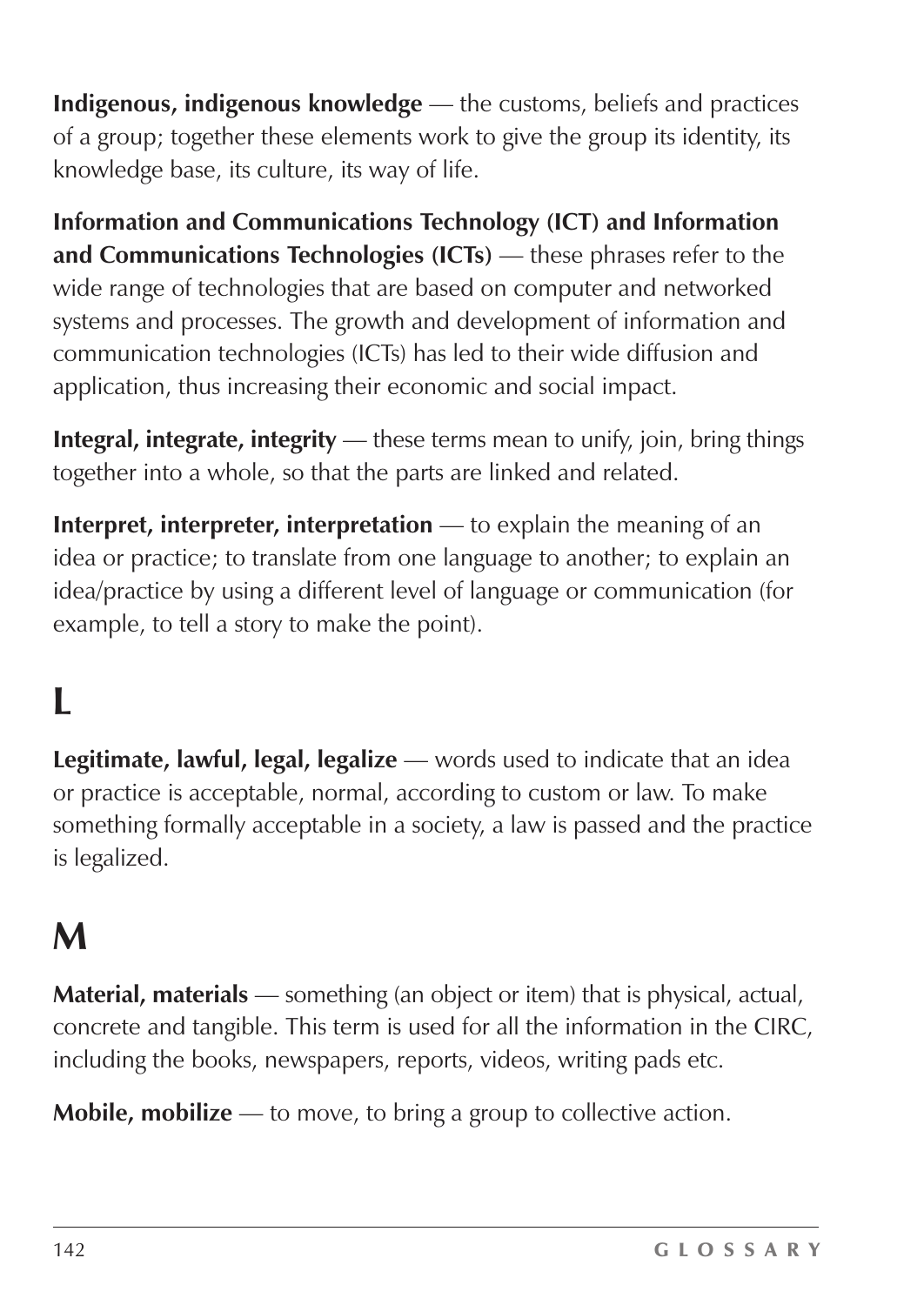**Modernize, modernization, modern** — to make new; to use methods based on machines and technology, that use energy of different types (for example, electricity). The terms are often similar to industrialize.

## **N**

**Negotiate, negotiator, negotiation** — to bring about by mutual agreement, to arrange or settle a situation to the benefit or agreement of all parties.

**Network, networks** — these are the groups with whom a CIRC will want to work; some are formal groups and other are less formal a group of young people, for example. Another term used is forum.

**NGO (Non-Governmental Organization)** — a legal body or organization that is made up of citizens who wish to take action to address some of the issues in society, so they can improve and develop the community. The organization is recognized by the state and may have specific interests, like water and sanitation services, or might work in general areas like health or social services.

**Nutrient, nutritious, nutrition** — these terms are used to describe food and the study of its properties and preparation that give health and strength to a living body (human or animal).

## **O**

**Observe, observer, observable, observability** — words meaning to look at something (an idea, a practice, a living thing) closely, to analyse its parts and to see what is happening to it.

**Oppress, oppressive, oppression, oppressor** —words used to identify actions that torment, control and take away the power and independence from persons or groups.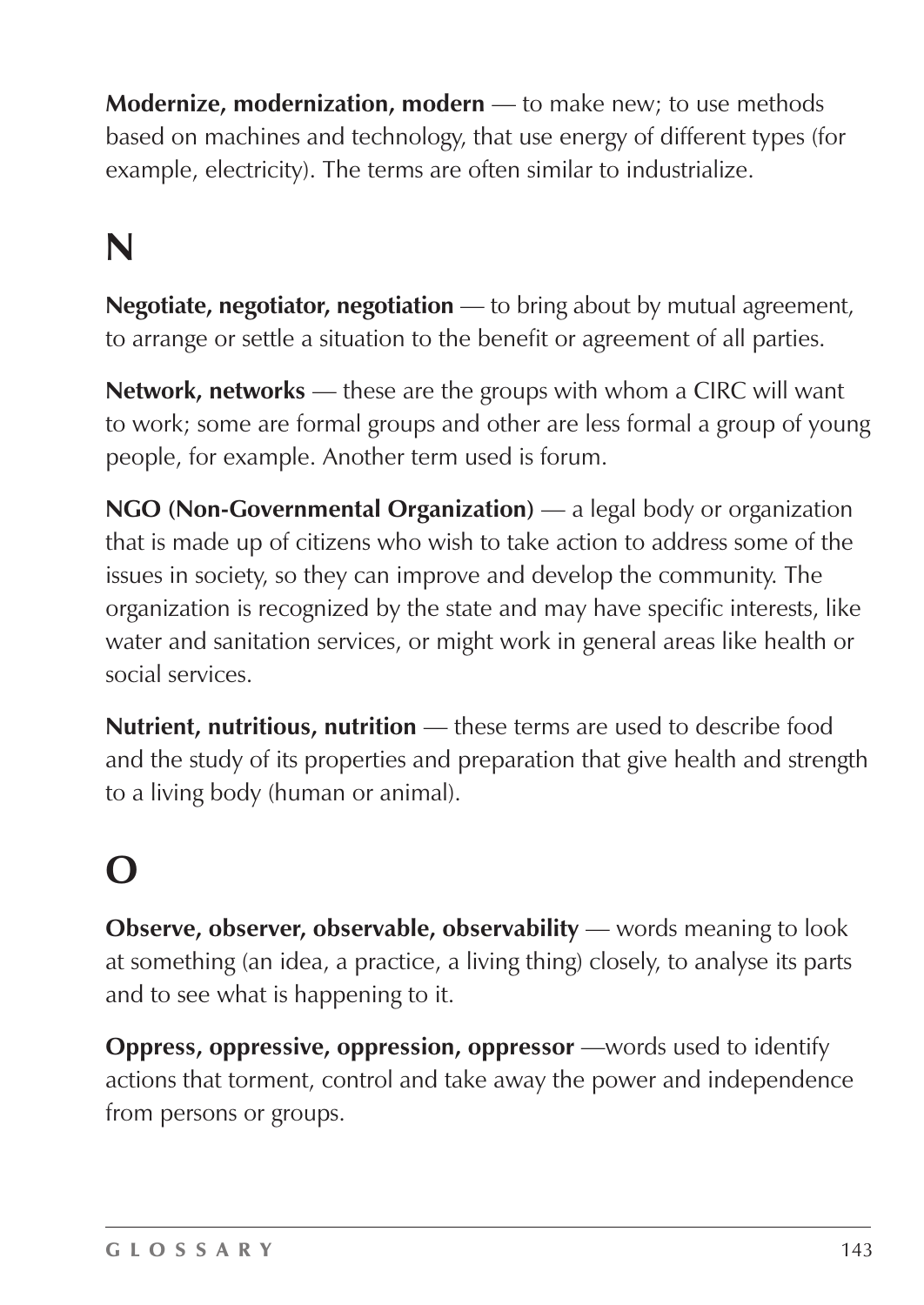**Optimize, optimum** — to take advantage of a situation and make as good as possible.

### **P**

**Pamphlet** — a small book or a short book on one subject (topic).

**Present, presentation** — to give a report, to show and tell others about ideas/plans.

Pandemic — general or global spread of a disease.

**Prescribe, prescriptive, prescription** — to lay down, define, dictate that something be followed.

**Preserve, preservation** — to keep something and look after it so that it remains, as far as possible, as it was made.

**Priority** — the idea/practice that is most important or most urgent, when one has to choose among several ideas/practices that could be useful.

**Propaganda, propagandist** — the promotion/advance of a particular set of ideas/practices, beliefs or viewpoints usually by someone who believes them strongly.

### **R**

**Reject, rejection** — to cast away or aside, to not accept or adopt, to turn down, to refuse; the idea/practice that is not accepted.

**Represent, representative** — these terms are used when one or more people are chosen to speak on behalf of the whole group.

**Research, researcher** — the results of study and examination of a particular idea/practice; one who studies, tests, analyses ideas/practices and usually makes reports on the work.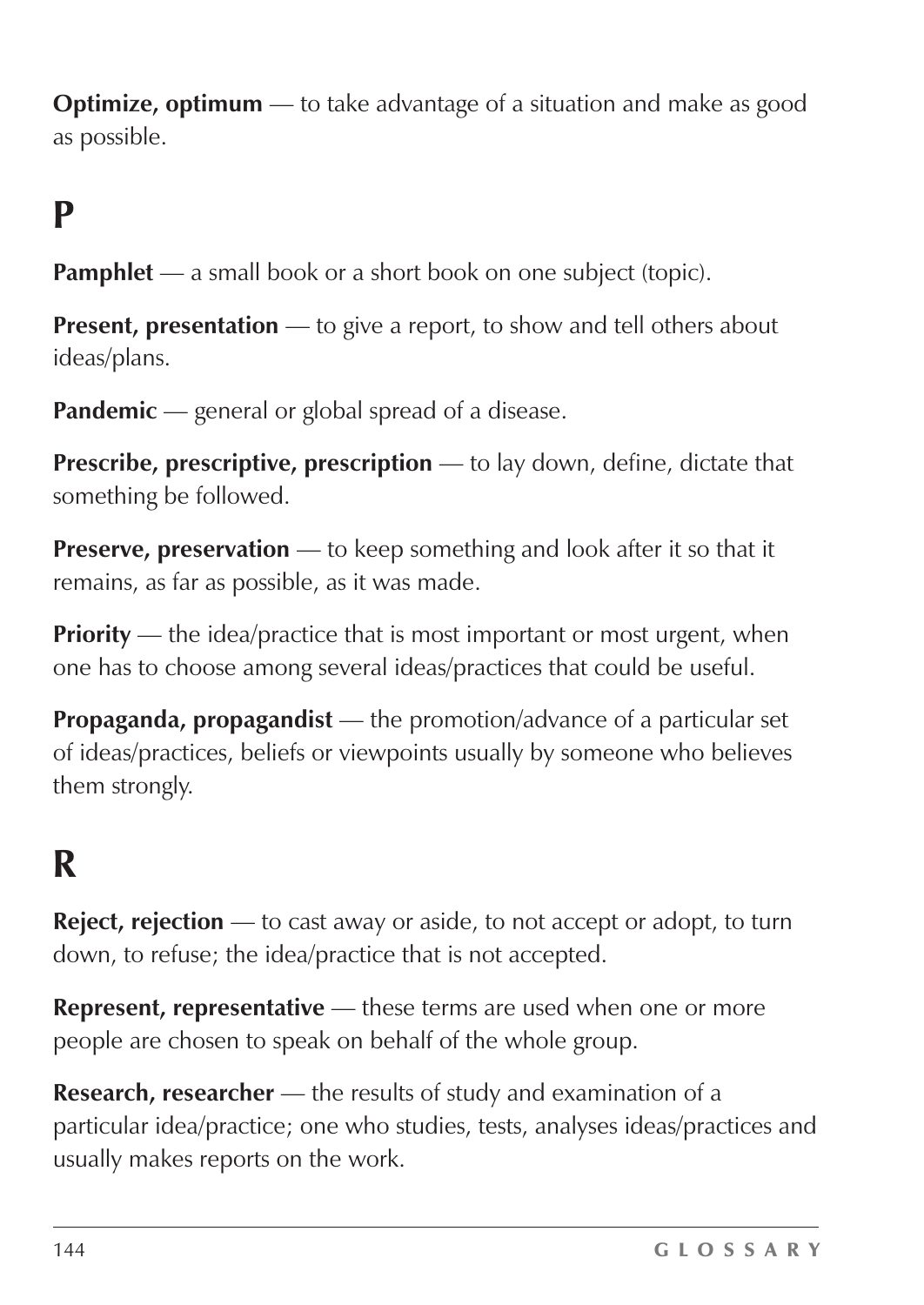**Resource, resources, resourceful** — these terms describe the types of materials or elements that the community needs to build and sustain a CIRC. For example, the room, books, equipment, like shelves, are resources. If a group is good at finding its own resources, it is thought to be resourceful.

**Rotate, rotation, rotational** — these terms are used to describe movement in a circle in a systematic way. For example, we can go from one persons house to anothers so that all take turns in greeting the neighbours.

**Rote, routine** — these terms are used when we do something over and over again, repeating what we are doing each time.

## **S**

**Scholar, scholarly, scholarship** — a wise person, a person recognized for the breadth and depth of study, research and knowledge.

**Science, scientific, scientist** — the body of knowledge that can be studied, examined, learned by observation; a particular field of knowledge (for example, the study of medicine, agriculture, or law).

**Source** — the place where something begins, is born, the origin.

**Specimen** — a type or variety of an object or living being, a sample or example of a species.

**Stakeholders** — these are the various individuals and groups who have a major interest in what the CIRC is doing with and for the community; they may be the users, the local government officials, the small businesses, the teachers, the students. Representatives of these groups will be on the CIRC committees.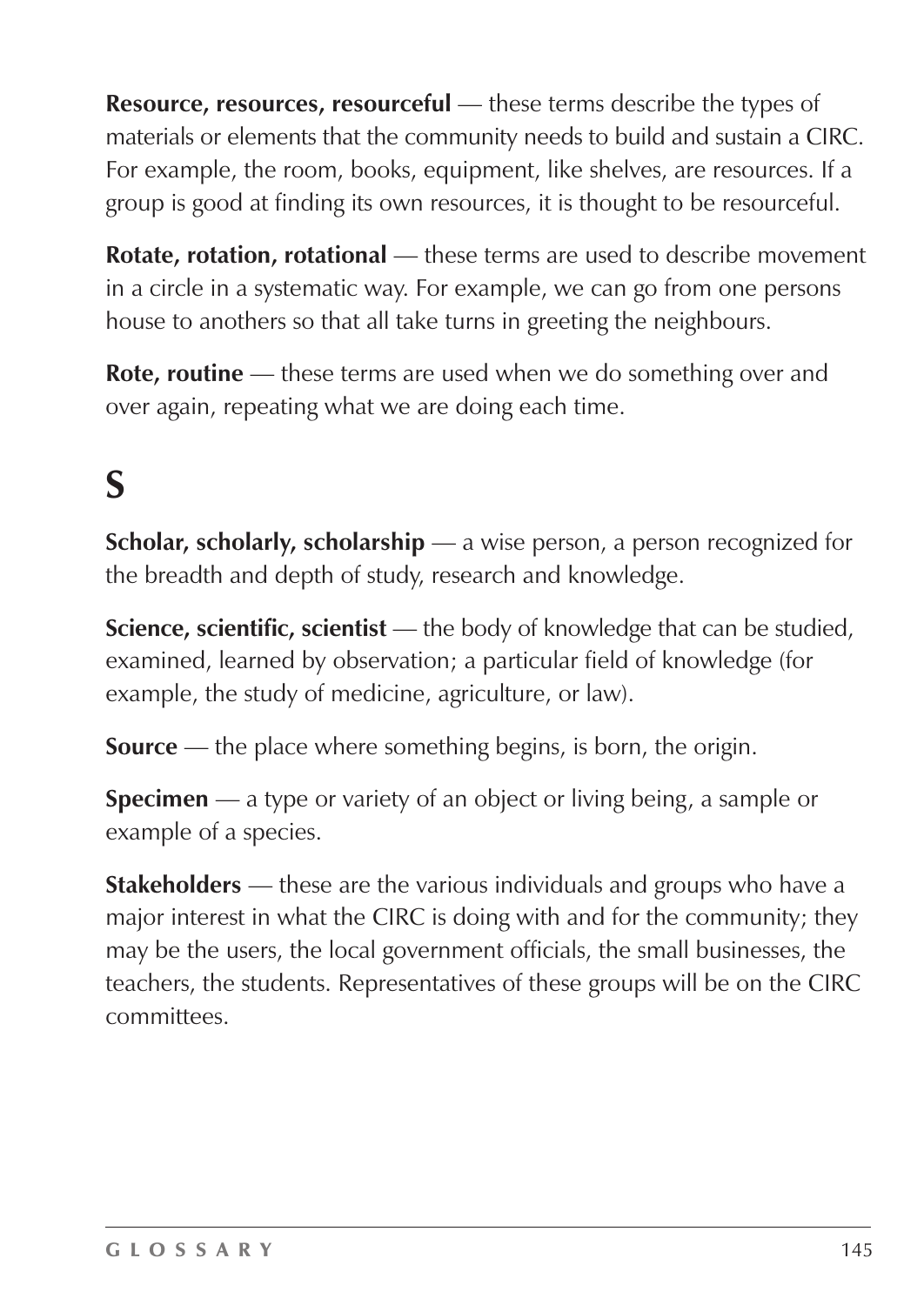**Structure, structural** — the term used to identify the formal organization or system that provides the basis on which plans and decisions for action are made to build and sustain the CIRC; it is used both to suggest a physical building but also and, more importantly, a social building, movement. The opposite is unstructured, without structure.

**Subsidize, subsidy** — to finance, fund, furnish with capital; the grant of money given formally for a particular use.

**Survey, surveyor** — to assess the value of something, or to study, examine, analyse; the results of study are a report (analysis) of the situation and the one who completes the study is a surveyor

**Sustain, sustainable. sustainability** — words used to support, prolong, make enduring and lasting a practice or structure that is used and valued by the community as its own.

**System, systematize, systematic** — these terms are used to indicate order and organization. It is the whole made up of its different but linked parts. For example, the primary school system.

## **T**

**Tradition, traditional** — words that refer to the customs, beliefs and practices of a group, a people.

**Transform, transformation, transformative** — these terms are used to describe the change that takes place when people take into their own hands (take control of) their community issues and development for themselves.

**Transparent, transparency** — to be clear, see-through, plain for all to understand.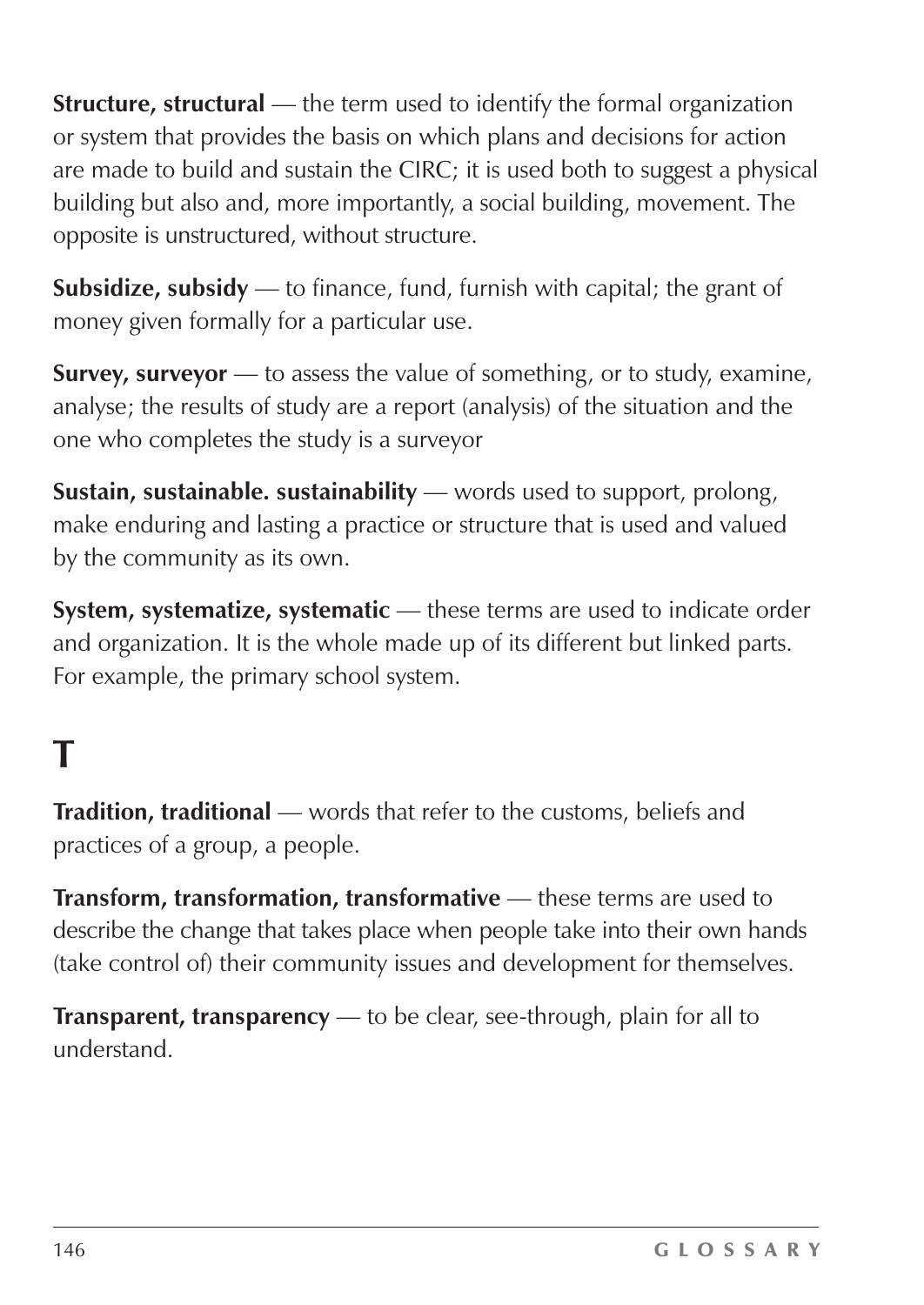# **U**

**U.N. (United Nations)** — the world body, in which most nations are members and have representatives, that tries to find approaches and solutions to social problems and challenges. There are special bodies (agencies) for different problems. For example, there are U.N. agencies for health, agriculture, women and refugees.

**Urbanize, urbanization, urban** — these terms are used to indicate the development of cities and large towns where many people live. Urban is opposite to rural.

## **V**

**Volunteer, voluntary** — these terms are used to describe people who work together on a project without being paid.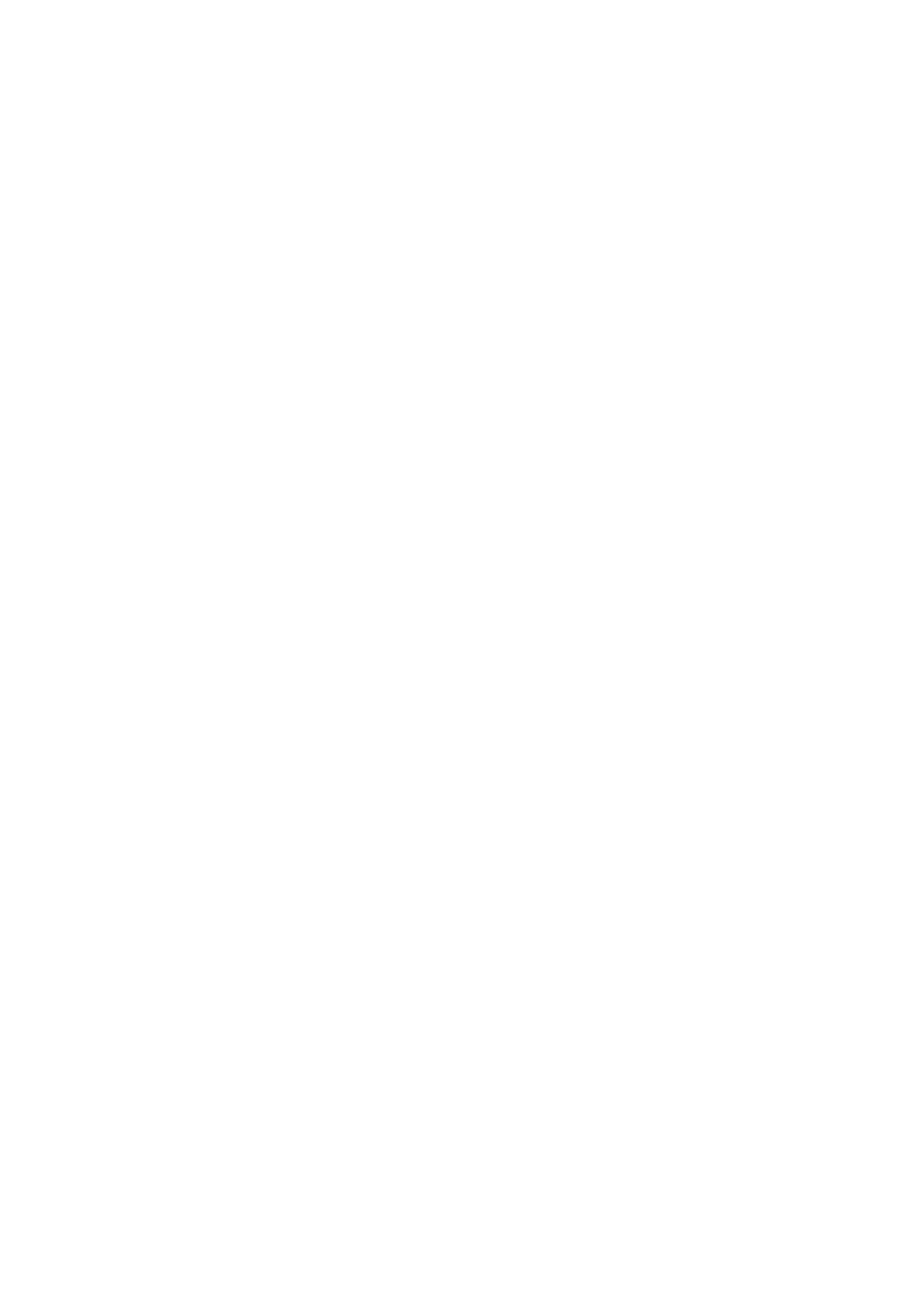### **LIST OF REFERENCES**

#### **We have noted all the books, chapters, articles and reports mentioned in the text, as well as materials used when drafting the work.**

Adam, Lishan. *An Information-Driven Community Paradigm and an Organic Growth Towards Adoption of Information and Communication Technologies: the Case of Illubabor Community Libraries in Ethiopia*. Addis Ababa, 2002. 46 p. (unpublished report)

Bibliotecas rurales de Cajarmarca, Peru. *Proceso y argumentos*. Cajamarca, Peru: Acku Quinde, 1996. Translated from Spanish to English by staff of CODE.

Dreyer, Libby and Jenni Karlsson. *Ulwazi for Power and Courage: A Guide to Starting a Resource Centre*. Pietermaritzburg, S.A.: Community Resource Centre Training Project, 1991. 78 p. (ISBN 0-86980-831-1)

Durrani, Shiraz. "Rural Information in Kenya; Rural Infomation and Advice Services; and Information Services in Eastern Pilbara" in *Information on Development*. v. 1, no. 3, July 1985, p. 149–168.

Fanon, Frantz. *The Wretched of the Earth*. Harmondsworth: Penguin Books, 1972.

Freire, Paulo. *Pedagogy of the Oppressed*. New York: Continuum, 1981, c 1970. Translated by Myra Bergman Ramos. (There are many editions of this book)

Gramsci, A. *Selections from Prison Notebooks*. London: Lawrence and Wishart, 1971.

Hyden, Goran. *Governance and Sustainable Livelihoods, Changes an Opportunities*. (http://www.undp.org/sl/Documents/Strategy\_papers/Governance\_and\_SL.htm/ Govern and SL.htm)

Krogh, K. *Uganda: Pilot Project for Rural Library Services*. Paris: UNESCO, 1992. 24 p.

Linden, Eugene. "Lost Tribes, Lost Knowledge" in *Time Magazine*, September 23, 1991, p. 44–56. (Cover story)

Mchombu, Kingo J. *Information Needs and Seeking Patterns for Rural Peoples Development in Africa.* Gaborone, Botswana: (Print and Publishing Co.) 1993.

Michigan State University. Non-Formal Education Information Center. *The NFE Exchange*, issue no. 21, 1981, p. 1–5.

Mkandawire, Thandika. Preface in *Visible Hands: Taking Responsibility for Social Development*. Geneva: ISBN 92-9085-032-9. United Nations Research Institute for Social Development, 2000. (An UNRISD Report for Geneva 2000; xix, 173 p.)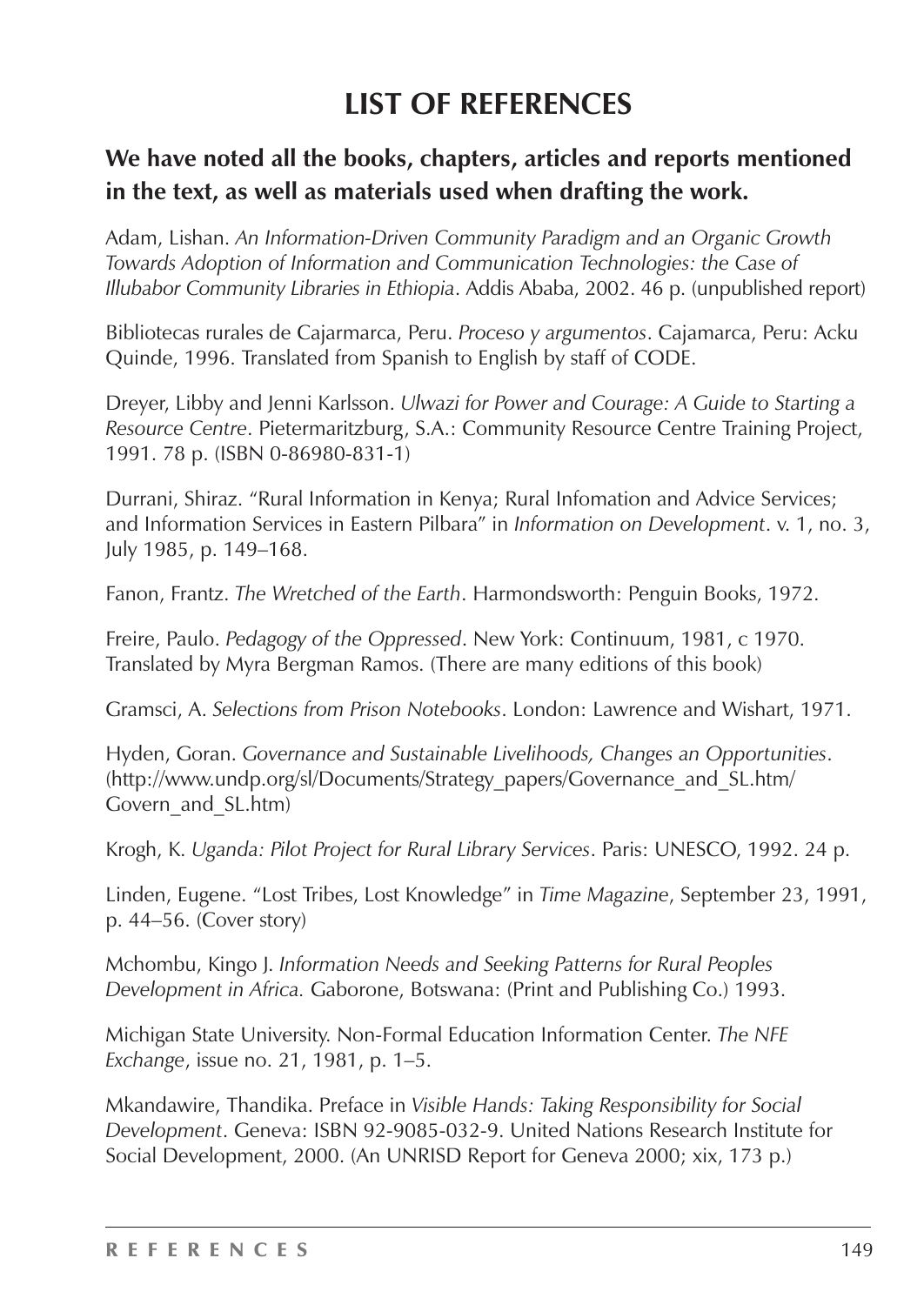Nyerere, Julius. *Freedom and Development. Uhuru na Maendeleo. A Selection from Writings and Speeches 1968–1973*. Dar es Salaam; London; New York: Oxford University press, 1974. (There are various editions of this work)

Praverand, Pierre. "Knowledge is Power" in *International Development Review*, v. 22, no.1, 1980, p. 55–58.

Raseroka, Kay. "Constraints in the Provision of Information Services to Women in the Region". A paper delivered at SCECSAL XI, Kampala, Uganda, June 21–29, 1990, p. 158–166. Published in 2000. SCECSAL is a forum for librarians and information specialists in the Eastern, Central and Southern regions of Africa. The website is: www.scecsal.org.za

Spiller, David. "Segregation by Information". *Library Association Record*, v. 99, no. 4, April 1997, p. 204–206.

Stiglitz, Joseph E. *Globalization and Its Discontents*. London: Allen Lane, 2002. xxii, 282 p. (ISBN 0-713-99664-1)

UNESCO. Convention for the Safeguarding of the Intangible Cultural Heritage. Approved by the General conference in October 2003. Found at: http://portal.unesco.org/culture/ en/ev.php-URL\_ID=15782&URL\_DO=DO\_TOPIC&URL\_SECTION=201.html.

Wendell, Laura. *Libraries for All: How to Start and Run a Basic Library*. Paris: UNESCO General Information Programme and UNISIST, June 1998. (CII/INF–98/WS). Available in pdf at http://worldlibraries.org. Also translated into French and Spanish.

Werner, David. *Where There is No Doctor: A Village Health Care Handbook*\*. Palo Alto, Cal.: Macmillan, 1983; Basinstoke, Eng: Macmillan, 1987.

*\* This book and others like it may be obtained form the Hesperian Foundation, 1919 Addison Street, Suite 304, Berkeley, CA, U.S.A. 94704. http://www.hesperian.org.*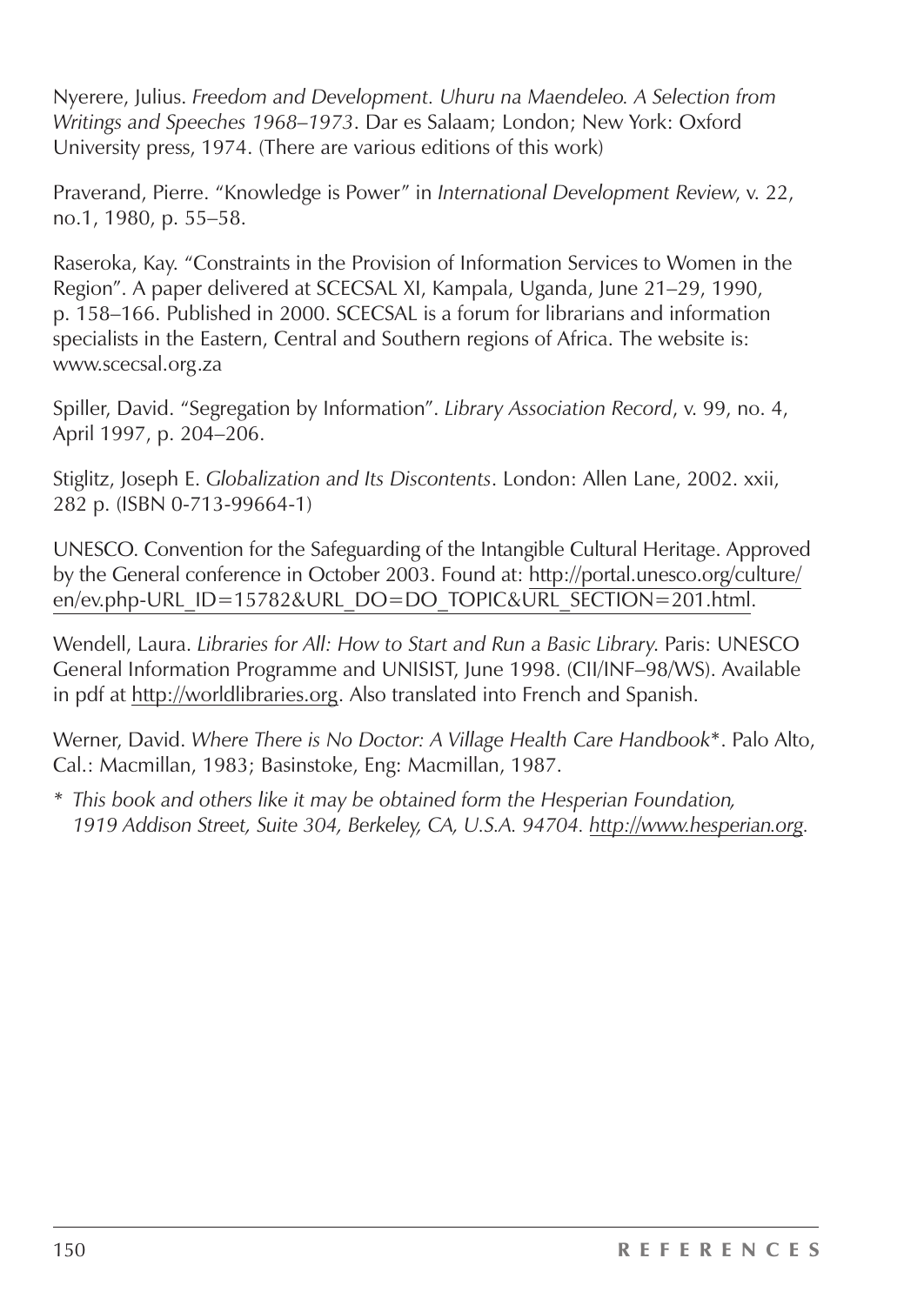#### **Additional Resources**

**CABI Crop Protection Compendium CD-ROM** is produced by the Commonwealth Agricultural Bureau International (CABI) and its international partners. The Compendium is a multi-media tool which provides comprehensive information on harmful insects, weeds, and crop diseases and how farmers can control these problems. The tool gives information on pesticides, natural predators and parasites that destroy pests, cultural practices and seed selection. CABI also publishes compendia on forestry and animal health and protection.

*Website: www.cabi.org/compendia/cpc*

**CTA Spore Magazine** provides information on agricultural and rural development in ACP (African, Caribbean and Pacific) countries. It is produced by The Technical Centre for Agricultural and Rural Cooperation (CTA).

*Address: CTA, Postbus 380, 6700 AJ Wageningen, The Netherlands Tel: 31 317 467 100 E-mail: cta@cta.nl Website: www.cta.nl*

**D+C Development and Cooperation** Magazine is produced by the German Foundation for International Development (DSE) , and focuses on general development and policy issues.

*Address: D+C, P.O. Box 100801, D-60268, Frankfurt, Germany Tel: 49-69-7501-4366 E-mail: HDBRAUER@ca.com*

**HIV and AIDS information** can be found on many sites, including those maintained by national governments. Two international sites are:

*http://www.unaids.org/en/default.asp http://www.thebody.com/index.shtml*

**SANASO** is a newsletter of the Southern African Network of AIDS service organizations. It has lots of information on HIV/AIDS prevention.

*Address: SANASO, P.O Box 6690, Harare, Zimbabwe Tel: 263-(0) 4 74548 E-mail: sanaso@africaonline.co.zw*

**TVE (Television Trust for the Environment)** is an independent television non-profit organization which focuses on the production and distribution of films and videos on environment, development, health and human rights issues. It is based in Britain but has branches throughout the world.

*Address: TVE, Prince Albert Road, London NW1 4RZ, United Kingdom Tel: 44 (0) 20 7586 5526 E-mail: TVE-UK@TVE.ORG.UK*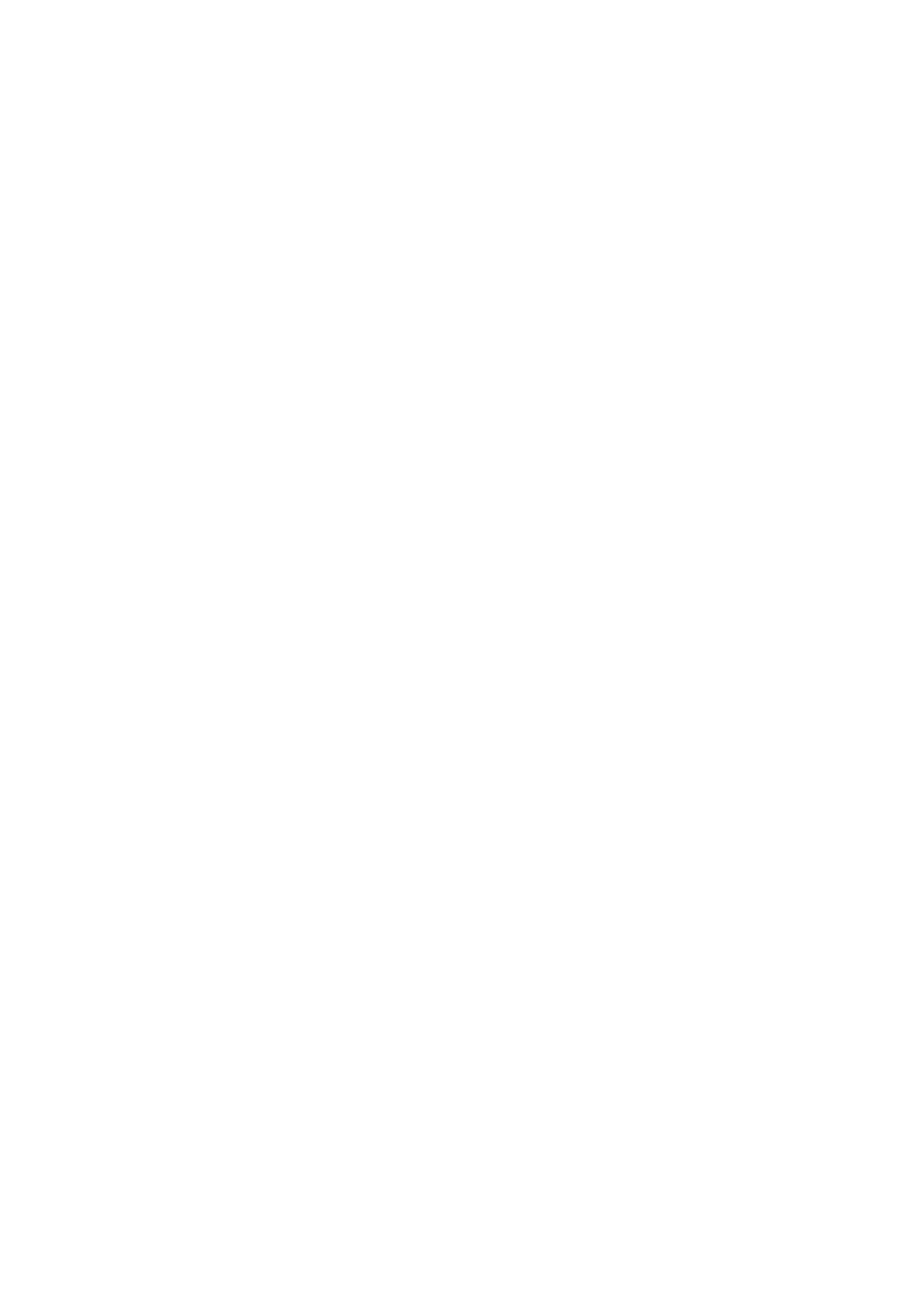#### APPENDIX 1

## **Library Unit Operations in the CIRC**

#### **Prepared by Chiku Mchombu**

*Documentalist Human Rights Documentation Centre University of Namibia*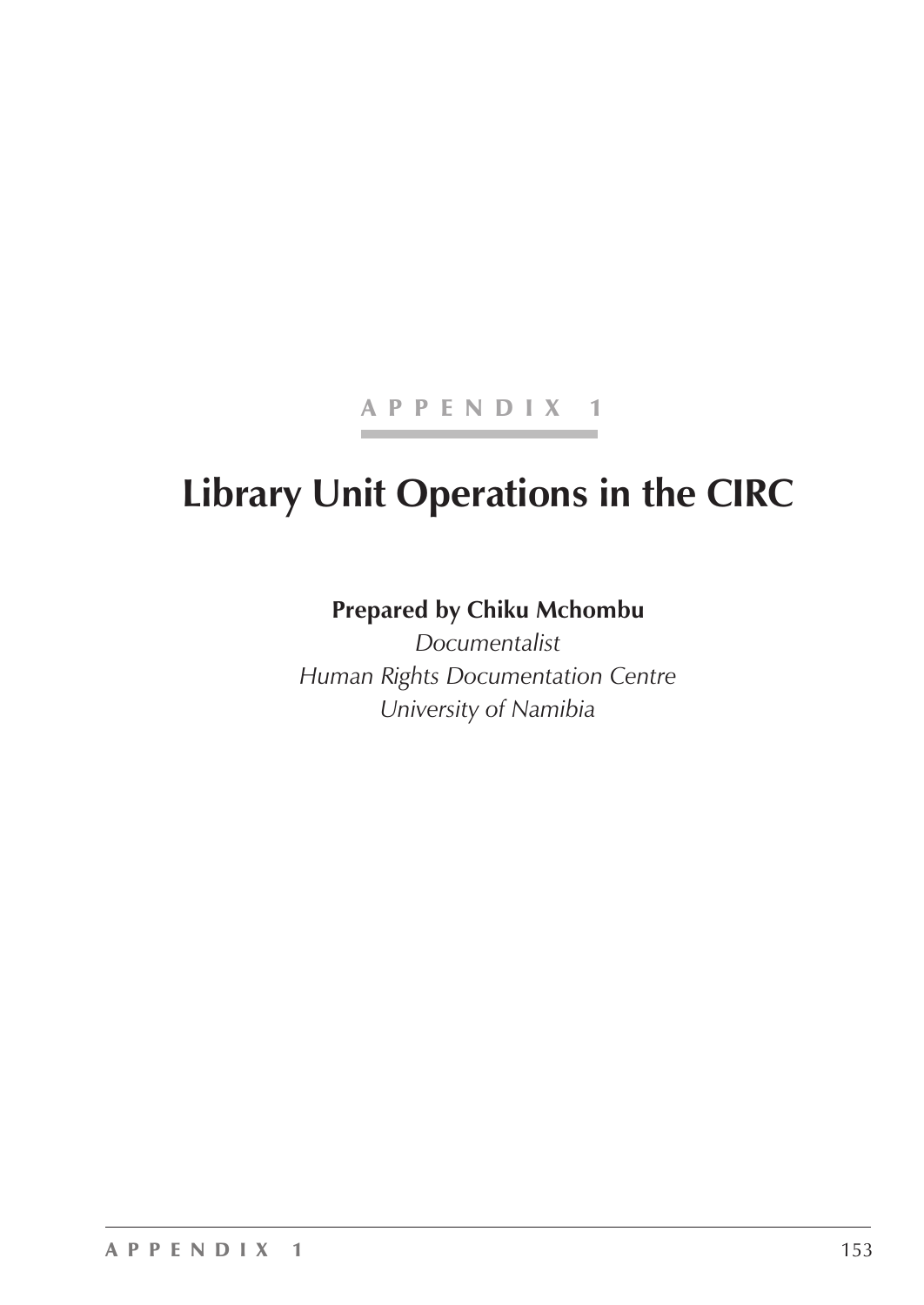The Community Information Resource Centre (CIRC) will have a small and focused collection of publications to provide a development information service. The collection will enhance (complement) other information and knowledge processing and sharing activities in the community. As this is not a procedures manual, detailed operations cannot be provided. This section gives some general ideas on how the library unit in the CIRC works.

## **Selection of Materials: Guidelines**

The library unit, working under a sub-committee of the CIRC, will be responsible for setting up guidelines on how materials are to be selected. The guidelines should include the following:

- a) What type of materials are to be ordered and where the materials are to be ordered from. For example, books, newspapers, videos and periodicals will be wanted and they may come from a variety of sources.
- b) A statement on how materials will be removed from the collection, when there is a need to review the collection for its relevance in meeting the information needs of the community. For example, worn and out-of-date materials are no longer useful. The materials and the records should be removed.
- c) Guidelines for using available funds for the collection. For example, 50% of budget may go to buy books; 20% of the budget may be used for magazines (periodicals) and newspapers; and 30% may go to videos and tapes. Please note that this is just an example of the use of funds; it is not suggested that every CIRC should follow this example.
- d) How donations will be handled. As it is unwise to fill the library unit with unsuitable materials it is important to evaluate gifts and donations to see if they fit the goals of the CIRC.

Such guidelines are important. They reduce uncertainty and promote a system (standards) on how materials will be selected. This information will assist in budgetary control and accountability to the community.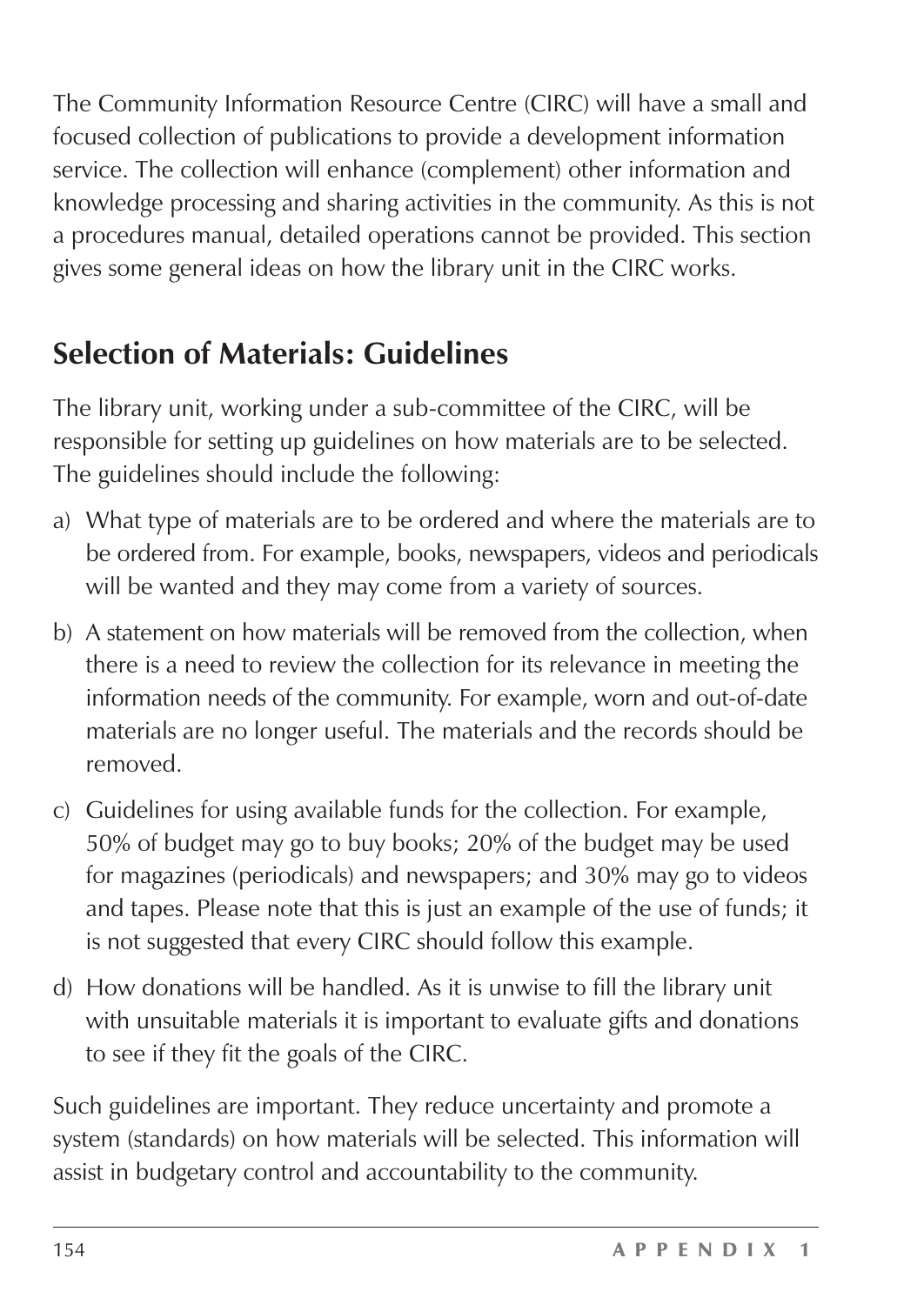## **Ordering of Materials**

There are four activities involved in ordering of materials:

#### 1) **Selecting a supplier**

For example, a bookshop, a publisher, government department, research centre, NGO, or agent can be the source from which materials will be ordered. We can select different suppliers for different types of materials.

#### 2) **Identifying the funds that will pay for the order**

For example, it is necessary to decide which vote will be used to pay for books or videos, if the materials are not available free of charge.

#### 3) **Preparing the orders**

The order slip can be a simple piece of paper (in duplicate) with the following information: author, title, publisher, number of copies to be ordered, price of the material per unit, ISBN or ISSN, format (video or audio-tape) and budget vote number. The original order will be sent to the supplier and the copy will be filed.

#### 4) **Maintaining files and records of items on order**

It is very important to keep a file of purchase orders for the materials which have not been received. Such records help to prevent the ordering of duplicates.

### **Processing of Materials**

When materials are received at the information centre, they need to be checked to make sure that each received item is the exact item that was ordered. In addition, the physical condition of materials should be examined. Damaged and incorrectly sent materials should be returned to the supplier for replacement (for purchased materials, not for gifts and donations).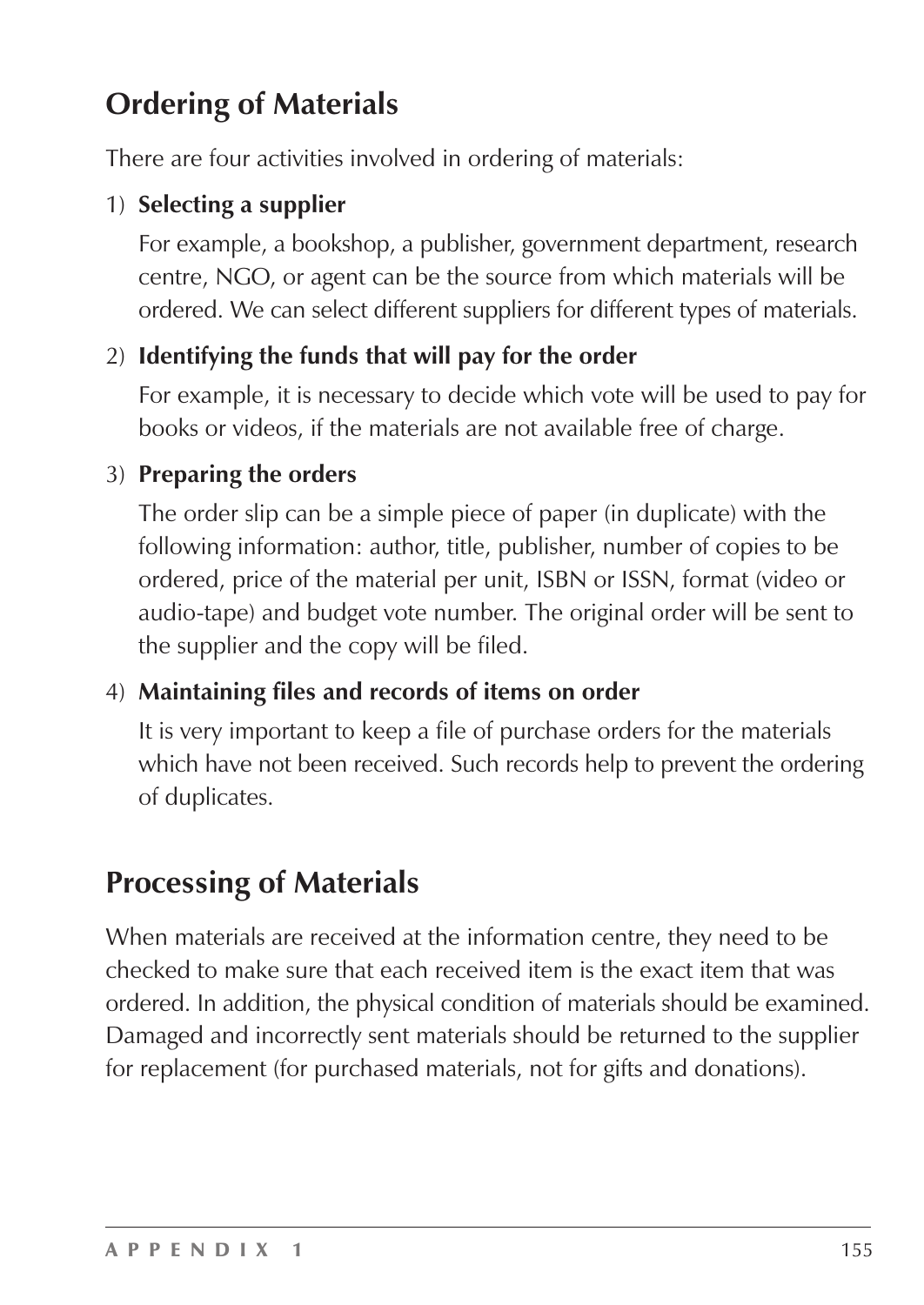All materials need to be recorded and need to be stamped with an ownership stamp which every resource centre should have. The stamp has information on:

- a) The name of the resource centre;
- b) The address of the community.

In addition, other things like date labels will need to be put on, if the materials are going to be borrowed from the resource centre.

Materials need to be recorded in a register book, so everyone knows what the centre has received. In most cases, it is useful to give a unique number to each book received in the centre because such a number will help to identify lost copies in future. For borrowing purposes, a date label, book pocket and issue card are important. Book pockets are placed in the bottom left-hand corner of the inside back cover. A date label is placed in the top left corner of the opposite page. Lastly, the issue card is inserted into the book pocket. The issue card will contain the following information: author, title, class number and accession (the number given when an item is received) number.

After the materials have been processed, the next stage will be classification and cataloguing.

## **Classification**

Classification is the arrangement of materials (books, videos, newspapers, periodicals) in a systematic order that helps users find the materials they need. In other words, it is a technique involving the grouping of materials according to their similarities (for example, subject or author). Its aim is to provide access and to make easy the full use of information stored in the materials housed by the centre. In an information centre, classification is very important because it will help the staff and users to find materials quickly.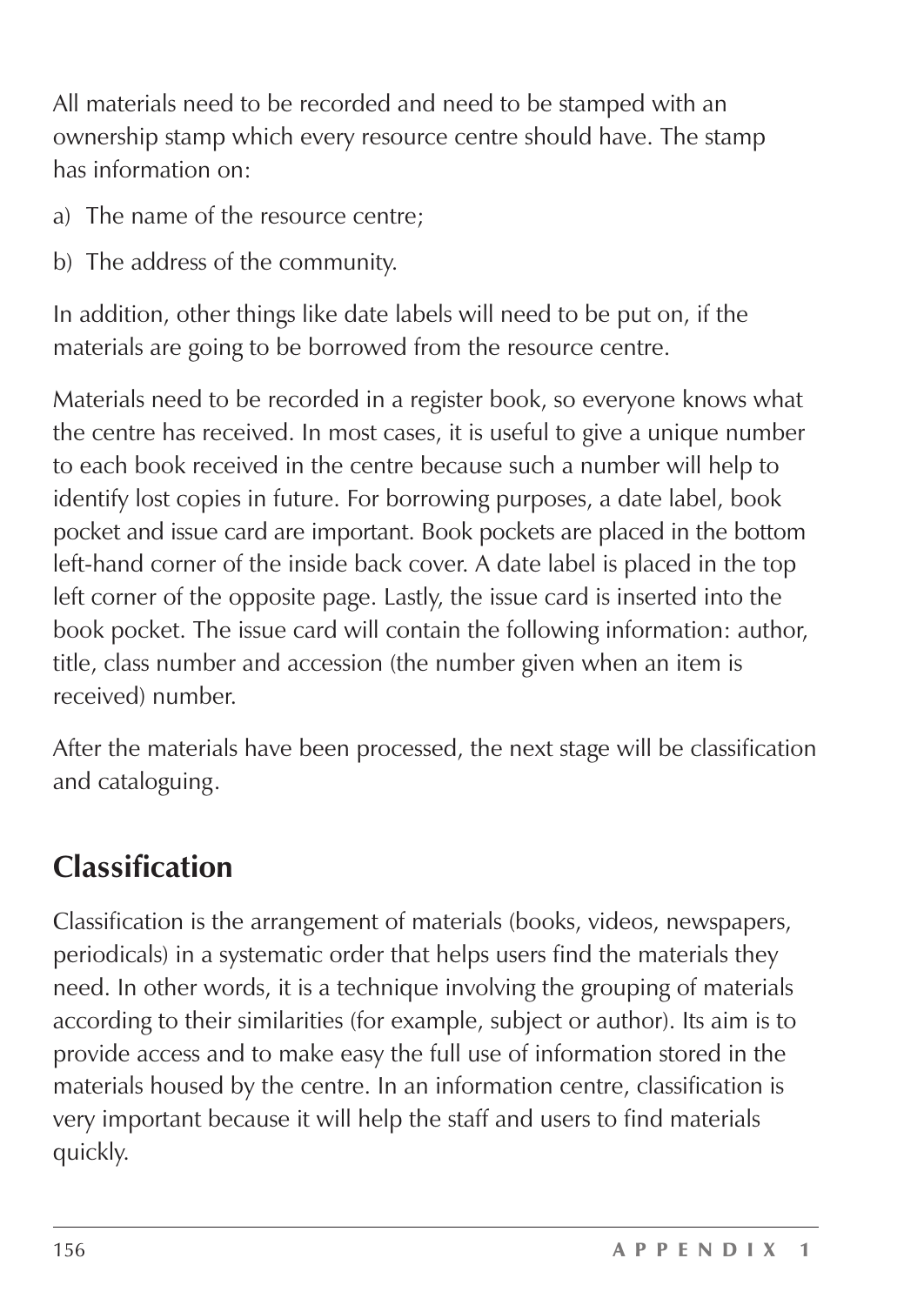There are different ways of arranging materials, from the simplest order to a more complex order. We usually place a small label on the spine of the books and videos to show the subject of the item. We find that it is not easy to write the full subject of a book or video on a small label. Thus the subject content of the material can be represented by colour, numbers, alphabet or code that can fit easily on the spine of the material. For example, materials dealing with womens issues can be given a yellow colour; materials dealing with agriculture can be given green; children and youth can be pink and livestock can be brown.

Classification can also be done by assigning numbers to each category, instead of colours. For example:

| Women 001                                   |  |  |  |  |
|---------------------------------------------|--|--|--|--|
| Children and youth 002                      |  |  |  |  |
| Men. 003                                    |  |  |  |  |
| Agriculture 004                             |  |  |  |  |
| Livestock $\ldots \ldots \ldots \ldots 005$ |  |  |  |  |

This means a book or video with information on women will be given number 001 which then will be marked on the spine of the item. Each subject will be given a number or colour and all the numbers/colours will be put in a register or notebook to remind the staff and also the users of the different subjects. It is not easy for the information worker to memorize all the colours and their subject representation. If one needs to be detailed, each subject can have sub-divisions. In such cases, a more detailed system will be needed. One can have colours with numbers like yellow, then numbers (1, 2, 3, etc.) for the subject sub-divisions. For example:

| Women      |                   |
|------------|-------------------|
| Yellow     |                   |
| Yellow 001 | Women in politics |
|            | Abused women      |
| Yellow 003 | Family planning   |
|            | Yellow 002        |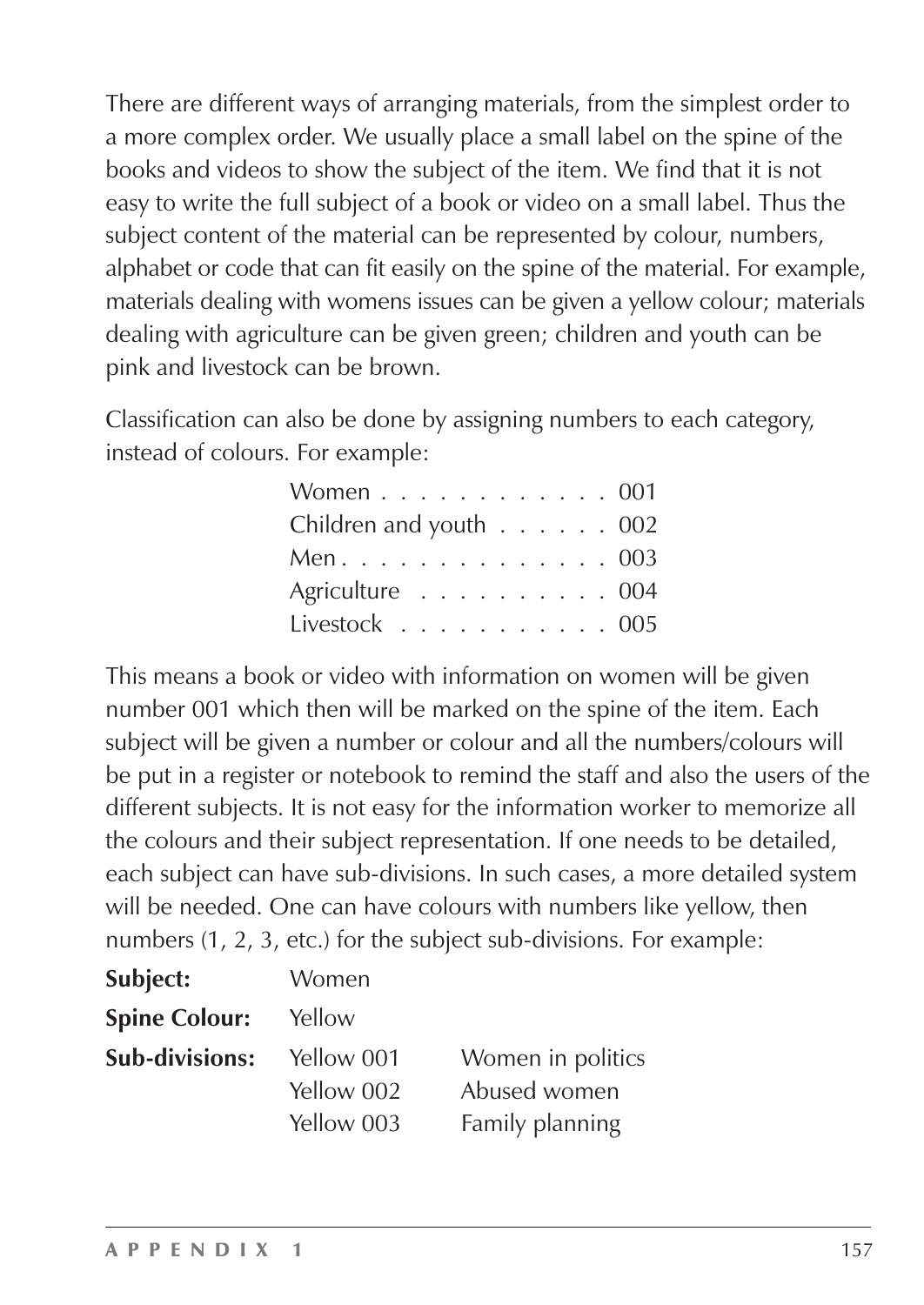This means all books dealing with women in politics will have a yellow spine label with number 001. Those dealing with family planning will be yellow with number 003 etc.

All the details need to be put down in the register book, so that those who are working in the information centre will have something to remind them of the items on the shelves or in the cupboards. In addition, the users will need the information in order to know where to find materials on the different subjects in the information centre. This means a big label can be put up near the shelves with all the main colours and their subject presentation.

It is useful to note the code must be simple and clear. It must be able to adapt to new subjects and be easy to remember.

## **Cataloguing**

Users of the information centre need to locate materials in the centre. In order to achieve this, the information worker/volunteers need to develop a list of materials arranged by subject or author or title in the collection. This list or index is called a catalogue. In cataloguing materials, the Information Facilitator and volunteers provide the following information:

- a) Author of the book;
- b) Title of the book or video;
- c) Code or colour of the material;
- d) Year of publication, place of publication;
- e) Number of copies available in the centre.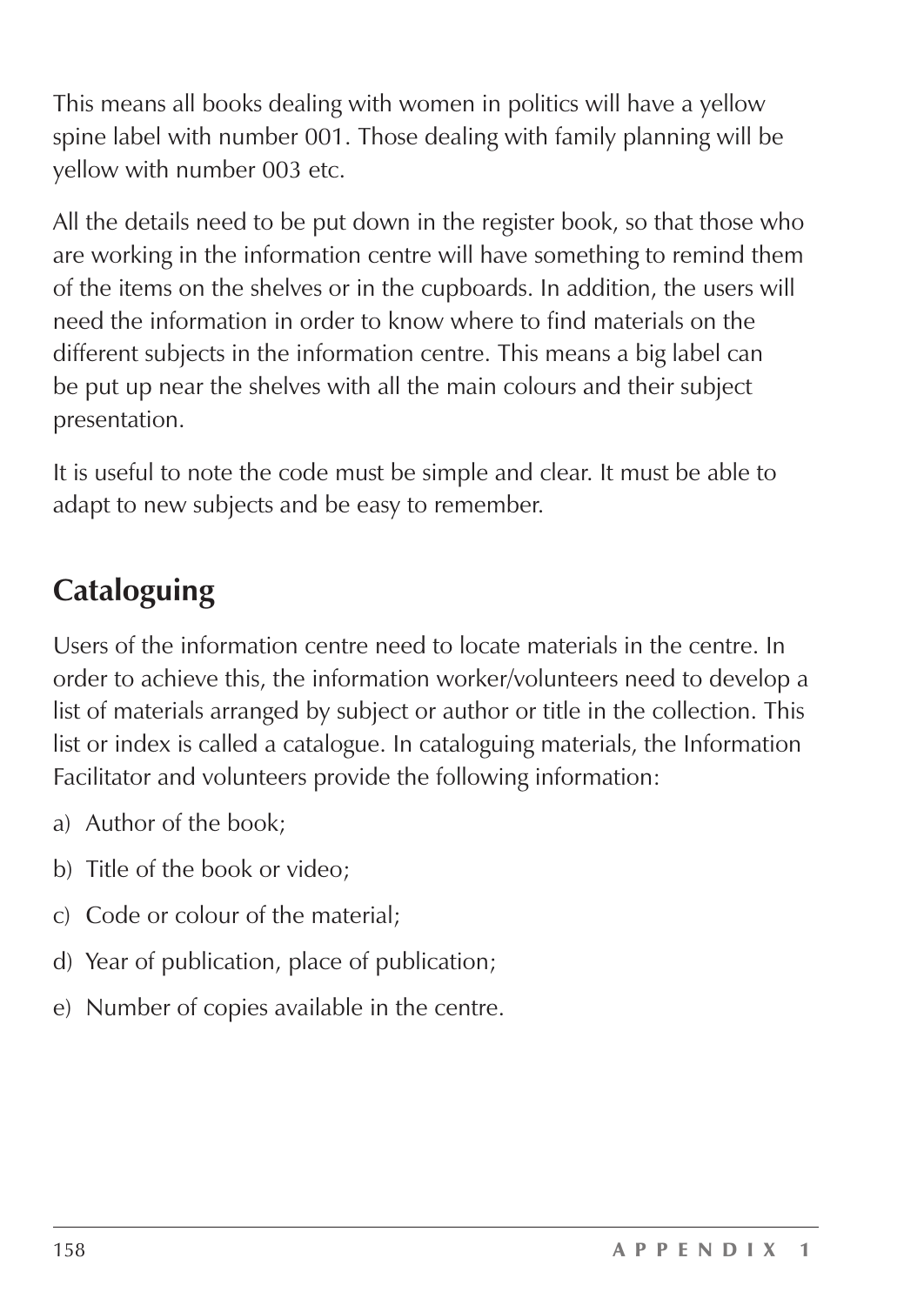There are different types of catalogues, such as a book catalogue, card catalogue and computer catalogue. For a small library unit, a card catalogue or book catalogue is good. An entry in the catalogue will look as follows:

| Katele, Hawa                | 001 |
|-----------------------------|-----|
| Introduction to Child Care. |     |
| Addis Ababa: Oxfam, 2000.   |     |
| 2 copies                    |     |

This card can be arranged alphabetically by author starting from A–Z or in a sequential order by numbers starting from 001–009. A card catalogue is better than a book catalogue because the cards can be removed and sorted, if staff adds or removes materials from the centre.

Cataloguing materials is necessary, when a collection grows too large to remember each of the items in the collection.

Cataloguing is the act of describing materials, which are available in the centre. The purposes of cataloguing the materials are:

- a) To provide information necessary to describe the materials, that is: author, title and subject;
- b) To guide users to the location of the item in the collection.

## **Handling Audio-visual Materials**

Audio-visual materials (videos, audio-cassettes, and posters) need to be registered like other materials in a separate register. They can be arranged by subject or alphabetically by title. The videos need to be locked in a secure place, for safety and away from dust, moisture, and direct sunlight. Users who want to use the videos need to ask the volunteers or Information Facilitator for help. Audio-visual materials should be viewed in the library, in order to protect them from damage.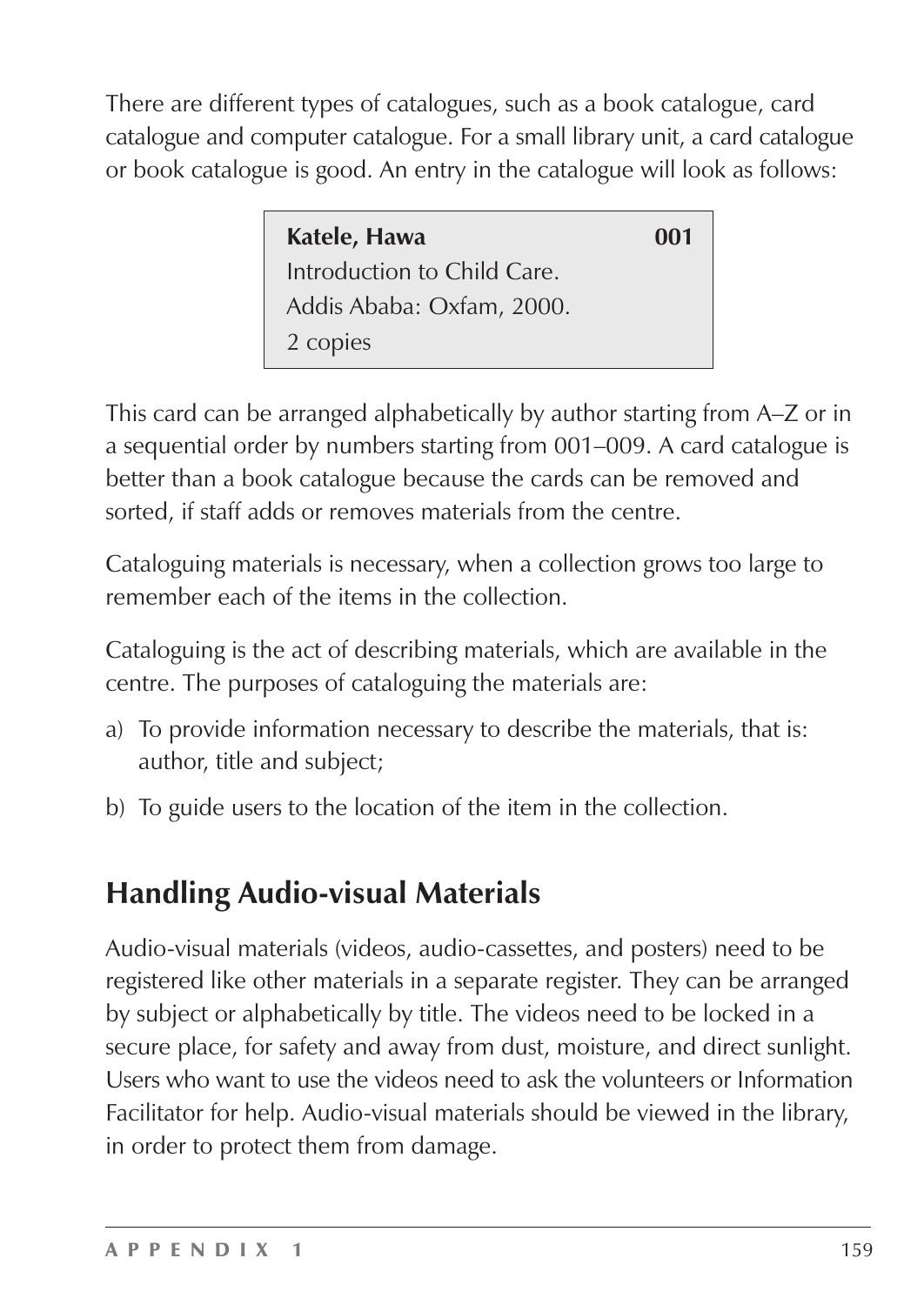### **Reference Collection**

As the collection of the library unit grows, there will be materials that are useful for the staff and users to consult on a regular basis. These may be directories, catalogues, dictionaries, encyclopedias, maps and atlases and books with lots of factual information, such as statistical reports and studies. These materials are generally considered reference materials. They are consulted for particular information. These materials have to be available at all times. They are not borrowed or taken from the library.

### **Lending Service**

#### **Membership Registration**

Users of the resource centre will be able to borrow most of the materials in the collection for a specific period of time. Normally users can borrow materials for not more than two weeks so that other users also have a chance to use them. Not all materials can be borrowed, because some are reference books. Other materials are very expensive and the resource centre would not like to lose them or allow them to get damaged through poor handling. Video and audio cassettes should not be lent to individuals, except in certain circumstances. For instance, school teachers may want to use them for a special assignment or project, as a means of demonstration. An extension worker may need to use the materials to show to a group of people in the community.

Before materials may be borrowed, the staff member must make sure that the person is a registered member of the resource centre. This allows them to follow up, if the materials are not returned. The following individual information is kept up-to-date:

- 1) Full name;
- 2) Physical address;
- 3) Work address;
- 4) Identity number.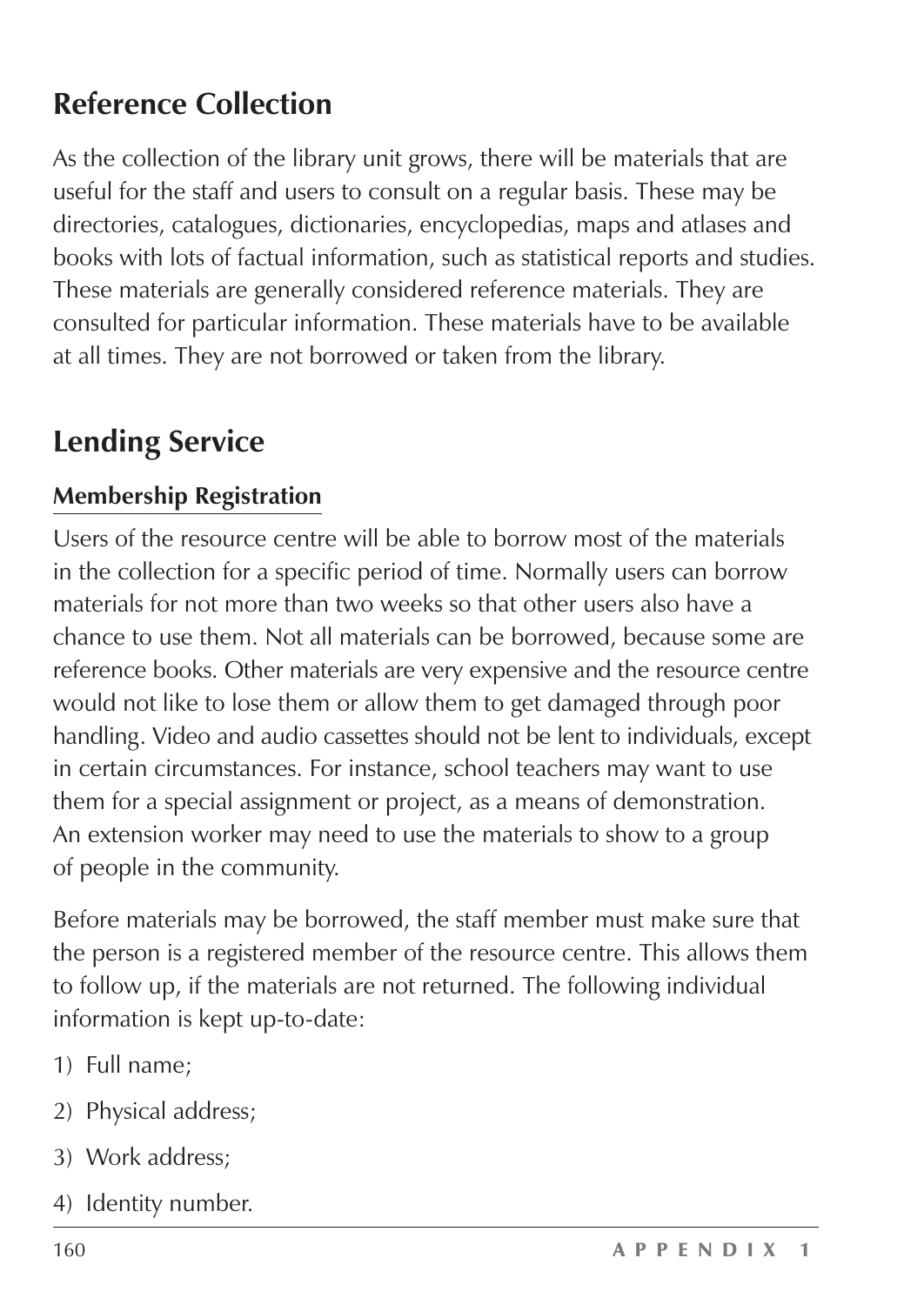Some information centres require that a person, registering for the first time, bring someone who is already registered. The companion acts as a witness to prove that the information given is correct.

The staff must make sure that the materials that can be borrowed have a label or a paper glued to the book to show the date when materials should come back to the information centre (date due) . This date shown on the label of the book needs to correspond with the date due which will be shown against the name of the person who borrowed the material.

This latter information will remain at the register of the centre. Staff members will then know when certain materials are to be returned. To ensure that the process works, the register will have the following information:

In one column the name of the person borrowing the book will be written. In the other columns, the following information is required:

- 1) Title of the book borrowed
- 2) Author;
- 3) Class number;
- 4) Date borrowed;
- 5) Date due (when book is to be returned);
- 6) Accession number.

The challenge of the lending service is that users sometimes return the materials late. They may also return the material damaged or fail to return it at all. The centre may decide to establish rules and regulations in order to deal with such problems. For example, the centre may introduce penalties (e.g. fines) for people who have lost, damaged or brought the materials back late.

The staff members must check the register daily in order to identify the overdue materials and to send reminders to the users. The reminder letter can be a simple standard letter, which indicates that the materials are